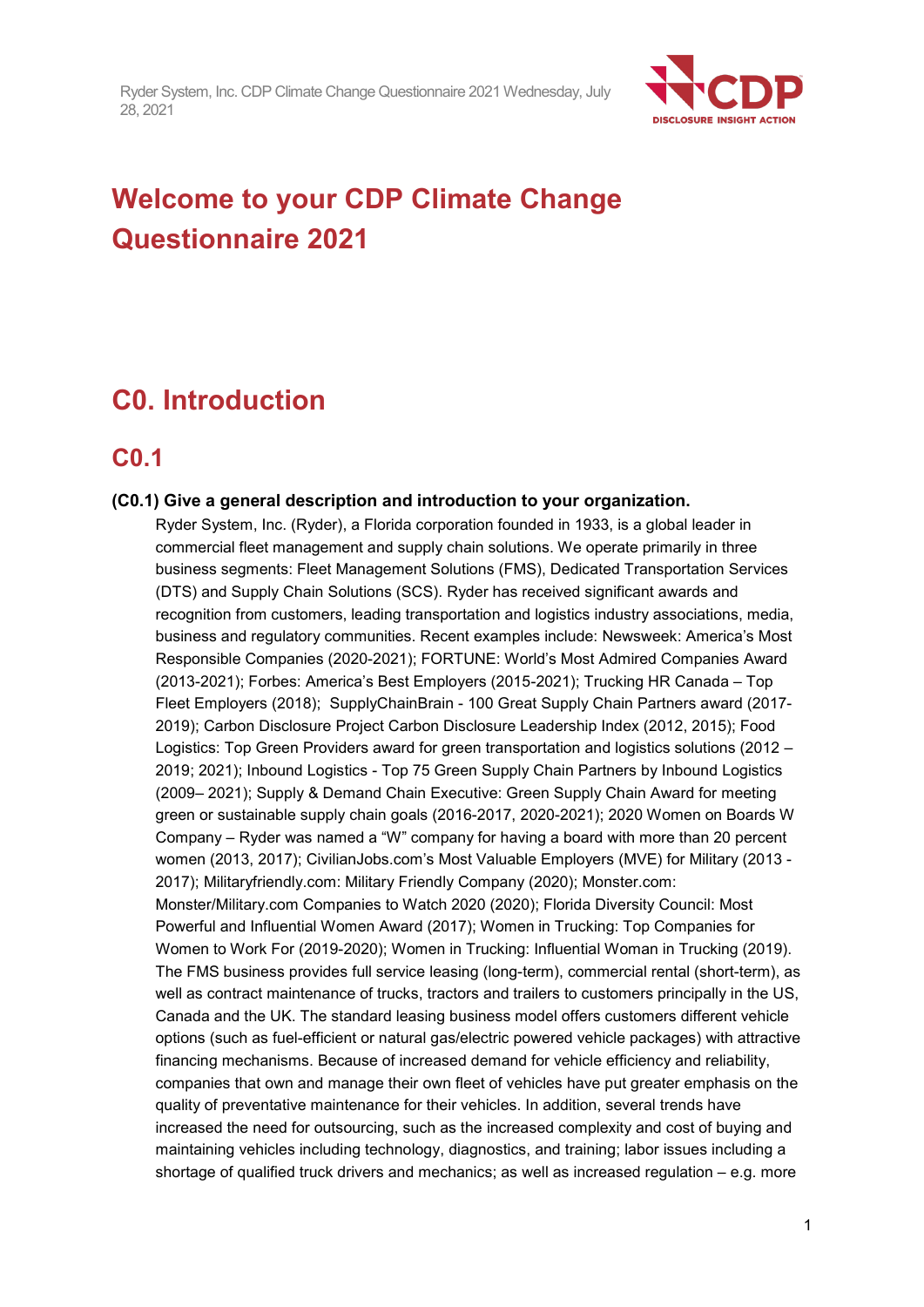

expensive emission controls needed for EPA-compliant engines - and enforcement of safety requirements. The Dedicated Transportation Service (DTS) option provides vehicles and drivers as part of a dedicate transportation solution in the US. Customers directly manage their overall freight movement but Ryder provides the equipment, maintenance, and administrative services (including driver hiring, training, routing and scheduling, and fleet sizing) associated with maintaining the customer's private fleet. This combination of services allows us to provide high service levels and the most efficient routing to lower fuel costs due to less idle time and fewer empty miles. A key difference between Dedicated Transportation Services and Full Service Lease is Ryder provides the drivers for Dedicated. The SCS supply chain solution provides Distribution and Transportation Management services in North America. SCS customers are looking for a total integrated solution that includes managing outsourced vehicles, drivers, freight routing, IT integration, warehouse and distribution management, as well as other logistics engineering services. SCS provides a wide range of services relating to a customer's distribution operations, from designing the distribution network to managing distribution facilities. Customers can more precisely align inbound and outbound shipments, synchronize returns with optimized fleet use and arrange backhauls to offset transportation costs and minimize empty miles that will directly help lowering GHG emissions. The SCS Transportation Management business offers services relating to all aspects of a customer's transportation network. Ryder's transportation specialists provide shipment planning and execution, through a series of technological and web-based solutions.

## **C0.2**

## **(C0.2) State the start and end date of the year for which you are reporting data.**

|             | <b>Start date</b> | <b>End date</b> | Indicate if you are providing emissions data for<br>past reporting years |
|-------------|-------------------|-----------------|--------------------------------------------------------------------------|
| Reporting   | January 1,        | December 31,    | <b>No</b>                                                                |
| <b>Vear</b> | 2020              | 2020            |                                                                          |

# **C0.3**

## **(C0.3) Select the countries/areas for which you will be supplying data.**

Canada Germany Mexico United Kingdom of Great Britain and Northern Ireland United States of America

## **C0.4**

## **(C0.4) Select the currency used for all financial information disclosed throughout your response.**

USD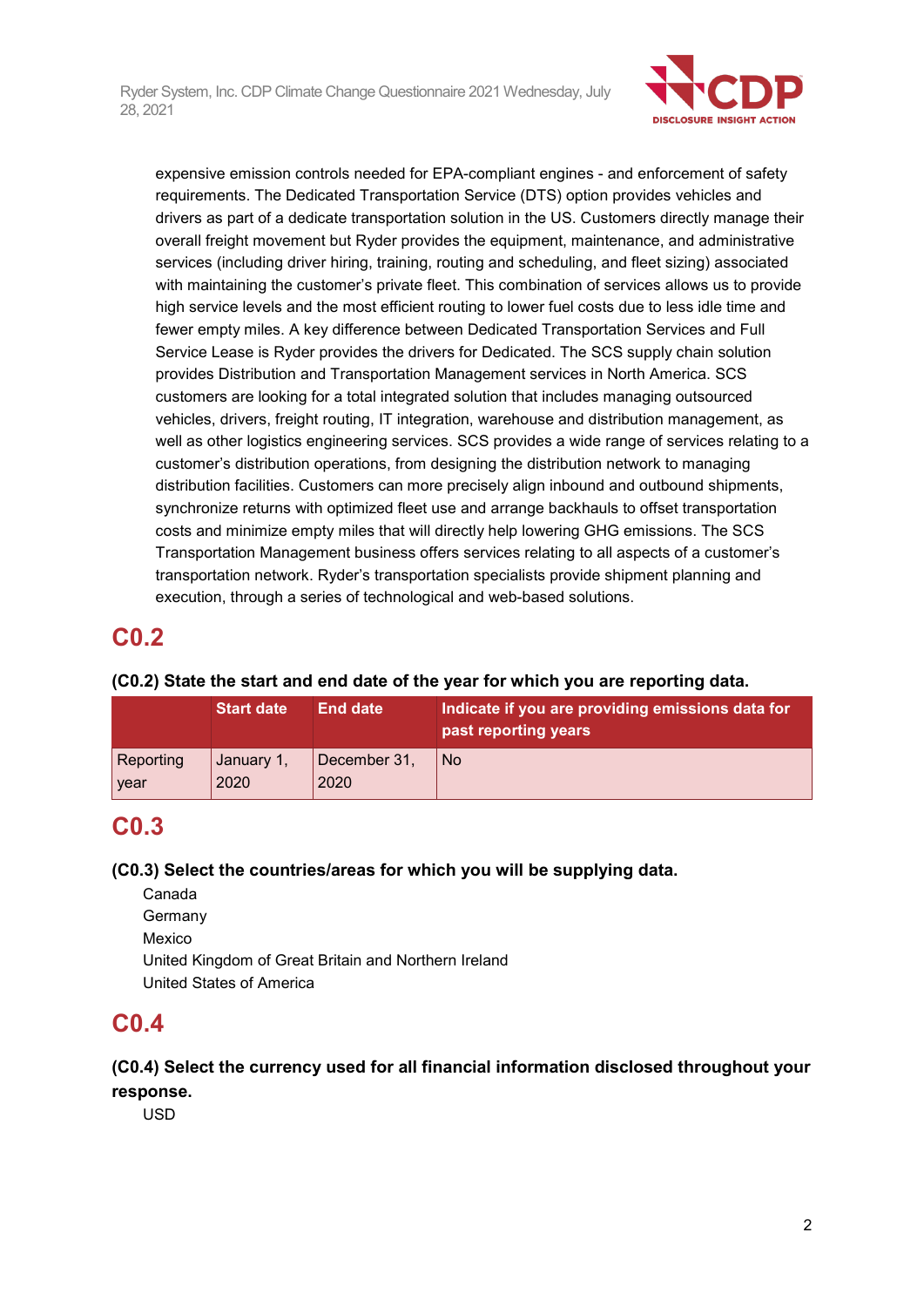

## **C0.5**

**(C0.5) Select the option that describes the reporting boundary for which climaterelated impacts on your business are being reported. Note that this option should align with your chosen approach for consolidating your GHG inventory.**

Operational control

# **C-TO0.7/C-TS0.7**

**(C-TO0.7/C-TS0.7) For which transport modes will you be providing data?**

Light Duty Vehicles (LDV) Heavy Duty Vehicles (HDV)

# **C1. Governance**

# **C1.1**

**(C1.1) Is there board-level oversight of climate-related issues within your organization?**

Yes

# **C1.1a**

**(C1.1a) Identify the position(s) (do not include any names) of the individual(s) on the board with responsibility for climate-related issues.**

| <b>Position of</b><br>individual(s) | <b>Please explain</b>                                                                                                                                                                                                                                                                                                                                                                                                                                                                                                                                                                                                                                                                                                                                                                                                                                                                                                                                                                                                                                                                                                                                                                                                                                                                                                                                            |
|-------------------------------------|------------------------------------------------------------------------------------------------------------------------------------------------------------------------------------------------------------------------------------------------------------------------------------------------------------------------------------------------------------------------------------------------------------------------------------------------------------------------------------------------------------------------------------------------------------------------------------------------------------------------------------------------------------------------------------------------------------------------------------------------------------------------------------------------------------------------------------------------------------------------------------------------------------------------------------------------------------------------------------------------------------------------------------------------------------------------------------------------------------------------------------------------------------------------------------------------------------------------------------------------------------------------------------------------------------------------------------------------------------------|
| Board-level<br>committee            | i) Management of Ryder's fundamental governance policies and practices are<br>overseen by Ryder's Board of Directors Corporate Governance Committee. They<br>are responsible for reviewing and informing on matters relating to public policy,<br>public affairs and corporate responsibility including Ryder's environmental &<br>sustainability programs, which address regulatory and business issues such as<br>climate change impacts and strategy.<br>ii) The Board periodically reviews and decides on a variety of issues related to<br>sustainability and climate change opportunities, throughout the year including: in its<br>review of environmental issues related to Proxy statements and disclosures; as part<br>of periodic changes to our Corporate Sustainability Reporting; and when reviewing<br>and deciding on changes to improve Ryder's ESG (Environmental, Social &<br>Governance) priorities, disclosures and performance rankings throughout the year.<br>In addition, the Board is updated periodically on enterprise risks, including climate<br>related impacts. For example, in 2020 the board set Ryder's new Scope 1, Scope<br>2, and Scope 3 emission reduction targets that were published in the 2021<br>Corporate Sustainability Report.<br>iii) The Chief Legal Officer leads the company's legal functions and serves as |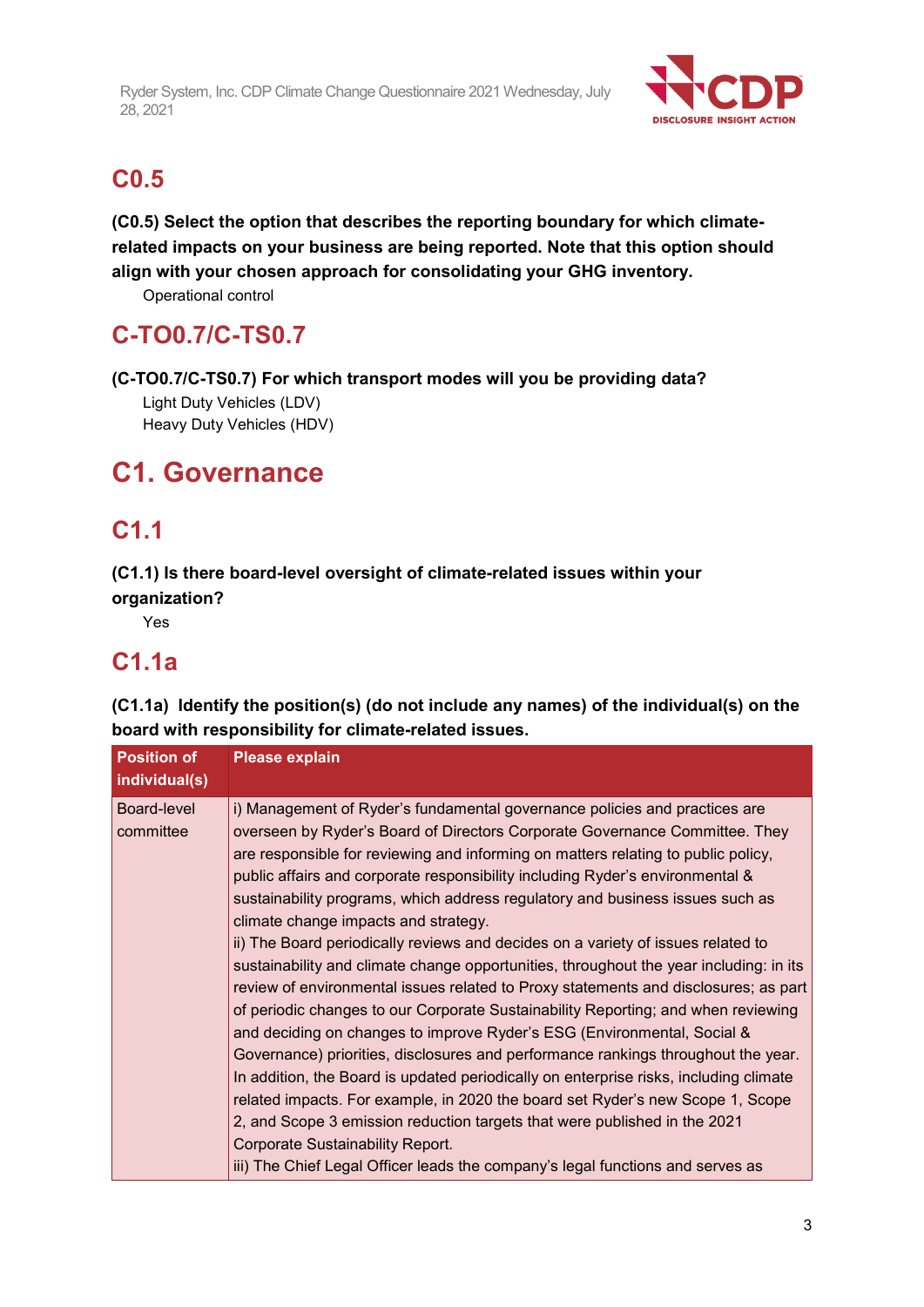

Corporate Secretary for coordinating all functions relating to the company's board of directors, including acting as liaison of the Board's Corporate Governance Committee. He is also responsible for Ryder's Safety, Health and Security organization, Corporate Compliance group, Government Affairs, and Environmental department and works closely with other departments that execute sustainabilityrelated functions, such as Human Resources. The VP Environmental, Real Estate and Fuel Services reports to the Chief Legal Officer and maintains day-to-day operational responsibility for Environmental Programs including climate change impacts. The VP provides an annual Environmental Program Report to the Board of Directors Corporate Governance Committee that includes details on Ryder's emission reduction strategy and goals, as well as overall sustainability performance.

# **C1.1b**

| <b>Frequency with</b><br>which climate-<br>related issues<br>are a scheduled<br>agenda item | <b>Governance</b><br>mechanisms into<br>which climate-related<br>issues are integrated                                                                                                                | <b>Please explain</b>                                                                                                                                                                                                                                                                                                                                                                                                                                                                                                                                                                                                                                                                |
|---------------------------------------------------------------------------------------------|-------------------------------------------------------------------------------------------------------------------------------------------------------------------------------------------------------|--------------------------------------------------------------------------------------------------------------------------------------------------------------------------------------------------------------------------------------------------------------------------------------------------------------------------------------------------------------------------------------------------------------------------------------------------------------------------------------------------------------------------------------------------------------------------------------------------------------------------------------------------------------------------------------|
| Scheduled - all<br>meetings                                                                 | Reviewing and guiding<br>strategy<br>Reviewing and guiding<br>major plans of action<br>Monitoring and<br>overseeing progress<br>against goals and<br>targets for addressing<br>climate-related issues | Ryder's Board of Directors Corporate Governance<br>Committee oversees major plans of action as important<br>matters arise. For example, periodically throughout the<br>year and during the annual board meeting,<br>environmental risks and costs are reviewed to identify<br>potential business opportunities and action plans to<br>assist with reductions related to energy and resource<br>conservation. This includes both specific program<br>updates (e.g. energy efficiency projects) and a general<br>overview of greenhouse gas reduction targets and<br>performance.                                                                                                      |
| Sporadic - as<br>important matters<br>arise                                                 | Reviewing and guiding<br>business plans<br>Monitoring and<br>overseeing progress<br>against goals and<br>targets for addressing<br>climate-related issues                                             | Ryder's Board of Directors Corporate Governance<br>Committee oversees and periodically reviews business<br>plans as important matters arise. For example, as part<br>of its commitment to stay ahead of the curve on<br>advanced vehicle technology and reduce emissions,<br>Ryder has expanded its alternative fuel strategy over<br>the last 7 years. We expanded natural gas truck fleet<br>offerings and retrofitted maintenance/repair shops to<br>accommodate natural gas vehicle maintenance for<br>diverse customers groups, including a partnership with<br>Anheuser-Busch to replace 66 of the beer company's<br>diesel tractors with compressed natural gas alternatives. |

## **(C1.1b) Provide further details on the board's oversight of climate-related issues.**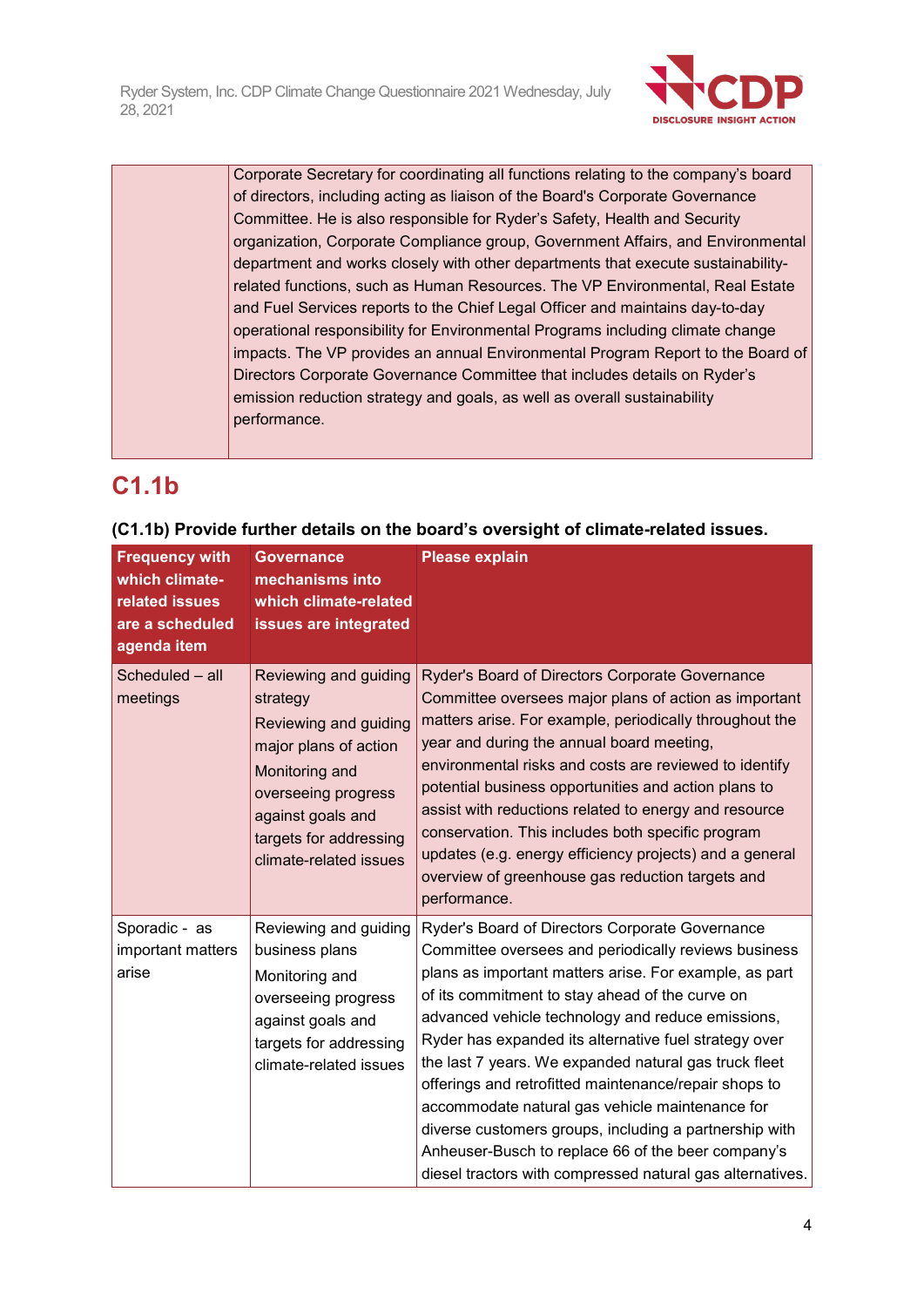

|  | We have increased investments to develop business       |
|--|---------------------------------------------------------|
|  | opportunities related to electric vehicles, such as EV  |
|  | charging stations at our locations, and offering energy |
|  | management services to our Customers. Not only is       |
|  | Ryder investing in charging equipment at FMS shops to   |
|  | accommodate and support the expansion of electric       |
|  | vehicles in key geographic areas, but Ryder has also    |
|  | assembled a large cross-functional diverse team of      |
|  | 100+ in-house technical resource experts, spearheaded   |
|  | by Ryder's leadership team, to support the deployment   |
|  | of evolving technologies, like EV, when it becomes      |
|  | available at scale.                                     |
|  |                                                         |

## **C1.2**

## **(C1.2) Provide the highest management-level position(s) or committee(s) with responsibility for climate-related issues.**

| <b>Name of the position(s)</b><br>and/or committee(s)                              | <b>Responsibility</b>                                                     | Frequency of reporting to the<br>board on climate-related<br><b>issues</b> |
|------------------------------------------------------------------------------------|---------------------------------------------------------------------------|----------------------------------------------------------------------------|
| Other C-Suite Officer,<br>please specify<br>• Other: Chief Legal<br><b>Officer</b> | Both assessing and managing<br>climate-related risks and<br>opportunities | More frequently than quarterly                                             |

# **C1.2a**

## **(C1.2a) Describe where in the organizational structure this/these position(s) and/or committees lie, what their associated responsibilities are, and how climate-related issues are monitored (do not include the names of individuals).**

The Chief Legal Officer leads the company's legal functions and serves as Corporate Secretary for coordinating all functions relating to the company's board of directors, including acting as liaison of the Board's Corporate Governance Committee. He is also responsible for Ryder's Safety, Health and Security organization, Corporate Compliance group, Government Affairs, and Environmental department and works closely with other departments that execute sustainability-related functions, such as Human Resources. The VP Environmental, Real Estate and Fuel Services reports to the Chief Legal Officer and maintains day-to-day operational responsibility for Environmental Programs including climate change impacts. The VP provides an annual Environmental Program Report to the Board of Directors Corporate Governance Committee that includes details on Ryder's emissions reduction strategy and goals, as well as overall sustainability performance. Our monitoring of climate-related issues includes a review of Ryders's scope 1, 2 and 3 GHG emissions and identifying new opportunities for reductions, as well as customer emission reduction benefits. In addition, business and market opportunities are explored to assist customers with emission reductions resulting from improved transportation management and supply chain solutions. An Environmental Report of our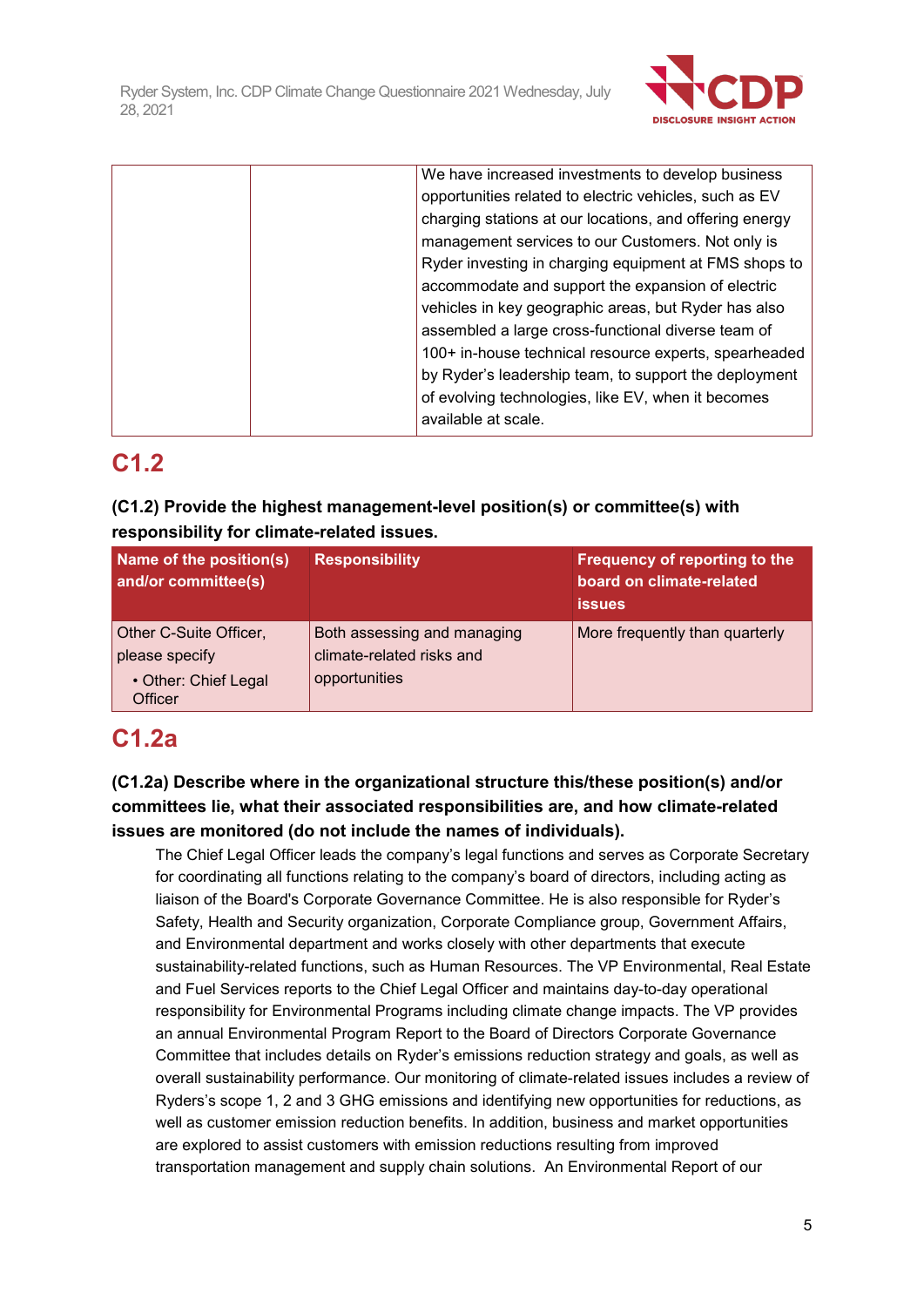

progress in these areas is reviewed annually with our Board of Directors Corporate Governance Committee.

## **C1.3**

## **(C1.3) Do you provide incentives for the management of climate-related issues, including the attainment of targets?**

|                                           | Provide incentives for the management of climate-related issues | ∣ Comment \ |
|-------------------------------------------|-----------------------------------------------------------------|-------------|
| $\sqrt{\frac{1}{1}}$ $\sqrt{\frac{1}{1}}$ |                                                                 |             |

## **C1.3a**

## **(C1.3a) Provide further details on the incentives provided for the management of climate-related issues (do not include the names of individuals).**

| <b>Entitled to</b><br>incentive | <b>Type of</b><br>incentive | <b>Activity</b><br>inventivized                                                          | <b>Comment</b>                                                                                                                                                                                                                                                                                                                                                                                                                                                                                                                                                                                                                                                                                                                                                                                                                                                                                                                                                                                                                       |
|---------------------------------|-----------------------------|------------------------------------------------------------------------------------------|--------------------------------------------------------------------------------------------------------------------------------------------------------------------------------------------------------------------------------------------------------------------------------------------------------------------------------------------------------------------------------------------------------------------------------------------------------------------------------------------------------------------------------------------------------------------------------------------------------------------------------------------------------------------------------------------------------------------------------------------------------------------------------------------------------------------------------------------------------------------------------------------------------------------------------------------------------------------------------------------------------------------------------------|
| Energy manager                  | Monetary<br>reward          | Energy<br>reduction<br>project<br>Energy<br>reduction<br>target<br>Efficiency<br>project | Facility Managers are incentivized to measure,<br>track and attain targets for energy use reductions<br>and associated greenhouse gas (GHG) emission<br>reductions from conservation programs, awareness<br>campaigns and other activities.                                                                                                                                                                                                                                                                                                                                                                                                                                                                                                                                                                                                                                                                                                                                                                                          |
| All employees                   | Non-<br>monetary<br>reward  | <b>Behavior</b><br>change related<br>indicator                                           | Ryder employees are encouraged to identify,<br>implement, and take ownership of initiatives that<br>further reduce facility energy use through lighting<br>management and improved equipment<br>maintenance procedures. Field employees can<br>access our energy reporting tool, which tracks<br>Scope 1 and 2 emissions and provides visibility of<br>local operations. Management receives internal<br>reports on GHG trends and energy usage updates,<br>and the information is distributed to field employees<br>to support transparency. Business unit directors are<br>measured and incentivized to meet approved<br>spending limits for locations, including utility<br>reduction targets. They can measure, track, and<br>attain targets for energy use reductions and<br>associated GHG emission reductions leveraging<br>conservation programs, awareness campaigns, and<br>other activities. We have instituted employee<br>awareness campaigns and energy challenges in<br>the past to engage and energize employees, as |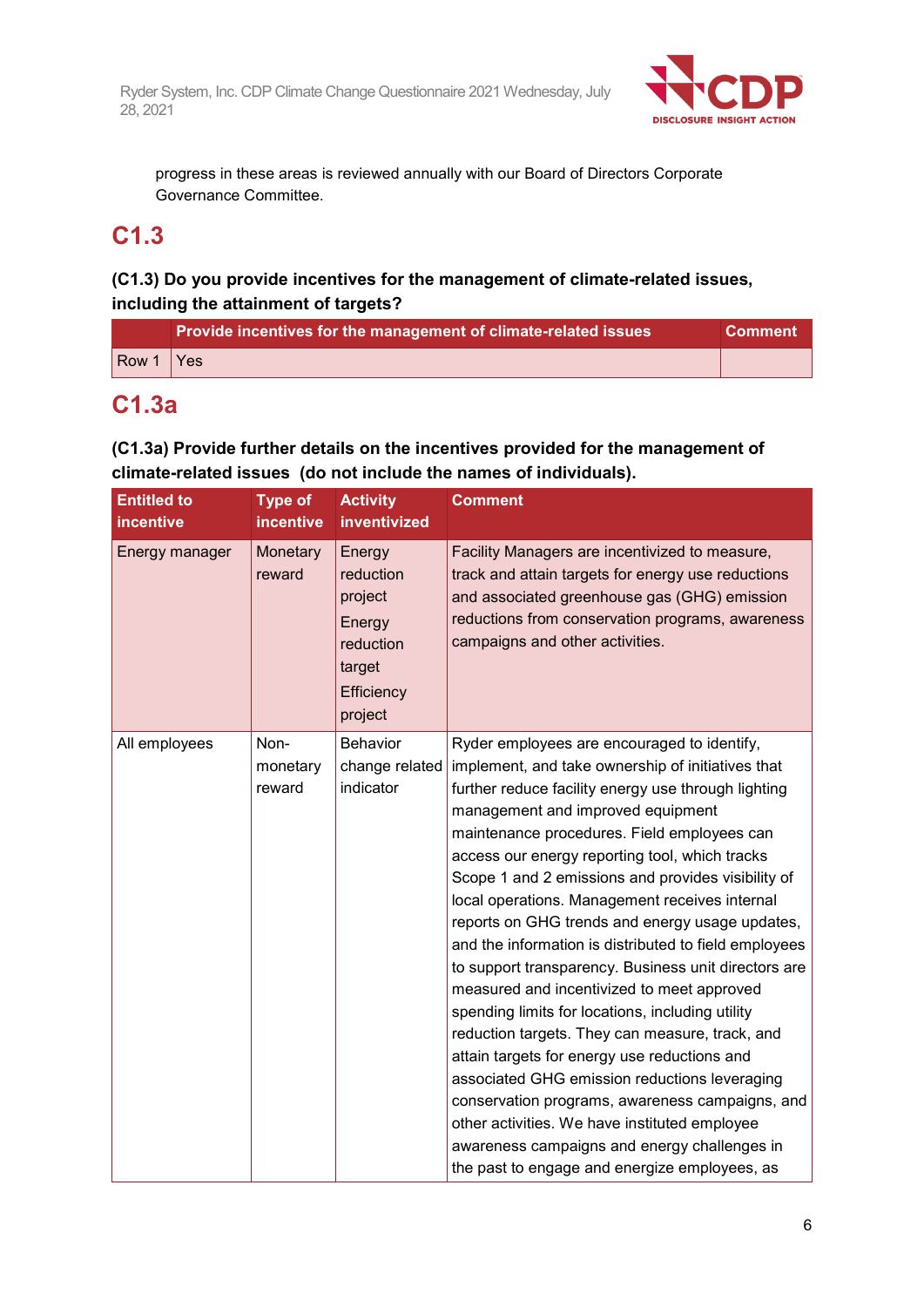

|                              |        |                                | well as to identify and share energy and climate<br>change reduction best practices across the<br>organization.                                                                                                                                                                                                                                                                                                                                                                                                                                                                                                                                                                                                                                                                                                                                                                                                                                                                                  |
|------------------------------|--------|--------------------------------|--------------------------------------------------------------------------------------------------------------------------------------------------------------------------------------------------------------------------------------------------------------------------------------------------------------------------------------------------------------------------------------------------------------------------------------------------------------------------------------------------------------------------------------------------------------------------------------------------------------------------------------------------------------------------------------------------------------------------------------------------------------------------------------------------------------------------------------------------------------------------------------------------------------------------------------------------------------------------------------------------|
| Buyers/purchasers   Monetary | reward | Energy<br>reduction<br>project | Facility maintenance contractors as well as 3rd<br>party suppliers are incentivized to identify, propose<br>and implement energy reduction opportunities.<br>Several large scale programs have been developed<br>and launched that reduce energy use and provide<br>financial benefit to our supplier partners for<br>service/materials. These programs include shop<br>lighting upgrades, the replacement of aging HVAC<br>systems with energy efficient equipment and<br>routine preventative maintenance programs that<br>financially encourage suppliers to find improved<br>energy management solutions. Ryder assigns an<br>annual building maintenance budget to each facility<br>based on operating footprint and building square<br>footage. This serves to benchmark each facility's<br>performance & utility usage, thereby improving<br>employee management and investment decisions<br>that result in facility upgrades and promote energy<br>efficiency and resource conservation. |

# **C2. Risks and opportunities**

## **C2.1**

**(C2.1) Does your organization have a process for identifying, assessing, and responding to climate-related risks and opportunities?**

Yes

# **C2.1a**

**(C2.1a) How does your organization define short-, medium- and long-term time horizons?**

|                 | <b>From</b><br>(years) | Τo<br>(years) | Comment                                                                                       |
|-----------------|------------------------|---------------|-----------------------------------------------------------------------------------------------|
| Short-term      | $\Omega$               | 5             | SBTi recommends these time horizons for short-term, medium-<br>term, and longer-term targets. |
| Medium-<br>term | 5                      | 15            | SBTi recommends these time horizons for short-term, medium-<br>term, and longer-term targets. |
| Long-term       | 15                     | 30            | SBTi recommends these time horizons for short-term, medium-<br>term, and longer-term targets. |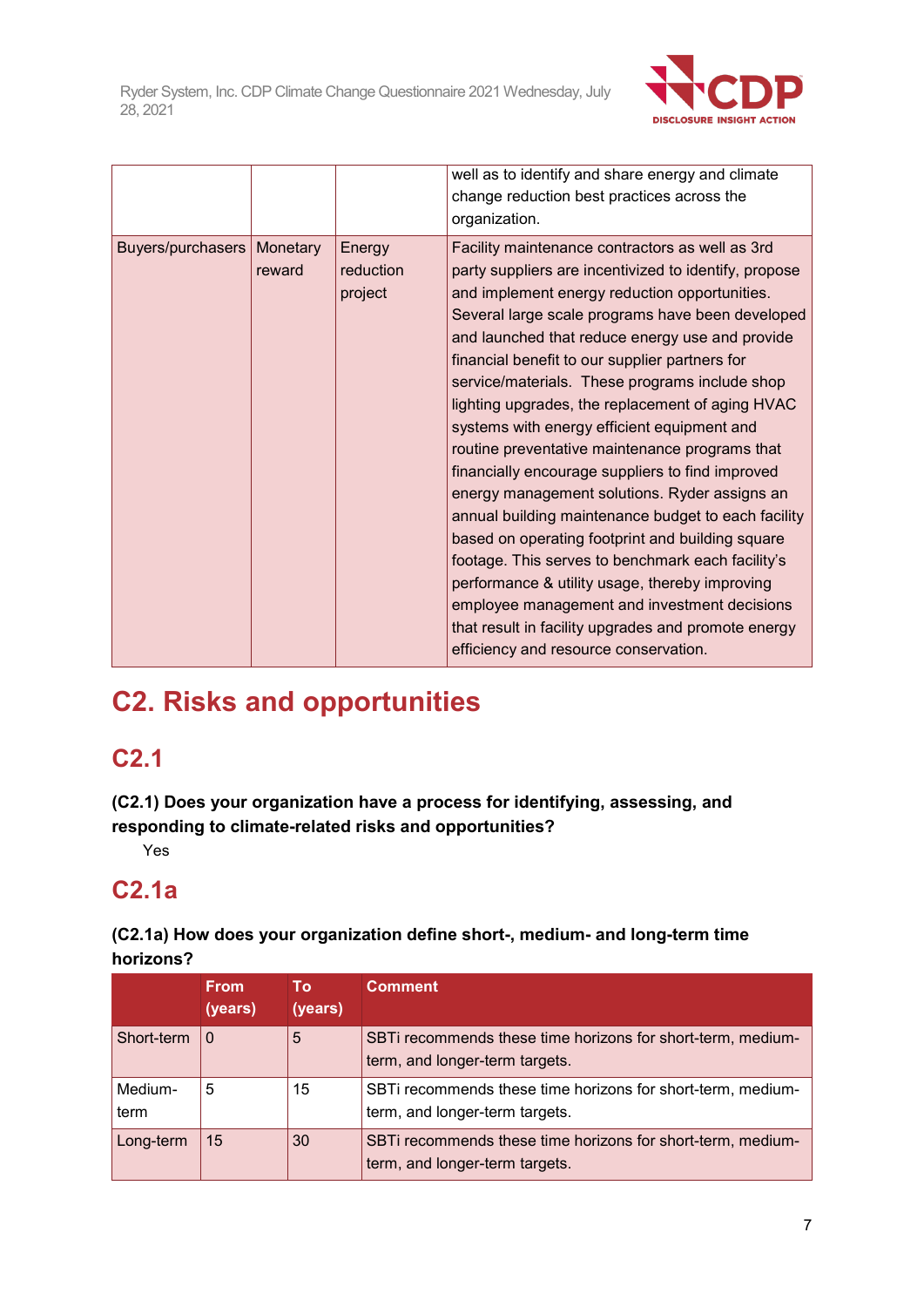

# **C2.1b**

## **(C2.1b) How does your organization define substantive financial or strategic impact on your business?**

Ryder is a global leader in transportation and supply chain management solutions. Ryder's mission is to provide innovative fleet management and supply chain solutions that are reliable, safe and efficient, enabling our customers to deliver on their promises. We seek to deliver valuable solutions that will compel customers to outsource their fleet management and supply chain needs to us. As such, we closely monitor, respond to, and mitigate climate-related risks, such as severe weather and other natural occurrences, that reduce efficiencies in or cause significant business disruptions to our customers' and our fleet utilization and operations. Many of our customers operate in cyclical or seasonal industries, or operate industries, including the food and beverage industry, that may be impacted by unanticipated weather, crop growing conditions (such as droughts, insects or disease), natural disasters and other climaterelated conditions. These impacts can result in reductions or spikes to freight volume shipped or to their need for our services, which could materially affect our operations, business results and financial condition. Similarly, our operations may be directly affected by climate-related factors such as increased severe weather, including floods, fires, hurricanes and earthquakes at operating locations where we have vehicles, warehouses and other facilities. These weather events can adversely affect the performance of our fleet, result in damage to our vehicles and facilities, make our workforce temporarily unavailable in impacted areas, cause fuel costs to rise, as well as result in other significant business interruptions. Insurance protection needed to mitigate against sudden losses of business and other related consequences from these natural occurrences is subject to coverage limitations, depending on the nature of the risk insured, and does not fully mitigate against a significant interruption in operations. Costs associated with securing this coverage are increasing each year. Additionally, insurance may not be sufficient to cover all of our damages or damages to others and this insurance may not continue to be available at commercially reasonable rates. For example, our property insurance policy, which includes all-risk coverage for Ryder property and warehouseman's legal liability for our customer's goods in Ryder's care, custody and/or control, experienced a rate increase during renewal. In the 2020-21 policy term, Ryder paid \$9M compared to \$9.8M for the 2021-22 policy term, representing a 9.5% (or \$800,000) increase. Nevertheless, due to lower loss ratio and loss mitigation efforts, Ryder's rate remained well below the industry average, which increased approximately 25%.

## **C2.2**

**(C2.2) Describe your process(es) for identifying, assessing and responding to climaterelated risks and opportunities.**

**Value chain stage(s) covered** Direct operations

**Risk management process** A specific climate-related risk management process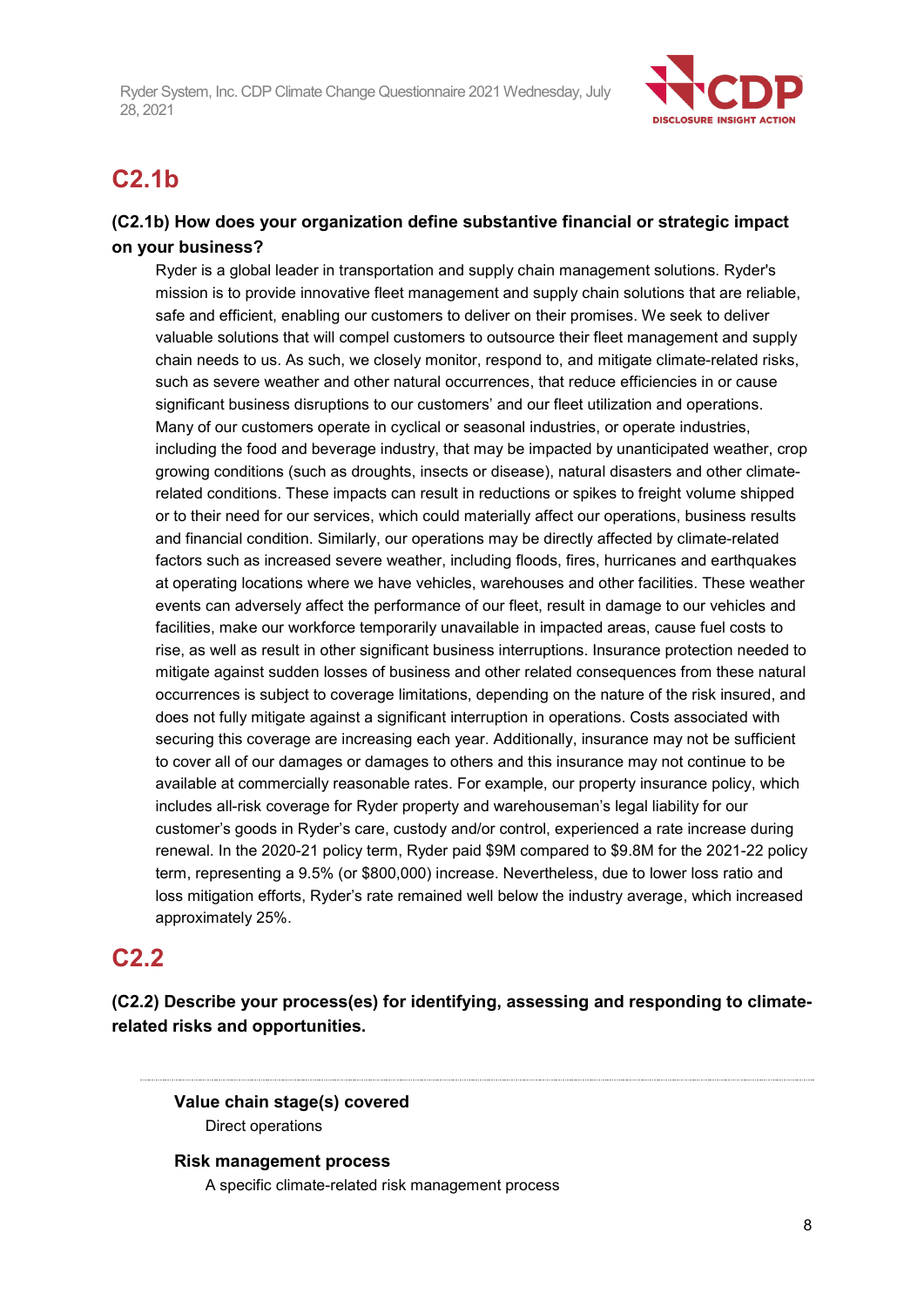

## **Frequency of assessment**

More than once a year

#### **Time horizon(s) covered**

Short-term Medium-term Long-term

## **Description of process**

a) Ryder's process for identifying and assessing climate-related risks includes evaluation, management, and on-going review of financial, regulatory, customer, employment, insurance, and environmental risks, among others at both a company level and an asset level:

i) Company level, we utilize insurance risk management modelling systems used by underwriters and an integrated Environmental Management System (EMS) to manage climate change risks; ensure compliance; promote business opportunity and growth; and create a competitive advantage with environmental programs consistent with Ryder's long-term business strategy.

ii) Asset level, we apply formal identification processes and assess climate change risks and opportunities of our assets: a) Facilities, we contract with third party risk consulting firms to perform onsite surveys of operating facilities to support compliance. b) Vehicle fleet, we identify efficiencies through our participation in the EPA SmartWay® Program and Ryder's RydeSmart fleet tracking system. RydeSmart is an integrated telematics platform helps customers monitor key vehicle attributes such as location, speed and idle time and real-time performance metrics. In addition, Ryder pursues investments in low carbon technologies including electric and alternative fuel vehicles such as natural gas or electric trucks.

### **Value chain stage(s) covered**

Upstream

#### **Risk management process**

Integrated into multi-disciplinary company-wide risk management process

#### **Frequency of assessment**

More than once a year

#### **Time horizon(s) covered**

Short-term Medium-term Long-term

#### **Description of process**

Ryder buys vehicles and related equipment from a relatively small number of original equipment manufacturers (OEMs) in our FMS business. Some of our vehicle manufacturers rely on a small concentration of suppliers for certain vehicle parts,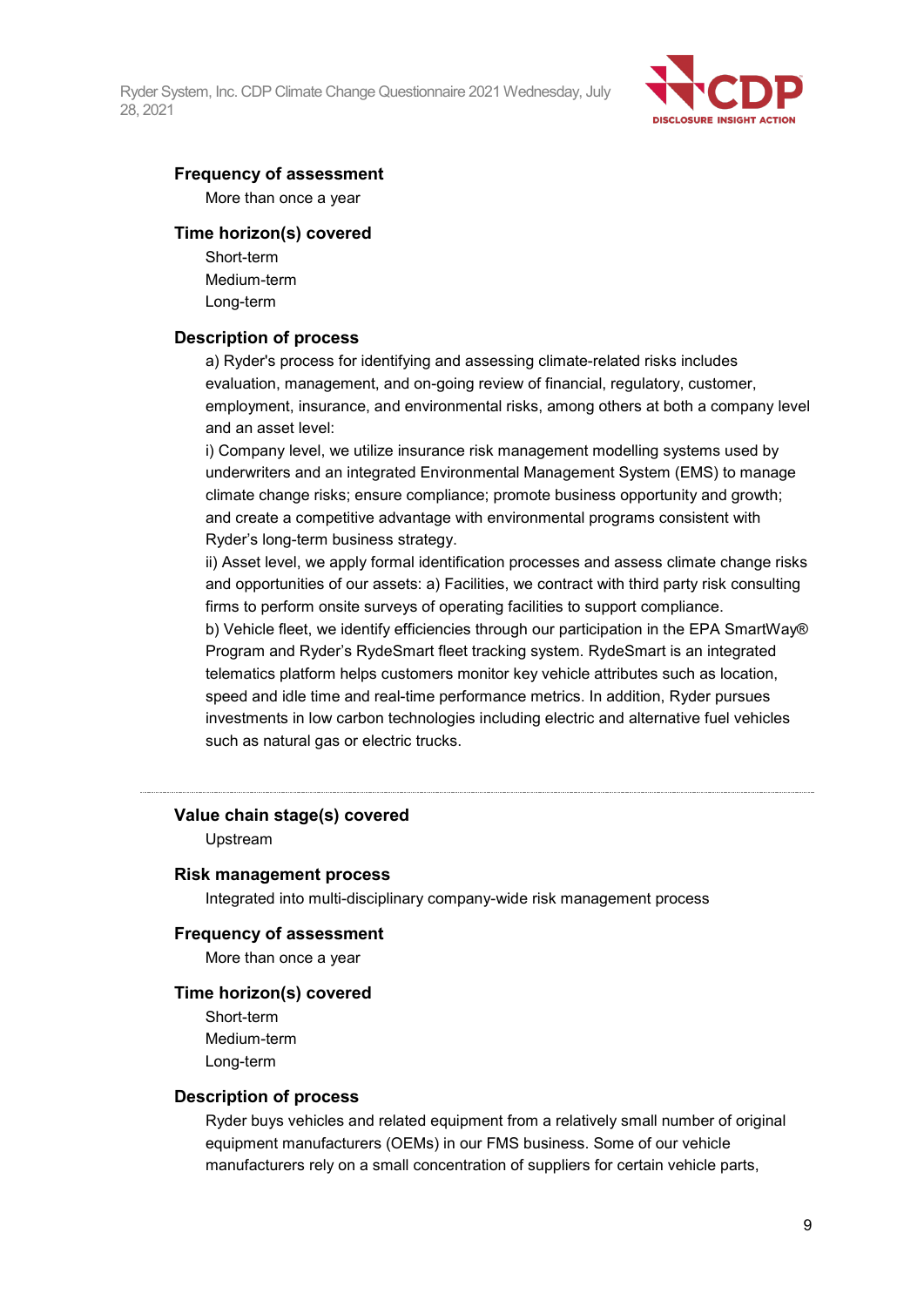

components and equipment. Ryder maintains strong partnerships with our OEMS to ensure our fleet is optimum to keep our customer businesses moving smoothly, using best in class advanced vehicle technologies and operating at lower costs. Through these partnerships, Ryder is able to identify, assess and respond to supply chain disruptions that may impact truck availabilities and we are able to leverage these partnerships to best position our customers for access to new and disruptive technologies. For example, as customers seek greener and more eco-friendly solutions, Ryder has leaned on our long-time OEM partners and new prospective OEM partners for EV technologies. In early 2021, we have met one-on-one with 25 different traditional and non-traditional OEMs to discuss their EV development plans and projected production schedules. As part of these discussions, we are forging potential new OEM relationships, putting customers' needs before the OEMs to ensure they are front of mind, as well as aligning our emission reduction targets and other business timelines with expected EV delivery dates. This supplier engagement effort has connected Ryder with more than 10 OEMs with whom we have not worked before, thereby expanding our OEM network.

### **Value chain stage(s) covered**

Downstream

#### **Risk management process**

Integrated into multi-disciplinary company-wide risk management process

#### **Frequency of assessment**

More than once a year

### **Time horizon(s) covered**

Short-term Medium-term Long-term

#### **Description of process**

In recent years, our industry has been impacted by evolving customer interest and demand toward low carbon technologies as a result of emission reduction programs and regulatory mandates. Ryder is actively engaged in developing strategic partnerships with new technology providers, developing new products, and evaluating emerging technologies as they become available to support this shift in demand. However, there remains a high degree of uncertainty as to which technologies will be successful or timely to meet this growing need. Ryder is meeting this uncertainty by investing and supporting new technologies that are most promising. There is some risk associated with these innovation investments, and if these initiatives prove unsuccessful, there are risks associated with the investments we have made.

New concepts that are currently under development for more advanced low carbon or alternative fuel transportation options and which we are exploring include electric vehicles, automatic or semi-automatic self-driving vehicles, cargo and freight sharing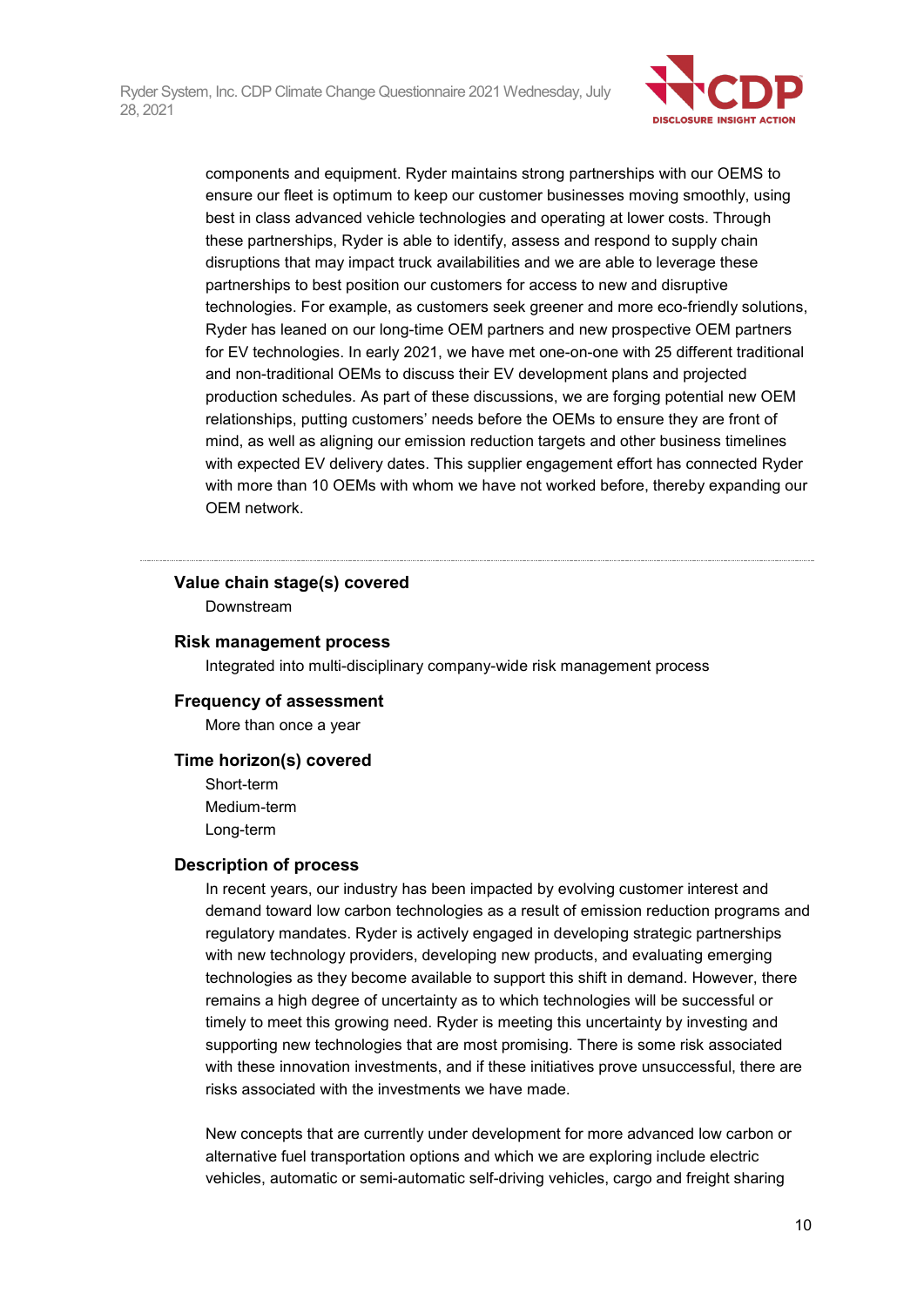

tools, connected vehicle platforms, and drones. Additional innovations impacting the transportation, trucking and supply chain/logistics industries may emerge in the future and we will continue to monitor their potential viability. Ryder recognizes the need to quickly identify, adapt and deliver innovative products and services desired by our customers. In addition, advances in low carbon technology may require us to increase our investments in order to remain competitive, and our customers may be unable or unwilling to accept higher prices to cover the cost of these investments. Ryder is taking steps to mitigate this impact at every turn. However, in spite of our efforts, our lease and rental fleets could become unfavorable with our customers or obsolete or potentially, we may no longer be able to find buyers for our used vehicles. An increase in customer use of electric vehicles could reduce the demand for our vehicle maintenance services, diesel vehicles and related offerings. Likewise, self-driving vehicles may reduce the demand for our dedicated service offerings, where, in addition to a vehicle, Ryder provides a driver as part of an integrated, full service customer solution.

As a leader in transportation and logistics, Ryder is uniquely and skillfully positioned to successfully spearhead the transition to newer vehicle technologies and services. For example, as our customers seek greener and more eco-friendly transportation solutions, we have anticipated and prepared for that need by assembling a large cross-functional diverse team of 100+ in-house technical resource experts across 11 workstreams (i.e., marketing, incentive grants, pricing, infrastructure, maintenance needs) to support the deployment of evolving technologies, like EV. We continuously monitor, research and collaborate with our OEM partners in the commercial AFV and EV markets to best position our products and services for our customers. We know production can ramp up at any time so we are putting rigor around our expertise to hit the ground running when they become available at scale.

# **C2.2a**

## **(C2.2a) Which risk types are considered in your organization's climate-related risk assessments?**

|                        | <i>inclusion</i>                | Relevance & Please explain                                                                                                                                                                                                                                                                                       |
|------------------------|---------------------------------|------------------------------------------------------------------------------------------------------------------------------------------------------------------------------------------------------------------------------------------------------------------------------------------------------------------|
| Current<br>regulation  | Relevant,<br>always<br>included | We determine that current regulation risk is relevant to our organization<br>because it has financial and strategic impacts to our business. For<br>example, the climate change regulations adopted and proposed in<br>California have had significant financial costs to our organization and<br>our customers. |
| Emerging<br>regulation | Relevant,<br>always<br>included | We determine that emerging regulation risk is relevant to our<br>organization because it has financial and strategic impacts to our<br>business. For example, fuel and vehicle efficiency regulations are<br>relevant to our organization and our customers and new technologies.                                |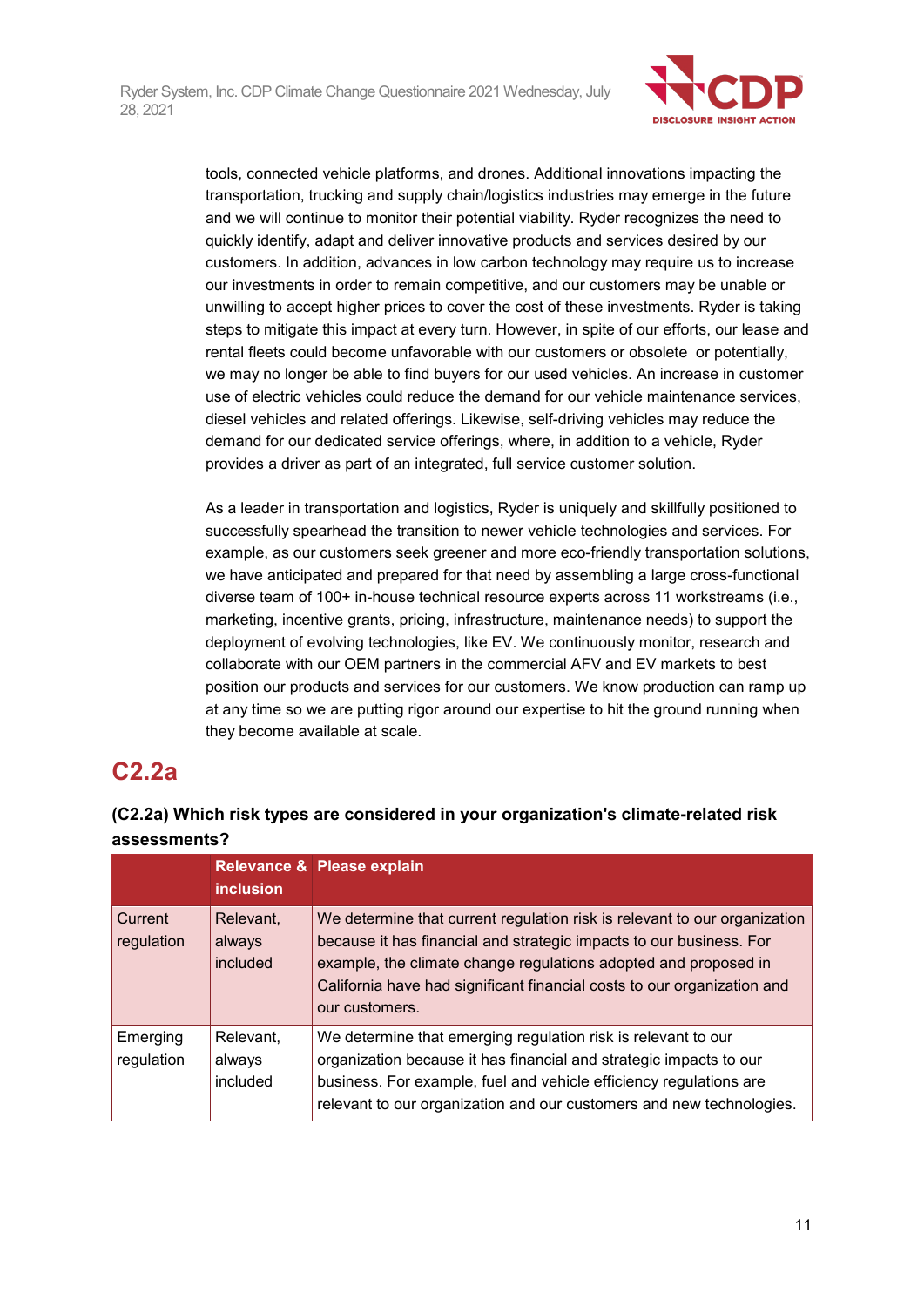

| Technology          | Relevant,<br>always<br>included | We determine that technology risk is relevant to our organization<br>because it has financial and strategic impacts to our business. For<br>example, new vehicle and fuel technologies, such as alternative fuels<br>are relevant to our organization and our customers.                                                                                                                                                                                                                                                                  |
|---------------------|---------------------------------|-------------------------------------------------------------------------------------------------------------------------------------------------------------------------------------------------------------------------------------------------------------------------------------------------------------------------------------------------------------------------------------------------------------------------------------------------------------------------------------------------------------------------------------------|
| Legal               | Relevant,<br>always<br>included | We determine that legal risk is relevant to our organization because it<br>has financial and strategic impacts to our business. For example,<br>changes in the regulatory environment can result in increased fuel<br>efficiency mandates, accelerated deployment of alternative fuel<br>vehicles or carbon taxes all of which will directly impact our industry.                                                                                                                                                                         |
| Market              | Relevant,<br>always<br>included | We determine that market risk is relevant to our organization because it<br>has financial and strategic impacts to our business. For example,<br>market changes in fuel costs could influence our business and<br>financials.                                                                                                                                                                                                                                                                                                             |
| Reputation          | Relevant,<br>always<br>included | We determine that reputation risk is relevant to our organization<br>because it has financial and strategic impacts to our business. For<br>example, increased shareholder and customer expectations regarding<br>greenhouse gas reductions can directly impact Ryder's reputation and<br>reduce customer demand for our transportation services.                                                                                                                                                                                         |
| Acute<br>physical   | Relevant,<br>always<br>included | We determine that acute physical risk is relevant to our organization<br>because it has financial and strategic impacts to our business. For<br>example, during natural disasters or other extenuating circumstances,<br>we extend our transportation and supply chain environmental expertise,<br>technology, and infrastructure to customers and organizations in need.<br>On the other hand, Ryder could also experience supply chain<br>disruptions, particularly due to the small pool of Original Equipment<br>Manufacturers (OEM). |
| Chronic<br>physical | Relevant,<br>always<br>included | We determine that chronic physical risk is relevant to our organization<br>because it has financial and strategic impacts to our business. For<br>example, extreme weather events can influence our operations and the<br>operations of our customers.                                                                                                                                                                                                                                                                                    |

# **C2.3**

**(C2.3) Have you identified any inherent climate-related risks with the potential to have a substantive financial or strategic impact on your business?**

Yes

# **C2.3a**

**(C2.3a) Provide details of risks identified with the potential to have a substantive financial or strategic impact on your business.**

**Identifier**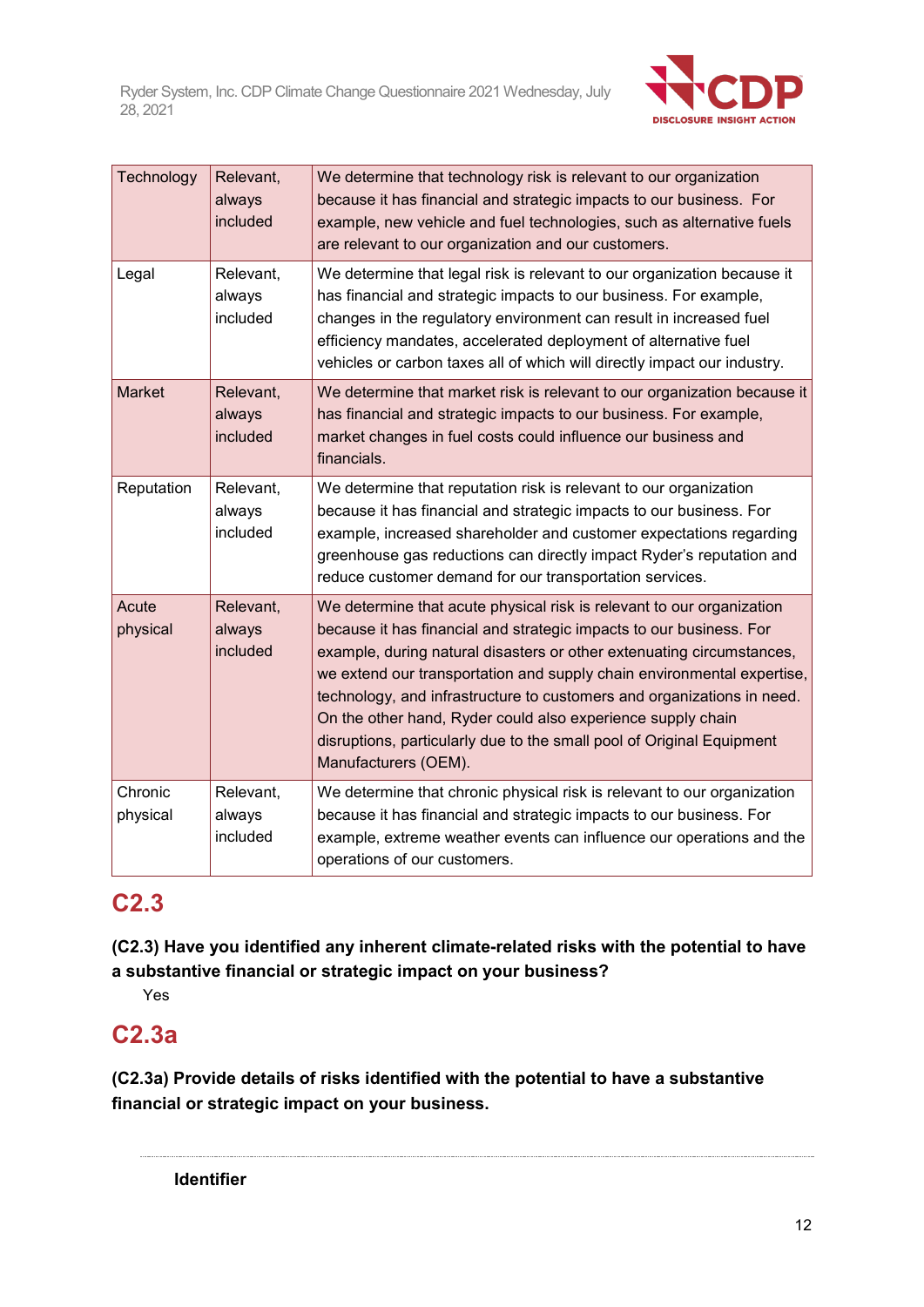

#### Risk 1

#### **Where in the value chain does the risk driver occur?**

Direct operations

#### **Risk type & Primary climate-related risk driver**

Emerging regulation Mandates on and regulation of existing products and services

#### **Primary potential financial impact**

Increased direct costs

#### **Company-specific description**

i) We anticipate regulatory risks in the United States if both pending and proposed statespecific or increased federal regulations move forward. This includes state or federal changes in all areas including engine or emission standards for vehicles, particularly related to vehicle efficiency. ii) In the case of changes in emissions or engine standards, we anticipate these changes could lead to increases in the cost of operating Ryder's fleet and an increase in operating costs for our Customers. We monitor, evaluate and help influence legislative and regulatory activities through our government relations program that includes active participation in diverse business, professional and trade groups.

### **Time horizon**

Medium-term

**Likelihood** More likely than not

## **Magnitude of impact**

Medium-low

## **Are you able to provide a potential financial impact figure?** Yes, a single figure estimate

## **Potential financial impact figure (currency)** 6,450,000

### **Potential financial impact figure – minimum (currency)**

### **Potential financial impact figure – maximum (currency)**

#### **Explanation of financial impact figure**

Enacted legislation can directly and/or indirectly influence business decisions and costs related to equipment, fuel, or operations. We anticipate that climate change-related regulations will continue to increase in volume and complexity, thereby increasing Ryder's operating and compliance costs. For example, the climate change and other environmental regulations adopted in California over the past 10 years have increased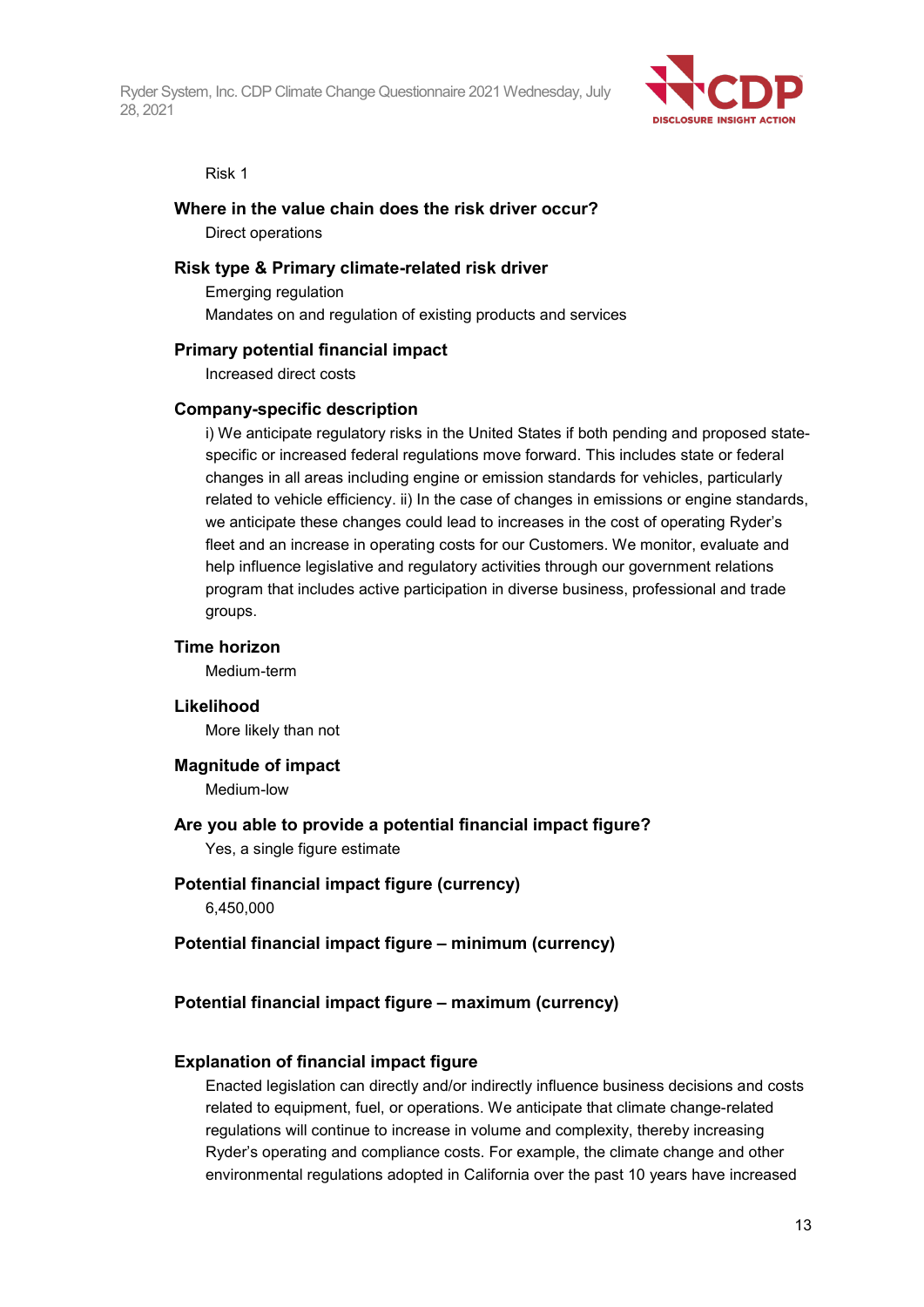

our asset and operating costs in state, such as the cost of refrigerated units which must be replaced every seven years compared to the 8 to 10 year replacement schedule nationwide. Furthermore, California requires a minimum vehicle preventative maintenance frequency regardless of mileage, meaning maintenance costs per vehicle are higher in California than other states. Similarly, FMS shops in California spend \$150,000 on average per year more than non-California FMS shops in operating costs due in part to higher regulatory requirements. This totals \$6,450,000 across all 43 FMS California shops. It should be noted that while operating costs in California are greatly impacted by stricter regulatory requirements, operating costs in and out of California are influenced by a variety of factors including shop size, services offered, proximity to customers, and cost of living, among other variables.

## **Cost of response to risk**

1,600,000

### **Description of response and explanation of cost calculation**

Our compliance and reporting costs will continue to increase, particularly if regulations mandate equipment with specialized parts (i.e., emission control devices), maintenance requirements, regular equipment testing and compliance reporting. Ryder retains professional environmental consulting, trade groups, trucking associations, and legal to mitigate the direct potential impact of regulations to Ryder and our customers, which cost more than \$1.6 Million annually across our North America operations. Ryder proactively addresses regulatory risks through a culture of continuous improvement that drives efficiency and productivity, to the benefit of our customers and the environment. For example: (i) We use energy tracking and reporting tools to monitor energy use and associated GHGs. These tools help us improve energy efficiency by allowing us to easily identify unusually high energy consumption and flag facilities that are candidates for further emission reduction opportunities. (ii) Ryder is uniquely positioned through our relationships with the Original Engine Manufacturers (OEM) to support accelerated deployment of new and more efficient technologies, such as EV. We work with our OEM partners to validate the technology for our customers' needs and help it gain widespread industry acceptance. These relationships also ensure that integration is looked at through the lens of a fleet operator and not solely from the perspective of a truck manufacturer. Ryder has recognized the value of making financial investments in advanced fuel equipment, technologies, and processes to improve fuel economy for our customers, enhance safety, and reduce operating costs as part of an overall strategy to improve transportation efficiencies. For example, Ryder provides several options to rent or lease electric light duty trucks, including the Workhorse units we offer for long-term leases and through our COOP commercial vehicle sharing platform. We also offer service and charging capabilities in our expanding EV charging station network throughout our US facilities, including two recently upgraded facilities in Fontana and Northridge, CA that feature the latest fast chargers. (iii) Ryder manages potential regulatory risks by collaborating with trade and business associations to shape pending climate change- legislation and regulations at the state, provincial, and federal level.

### **Comment**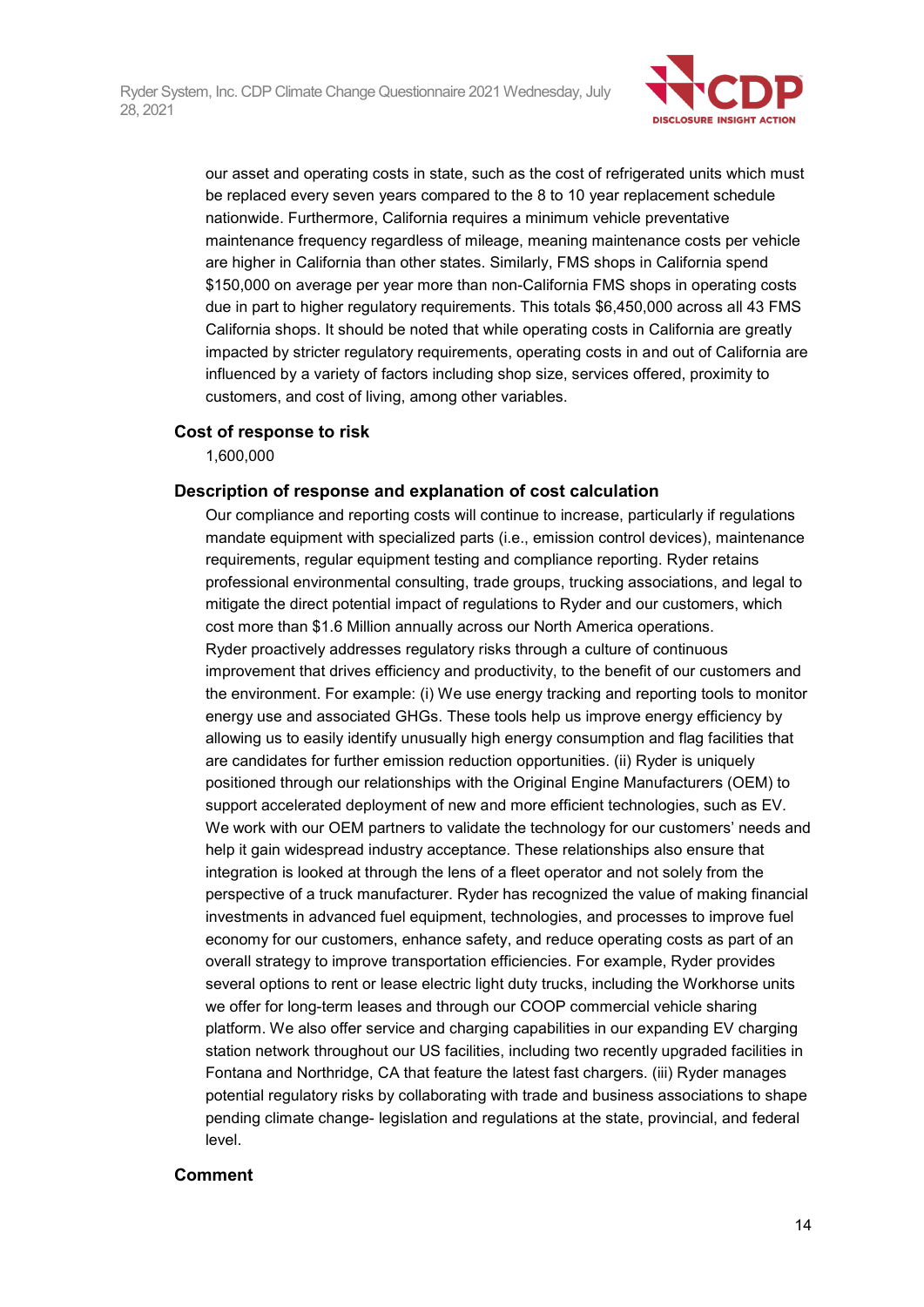

## **Identifier**

Risk 2

### **Where in the value chain does the risk driver occur?**

Direct operations

#### **Risk type & Primary climate-related risk driver**

Acute physical

Increased severity and frequency of extreme weather events such as cyclones and floods

### **Primary potential financial impact**

Increased indirect (operating) costs

### **Company-specific description**

i) We consider our company to be exposed to physical risks such as natural disasters (e.g. flooding, tropical cyclones and storms, etc.) or changing weather patterns that may be associated with climate change. There are no specific geographical areas that are more affected by these physical risks than others, although our operations in coastal and near coastal areas (particularly in the Gulf or East Coast regions of U.S.) may be at higher risk for hurricanes and tropical cyclones.

ii) Our company is exposed to physical risks such as tropical cyclones in a number of ways: a) increased costs and business disruption because our facilities or equipment (vehicle fleet) could be damaged during a disaster, b) we may need to increase resources and modify operations in order to support our customers in the event of a disaster, or c) our larger supply chains may be disrupted as a result of natural disasters that will temporarily interfere with our ability to maintain operations.

#### **Time horizon**

Medium-term

#### **Likelihood**

About as likely as not

#### **Magnitude of impact**

Medium

## **Are you able to provide a potential financial impact figure?**

Yes, an estimated range

### **Potential financial impact figure (currency)**

## **Potential financial impact figure – minimum (currency)**

1,800,000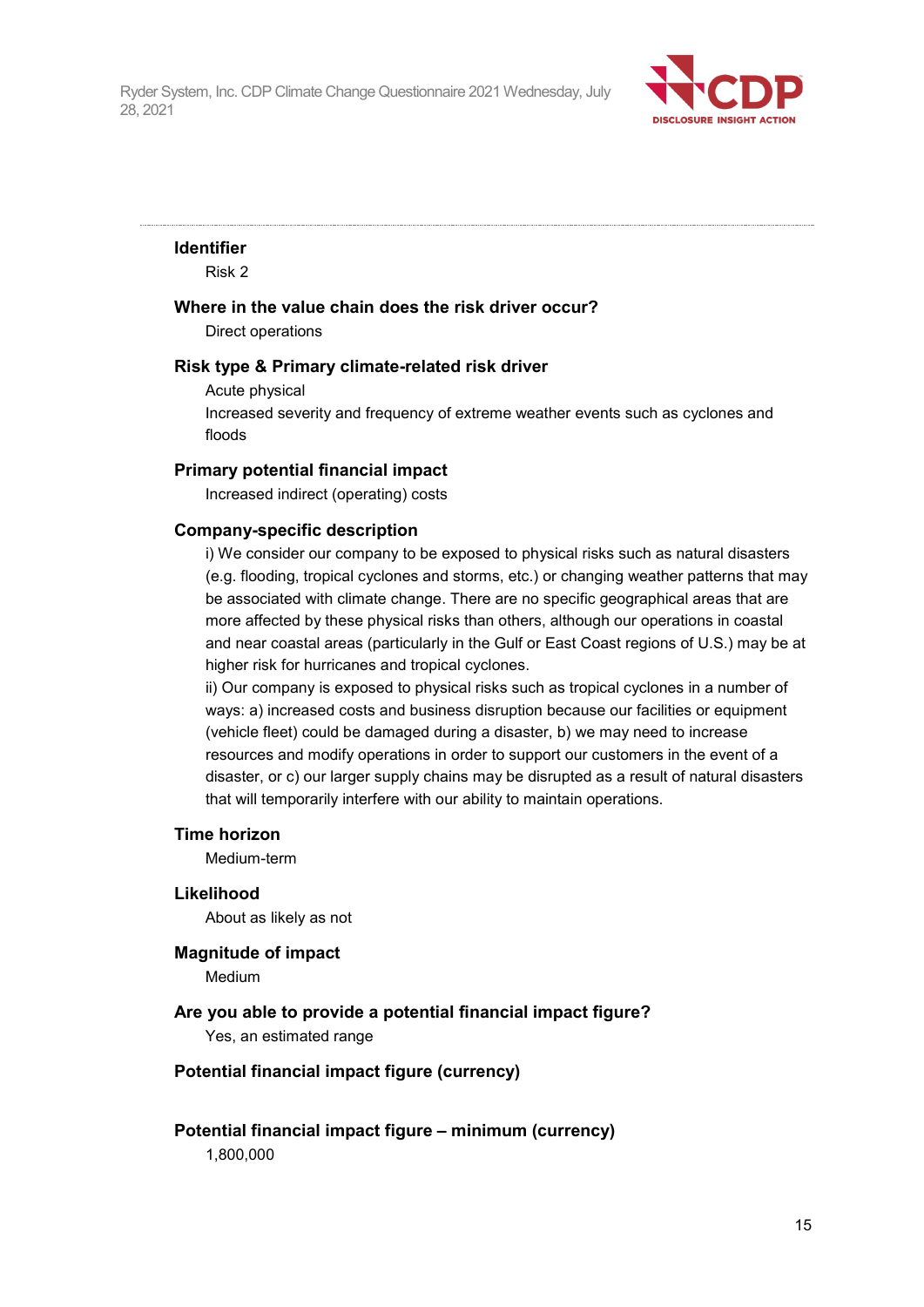

## **Potential financial impact figure – maximum (currency)** 23,700,000

### **Explanation of financial impact figure**

The financial implications of acute physical risks include damage to our facilities, vehicles, or other equipment that would increase our operational cost and vary based on the severity of the weather event. Based on property damage costs incurred during past weather events, the financial impact can range from \$1.8M to \$23.7M. From January 2020 through March 2021, Ryder incurred \$1.8M in property damage losses, including \$750,000 for winter storm Uri. .However, in 2012, Ryder incurred a charge of \$8 million for property damage to vehicles owned by full service lease customers and companyowned units with a carrying value of \$15.7 million were damaged or completely destroyed as a direct result of superstorm Sandy. These costs do not include financial impacts to our customers' operations resulting from downtime during recovery efforts.

#### **Cost of response to risk**

 $\Omega$ 

#### **Description of response and explanation of cost calculation**

Actively managing risks is fundamental to the services Ryder provides so there is no additional cost for risk response (\$0). Ryder facilities must comply with an Asset Protection Manual that dictates how to maintain optimum, safe working conditions yearround. We update contingency and emergency management plans annually, perform third party risk assessments of our facilities, and have dedicated property risk control specialists inspect and recommend improvements. Compliance with mitigation plans and recommendations is tracked and any human element issues require corrective actions within 90 days.

Furthermore, Ryder has multiple protocols in place, ready to execute when natural disasters strike. We pre-engage key suppliers, e.g. generator providers, and perform preparation work at potentially impacted facilities. We follow a structured pre and poststorm notification procedure to alert potentially impacted Ryder locations of impending storm events. Notifications include specific instructions for protecting Ryder property. When warranted, post-storm procedures include scheduled calls with key Ryder areas (Risk Management, Operations, Safety, Claims, IT, etc.) to assist impacted locations in becoming operational as soon as possible. In-house management of Ryder property claims helps control the costs of claims. To further minimize business disruptions and costs, we have a comprehensive fuel supply network through Ryder's Energy Distribution Company (REDCO), which responds quickly to man-made or natural disruptions in fuel supply, and we help customers with contingency plan implementation, including fuel management. Critical freight loads are moved early and inventory loads repositioned in advance to avoid potential storm impacts.

Our property insurance policy, which includes all-risk coverage for Ryder property and warehouseman's legal liability for our customer's goods in Ryder's care, custody and/or control, experienced a rate increase during our most recent renewal. In the 2020-21 policy term, Ryder paid \$9M compared to \$9.8M for the 2021-22 policy term,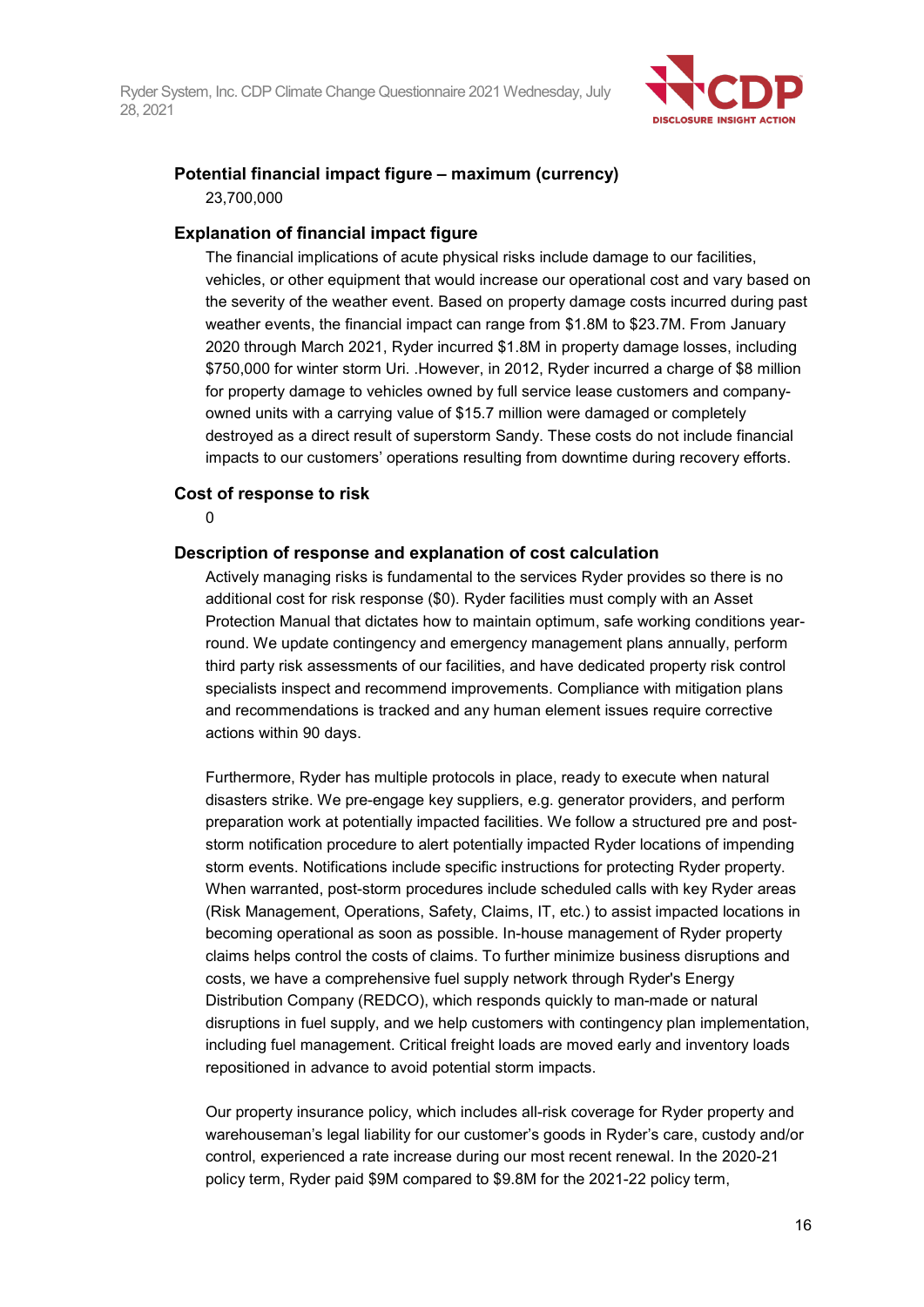

representing a 9.5% (or \$800,000) increase. Nevertheless, due to lower loss ratio and the aforementioned loss mitigation efforts, Ryder's rate remained well below the industry average, which increased approximately 25% (or \$2.1M if applicable to Ryder's policy). Ryder's extensive loss mitigation efforts helped us save approximately \$1.2M in potential property insurance policy rate increases.

## **Comment**

### **Identifier**

Risk 3

## **Where in the value chain does the risk driver occur?**

Downstream

### **Risk type & Primary climate-related risk driver**

Reputation Shifts in consumer preferences

#### **Primary potential financial impact**

Decreased revenues due to reduced demand for products and services

#### **Company-specific description**

i) A potential risk is the need to expand existing business services to support customerdriven initiatives related to the measurement, reduction, and reporting of their own emission outputs.

ii) As our customers increasingly consider and quantify the direct and indirect impacts associated with their carbon emissions, as a transportation service provider, our company is required to respond with emission outputs related to the services we provide and to assist customers to also measure the emissions associated with the movement of inbound raw materials and outbound products within their supply chain network. Our company's response has taken varied forms including responding to supplier questionnaires or assisting customers in specifying the most fuel efficient vehicles or options to reduce fuel usage by using viable and commercially-available alternative powered vehicles.

### **Time horizon**

Medium-term

#### **Likelihood**

Likely

#### **Magnitude of impact**

Medium-low

#### **Are you able to provide a potential financial impact figure?**

Yes, a single figure estimate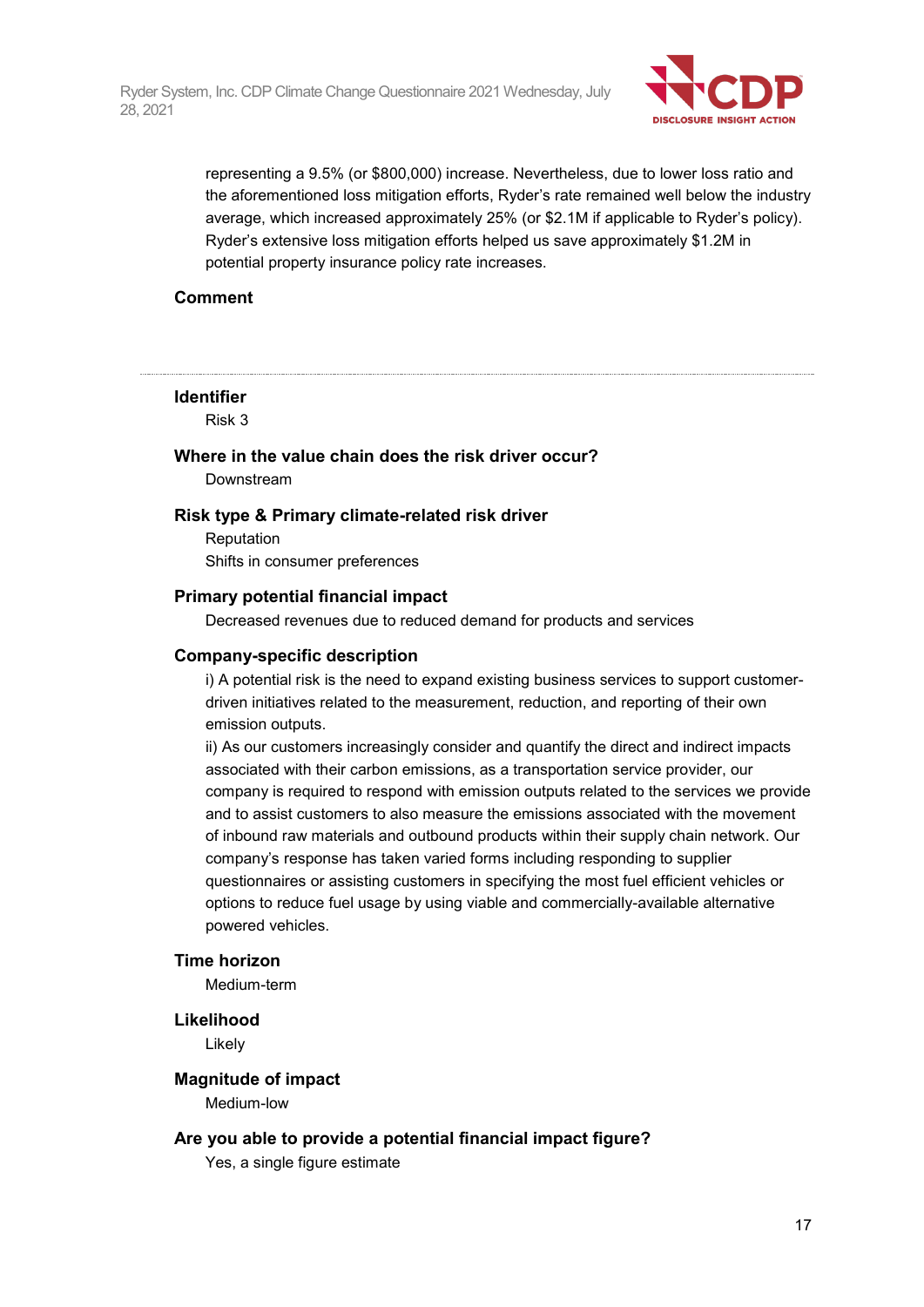

## **Potential financial impact figure (currency)**

## 0.1

**Potential financial impact figure – minimum (currency)**

## **Potential financial impact figure – maximum (currency)**

## **Explanation of financial impact figure**

The financial implications of these identified risks are difficult to quantify long-term as other risk areas previously discussed (i.e., regulatory risks) influence the magnitude of their impact, as does how quickly and nimbly Ryder responds to these risks. However, in the medium-term, a consumer shift toward greener and more eco-friendly transportation solutions is expected to decrease demand for diesel-centric products and services, including fuel and vehicle maintenance. With increased EV adoption over the next 5-7 years, we anticipate an estimated 5-10% decrease in fuel consumption by 2030 similar to reduced fuel consumption impacts previously observed from improved fuel efficiency standards. Potential changes in vehicle maintenance frequency and revenue are expected, but the extent of these changes are still speculative and contingent on EV availability and adoption rates. Ryder has assembled a large cross-functional diverse team of 100+ in-house technical resource experts across 11 workstreams (i.e., marketing, incentive grants, pricing, infrastructure, maintenance needs) to support the deployment of evolving technologies, like EVs, along with a supporting suite of new products and services that will be needed as demand increases. These new services and products will bring new revenue generating opportunities to offset lower diesel demand.

## **Cost of response to risk**

50,000,000

## **Description of response and explanation of cost calculation**

As part of our commitment to stay ahead of the curve on advanced vehicle technology, Ryder has increased its investment in mitigating this risk by amassing in-house resources related to alternative fuel vehicles and emerging technologies, including adding four new dedicated employee resources to this effort. Additionally, RyderVentures is targeting \$50 million in investments over the next five years. Ryder regularly explores and evaluates new vehicles, new technologies, and early-stage development products that could directly benefit our customers. By researching and testing technology before bringing it to our customers, we ensure that it is right for their business needs. For example, we continuously monitor research and collaborate with our OEM partners in the commercial alternative fuel vehicle (AFV) and electric vehicle (EV) markets to best position our products and services for our customers. Beyond EVs, we are routinely looking for and piloting emerging, low-carbon technologies that will drive value for our customers and improve our environment.

In 2020, we partnered with Truck Labs to pilot Truck Wings, a tractor-mounted active aerodynamic device that closes the gap between the cab and trailer at highway speeds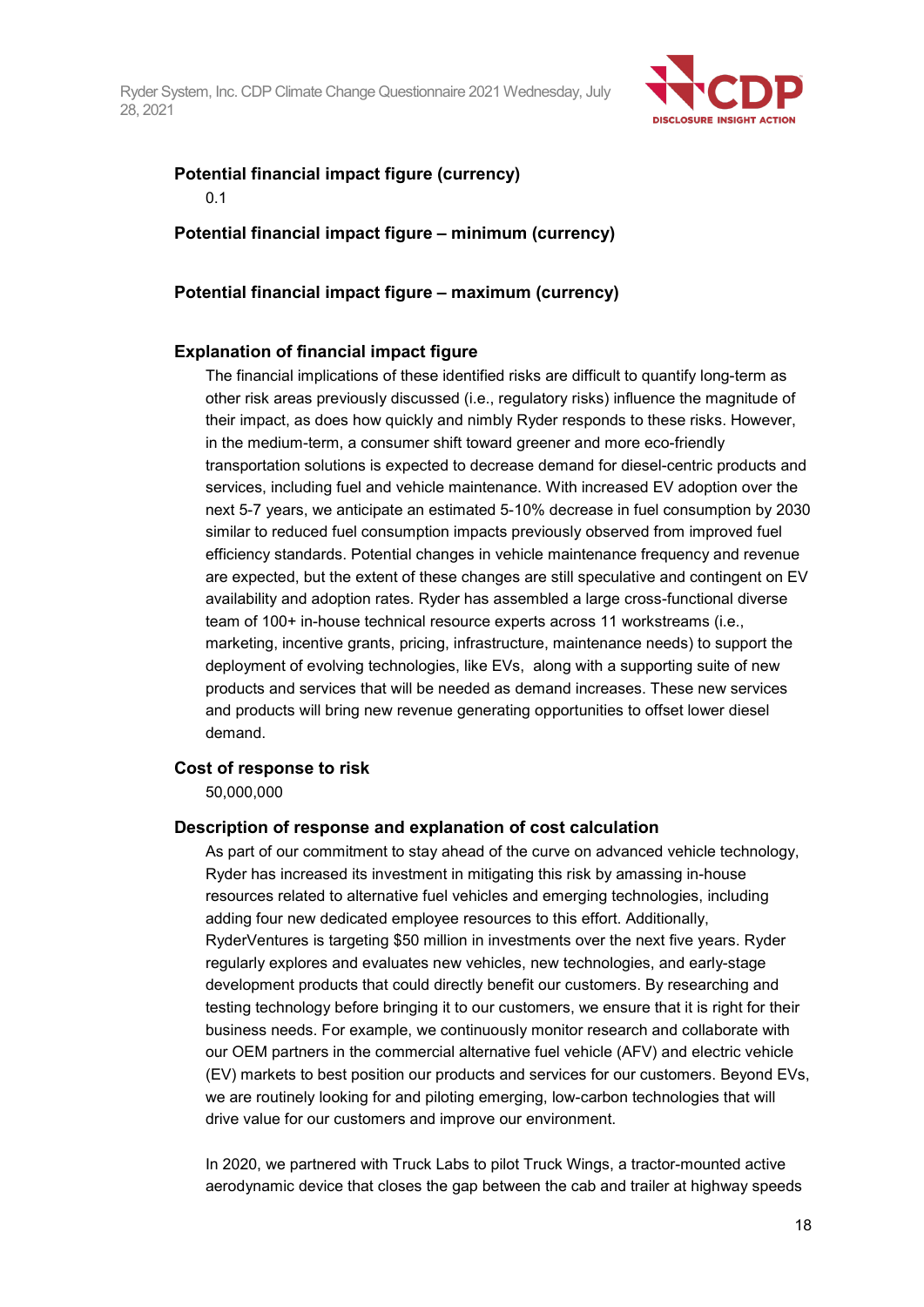

to reduce drag, add stability, and improve fuel economy by more than 4%. Ryder made a commitment to purchase 30 Truck Wing units if the pilot successfully met certain sustainability KPIs. Following a successful pilot, we have spent more than \$110,000 in these 30 units. Ryder has committed to piloting and/or investing in additional emission reduction technologies, including a Series A investment through the RyderVentures corporate venture fund in SmartHop, an AI-based dispatch platform that helps smaller operators/carriers improve their backhaul fill rate and reduce empty miles through predictive analytics.

## **Comment**

As part of the support Ryder provides customers toward greener solutions, we have seen an uptick in requests for emissions modelling and reporting that allows customers to measure and track the "carbon footprint" associated with their transportation activities. Ryder works with many customers to quantify transportation carbon emissions and to develop carbon reduction strategies that work for their business. For example, Ryder helped a customer to reduce their carbon footprint by 7% through implementation of a lean supply chain design. In the future, there may be increased costs associated with supporting customer-driven initiatives, depending on the complexity of regulatory requirements that are adopted. Complexity of new technologies and how they interact with each other will create many challenges from uptime to reliability to cost, particularly where they are deployed in response to mandates versus voluntarily as regulations impose additional considerations and afford less flexibility. With our combination of know-how, relationships, and experience, Ryder enables private fleet operators and companies to outsource these challenges to us in order to drive fleet efficiency and compliance. Ryder has experience in deploying these technologies in different types of duty cycles, as well as understanding the operating cost and residual value impacts this has. This is bundled together in the Ryder Choice Lease product giving operators the best of that industry knowledge, maintenance capabilities, and asset disposition to help them get the best value and recognize the efficiencies.

### **Identifier**

Risk 4

## **Where in the value chain does the risk driver occur?**

Upstream

## **Risk type & Primary climate-related risk driver**

### Acute physical

Increased severity and frequency of extreme weather events such as cyclones and floods

## **Primary potential financial impact**

Decreased revenues due to reduced production capacity

## **Company-specific description**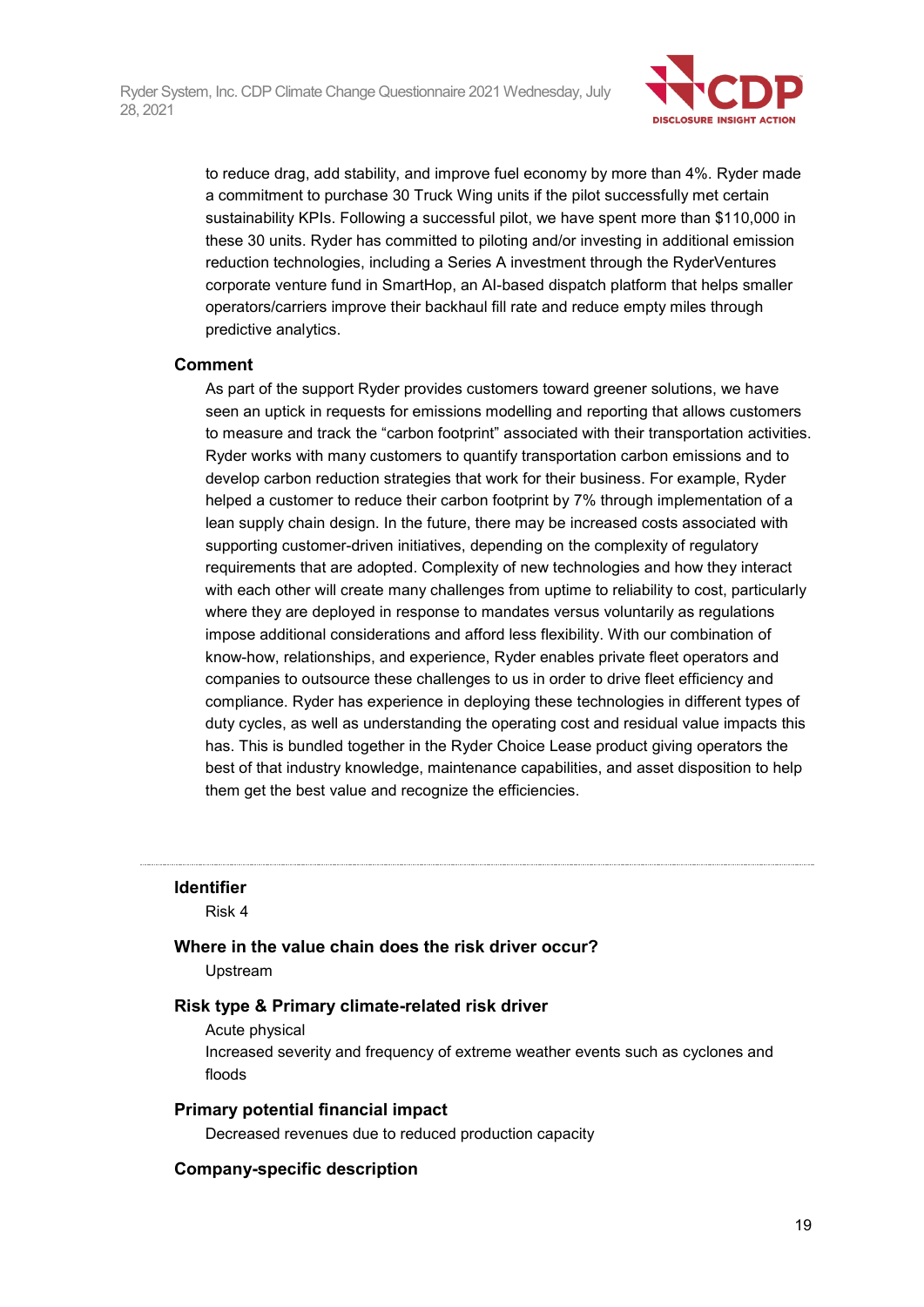

Increasing weather-driven disruptions associated with climate change, may impact a particular OEM's or supplier's industry or location. These events may result in adverse regional economic conditions impacting an OEM or supplier's ability to provide vehicles or a particular component. All of these could adversely impact our FMS business and profitability. Our suppliers may also be affected by changes in the political and regulatory environment, particularly with regards to climate change related legislation, both in the U.S. and internationally. Negative impacts on our suppliers could result in disruptions in the supply and availability of equipment or services needed for our business that could in turn affect our ability to operate and serve our customers as planned.

### **Time horizon**

Medium-term

**Likelihood**

Likely

**Magnitude of impact** Medium-low

**Are you able to provide a potential financial impact figure?** No, we do not have this figure

**Potential financial impact figure (currency)**

**Potential financial impact figure – minimum (currency)**

**Potential financial impact figure – maximum (currency)**

### **Explanation of financial impact figure**

### **Cost of response to risk**

### **Description of response and explanation of cost calculation**

The potential risk and financial impact of supply chain disruptions that could result in our reduced production capacity is dependent on a wide range of factors and therefore difficult to quantify. However, we recognize the importance of a robust and diverse supply chain in mitigating this risk. As such, we work closely with our OEM partners to ensure our operational needs can be met, plan for changing customer and regulatory trends, and align our business strategy and timelines to their production timelines, among other mitigating strategies. Furthermore, we continuously work to expand our OEM network. For example, in early 2021, we have met one-on-one with 25 different traditional and non-traditional OEMs to discuss their EV development plans and projected production schedules. These discussions have not only deepened our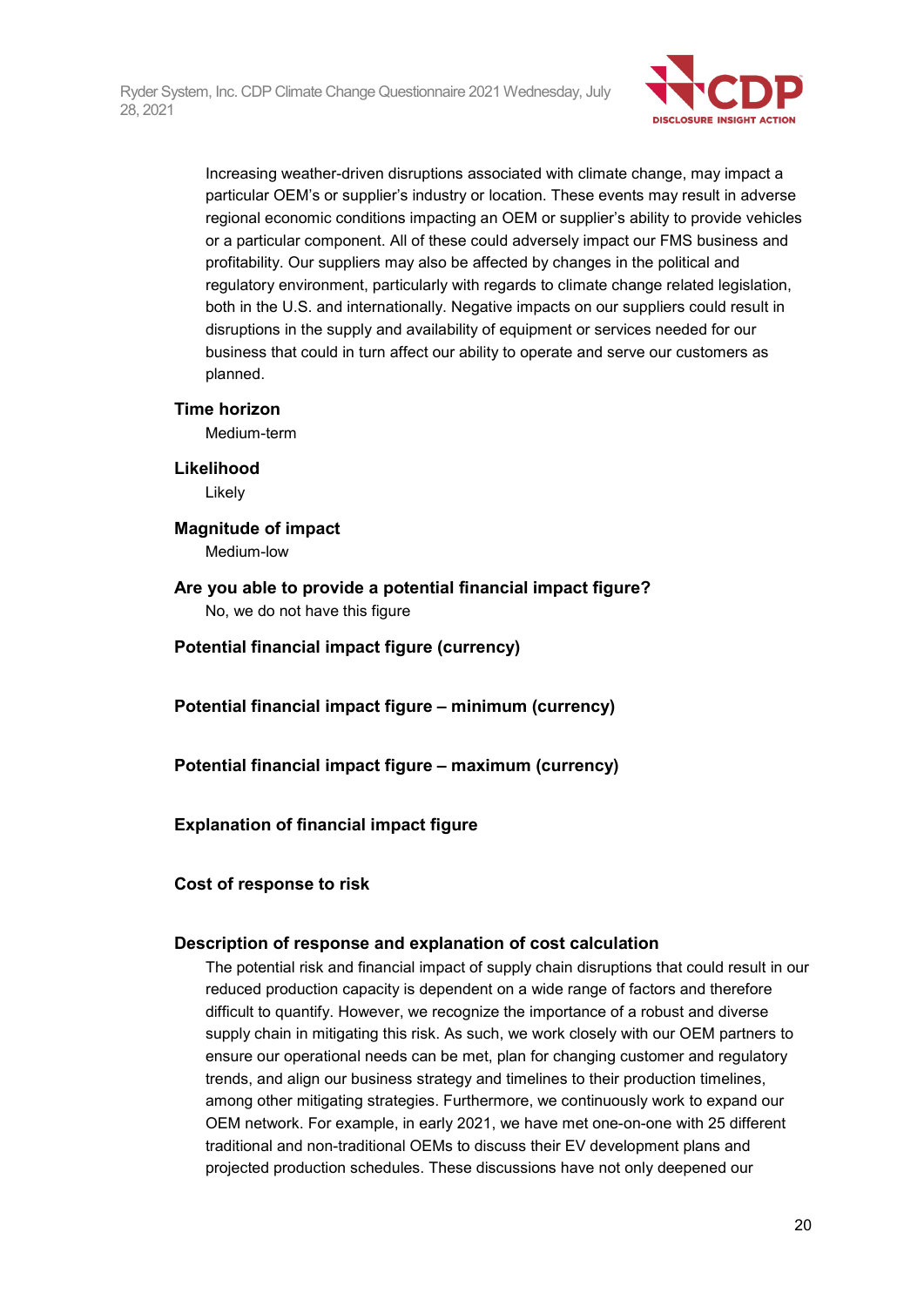

relationship with our existing OEM partners, but they also connected us with more than 10 OEMs with whom we have not previously worked.

## **Comment**

## **C2.4**

**(C2.4) Have you identified any climate-related opportunities with the potential to have a substantive financial or strategic impact on your business?**

Yes

## **C2.4a**

**(C2.4a) Provide details of opportunities identified with the potential to have a substantive financial or strategic impact on your business.**

### **Identifier**

Opp1

**Where in the value chain does the opportunity occur?** Direct operations

## **Opportunity type**

Products and services

### **Primary climate-related opportunity driver**

Development and/or expansion of low emission goods and services

## **Primary potential financial impact**

Increased revenues resulting from increased demand for products and services

### **Company-specific description**

i. Increasing complexity of vehicle technologies, continually changing maintenance requirements, and new United States federal and state regulatory, fuel, and emissions standards will drive more companies to outsource their transportation needs to a third party like Ryder that has the technical knowledge and expertise to handle these areas. ii. Ryder helps customers manage and reduce their own risks and costs by providing guidance and direction to our customers on regulatory rules and regulations that may impact their business. For example, a small to medium size fleet client may not have dedicated environmental and regulatory personnel, and it will be advantageous to this client to have our compliance specialists stay abreast of frequent regulatory changes rather than attempting to monitor these changes themselves. We also allow our customers to achieve economies of scale (in fuel, maintenance, waste management and other operating costs) and to access to new and emerging technologies that they would not be able to gain, at least not as quickly and cost effectively as they do with Ryder.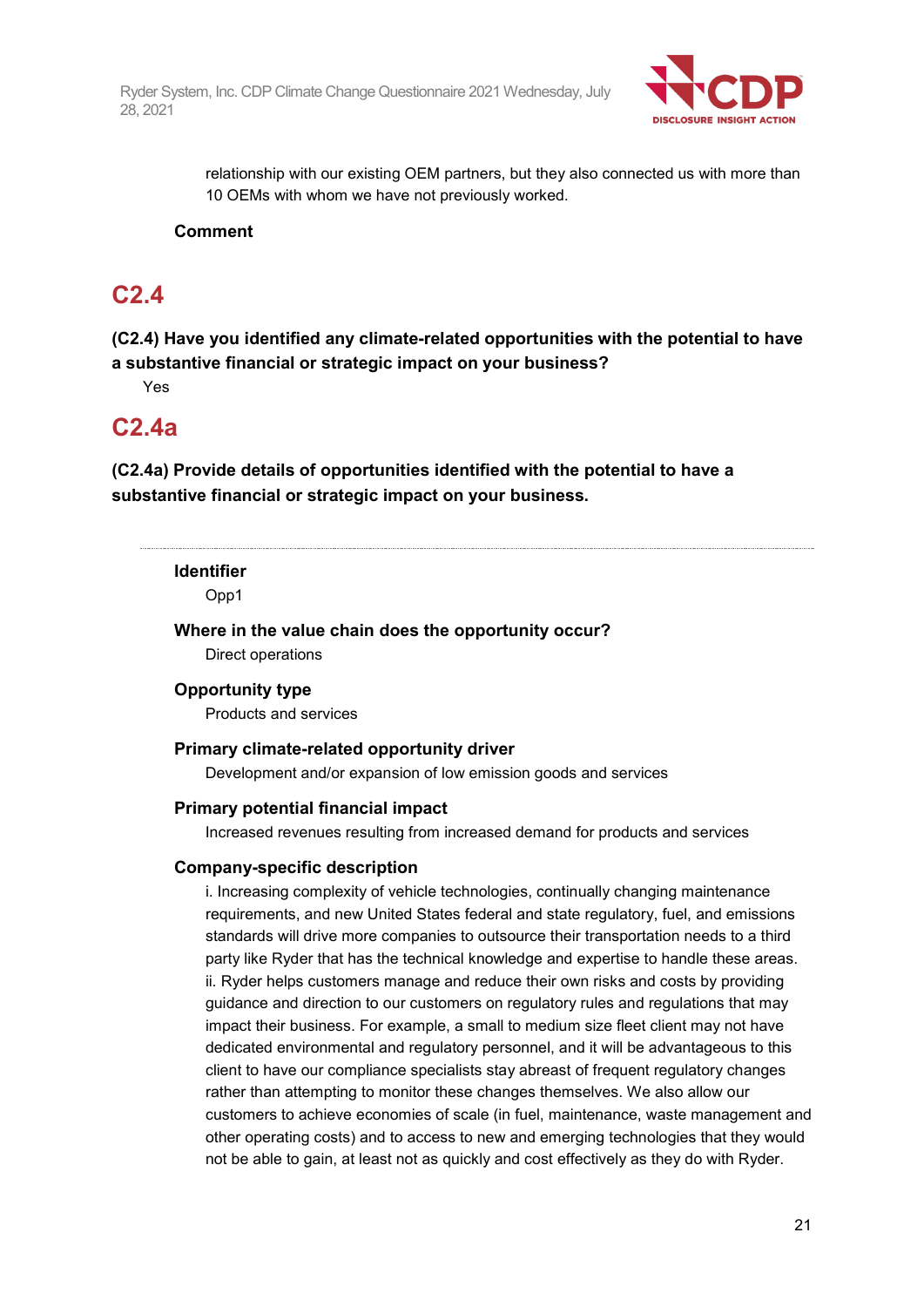

## **Time horizon**

Medium-term

**Likelihood** Likely

# **Magnitude of impact**

Medium-low

## **Are you able to provide a potential financial impact figure?**

Yes, a single figure estimate

## **Potential financial impact figure (currency)**

0.24

## **Potential financial impact figure – minimum (currency)**

## **Potential financial impact figure – maximum (currency)**

## **Explanation of financial impact figure**

New fuel economy and fuel efficiency standards are expected to impact vehicle manufacturing costs, fuel costs, and overall operating costs for our fleet. The full extent of these impacts depends on a number of variables and are still unknown. However, we are able to estimate some of these costs. For example, while new vehicle emission standards will increase initial tractor-trailer equipment costs, they are expected to be more fuel efficient and consume 24% less fuel, thereby reducing operating costs. We also expect to generate increased revenues as the increased complexity associated with responding to new regulations prompts customers to outsource their transportation management and network optimization services to Ryder. As an industry leader, our expertise and access to emerging technologies is significantly greater than a company of a smaller size is able to achieve.

## **Cost to realize opportunity**

4,200,000

## **Strategy to realize opportunity and explanation of cost calculation**

Ryder has operated successfully in a highly regulated environment for years and is well positioned to service our customers with expertise and support. Ryder invests in purchasing strategies including evaluation of the environmental and performance standards of suppliers. We continually invest in state-of-the-art vehicles, fleet management and diagnostic technologies that expand these capabilities and maximize vehicle performance, cargo routing, fuel usage, and driving skills. We also had demonstrated leadership in transitioning our customers to evolving and more efficient transportation technologies. Starting in 2009, we assembled an Alternative Fuels and Vehicles Strategy Team (expanded in 2010 to the Alternative Fuel Natural Gas Council) to review alternative fuel platforms and identify new market opportunities. In 2015, to better serve customers incorporating NGVs into their fleets, we launched a new online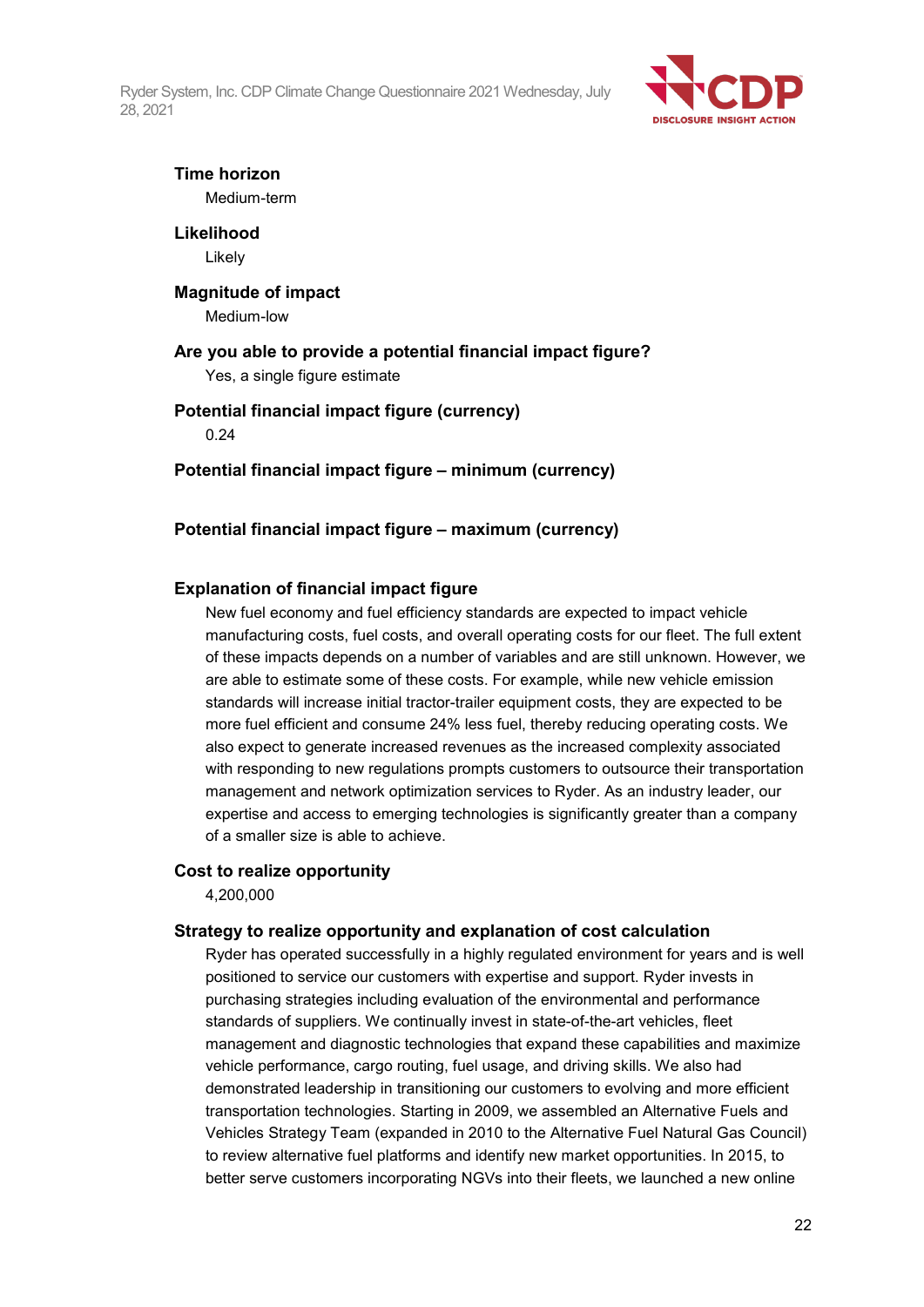

NGV maintenance training program to educate our entire North American technician workforce on NGV platforms, resulting in 6,200 NGV trained technicians across 61 NG compliant maintenance facilities across North America. To date, Ryder has invested \$100 million to offer customers natural gas vehicles. Ryder NG vehicles travelled over 280 million miles, and replaced over 42 million gallons of diesel fuel with lower emission natural gas. Ryder partnered with Anheuser-Busch to replace 66 of the beer company's diesel tractors with compressed natural gas (CNG) powered engines.

In 2019, to better serve customers incorporating EVs into their fleets, we assembled a large cross-functional diverse team of 100+ in-house technical resource experts across 11 different workstreams (marketing, incentive grants, pricing, infrastructure, maintenance needs). This includes four new dedicated employee resources toward this effort. Additionally, we are investing in EV vehicles and charging infrastructure, including \$3M in 2020 and 2021 to reserve a total of 150 Tesla semi-trucks, \$1M in EV charging stations and charging infrastructure, \$180,000 in 2 C-1000 Workhorse all-electric step vans offered through COOP for short-term rentals and through ChoiceLease and SelectCare product lines for longer term leases, and nearly \$30,000 in partnership with Freightliner to demo new, all-electric Class 6 and Class 8 trucks. Combined, recent investments exceed \$4.2M.

## **Comment**

### **Identifier**

Opp2

**Where in the value chain does the opportunity occur?**

Direct operations

### **Opportunity type**

Products and services

### **Primary climate-related opportunity driver**

Development of new products or services through R&D and innovation

## **Primary potential financial impact**

Increased revenues through access to new and emerging markets

### **Company-specific description**

i) Changing consumer behaviour, particularly interest in full-service transportation solutions, has increased interest in environmentally-sound transportation solutions, presenting future business opportunities for Ryder.

ii) Ryder provides full-service transportation solutions, which helps customers outsource their transportation needs and lower their carbon emissions.

### **Time horizon**

Medium-term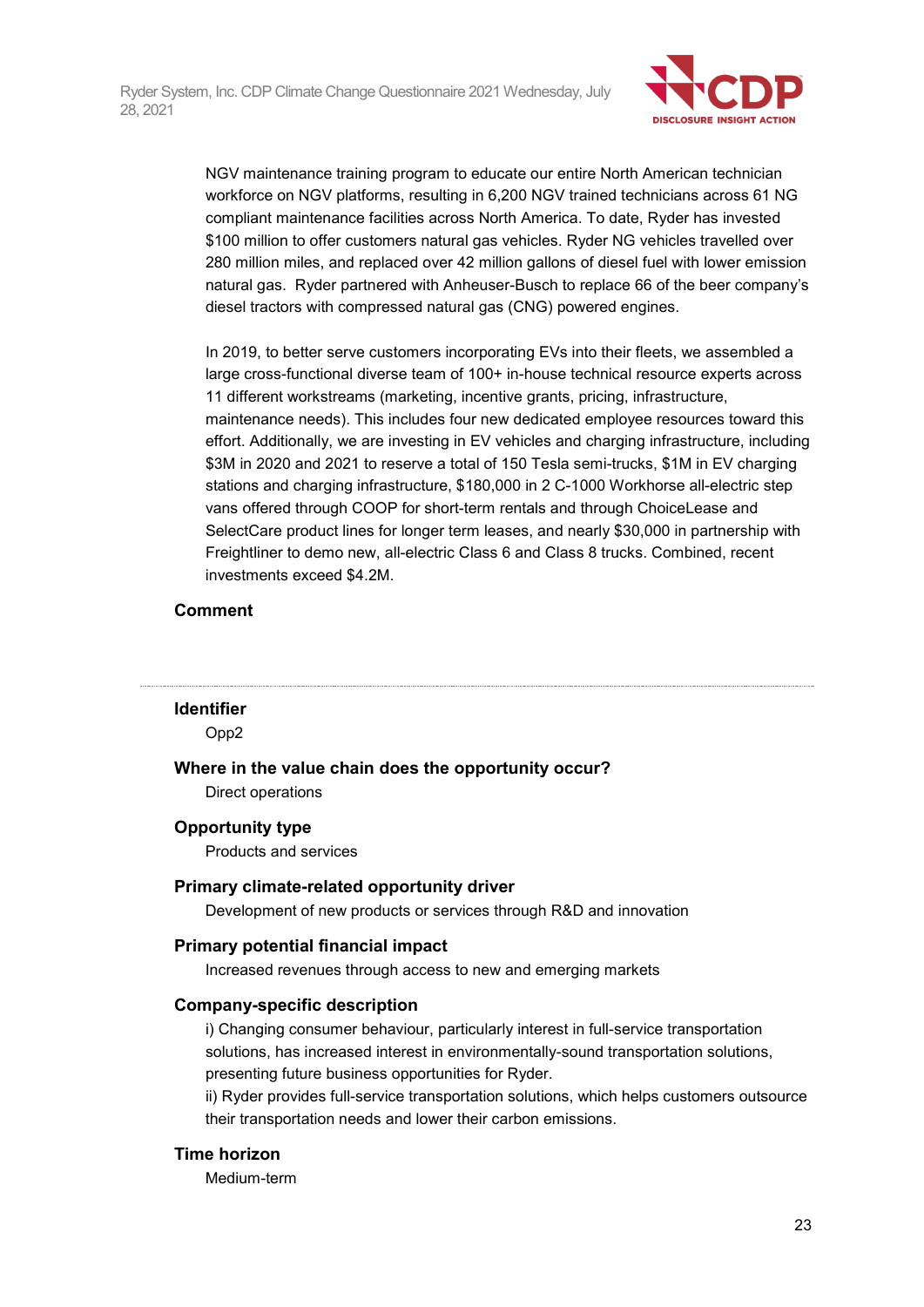

### **Likelihood**

About as likely as not

## **Magnitude of impact**

Medium

## **Are you able to provide a potential financial impact figure?** Yes, a single figure estimate

## **Potential financial impact figure (currency)**

 $\Omega$ 

**Potential financial impact figure – minimum (currency)**

**Potential financial impact figure – maximum (currency)**

## **Explanation of financial impact figure**

Ryder is continually developing new services and tools that generate new revenue opportunities by enhancing the experience of and creating value for our outsourced transportation management and network optimization customers, such as: (1) RyderGyde, an application that allows drivers, fleet managers, and fleet owners to manage vehicles, ensure compliance, schedule maintenance, rent vehicles, find Ryder locations, and compare fuel rates; (2) RydeSmart, Ryder's turnkey telematics program that gives customers real-time visibility and control over their fleet; (3) Uber Solutions for Business; and (4) COOP by Ryder, a commercial vehicle sharing platform that gives customers access to thousands of commercial trucks, tractors, and trailers available for rent at competitive rates. The potential financial impact will be indirect (\$0).

### **Cost to realize opportunity**

180,000

### **Strategy to realize opportunity and explanation of cost calculation**

i) Ryder proactively invests in developing new services and technology for our outsourced transportation management and network optimization customers to continuously improve operational efficiency and enhance the customer experience. As part of our commitment to innovation, we help customers manage their climate change risks and reduce their emissions through access to emerging technologies, market leadership, in-house technical expertise, and research and development. For example, Ryder developed the RyderGyde application to give customers the ability to manage their fleet or a single vehicle anywhere and anytime using a customized Ryder phone app. The app allows our customers to more efficiently identify Ryder locations, view fleet details and compare fuel rates In addition, COOP is the perfect launch platform for new technology vehicles such as the Workhorse C-Series electric van as it provides customers the ability to try the vehicles in various markets without any long-term commitment. In 2020, Ryder purchased 2 C-1000 Workhorse units (\$90,000 each) and began offering the all-electric step van through COOP for short-term rentals and through ChoiceLease and SelectCare product lines for longer term leases.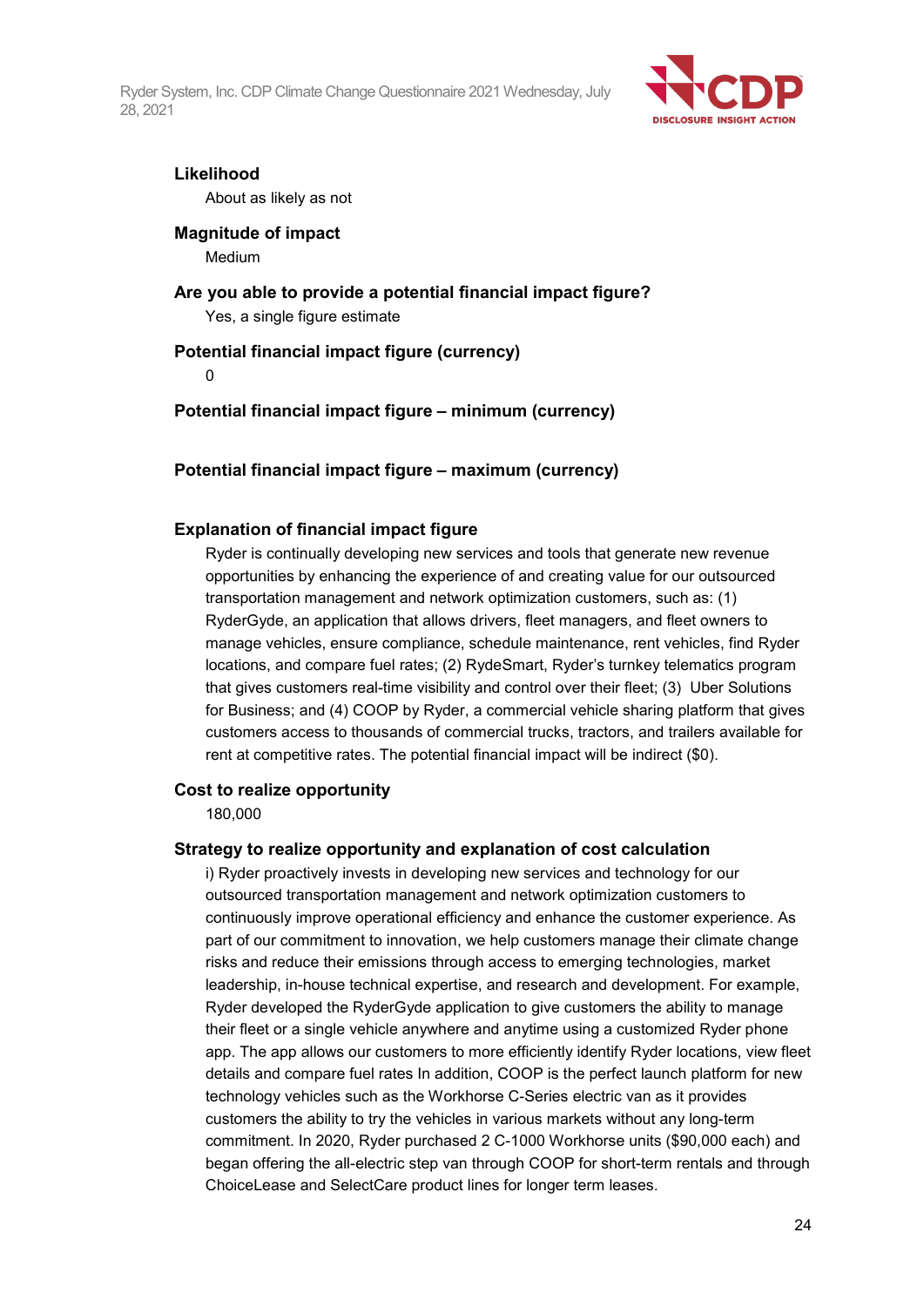

## **Comment**

#### **Identifier**

Opp3

### **Where in the value chain does the opportunity occur?**

Direct operations

#### **Opportunity type**

Markets

### **Primary climate-related opportunity driver**

Use of public-sector incentives

#### **Primary potential financial impact**

Increased access to capital

#### **Company-specific description**

i) Changing consumer behaviour, particularly related to business demand for energy efficient technologies, has increased interest in environmentally sound transportation solutions, presenting future business opportunities for Ryder.

ii) The growth of demand for alternative fuelled trucks including both electric and the natural gas vehicle market is an example of one such opportunity. Ryder has obtained federal and state grants for both electric and natural gas equipment and has used that funding to offset incremental costs associated with NGVs, EVs and associated infrastructure for our customers.

#### **Time horizon**

Medium-term

**Likelihood** Virtually certain

#### **Magnitude of impact**

Medium-low

**Are you able to provide a potential financial impact figure?** Yes, a single figure estimate

### **Potential financial impact figure (currency)**

3,169,746

### **Potential financial impact figure – minimum (currency)**

**Potential financial impact figure – maximum (currency)**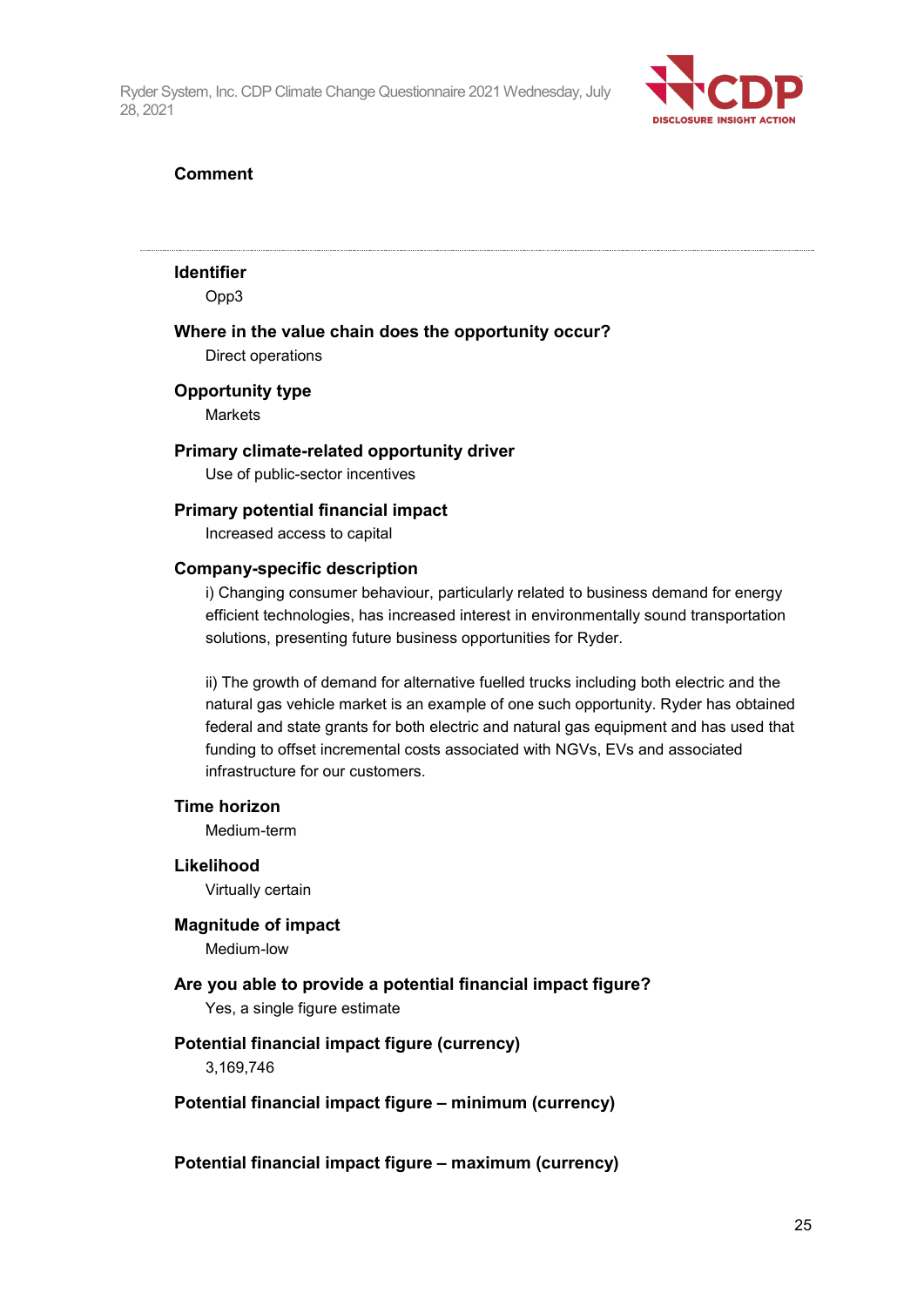

## **Explanation of financial impact figure**

Federal and state incentive projects provided Ryder with a tremendous opportunity to expand our alternative fueled fleet including electric and natural gas truck program, generating additional revenues from these new vehicles. The potential financial impact figure above includes grants received in 2021 to purchase and install two integrated power centers and up to four megachargers in San Bernardino and Riverside Counties, California, which will support future expansion of EVs into these areas. We expect this potential financial impact figure to increase in future years as we leverage additional partnerships and resources to enhance our grant achieving potential. For example, in 2021, Ryder partnered with the Center for Transportation and the Environment (CTE) to identify and win grants that will help us expand our evolving vehicle technology deployment efforts. Ryder is in CTE's Leadership Circle, which constitutes its highest level of membership.

#### **Cost to realize opportunity**

25,000

### **Strategy to realize opportunity and explanation of cost calculation**

In 2020, Ryder made significant investments in developing charging infrastructure in our network, the impact and geographic extent of which was magnified by access to publicsector incentives. Over the course of the year, we installed five charging stations across three locations in California, bringing Ryder's total to 51 charging stations across the U.S. These installations will allow Ryder to increase the uptake of electric vehicles in its fleet in these regions. In the next year, Ryder hopes to install at least 15 electric charging stations across the US and Canada. Additionally, in April 2021, the South Coast Air Quality Management District Governing Board approved \$3.17M in grant funding for Ryder to purchase and install up to four Tesla Megachargers and two mobile charging power centers. Through Ryder's partnership with CTE as a member of their Leadership Circle (a \$25,000 membership cost), we anticipate leveraging additional public sector incentives and grants focused on advancing EV technologies.

#### **Comment**

# **C3. Business Strategy**

## **C3.1**

## **(C3.1) Have climate-related risks and opportunities influenced your organization's strategy and/or financial planning?**

Yes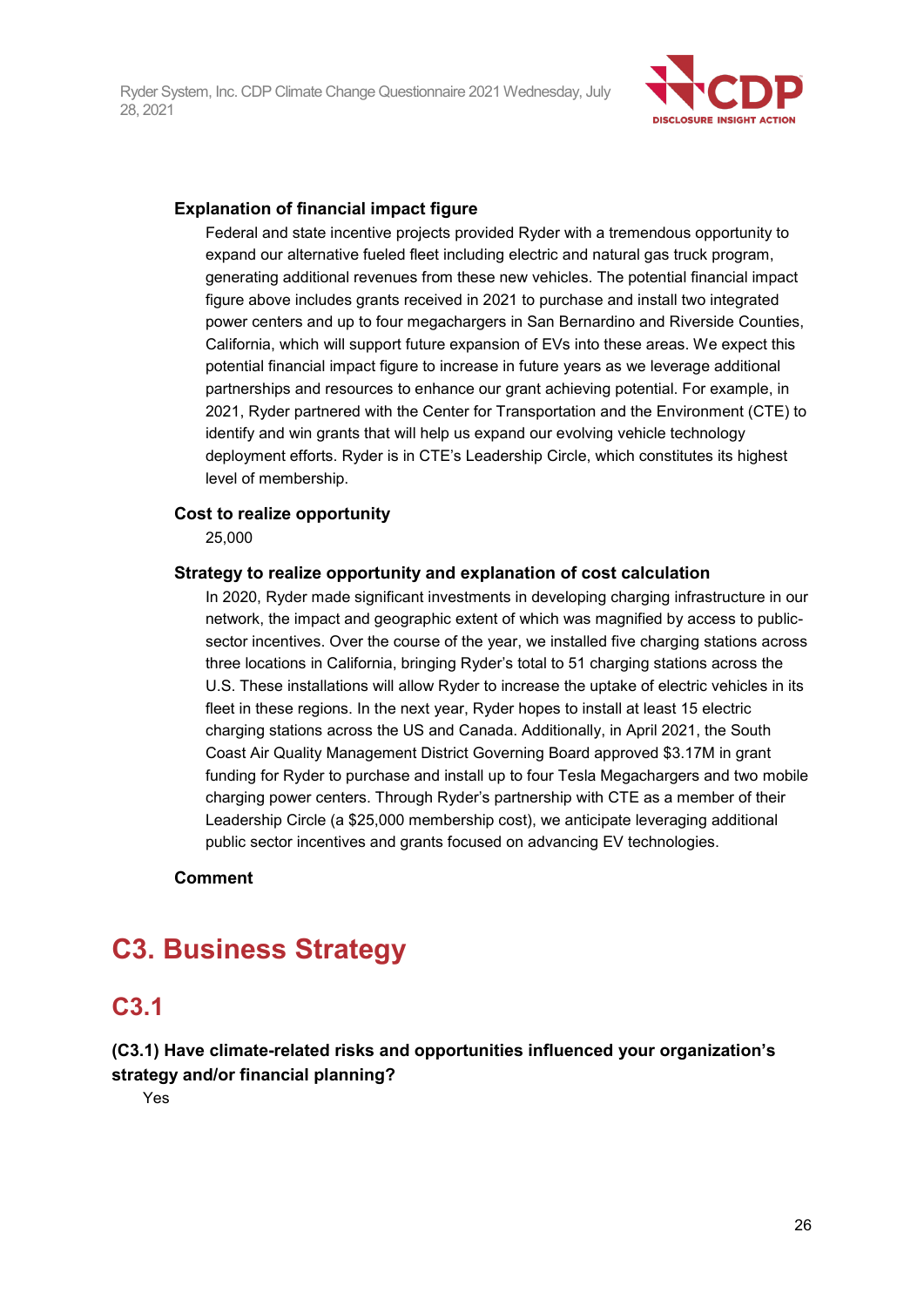

# **C3.1b**

## **(C3.1b) Does your organization intend to publish a low-carbon transition plan in the next two years?**

| Intention to publish a low-carbon transition plan                                        | <b>Comment</b> |
|------------------------------------------------------------------------------------------|----------------|
| Row 1 No, we do not intend to publish a low-carbon transition plan in the next two years |                |

## **C3.2**

## **(C3.2) Does your organization use climate-related scenario analysis to inform its strategy?**

No, but we anticipate using qualitative and/or quantitative analysis in the next two years

## **C3.2b**

## **(C3.2b) Why does your organization not use climate-related scenario analysis to inform its strategy?**

i. Ryder is not using a single analysis specifically targeted at climate-related scenarios, because we implement a wide-ranging risk assessment program that considers financial, market, weather and sustainability and other risks that are fully integrated in the business strategy review.

ii. Ryder is not planning to add a stand-alone climate related scenario analysis in the near future since our company is already applying a multi-prong strategy approach. However, Ryder is continuously reviewing opportunities to improve current risk programs.

## **C3.3**

## **(C3.3) Describe where and how climate-related risks and opportunities have influenced your strategy.**

|                          | <b>Have climate-related</b><br>risks and<br>opportunities<br>influenced your<br>strategy in this area? | <b>Description of influence</b>                                                                                                                                                                                                                                                                                                                                                                                                                                                                                                                                                                              |
|--------------------------|--------------------------------------------------------------------------------------------------------|--------------------------------------------------------------------------------------------------------------------------------------------------------------------------------------------------------------------------------------------------------------------------------------------------------------------------------------------------------------------------------------------------------------------------------------------------------------------------------------------------------------------------------------------------------------------------------------------------------------|
| Products and<br>services | Yes                                                                                                    | a) Ryder has assisted more than 70 Customers converting<br>to NG vehicles including Anheuser Busch, Blu LNG, CEVA,<br>Dean Foods, Golden Eagle Distributing, Northeast Foods<br>and more. In 2014, Ryder engaged with Anheuser Busch to<br>transition 10% of their vehicles to NG fuel. This would allow<br>Anheuser Busch to lower fuel costs while also making<br>progress towards their emission reduction goals. Over the<br>course of that engagement, Ryder assisted Anheuser<br>Busch in evaluating fleet turnover and fuel sourcing, to<br>enable a strategic roll out of NG vehicles across the US. |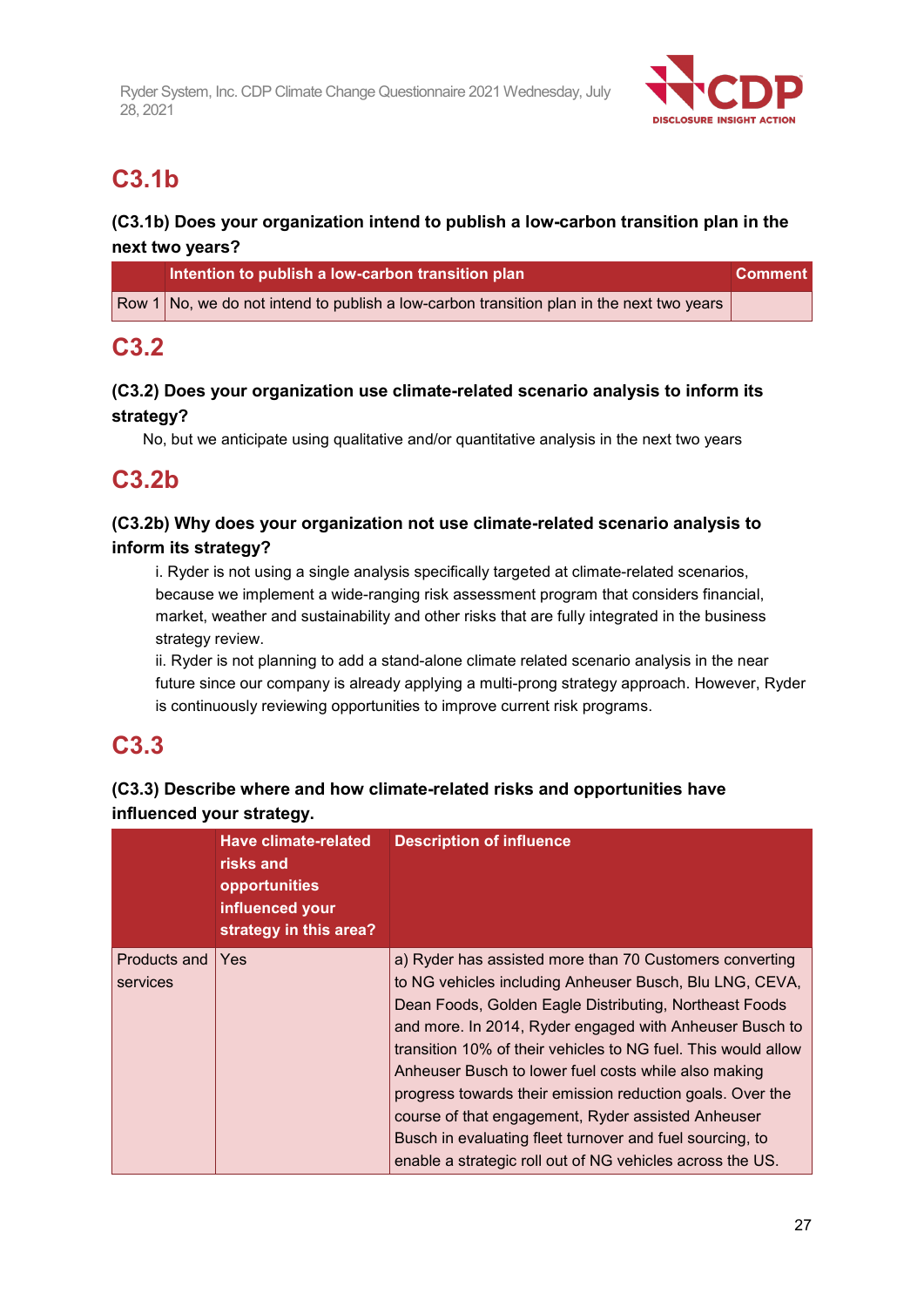

|                                       |     | The result was that Anheuser Busch adopted 66 new NG<br>vehicles in its fleet. b) Ryder's low carbon products and<br>services, such as efficient vehicles and alternative fuel<br>vehicles, have had a medium-high influence on business.                                                                                                                                                                                                                                                                                                                                                                                                                                                                                                                                                                                                                                                                                                                                                                                                                                                                                                                                                                                                                                                                                                                                       |
|---------------------------------------|-----|---------------------------------------------------------------------------------------------------------------------------------------------------------------------------------------------------------------------------------------------------------------------------------------------------------------------------------------------------------------------------------------------------------------------------------------------------------------------------------------------------------------------------------------------------------------------------------------------------------------------------------------------------------------------------------------------------------------------------------------------------------------------------------------------------------------------------------------------------------------------------------------------------------------------------------------------------------------------------------------------------------------------------------------------------------------------------------------------------------------------------------------------------------------------------------------------------------------------------------------------------------------------------------------------------------------------------------------------------------------------------------|
| Supply chain<br>and/or value<br>chain | Yes | a) We have a comprehensive fuel supply network through<br>Ryder's Energy Distribution Company (REDCO), which<br>responds quickly to man-made or natural disruptions in fuel<br>supply. For example, Ryder helps customers get ready for<br>hurricanes and other approaching storms by implementing<br>contingency plans in storm areas that include fuel<br>management and by leaning on our strategic fuel partners<br>for priority supply. We also have fostered a robust supplier<br>network on which we to ensure continued deliveries and<br>uninterrupted supply fuel shortages or supply chain<br>interruptions. In 2020, due to COVID, the diesel fuel market<br>experienced a surplus rather than a shortage. However, we<br>have faced shortages in past years and we track fuel<br>inventories by branch in the affected areas. We also<br>evaluate our fuel supplier portfolio annually to ensure we<br>are best aligned for supply, price, and service in the right<br>geographies. Critical freight loads are moved early and<br>inventory loads repositioned in advance to avoid potential<br>storm impacts. b) Ryder's logistics and transportation<br>support services have had a medium-high influence on the<br>business such as support to federal and state governments,<br>as well as to non-profit disaster relief agencies during times<br>of disaster. |
| Investment in<br>R&D                  | Yes | a) Ryder invests in state-of-the-art vehicles, fleet<br>management and diagnostic technologies that expand<br>transportation capabilities and maximize vehicle<br>performance, cargo routing, fuel usage, and driving skills. In<br>2020, Ryder made significant investments in developing<br>charging infrastructure in our network. In total, Ryder has<br>invested nearly \$1M in EV charging stations and charging<br>infrastructure. Over the course of the year, we installed five<br>charging stations across three locations in California,<br>bringing Ryder's total to 51 charging stations across the<br>U.S. This investment will allow Ryder to increase the uptake<br>of electric vehicles in its fleet in these regions. In the next<br>year, Ryder hopes to install at least 15 electric charging<br>stations across the US and Canada. Additionally, in April<br>2021, the South Coast Air Quality Management District<br>Governing Board approved \$3.17M in grant funding for<br>Ryder to purchase and install up to four megachargers and<br>two mobile charging power centers. b) Ryder's investment                                                                                                                                                                                                                                                       |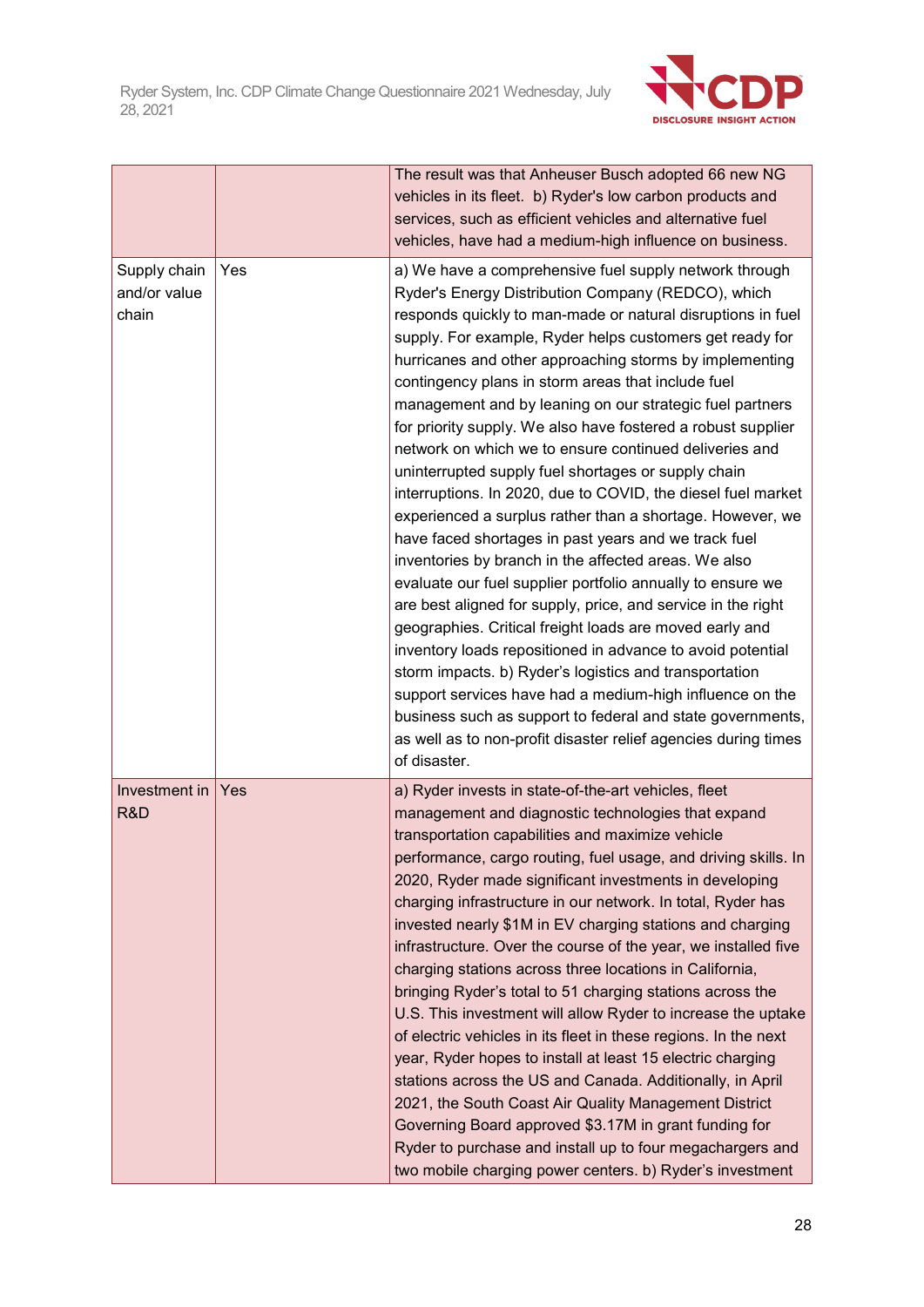

|            |     | in R&D for new low carbon vehicles and technologies has<br>had a medium-high influence on the business.                                                                                                                                                                                                                                                                                                                                                                                                                                                                                                                                                                                                                                                                                                                                                                                                                                            |
|------------|-----|----------------------------------------------------------------------------------------------------------------------------------------------------------------------------------------------------------------------------------------------------------------------------------------------------------------------------------------------------------------------------------------------------------------------------------------------------------------------------------------------------------------------------------------------------------------------------------------------------------------------------------------------------------------------------------------------------------------------------------------------------------------------------------------------------------------------------------------------------------------------------------------------------------------------------------------------------|
| Operations | Yes | a) Continuously improving efficiency in our operations is<br>commonplace at Ryder. Operations routinely reduces costs<br>and emissions by investing in vehicle and building<br>efficiency, as well as educating our employees. In 2020,<br>Ryder began development of an employee Fuel Efficient<br>Driving Training series aimed at reducing fleet emissions by<br>educating drivers to control RPMs, Overspeeding and Idle<br>Time or ROI, the three driver behaviors that have the<br>greatest impact on vehicle fuel efficiency. The training is an<br>enhancement of a previous fuel-efficient driver training<br>campaign and is designed to reduce emissions. The training<br>will be delivered in conjunction as part of the broader driver<br>training curriculum to 100% of drivers in Dedicated<br>Transportation Services next year. b) Ryder's operational<br>risks and opportunities have had a medium influence on the<br>business. |

# **C3.4**

## **(C3.4) Describe where and how climate-related risks and opportunities have influenced your financial planning.**

|       | elements that have<br>been influenced | <b>Financial planning Description of influence</b>                                                                                                                                                                                                                                                                                                                                                                                                                                                                                                                                                                                                                                                                                                                                                                                                                                                                                                                                                                                                      |
|-------|---------------------------------------|---------------------------------------------------------------------------------------------------------------------------------------------------------------------------------------------------------------------------------------------------------------------------------------------------------------------------------------------------------------------------------------------------------------------------------------------------------------------------------------------------------------------------------------------------------------------------------------------------------------------------------------------------------------------------------------------------------------------------------------------------------------------------------------------------------------------------------------------------------------------------------------------------------------------------------------------------------------------------------------------------------------------------------------------------------|
| Row I | Direct costs<br>Capital expenditures  | As part of our commitment to advancing Alternative Fuel Vehicle<br>technologies, Ryder has committed to investing in evolving technologies,<br>including EV. We have assembled a large cross-functional diverse team<br>of 100+ in-house technical resource experts across 11 workstreams<br>(i.e., marketing, incentive grants, pricing, infrastructure, maintenance<br>needs) to support the deployment as they become available at scale,<br>including four new dedicated employee resources toward this effort.<br>Additionally, Ryder has made capital investments in EVs and EV<br>technology including \$3M in 2020 and 2021 to reserve a total of 150<br>Tesla semi-trucks, \$1M in EV charging stations and charging<br>infrastructure, \$180,000 in 2 C-1000 Workhorse all-electric step vans<br>offered through COOP for short-term rentals and through ChoiceLease<br>and SelectCare product lines for longer term leases, and nearly \$30,000<br>in partnership with Freightliner to demo new, all-electric Class 6 and<br>Class 8 trucks. |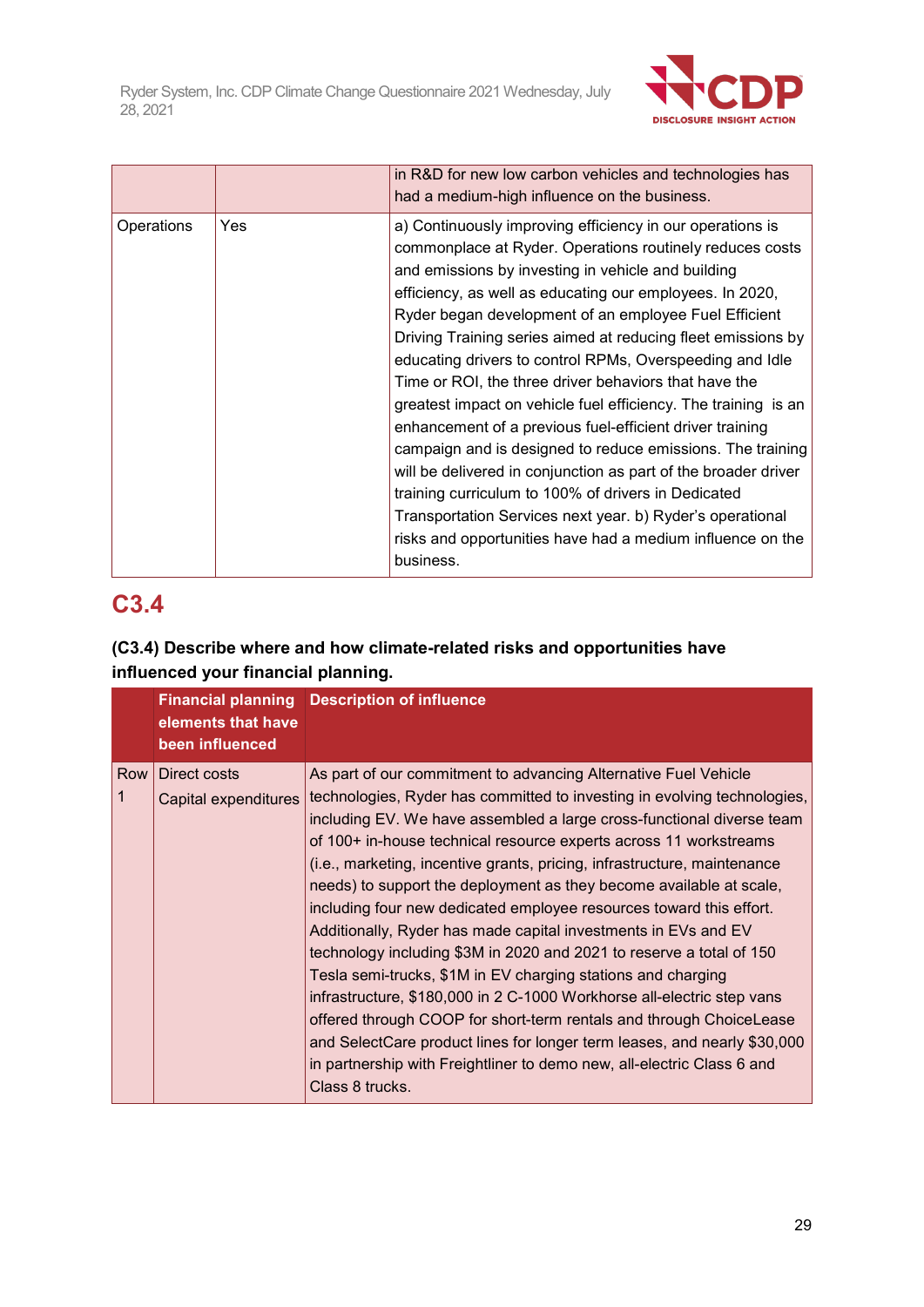

## **C3.4a**

**(C3.4a) Provide any additional information on how climate-related risks and opportunities have influenced your strategy and financial planning (optional).**

# **C4. Targets and performance**

## **C4.1**

**(C4.1) Did you have an emissions target that was active in the reporting year?** Absolute target

## **C4.1a**

**(C4.1a) Provide details of your absolute emissions target(s) and progress made against those targets.**

```
Target reference number
   Abs 1
Year target was set
    2020
Target coverage
   Business division
Scope(s) (or Scope 3 category)
   Scope 1
Base year
    2018
Covered emissions in base year (metric tons CO2e)
    701,947.17
Covered emissions in base year as % of total base year emissions in selected 
Scope(s) (or Scope 3 category)
   81
Target year
    2024
Targeted reduction from base year (%)
    10
```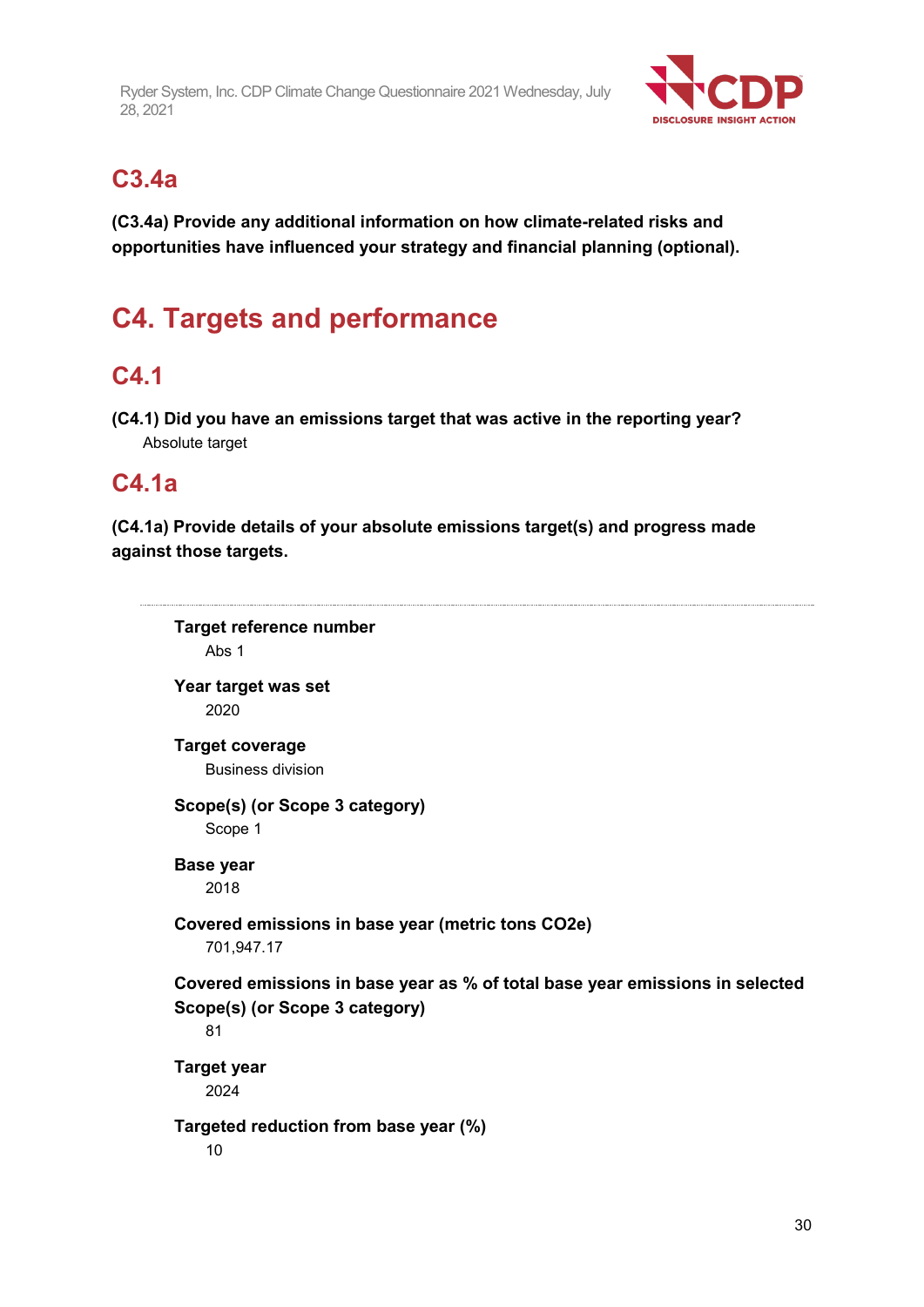

## **Covered emissions in target year (metric tons CO2e) [auto-calculated]** 631,752.453

## **Covered emissions in reporting year (metric tons CO2e)** 636,951.44

### **% of target achieved [auto-calculated]** 92.5934782243

## **Target status in reporting year**

New

## **Is this a science-based target?**

No, and we do not anticipate setting one in the next 2 years

## **Target ambition**

## **Please explain (including target coverage)**

In alignment with our sustainability principle to protect our planet, we strive to reduce emissions along our whole value chain. As a leading logistics and transportation company, we have a unique opportunity and ability to continually reduce the environmental impacts of our operations and those of the tens of thousands of customers we serve. Whether we are deploying AFVs, optimizing distribution networks, or operating energy-efficient warehouses and service shops, Ryder helps customer reduce emissions and drive long-term value for their businesses.

After meeting our 2020 goal early to reduce Scope 1 and Scope 2 emissions 20% over a 2009 baseline, we recently implemented new targets to drive our strategy over the next three years while we finalize our longer term targets. To develop our new emissions targets, we closely tracked and evaluated materials factors that influence our emissions across the value chain. We identified priorities that present the greatest opportunity to reduce emissions and close existing data gaps while evaluating the resources available (and needed) to achieve our goals. Our new goals, which have been reviewed by the Board of Directors, aim to complete the following:

- Reduce Scope 1 emissions (company-operated fleet) 10% by 2024, over 2018 baseline;

- Reduce Scope 2 emissions (company-operated facilities) 30% by 2024, over 2018 baseline; and,

- Reduce Scope 3 emissions (downstream leased equipment) 15% by 2024, over 2018 baseline.

The scope 1 target includes Ryder's DTS fleet operations and currently excludes the following fleet activities: UK fleet (2020: 10,256 MTCO2e) and company owned service trucks (319 MTCO2e). Both emissions are included in the emissions reporting.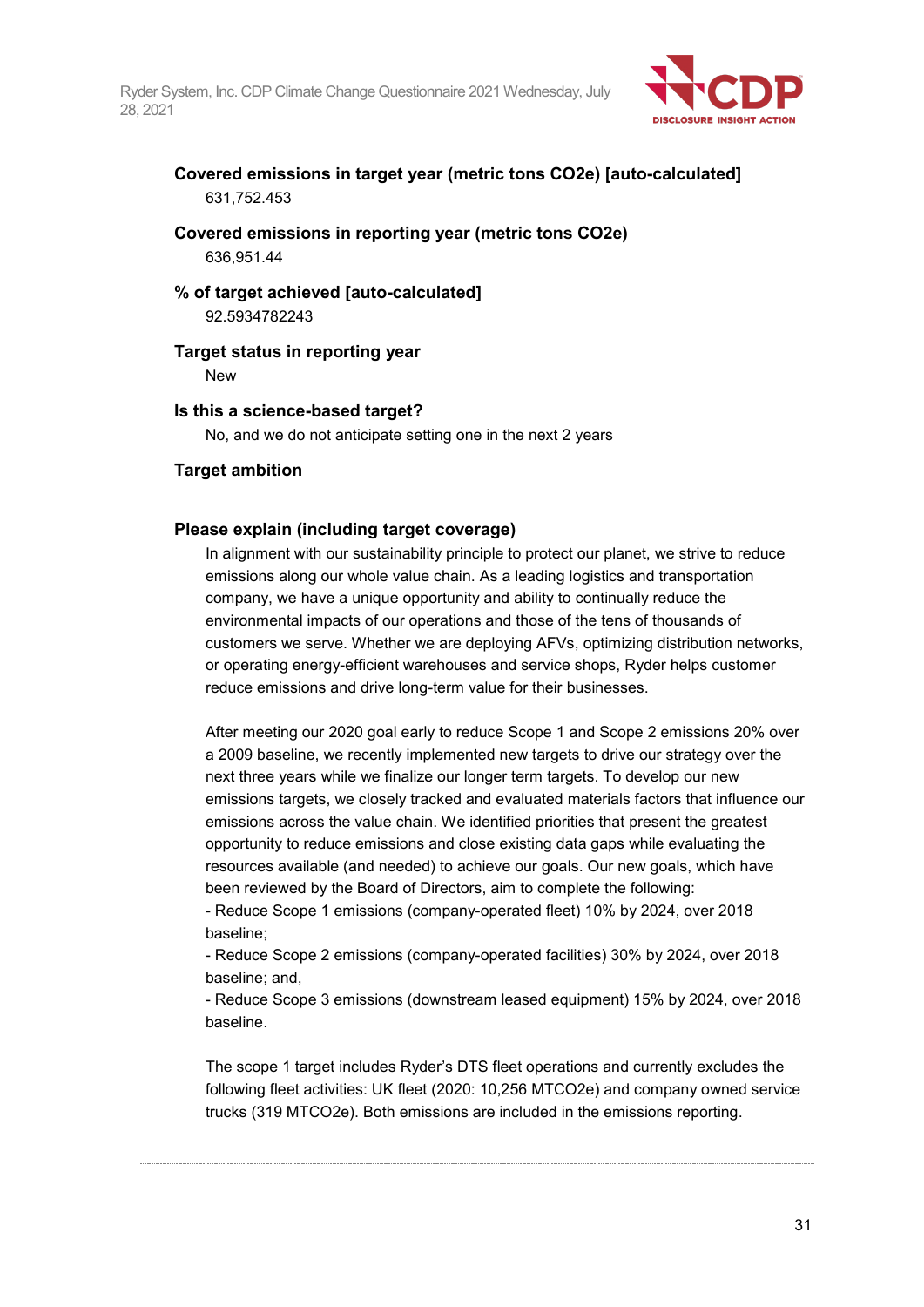

## **Target reference number** Abs 2

## **Year target was set** 2020

## **Target coverage**

Company-wide

## **Scope(s) (or Scope 3 category)**

Scope 2 (location-based)

## **Base year**

2018

## **Covered emissions in base year (metric tons CO2e)**

118,889.38

**Covered emissions in base year as % of total base year emissions in selected Scope(s) (or Scope 3 category)**

100

## **Target year** 2024

**Targeted reduction from base year (%)** 30

## **Covered emissions in target year (metric tons CO2e) [auto-calculated]** 83,222.566

**Covered emissions in reporting year (metric tons CO2e)**

82,903.2

## **% of target achieved [auto-calculated]** 100.8954149928

**Target status in reporting year** New

## **Is this a science-based target?**

No, and we do not anticipate setting one in the next 2 years

## **Target ambition**

## **Please explain (including target coverage)**

In alignment with our sustainability principle to protect our planet, we strive to reduce emissions along our whole value chain. As a leading logistics and transportation company, we have a unique opportunity and ability to continually reduce the environmental impacts of our operations and those of the tens of thousands of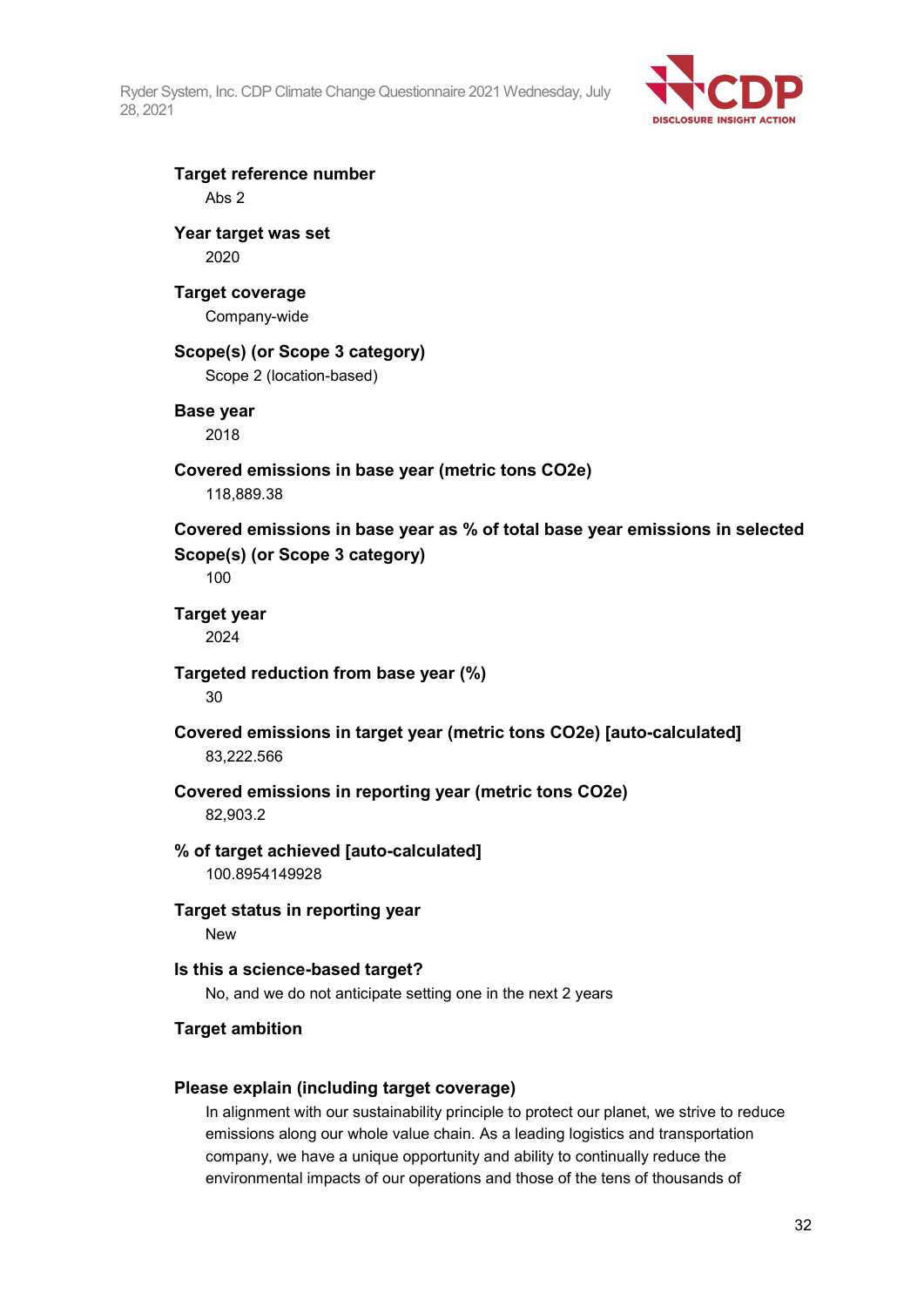

customers we serve. Whether we are deploying AFVs, optimizing distribution networks, or operating energy-efficient warehouses and service shops, Ryder helps customer reduce emissions and drive long-term value for their businesses.

After meeting our 2020 goal early to reduce Scope 1 and Scope 2 emissions 20% over a 2009 baseline, we recently implemented new targets to drive our strategy over the next three years while we finalize our longer term targets. To develop our new emissions targets, we closely tracked and evaluated materials factors that influence our emissions across the value chain. We identified priorities that present the greatest opportunity to reduce emissions and close existing data gaps while evaluating the resources available (and needed) to achieve our goals. Our new goals, which have been reviewed by the Board of Directors, aim to complete the following:

- Reduce Scope 1 emissions (company-operated fleet) 10% by 2024, over 2018 baseline;

- Reduce Scope 2 emissions (company-operated facilities) 30% by 2024, over 2018 baseline; and,

- Reduce Scope 3 emissions (downstream leased equipment) 15% by 2024, over 2018 baseline.

#### **Target reference number**

Abs 3

**Year target was set** 2020

**Target coverage**

Company-wide

### **Scope(s) (or Scope 3 category)**

Scope 3: Downstream leased assets

### **Base year**

2018

### **Covered emissions in base year (metric tons CO2e)**

9,599,291.42

## **Covered emissions in base year as % of total base year emissions in selected Scope(s) (or Scope 3 category)**

100

**Target year**

2024

### **Targeted reduction from base year (%)**

15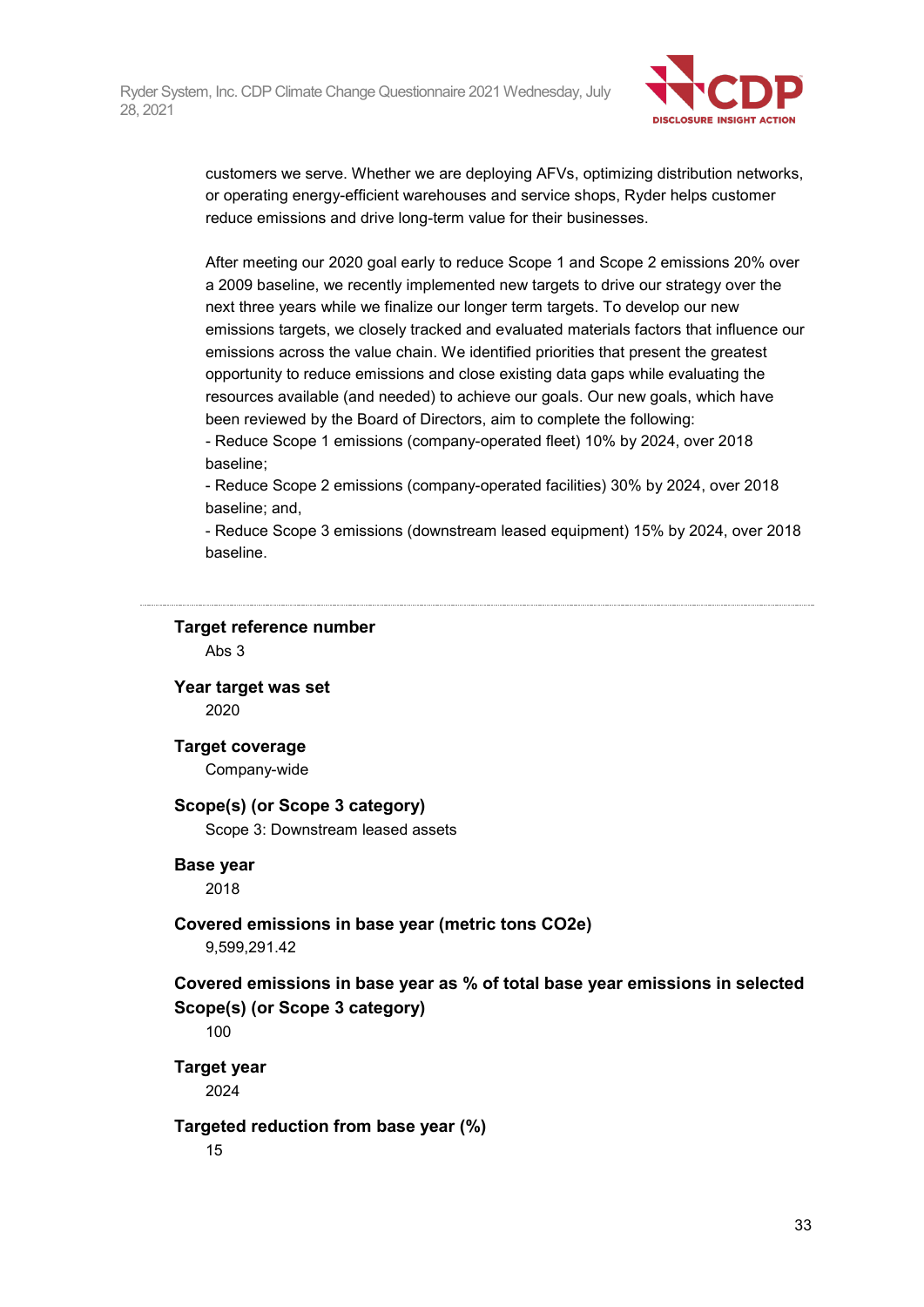

**Covered emissions in target year (metric tons CO2e) [auto-calculated]** 8,159,397.707

**Covered emissions in reporting year (metric tons CO2e)** 8,924,110.73

## **% of target achieved [auto-calculated]** 46.8910089616

**Target status in reporting year**

New

## **Is this a science-based target?**

No, and we do not anticipate setting one in the next 2 years

## **Target ambition**

## **Please explain (including target coverage)**

In alignment with our sustainability principle to protect our planet, we strive to reduce emissions along our whole value chain. As a leading logistics and transportation company, we have a unique opportunity and ability to continually reduce the environmental impacts of our operations and those of the tens of thousands of customers we serve. Whether we are deploying AFVs, optimizing distribution networks, or operating energy-efficient warehouses and service shops, Ryder helps customer reduce emissions and drive long-term value for their businesses.

After meeting our 2020 goal early to reduce Scope 1 and Scope 2 emissions 20% over a 2009 baseline, we recently implemented new targets to drive our strategy over the next three years while we finalize our longer term targets. To develop our new emissions targets, we closely tracked and evaluated materials factors that influence our emissions across the value chain. We identified priorities that present the greatest opportunity to reduce emissions and close existing data gaps while evaluating the resources available (and needed) to achieve our goals. Our new goals, which have been reviewed by the Board of Directors, aim to complete the following:

- Reduce Scope 1 emissions (company-operated fleet) 10% by 2024, over 2018 baseline;

- Reduce Scope 2 emissions (company-operated facilities) 30% by 2024, over 2018 baseline; and,

- Reduce Scope 3 emissions (downstream leased equipment) 15% by 2024, over 2018 baseline.

As of 2020, Ryder Scope 3 emissions are tracked and reported under nine of the 15 categories. While we calculate and track emissions across more categories, Scope 3 emissions reported in this section include only those from downstream leased assets (Category 13), as they represent the highest percentage of our Scope 3 (and total emissions) and are the focus of our newest emission reduction target. In future, we will consider additional Scope 3 emission reduction targets.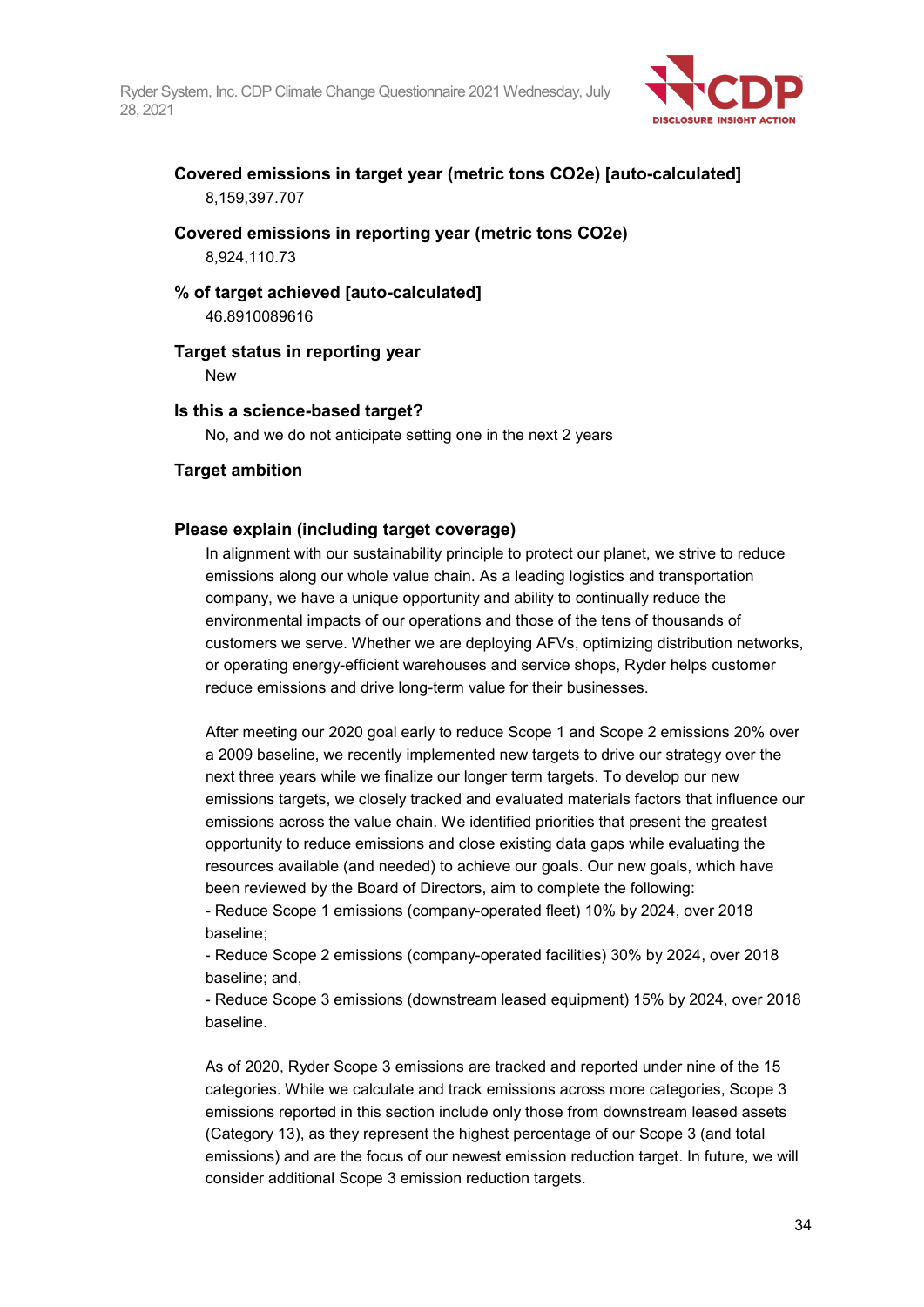

## **C4.2**

**(C4.2) Did you have any other climate-related targets that were active in the reporting year?**

Other climate-related target(s)

## **C4.2b**

**(C4.2b) Provide details of any other climate-related targets, including methane reduction targets.**

**Target reference number** Oth 1 **Year target was set** 2019 **Target coverage** Company-wide **Target type: absolute or intensity** Absolute **Target type: category & Metric (target numerator if reporting an intensity target)** Engagement with suppliers Percentage of suppliers disclosing their GHG emissions **Target denominator (intensity targets only) Base year** 2019 **Figure or percentage in base year** 8 **Target year** 2022 **Figure or percentage in target year** 20 **Figure or percentage in reporting year** 12 **% of target achieved [auto-calculated]** 33.3333333333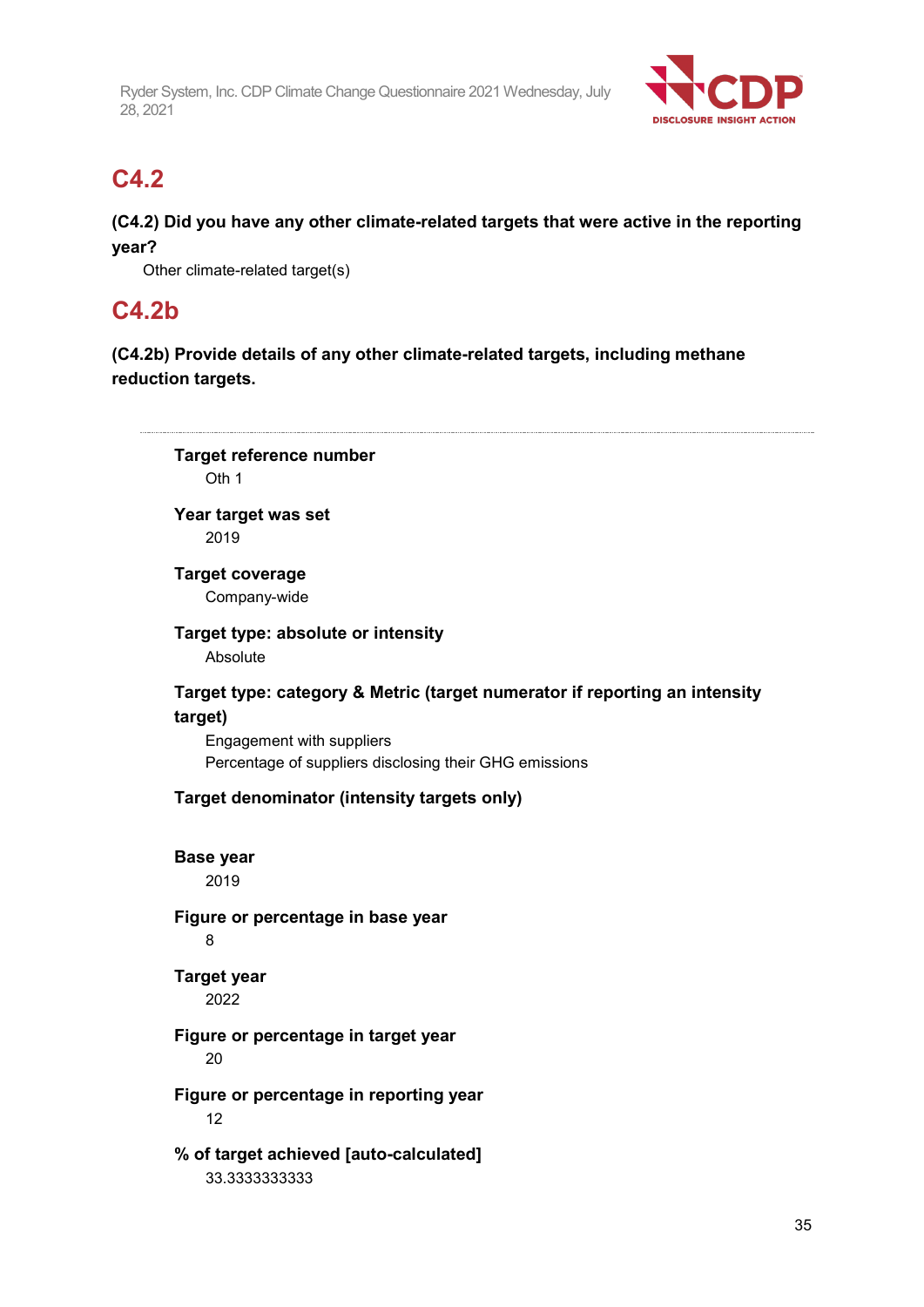

## **Target status in reporting year**

**Underway** 

#### **Is this target part of an emissions target?**

Scope 3 emissions represent the largest opportunity for improvement. Therefore, we are focused on working collaboratively with our suppliers and customers to reduce both upstream and downstream emissions through increased and more targeted engagement. In 2019, Ryder began ramping up company-wide supplier engagement with a review of current supplier code of conducts, sustainability programs, and one-onone discussions on opportunities to further reduce emissions. Ryder has historically worked closely with our strategic suppliers, including our OEM partners, to expand upon our emission reduction initiatives and refine our emissions reporting year-over-year. As part of this on-going collaboration, Ryder is bolstering our supplier code of conduct with more specific supplier specific greenhouse gas reduction and reporting requirements. In 2020, we met with 3 top suppliers, including our preferred tire vendor, our preferred building repair and maintenance program vendor, and preferred waste recycling vendor on sustainability KPIs. In early 2021, we have met one-on-one with 25 different traditional and non-traditional OEMs to discuss their EV development plans and projected production schedules. As part of these discussions, we are forging potential new OEM relationships, putting customers' needs before the OEMs to ensure they are front of mind, as well as aligning our emission reduction targets and other business timelines with expected EV delivery dates. Not only have these discussions deepened our relationship with our existing OEM partners, but this supplier engagement effort has also connected Ryder with more than 10 OEMs with whom we have not worked before.

### **Is this target part of an overarching initiative?**

Other, please specify

Other, please specify - Ryder is pro-actively engaging suppliers as part of a company-wide effort to enhance supplier code of conducts and sustainability programs.

### **Please explain (including target coverage)**

Since 2009, Ryder has included sustainability questions in its RFP and Sourcing information to help in the qualifying and selection process for key suppliers. For environmental service and product providers, responses were weighted and included in the selection criteria. For other suppliers, responses were considered but were not always determinative. In 2019, Ryder started a broad-based company-wide supplier initiative to review current supplier code of conducts, sustainability programs and begin discussion on opportunities to reduce emissions. Ryder Environmental Services and Procurement teams have been working with a number of suppliers in those efforts to advance emission reduction benefits going forward, Ryder will now review select strategic suppliers to drive toward increased reporting and scoping of beneficial emission reduction opportunities. As part of this on-going collaboration, Ryder is bolstering our supplier code of conduct with more specific supplier specific greenhouse gas reduction and reporting requirements. In 2020, we met with our top strategic suppliers, including our preferred tire vendor, our preferred building repair and maintenance program vendor, and waste recycling vendor on sustainability KPIs.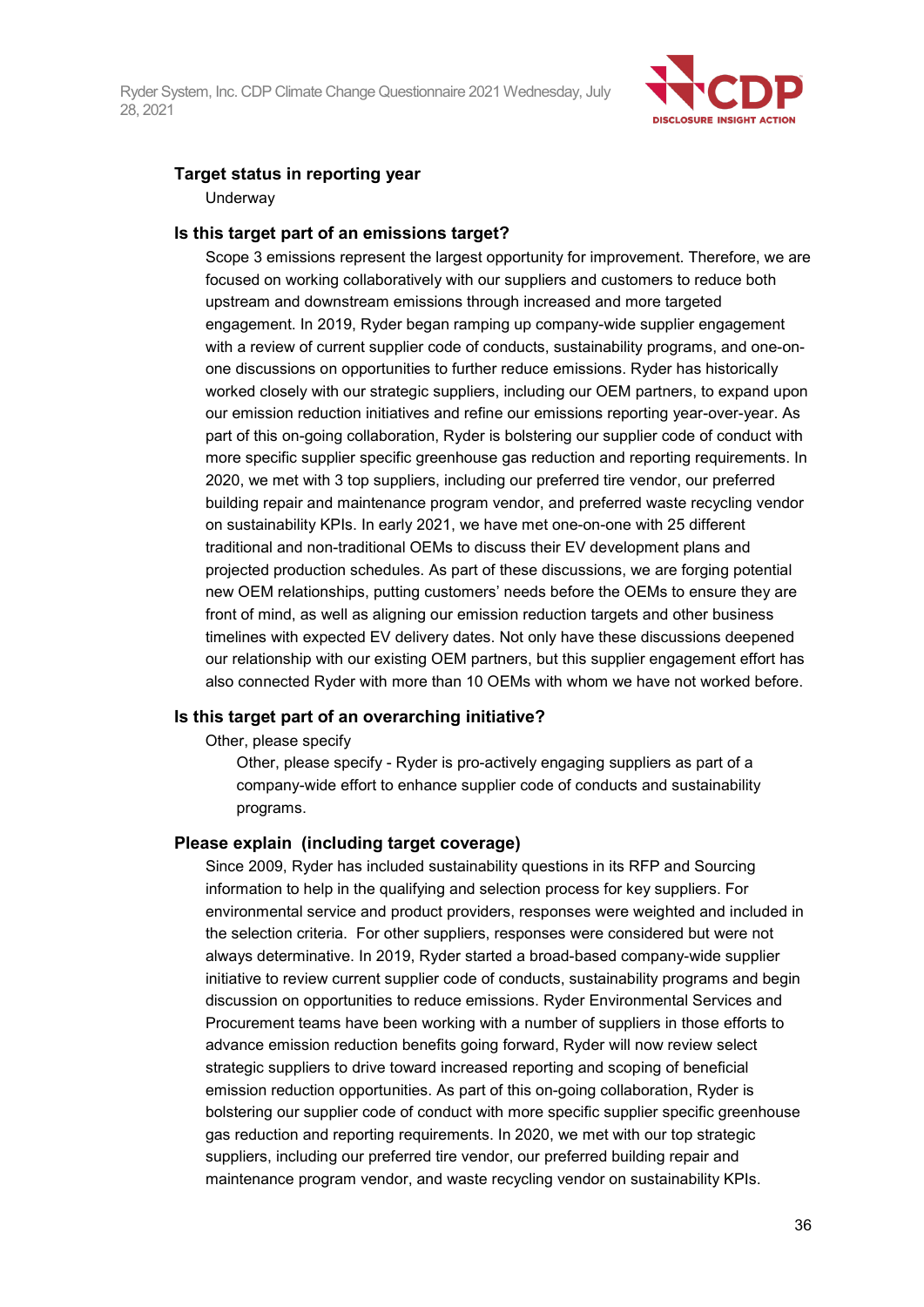

Additionally, we are meeting with OEMs to align their low carbon product (i.e. EVs) production timelines with our emission reduction targets and overall strategy timelines. In 2021, we are scheduled to meet with a minimum of 25 different OEMs as part of our EV strategy, including more than 10 new prospective OEM partners.

# **C4.3**

**(C4.3) Did you have emissions reduction initiatives that were active within the reporting year? Note that this can include those in the planning and/or implementation phases.**

Yes

# **C4.3a**

**(C4.3a) Identify the total number of initiatives at each stage of development, and for those in the implementation stages, the estimated CO2e savings.**

|                              | <b>Number of</b><br><i>initiatives</i> | Total estimated annual CO2e savings in metric<br>tonnes CO2e (only for rows marked *) |
|------------------------------|----------------------------------------|---------------------------------------------------------------------------------------|
| Under investigation          |                                        |                                                                                       |
| To be implemented*           |                                        |                                                                                       |
| Implementation<br>commenced* | າ                                      | 210,211                                                                               |
| Implemented*                 | 5                                      | 258,341                                                                               |
| Not to be implemented        |                                        |                                                                                       |

# **C4.3b**

**(C4.3b) Provide details on the initiatives implemented in the reporting year in the table below.**

## **Initiative category & Initiative type**

Energy efficiency in buildings Heating, Ventilation and Air Conditioning (HVAC)

## **Estimated annual CO2e savings (metric tonnes CO2e)**

631

## **Scope(s)**

Scope 2 (location-based) Scope 2 (market-based)

#### **Voluntary/Mandatory**

**Voluntary**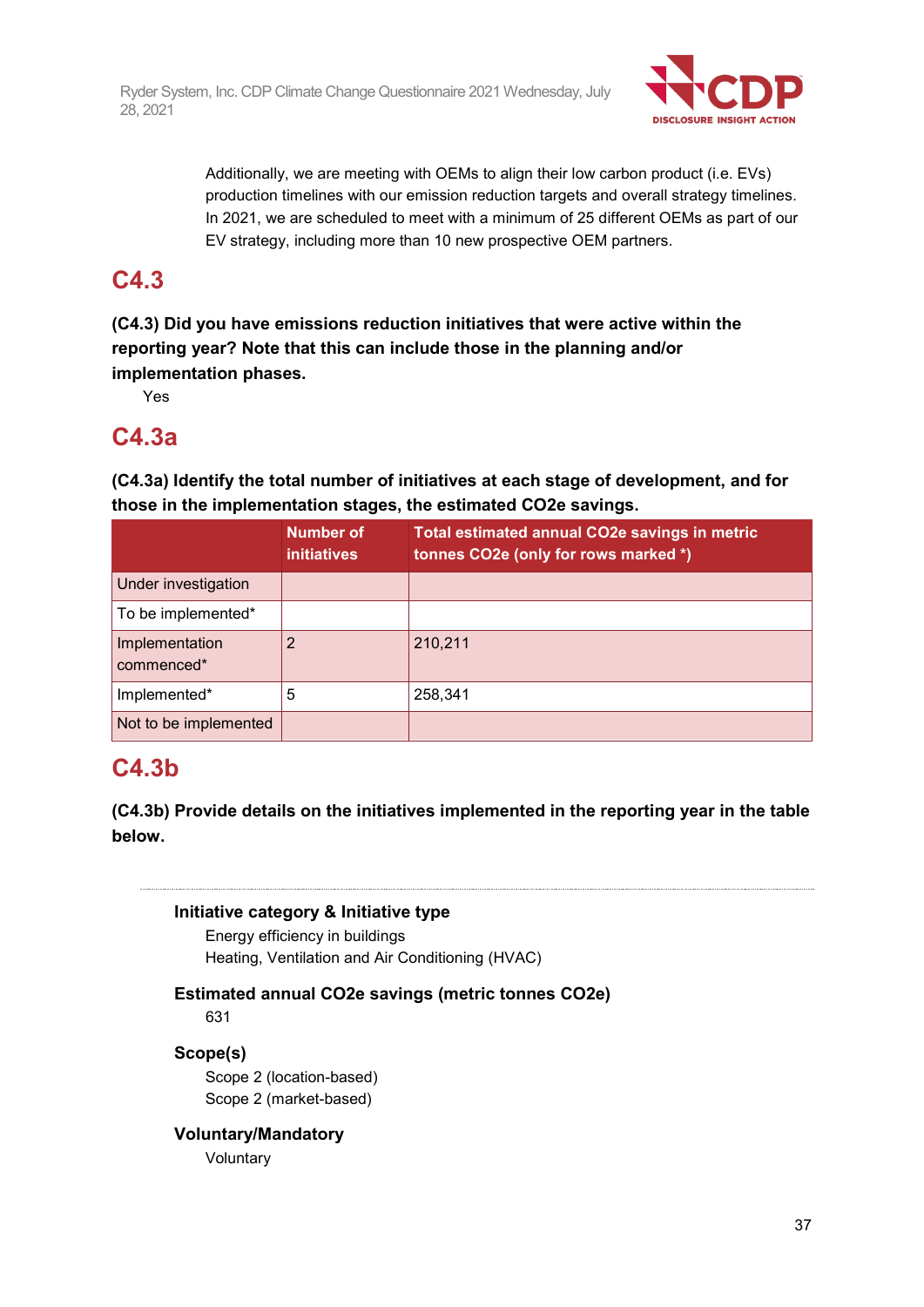

### **Annual monetary savings (unit currency – as specified in C0.4)** 89,073

#### **Investment required (unit currency – as specified in C0.4)** 244,056

### **Payback period**

4-10 years

## **Estimated lifetime of the initiative**

3-5 years

#### **Comment**

In 2020, Ryder replaced 40 HVAC units as part of the corporate Facilities Maintenance Program. Ryder expects the program to expand across all facilities in the next 1-4 years.

#### **Initiative category & Initiative type**

Energy efficiency in buildings Lighting

#### **Estimated annual CO2e savings (metric tonnes CO2e)**

7,148

#### **Scope(s)**

Scope 2 (location-based) Scope 2 (market-based)

#### **Voluntary/Mandatory**

Voluntary

# **Annual monetary savings (unit currency – as specified in C0.4)**

1,459,982

#### **Investment required (unit currency – as specified in C0.4)**

10,780,290

#### **Payback period**

4-10 years

#### **Estimated lifetime of the initiative**

3-5 years

#### **Comment**

As of Dec 2020, Ryder has completed, or begun, more than 497 projects to convert facilities from energy-intensive metal halides fixtures to more energy efficient LED fixtures. Ryder expects the program to expand across 100 additional facilities in the next 1-4 years.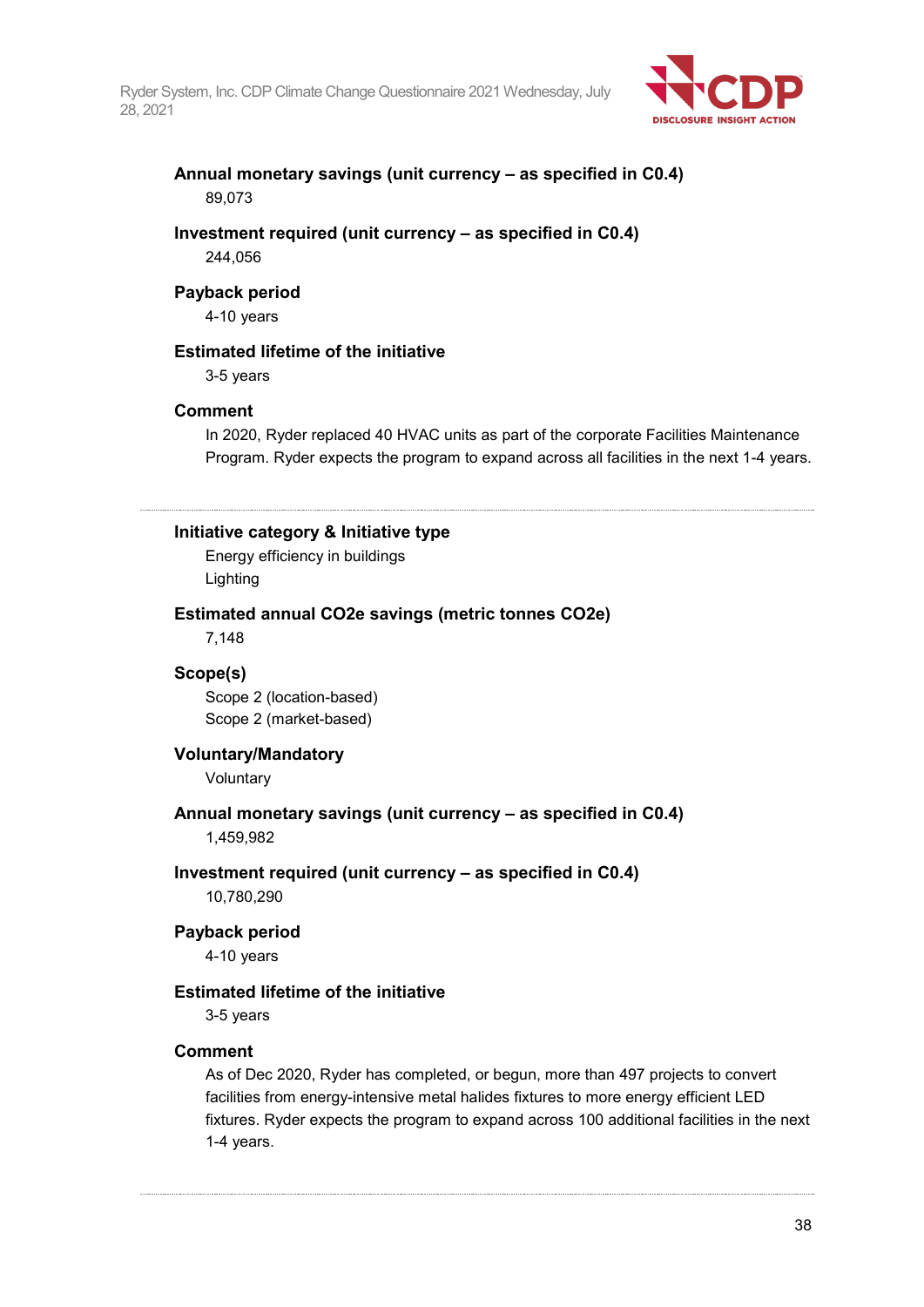

#### **Initiative category & Initiative type**

**Transportation** 

Company fleet vehicle efficiency

## **Estimated annual CO2e savings (metric tonnes CO2e)**

12,616

**Scope(s)**

Scope 3

#### **Voluntary/Mandatory**

Voluntary

**Annual monetary savings (unit currency – as specified in C0.4)** 22,079,230

**Investment required (unit currency – as specified in C0.4)**

88,316,919

**Payback period**

4-10 years

#### **Estimated lifetime of the initiative**

11-15 years

#### **Comment**

Ryder reduces emissions significantly through the RydeSmart toolbox that includes a software-as-a-service (SAAS) products, making it even easier for customers to access and monitor their fleets anytime, anywhere. This program is designed to deliver up to a 10-15% reduction in fuel consumption through improved routing, driving habits and reduction of unauthorized use and idle time, which directly leads to avoided scope 1 emissions for our customers. The program has been in existence since 2008, delivering reductions since its inception. RydeSmart is a full-featured GPS fleet location, tracking, and vehicle performance management system lowers operating expenses and provides better customer service allows customers to know where their fleet is at all times. Vehicles can be easily monitored from a central location, anytime, anywhere. RydeSmart provides customers with the ability to pinpoint their vehicle location, get accurate mileage or performance data or find out which truck is closest to their location. Ryder reduces approximately 12,616 MTCO2e of scope 1 emissions for our customers annually through the RydeSmart telematics program.

#### **Initiative category & Initiative type**

**Transportation** Company fleet vehicle efficiency

**Estimated annual CO2e savings (metric tonnes CO2e)**

142,526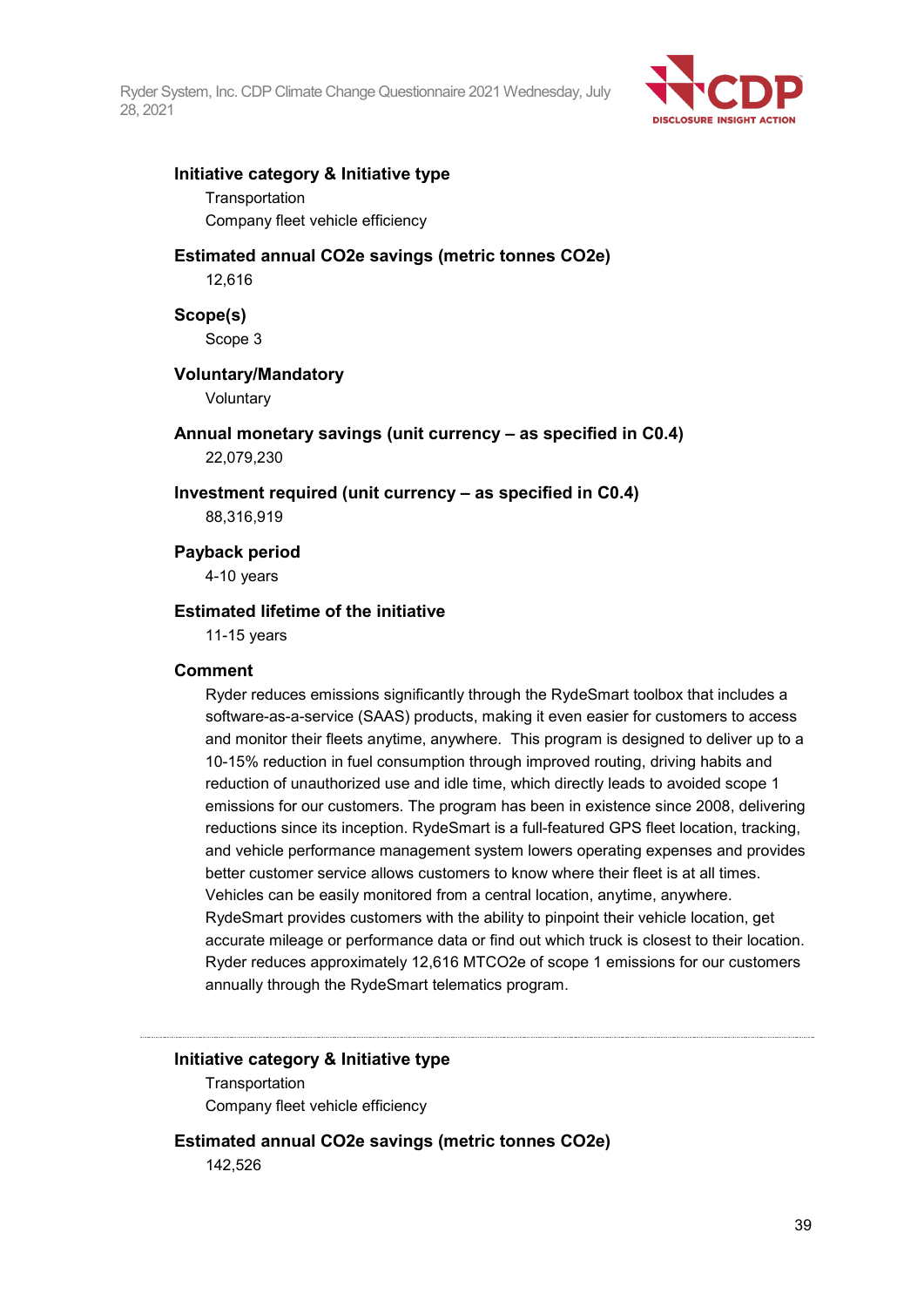

#### **Scope(s)**

Scope 1 Scope 3

#### **Voluntary/Mandatory**

Voluntary

#### **Annual monetary savings (unit currency – as specified in C0.4)** 7,240,294

#### **Investment required (unit currency – as specified in C0.4)**

16,551,553

#### **Payback period**

<1 year

#### **Estimated lifetime of the initiative**

3-5 years

#### **Comment**

Ryder was the first national vehicle maintenance service provider to convert its vehicles and to exclusively use low viscosity, high efficiency 10W-30 grade engine oil. Using the more efficient oil, enables customers to achieve up to a 1.5 percent improvement in fuel economy, which translates to an estimated reduction of 130,083 metric tonnes (MT) CO2e annually for both Ryder's scope 1 (8,743 MTCO2e) and scope 3 emissions (142,526 MTCO2e).

#### **Initiative category & Initiative type**

**Transportation** Company fleet vehicle efficiency

#### **Estimated annual CO2e savings (metric tonnes CO2e)**

95,420

**Scope(s)** Scope 1

## **Voluntary/Mandatory**

Voluntary

#### **Annual monetary savings (unit currency – as specified in C0.4)** 2,870,744

## **Investment required (unit currency – as specified in C0.4)**

95,000,000

#### **Payback period**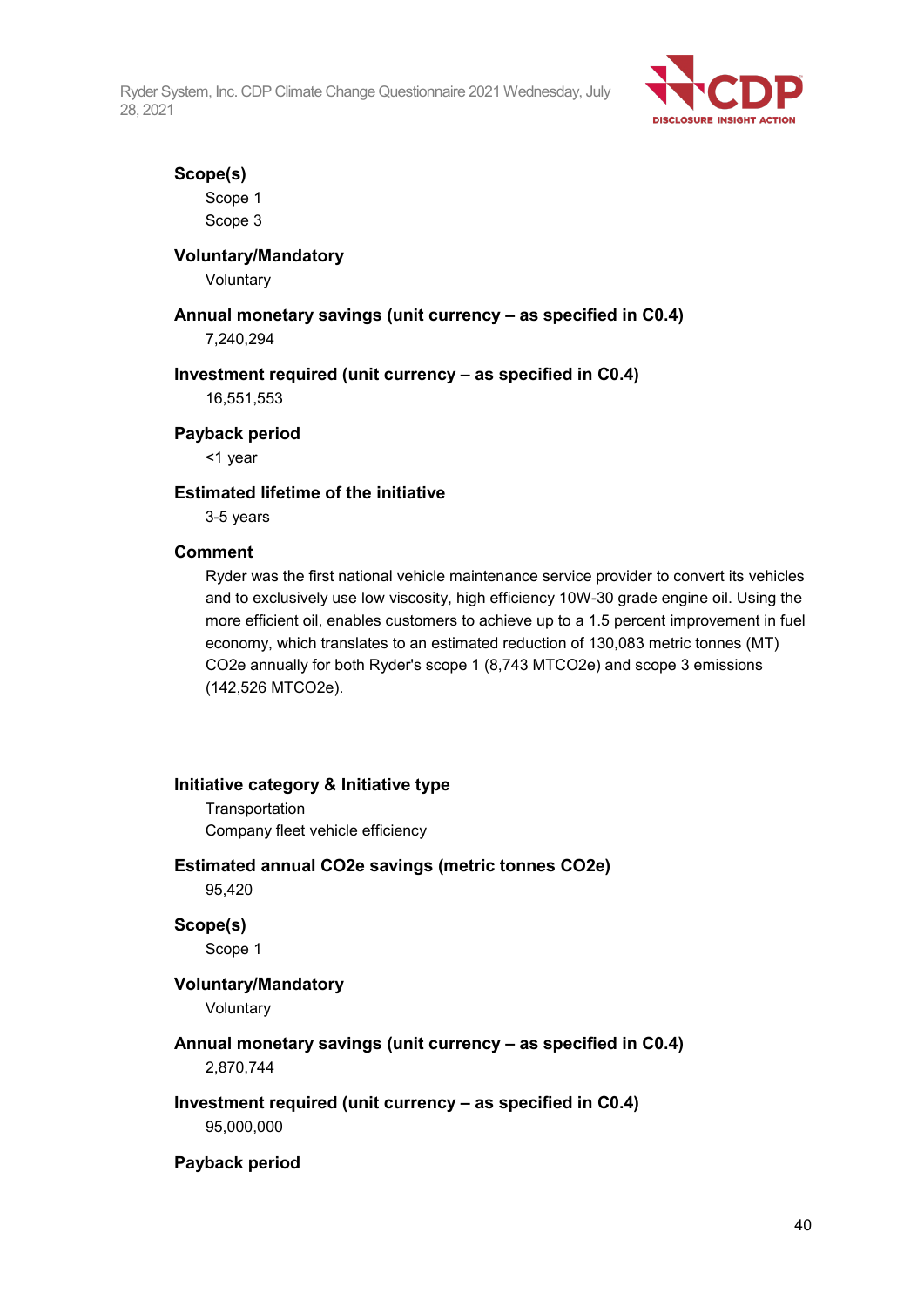

#### 16-20 years

### **Estimated lifetime of the initiative**

11-15 years

### **Comment**

Value-added differentiation of the full service leasing, maintenance and commercial rental services, as well as continued commitment to offer innovative products and solutions, such as natural gas vehicles, electric and potentially other alternative fueled vehicles, has been and will continue to be Ryder's emphasis. To date, Ryder has a combined distance of over 320 million miles of natural gas vehicle experience where the Company has replaced more than 47 million gallons of diesel fuel with lower emission domestically produced natural gas. In markets where Ryder has natural gas vehicles running in customer operations, the company has engineered its maintenance facilities to be compliant for the indoor services of natural gas vehicles.

# **C4.3c**

## **(C4.3c) What methods do you use to drive investment in emissions reduction activities?**

| <b>Method</b> | <b>Comment</b>                                                                     |
|---------------|------------------------------------------------------------------------------------|
| Dedicated     | Facility lighting upgrades are incentivized by providing corporate supervision and |
| budget for    | project management support. The environmental corporate team performs all the      |
| energy        | due diligence and legwork, solicits utility rebates to offset costs and provides   |
| efficiency    | technical, project management support to complete upgrades. 411 energy efficient   |
|               | lighting projects have been completed to date at an average per project upgrade    |
|               | cost of \$26,229 and an average facility savings of 36,464 kWh. Facility lighting  |
|               | upgrades result in safer, more efficient work spaces for employees. Cost savings   |
|               | are maximized by securing utility incentives that are passed along to operating    |
|               | facilities P&L and are sustained with on-going project management oversight by the |
|               | corporate environmental team.                                                      |

# **C4.5**

**(C4.5) Do you classify any of your existing goods and/or services as low-carbon products or do they enable a third party to avoid GHG emissions?**

Yes

# **C4.5a**

**(C4.5a) Provide details of your products and/or services that you classify as lowcarbon products or that enable a third party to avoid GHG emissions.**

**Level of aggregation** Company-wide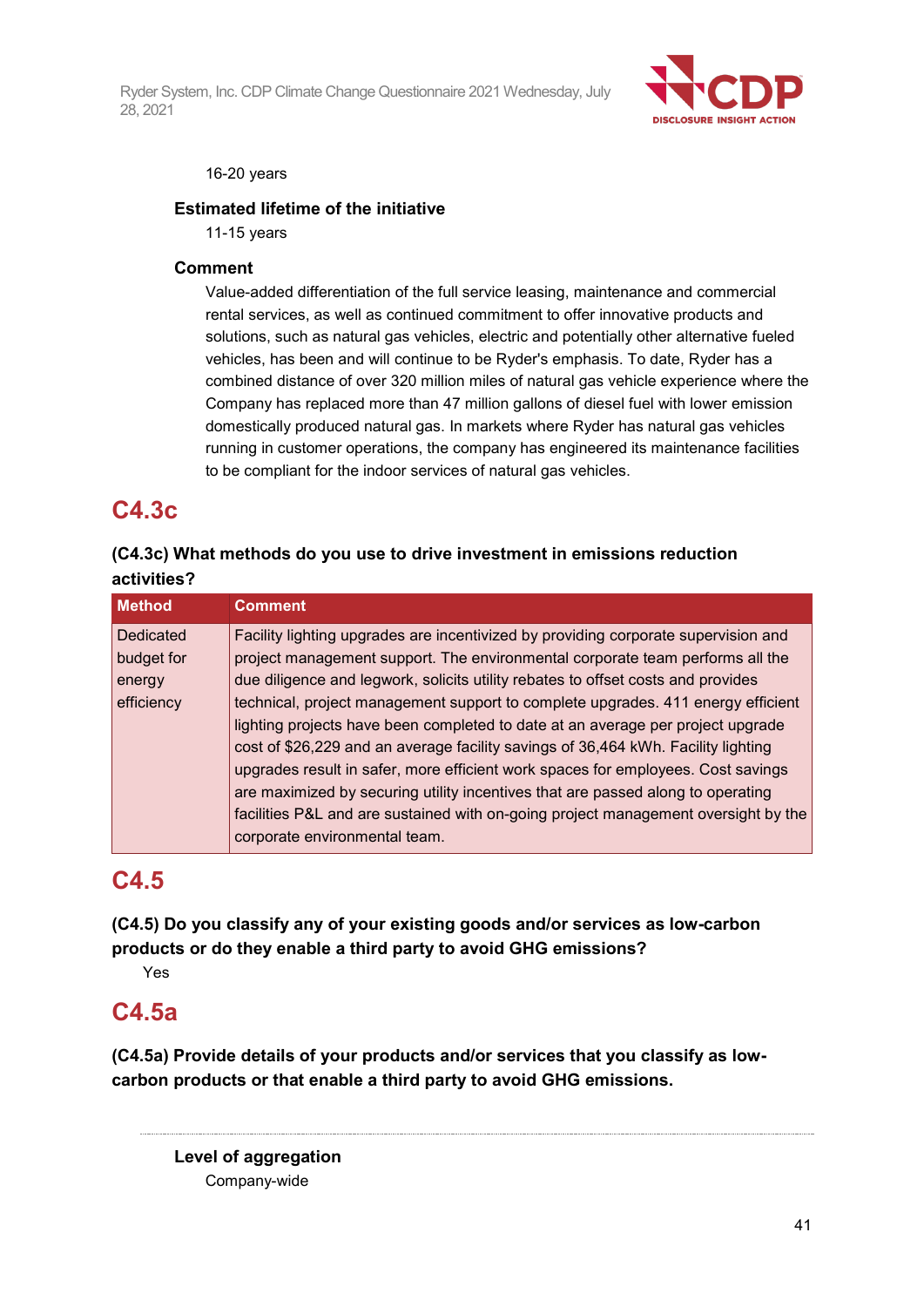

#### **Description of product/Group of products**

With best-in-class SmartWay Verified Technologies, such as the RydeSmart telematics program, Ryder offers its customers industry-leading vehicle performance, optimized fuel efficiency, and reduced carbon emissions. This program is designed to deliver up to 10-15% reduction in fuel consumption through improved routing, driving habits and reduction of unauthorized use and idle time, which directly leads to avoided scope 1 emissions for our customers. The program has been in existence since 2008, delivering annual reductions since its inception. RydeSmart is a full-featured GPS fleet locationtracking, and vehicle performance management system which lowers operating expenses and allows customers to know where their fleet is at all times and monitor driver performance. Vehicles can be easily monitored from a central location, anytime, anywhere. RydeSmart provides customers with the ability to pinpoint their vehicle location, get accurate mileage or performance data or find out which truck is closest to their location.

**Are these low-carbon product(s) or do they enable avoided emissions?** Avoided emissions

## **Taxonomy, project or methodology used to classify product(s) as low-carbon or to calculate avoided emissions**

Other, please specify EPA SmartWay Tool

# **% revenue from low carbon product(s) in the reporting year**

0.01

#### **Comment**

Ryder reduces approximately 12,616 MTCO2e of scope 1 emissions for our customers annually through the RydeSmart telematics program. Emission reductions are calculated based on the following methodology and assumptions: Ryder Full Service Lease units that are equipped with RydeSmart achieved a 10% reduction in vehicle speeding and hard braking, and a 10% reduction in reduced idling, resulting in 0.1 gallons/mile fuel savings improvement. The emission reduction estimates are based on fuel savings from RydeSmart vehicles, calculated based on total annual miles travelled, average miles per gallon of fuel use, and applying the 0.1 gallons/mile fuel savings. Ryder has established the SmartWay Tool as the technical basis and source for all mobile emission factors. Scope 1 and Scope 3 mobile emissions are based on a factor of 22.2 lbs of CO2 per gallon of diesel fuel, as documented in the US EPA Office of Transportation and Air Quality EPA 420-F-05-001 dated February 2005, and which is the basis for all SmartWay CO2 emission calculations. Ryder is computing CO2 emission reductions only. CO2 has a GWP of 1.

**Level of aggregation** Group of products

**Description of product/Group of products**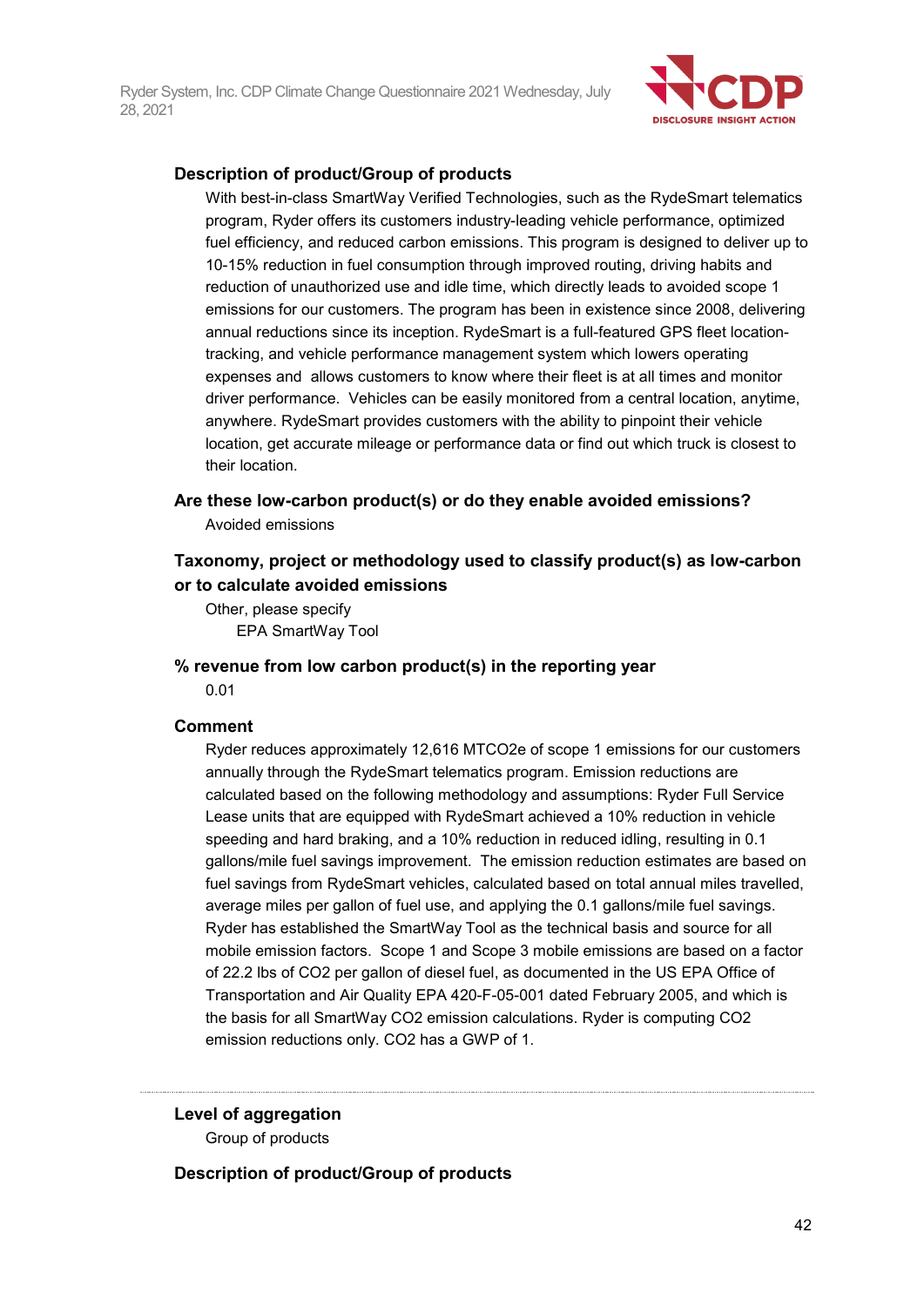

Alternative Fuel Fleet: Ryder has built expertise around Alternative Fuel Vehicle deployment. For example we developed an extensive natural gas vehicle network that allows customer to lease alternative fuel vehicles and use Ryder natural gas fuelling stations and repair facilities. Natural gas vehicles are built from the ground up to deliver better emissions performance than conventional diesel vehicles. A natural gas fleet can help cut fuel costs, reduce carbon footprint and tap into more predictable fuel pricing. In addition to lowering fuel costs, natural gas vehicles can reduce well-to-wheel CO2 emissions by as much as 25% and are powered by a more secure source of domestic energy. In recent years, we repeated this approach again with emerging EV technologies and have assembled a large cross-functional diverse team of 100+ inhouse technical resource experts across 11 workstreams (i.e., marketing, incentive grants, pricing, infrastructure, maintenance needs) to support the deployment of evolving technologies, like EVs, as they become available at scale.

#### **Are these low-carbon product(s) or do they enable avoided emissions?**

Avoided emissions

## **Taxonomy, project or methodology used to classify product(s) as low-carbon or to calculate avoided emissions**

Other, please specify Argonne national Laboratory GREET 2. Model

#### **% revenue from low carbon product(s) in the reporting year**

0

#### **Comment**

Percent revenue from low carbon products in the reporting year was estimated at 0.001%. To date, Ryder has a combined distance of over 320 million miles of natural gas vehicle experience where the Company has replaced more than 47 million gallons of diesel fuel with lower emission domestically produced natural gas. In markets where Ryder has natural gas vehicles running in customer operations, the company has engineered its maintenance facilities to be compliant for the indoor services of natural gas vehicles. Ryder currently operates a fleet of approximately 500 natural gas vehicles, and 61 natural gas compliant maintenance facilities.

#### **Level of aggregation**

Group of products

#### **Description of product/Group of products**

Supply Chain Solutions (SCS): Through Ryder SCS services, customers can more precisely align inbound and outbound shipments, synchronize returns with optimized fleet use and arrange backhauls that offset transportation costs and minimize empty miles. For example, Ryder helped a customer to reduce their carbon footprint by 7% through implementation of a lean supply chain design that includes optimal transportation and fleet solutions, including the use of a dedicated fleet. Through multistop truckload routing, total miles driven were reduced by nearly 50%.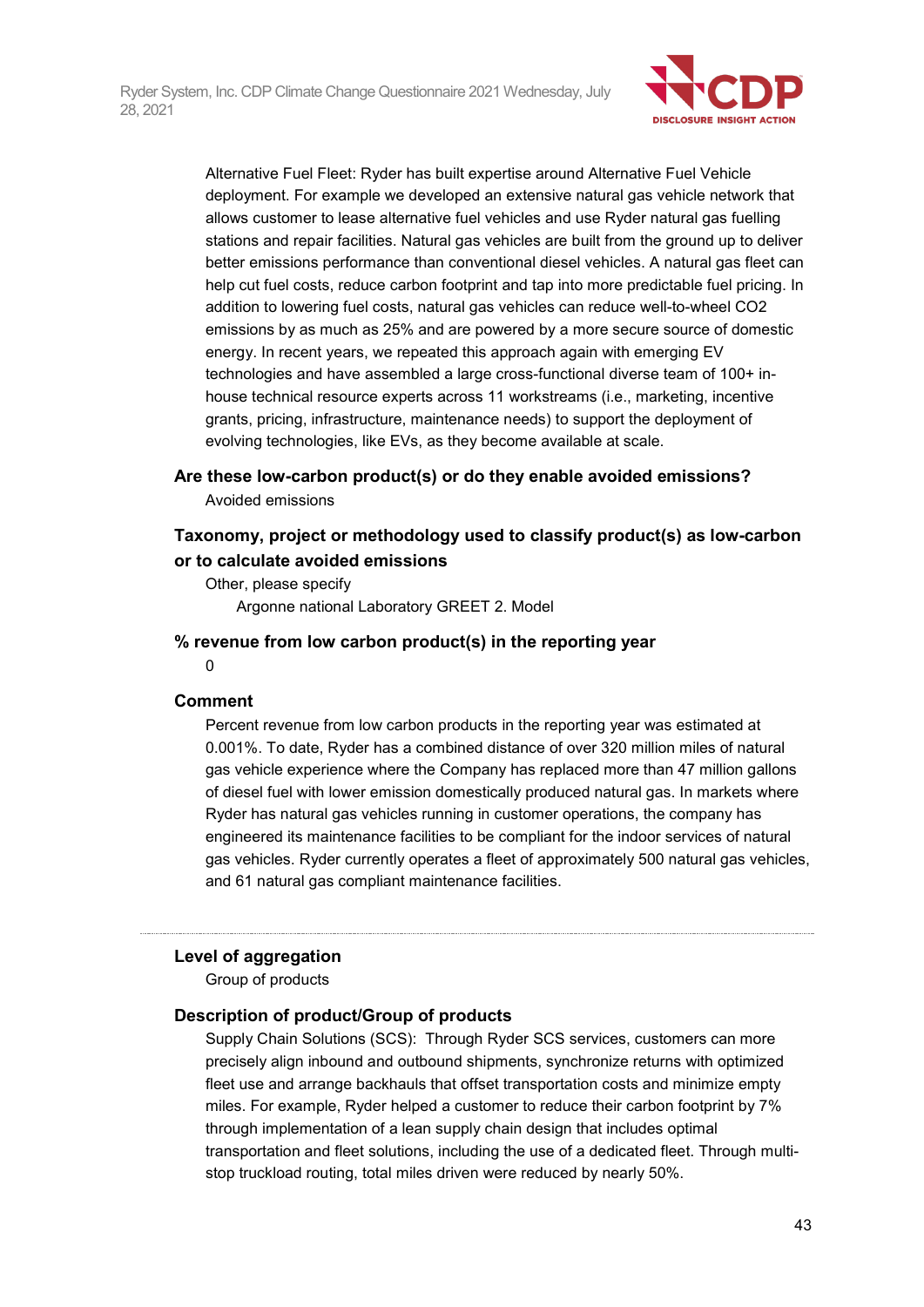

**Are these low-carbon product(s) or do they enable avoided emissions?** Avoided emissions

### **Taxonomy, project or methodology used to classify product(s) as low-carbon or to calculate avoided emissions**

Other, please specify EPA SmartWay Tool

**% revenue from low carbon product(s) in the reporting year** 0.01

**Comment**

#### **Level of aggregation**

Group of products

#### **Description of product/Group of products**

Preventative Maintenance: Ryder offers customers quality preventive and ongoing maintenance to optimize vehicle and fleet performance. Better-maintained vehicles are more efficient and burn less fuel. Ryder has an extensive program that implements rigorous preventive maintenance schedules for even the most routine care by routinely measuring engine performance at pre-scheduled maintenance checks and verifying tire conditions and inflation rates every time vehicles stop to refuel.

#### **Are these low-carbon product(s) or do they enable avoided emissions?**

Avoided emissions

## **Taxonomy, project or methodology used to classify product(s) as low-carbon or to calculate avoided emissions**

Other, please specify Internal asset management database

#### **% revenue from low carbon product(s) in the reporting year**

0.06

#### **Comment**

Example: Ryder's Total Tire Management program utilizes low rolling resistance fuel efficient original tires and retreads to reduce emissions in all Ryder vehicles Operating on properly inflated fuel efficient tires can represent up to 4% in fuel savings compared to a similar vehicle operating on on-fuel efficient tires.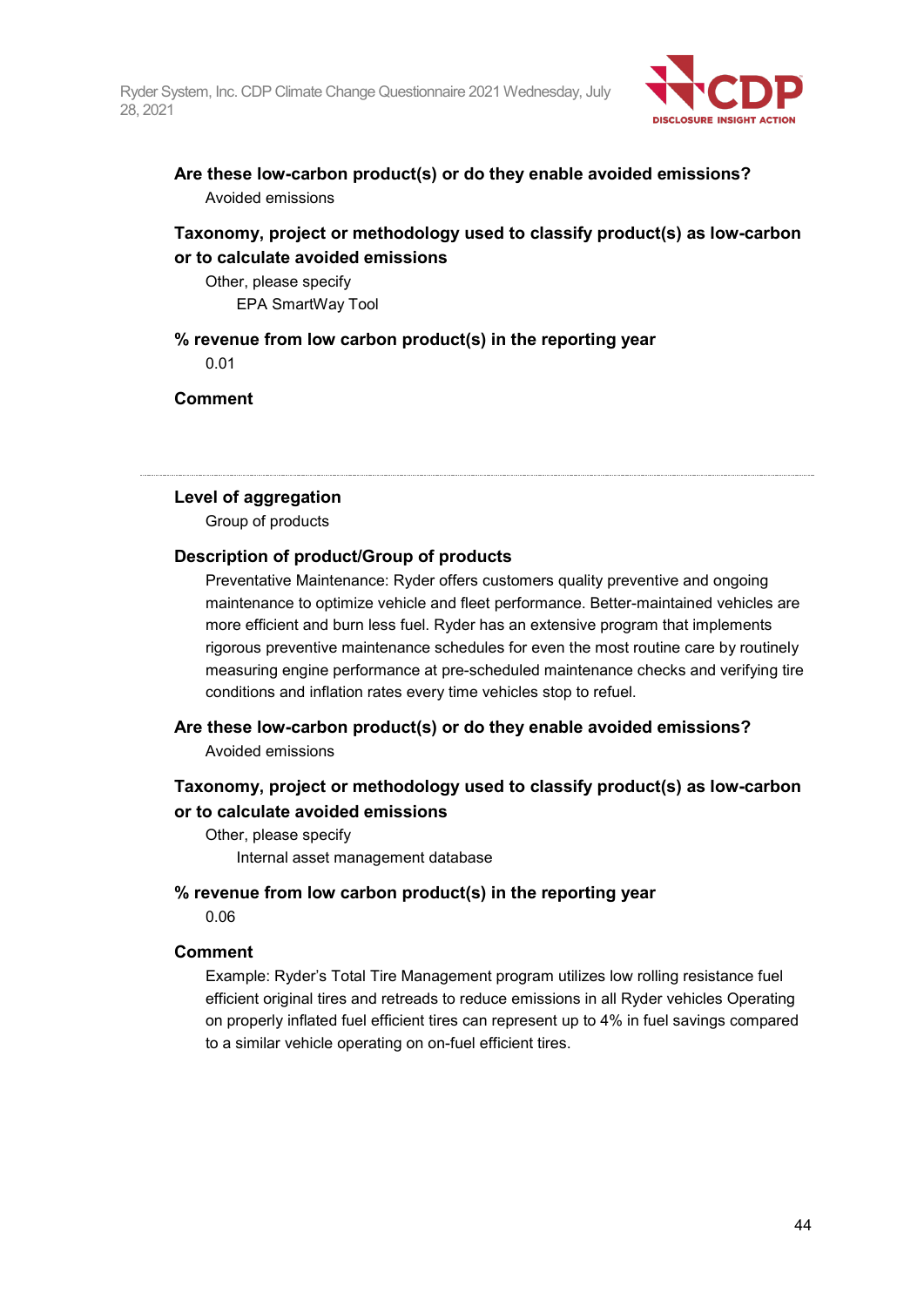

# **C5. Emissions methodology**

# **C5.1**

**(C5.1) Provide your base year and base year emissions (Scopes 1 and 2).**

#### **Scope 1**

**Base year start** January 1, 2018

**Base year end** December 31, 2018

**Base year emissions (metric tons CO2e)** 749,903.46

**Comment**

### **Scope 2 (location-based)**

**Base year start** January 1, 2018

**Base year end** December 31, 2018

# **Base year emissions (metric tons CO2e)**

118,889.38

### **Comment**

#### **Scope 2 (market-based)**

**Base year start** January 1, 2018

#### **Base year end** December 31, 2018

**Base year emissions (metric tons CO2e)**

117,962.65

### **Comment**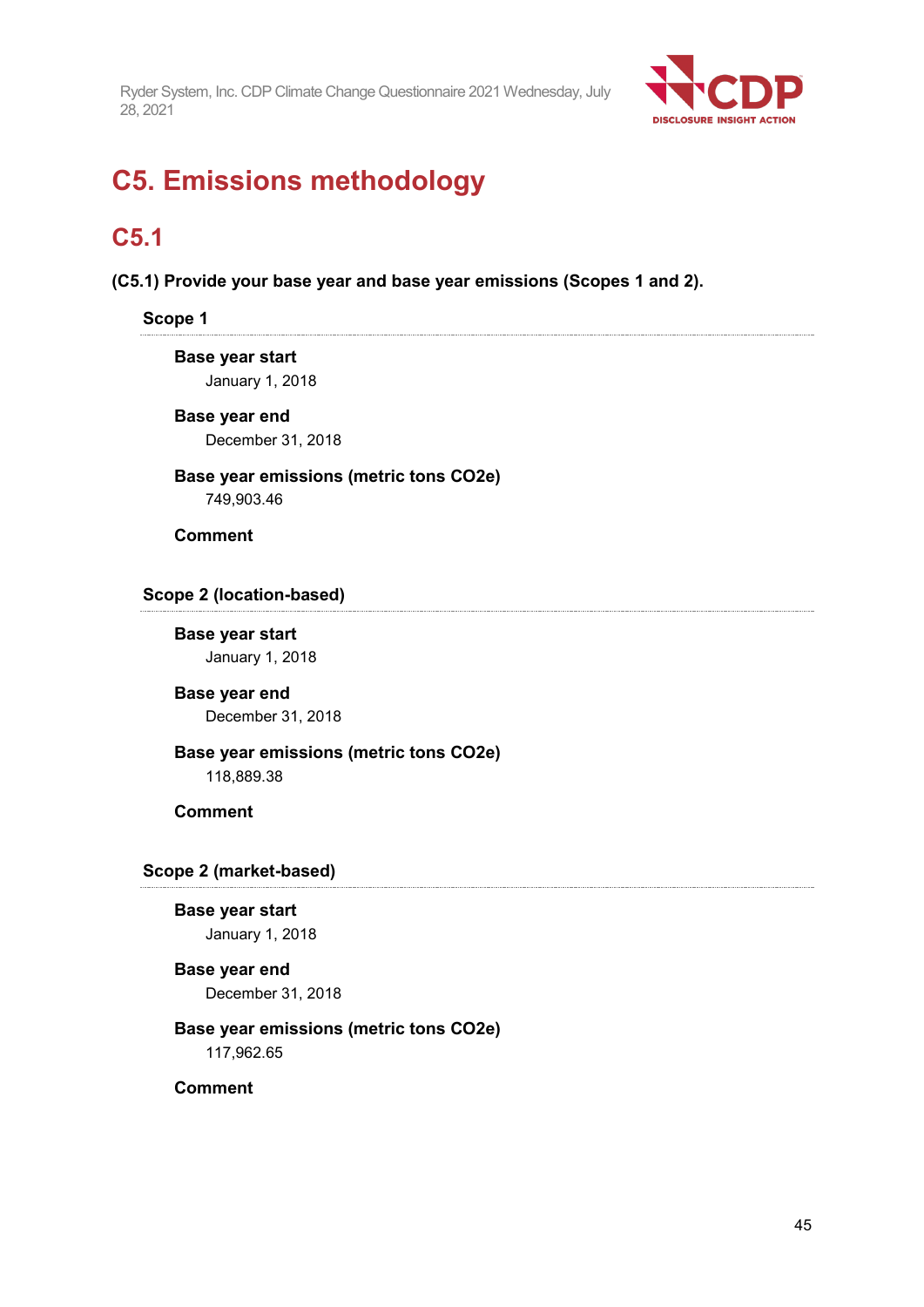

# **C5.2**

## **(C5.2) Select the name of the standard, protocol, or methodology you have used to collect activity data and calculate emissions.**

Defra Environmental Reporting Guidelines: Including streamlined energy and carbon reporting guidance, 2019

IPCC Guidelines for National Greenhouse Gas Inventories, 2006

The Climate Registry: General Reporting Protocol

The Greenhouse Gas Protocol: A Corporate Accounting and Reporting Standard (Revised Edition)

US EPA Center for Corporate Climate Leadership: Direct Fugitive Emissions from Refrigeration, Air Conditioning, Fire Suppression, and Industrial Gases

US EPA Center for Corporate Climate Leadership: Indirect Emissions From Purchased Electricity Other, please specify

US EPA Office of Transportation and Air Quality Emission Facts EPA420 -F-05-001

# **C5.2a**

**(C5.2a) Provide details of the standard, protocol, or methodology you have used to collect activity data and calculate emissions.**

US EPA Office of Transportation and Air Quality Emission Facts EPA420 -F-05-001

# **C6. Emissions data**

# **C6.1**

**(C6.1) What were your organization's gross global Scope 1 emissions in metric tons CO2e?**

**Reporting year**

**Gross global Scope 1 emissions (metric tons CO2e)** 681,840.55

**Comment**

# **C6.2**

**(C6.2) Describe your organization's approach to reporting Scope 2 emissions.**

**Row 1**

**Scope 2, location-based** We are reporting a Scope 2, location-based figure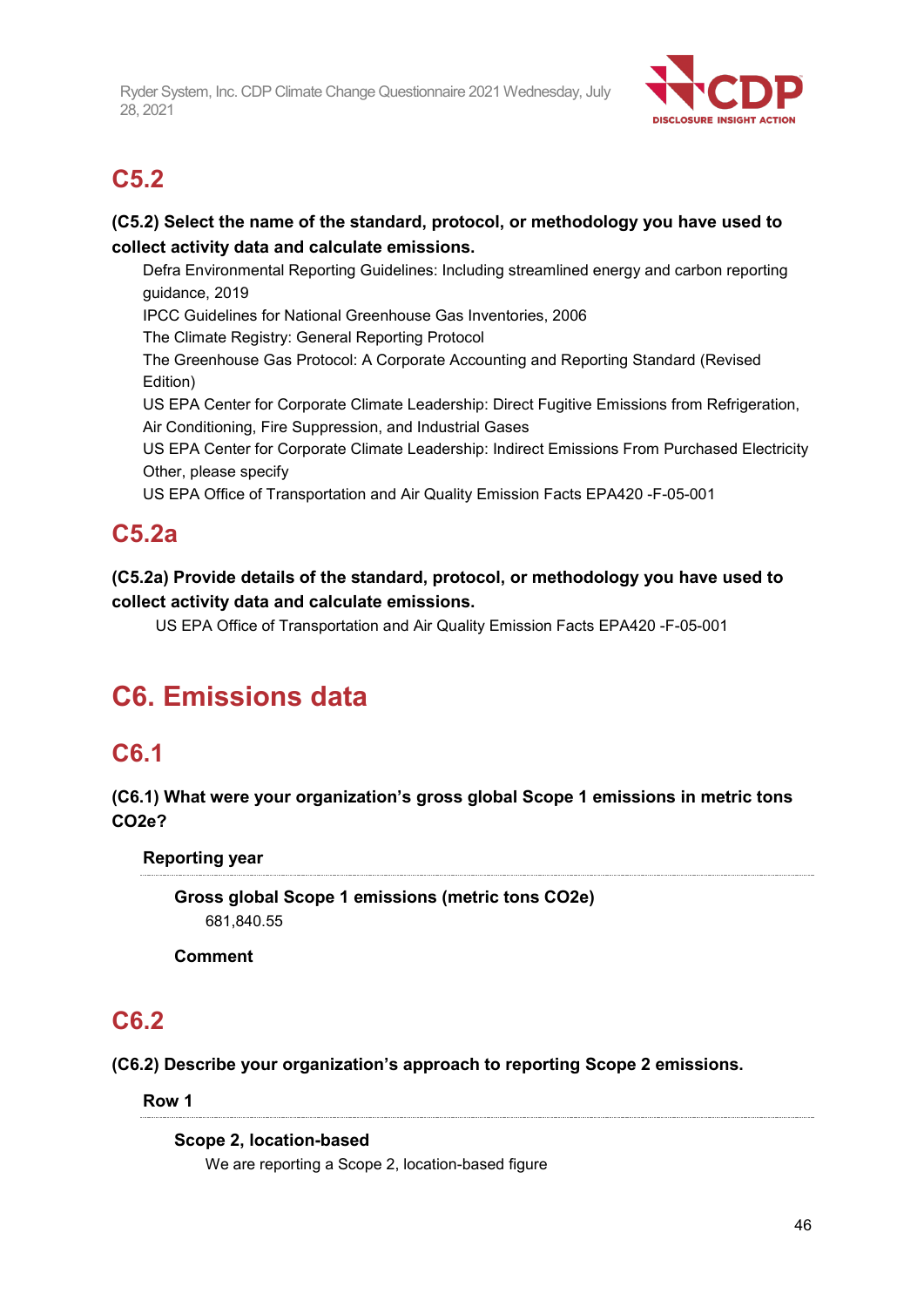

### **Scope 2, market-based**

We are reporting a Scope 2, market-based figure

#### **Comment**

We continue our due diligence to obtain as much Market-Based information as possible from suppliers and from publicly available information.

## **C6.3**

**(C6.3) What were your organization's gross global Scope 2 emissions in metric tons CO2e?**

**Reporting year**

**Scope 2, location-based** 82,903.2

**Scope 2, market-based (if applicable)** 84,141.88

**Comment**

# **C6.4**

**(C6.4) Are there any sources (e.g. facilities, specific GHGs, activities, geographies, etc.) of Scope 1 and Scope 2 emissions that are within your selected reporting boundary which are not included in your disclosure?**

Yes

## **C6.4a**

**(C6.4a) Provide details of the sources of Scope 1 and Scope 2 emissions that are within your selected reporting boundary which are not included in your disclosure.**

**Source**

Heating Oil

## **Relevance of Scope 1 emissions from this source**

Emissions are not relevant

- **Relevance of location-based Scope 2 emissions from this source** No emissions from this source
- **Relevance of market-based Scope 2 emissions from this source (if applicable)** No emissions from this source

#### **Explain why this source is excluded**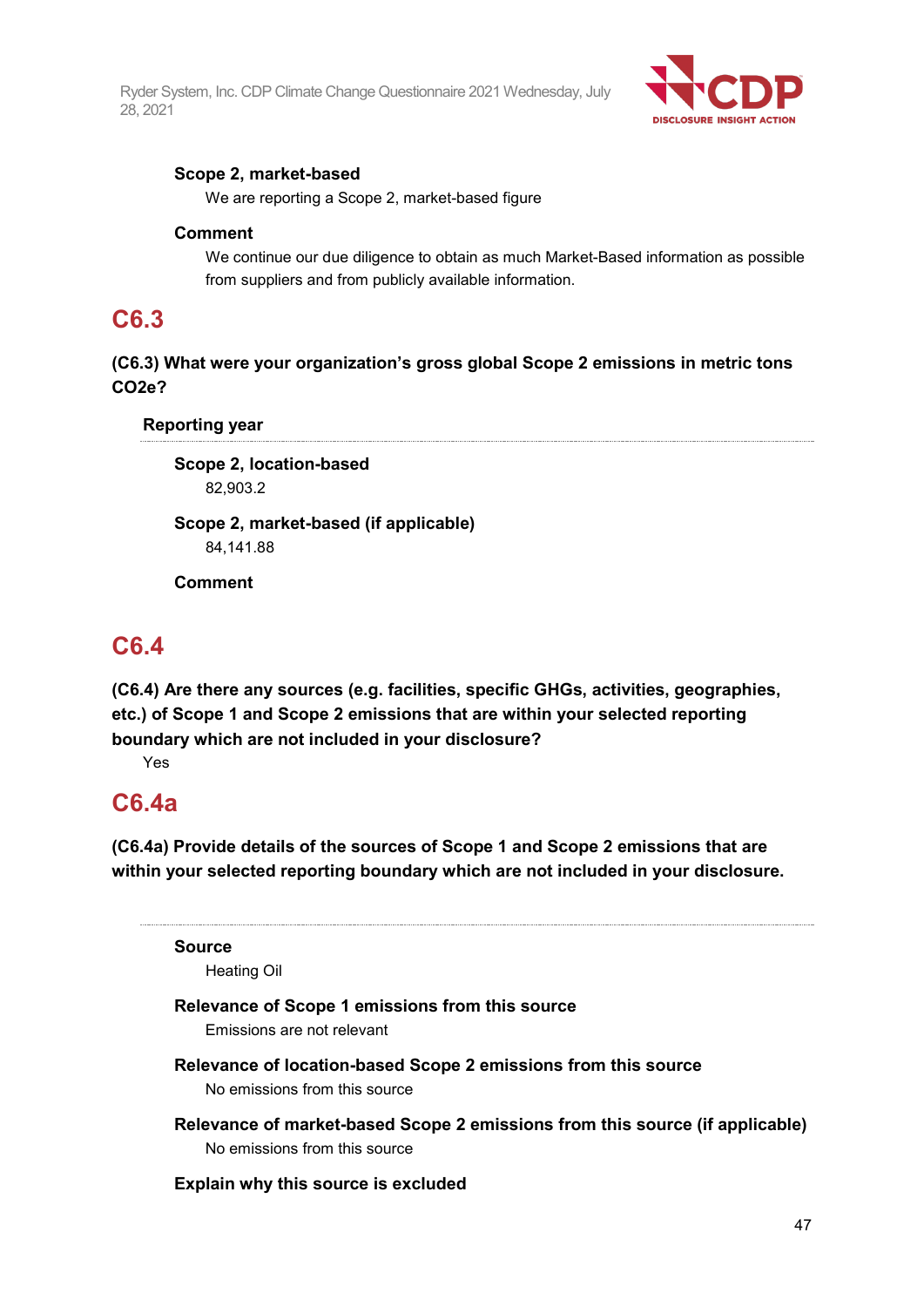

Heating oil usage for 8 locations was not available at the time we submitted this report and they represent approximately 0.28% (2,155 MTCO2) of our total emissions (0.32% of scope 1).

#### **Source**

Lighting Flat Rate Meters

#### **Relevance of Scope 1 emissions from this source**

No emissions from this source

**Relevance of location-based Scope 2 emissions from this source**

Emissions are not relevant

**Relevance of market-based Scope 2 emissions from this source (if applicable)** Emissions are not relevant

#### **Explain why this source is excluded**

There are approximately 139 facilities that have outdoor lighting meters where actual kWh usage is not provided. The emissions were estimated at 2,521 MTCO2. This represents 0.3% of the total Scope 1 and 2 inventory (3% of scope 2).

#### **Source**

**Refrigerants** 

#### **Relevance of Scope 1 emissions from this source**

Emissions are not relevant

#### **Relevance of location-based Scope 2 emissions from this source**

No emissions from this source

**Relevance of market-based Scope 2 emissions from this source (if applicable)** No emissions from this source

#### **Explain why this source is excluded**

Relevance was determined from estimating the size of refrigerants emissions as compared to a materiality threshold of 5%. Since refrigerant emissions make up 0.59% (4,525 MTCO2) of the scope 1 and 2 emissions (0.66% of scope 1), they are considered not material and therefore not relevant. Ryder also considers if emissions are relevant by determining if Ryder can drive reductions, the cost-benefit of gathering data, stakeholder expectations, and potential uses of the data.

#### **Source**

Refrigerants from HVAC usage in buildings

**Relevance of Scope 1 emissions from this source**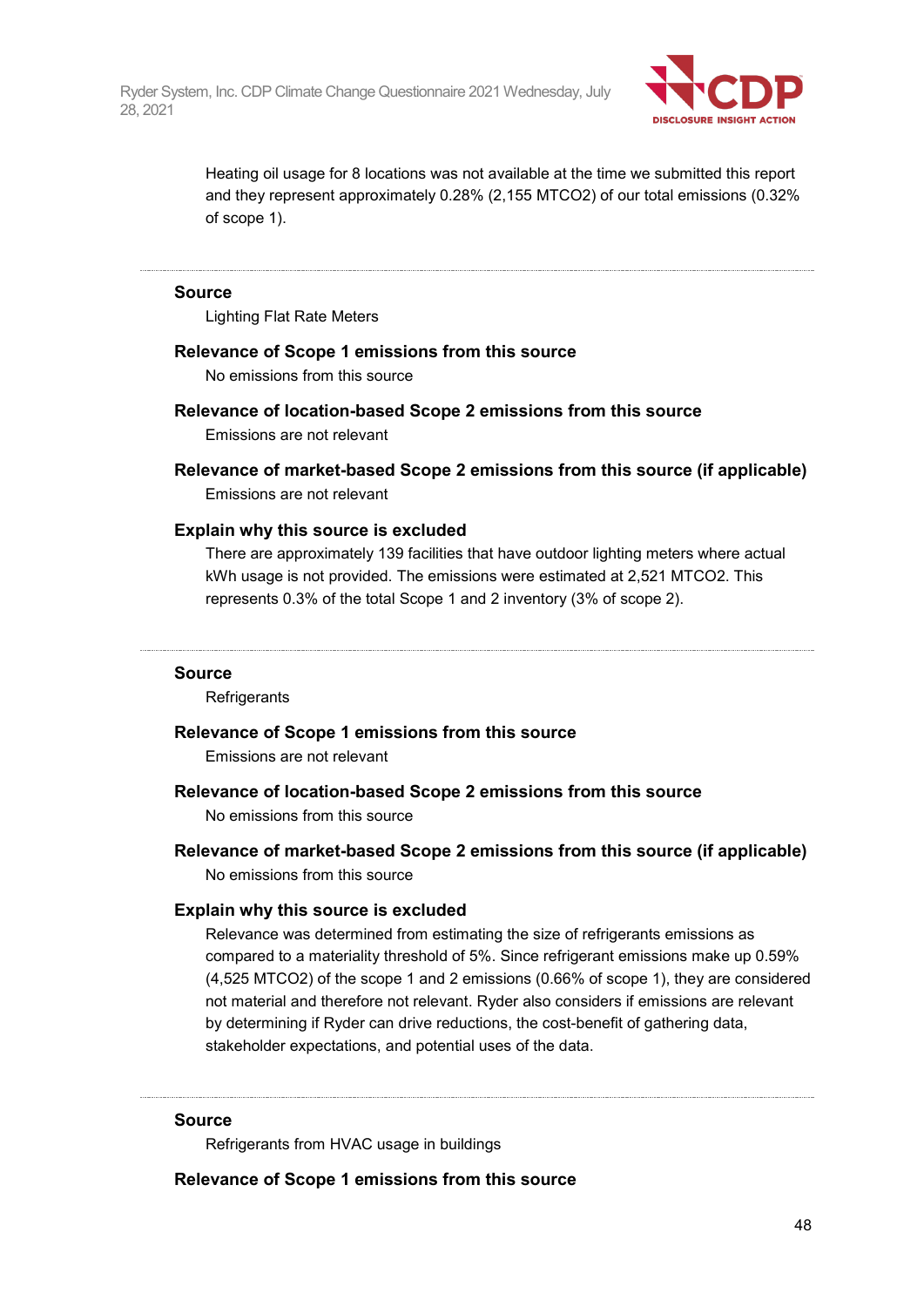

Emissions are not relevant

#### **Relevance of location-based Scope 2 emissions from this source**

No emissions from this source

#### **Relevance of market-based Scope 2 emissions from this source (if applicable)**

No emissions from this source

#### **Explain why this source is excluded**

HVAC emissions are excluded as they do not meet the materiality threshold of 5%. Using TCR GRP's screening method and assuming a conservative 1,158 A/C units (1 per site) and using R-407A refrigerants results in emissions of 17,671 MTCO2e. This is 2.3% of scope 1 and 2 (2.6% of scope 1) emissions and does not cause the materiality threshold of 5% to become exceeded (including the other omissions).

#### **Source**

CH4/N2O Emissions

#### **Relevance of Scope 1 emissions from this source**

Emissions are not relevant

#### **Relevance of location-based Scope 2 emissions from this source** Emissions are not relevant

**Relevance of market-based Scope 2 emissions from this source (if applicable)** Emissions are not relevant

#### **Explain why this source is excluded**

CH4 and N2O emissions are not estimated as they are considered de minimis. They represent approximately 0.1% of scope 1 and 2 emissions (including the other omissions).

# **C6.5**

## **(C6.5) Account for your organization's gross global Scope 3 emissions, disclosing and explaining any exclusions.**

#### **Purchased goods and services**

## **Evaluation status**

Relevant, calculated

#### **Metric tonnes CO2e**

231,331

#### **Emissions calculation methodology**

The WRI/WBCSD Scope 3 average-data method and supplier specific method were applied to calculate the category 1: purchased goods and services. This category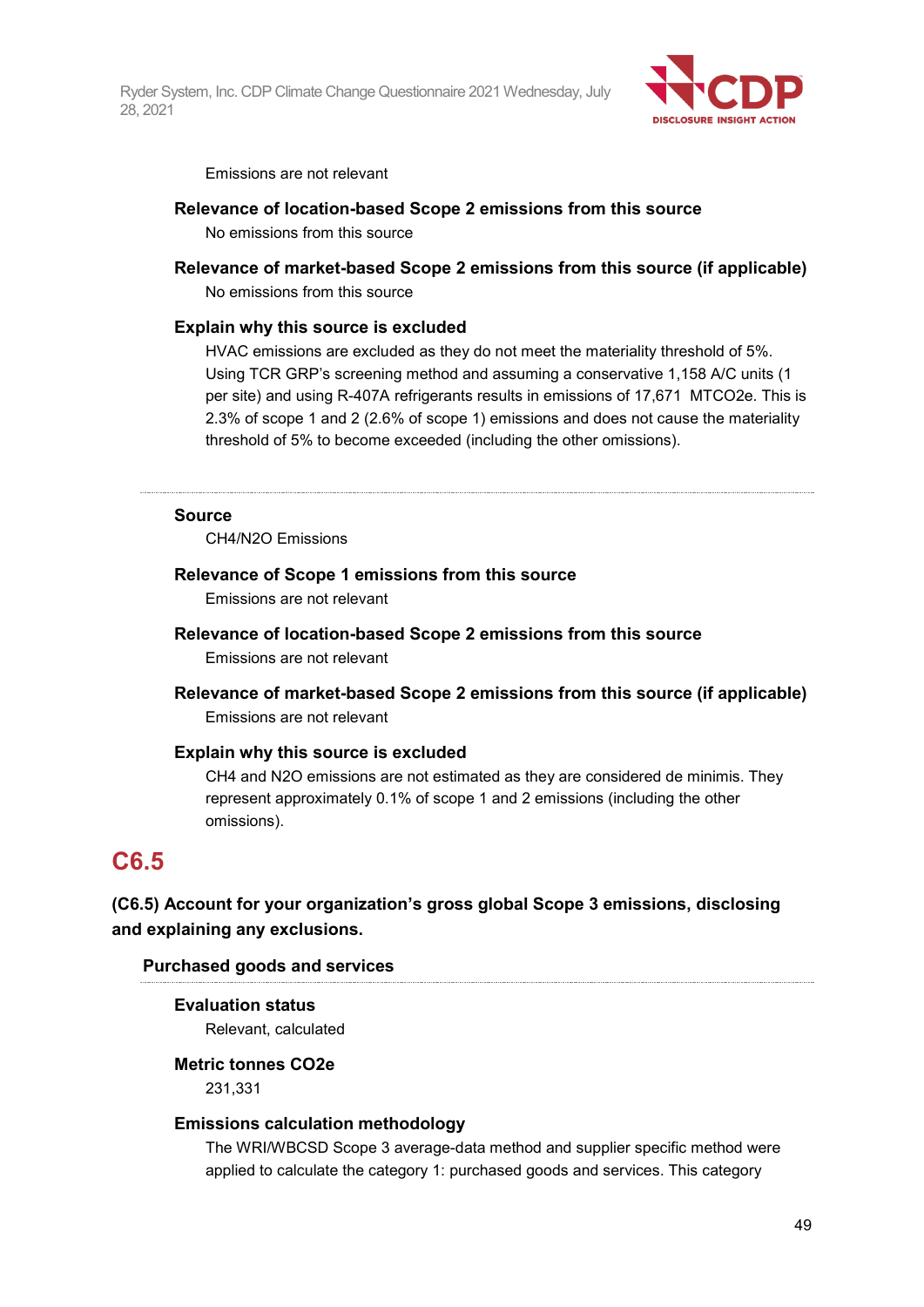

includes GHG emissions associated with the extraction, production and transportation of fuel purchased by Ryder through REDCO. Fuel production and transportation average life cycle emission factors for upstream emissions per gallon were used, excluding combustion (U.S. /CA Life Cycle EF for Diesel at regional storage).

## **Percentage of emissions calculated using data obtained from suppliers or value chain partners**

 $\Omega$ 

#### **Please explain**

Ryder customers purchase fuel through REDCO resulting in GHG emissions from extraction, production and transportation to distributor. Nonfuel purchased goods (e.g., tires, motor oil) are not relevant and not included in emissions calculations.

#### **Capital goods**

#### **Evaluation status**

Relevant, calculated

#### **Metric tonnes CO2e**

30,108

#### **Emissions calculation methodology**

The WRI/WBCSD Scope 3 average-data method was applied to calculate the category 2: Capital Goods. This category includes GHG emissions associated with the production of trucks purchased by Ryder during the reporting year. The WRI/WBCSD Scope 3 average product method was applied estimating emissions from purchased trucks using industry average lifecycle emission factors published by Ecoinvent V3.2 Truck Lifecycle Dataset.

### **Percentage of emissions calculated using data obtained from suppliers or value chain partners**

0

#### **Please explain**

This includes upstream emissions from new trucks added to the Ryder fleet.

#### **Fuel-and-energy-related activities (not included in Scope 1 or 2)**

#### **Evaluation status**

Relevant, calculated

#### **Metric tonnes CO2e**

120,361

#### **Emissions calculation methodology**

The WRI/WBCSD Scope 3 average-data method and supplier-specific method were applied to calculate the category 3: fuel and energy related activities not included in scope 1 or scope 2 emissions. This category assesses GHG emissions associated with fuel distributed to the Ryder fleet using gallons of fuel retrieved through the internal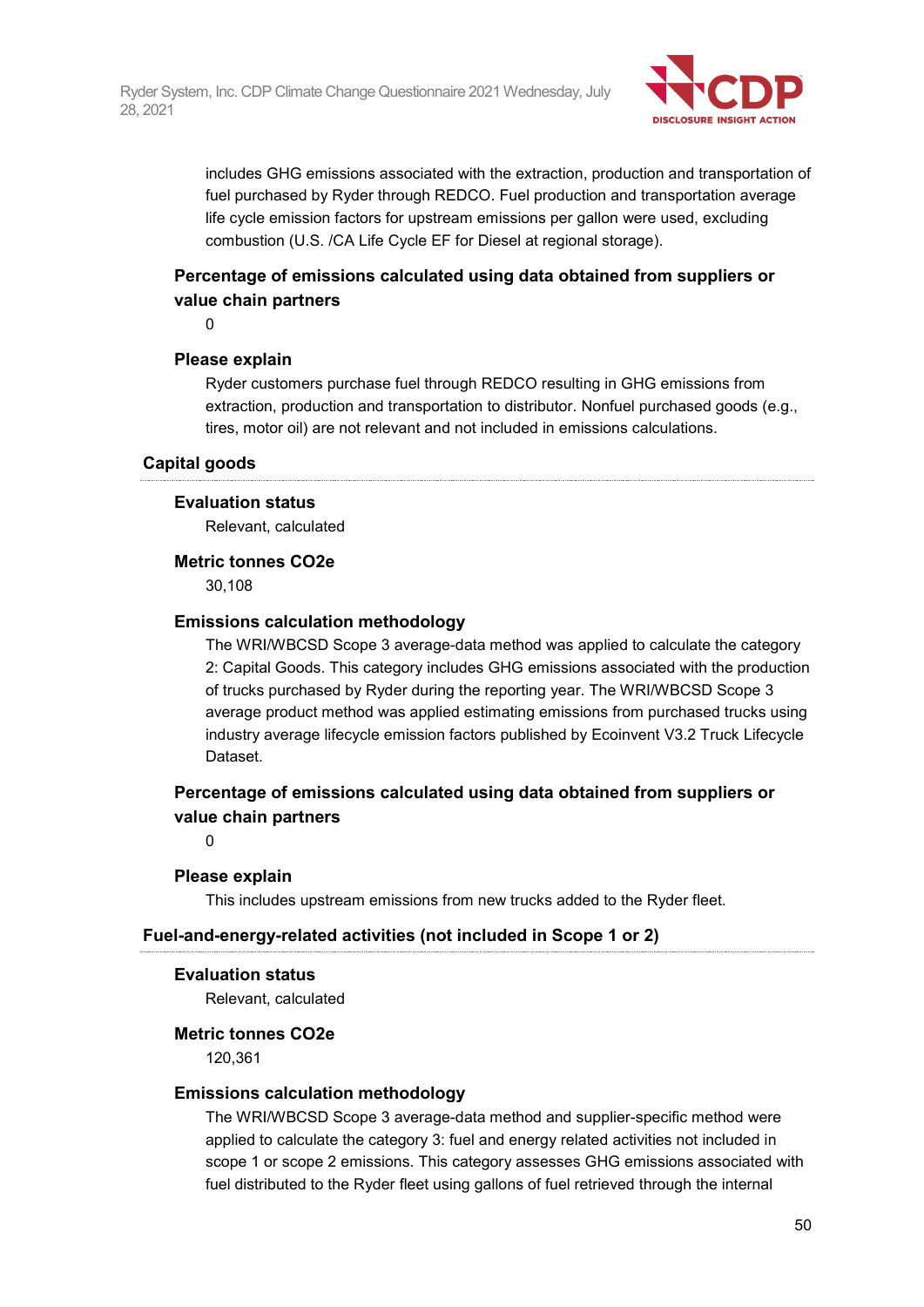

database and used for scope 1 calculations. We used the average-data method to calculate the upstream emissions of Ryder fuels used in their operations including extraction, production, and transportation to storage. We used the supplier-specific method to calculate the upstream distribution of Ryder fuels used in their operations from the bulk supplier to Ryder. Fuel production and transportation emission factors from the Ecoinvent V3 database were generated in the SimaPro life cycle assessment software using the IPCC 2007 GWP 100a characterization method.

## **Percentage of emissions calculated using data obtained from suppliers or value chain partners**

 $\Omega$ 

#### **Please explain**

Ryder's owned fleet consumes fuel in their U.S. and Canadian Operations. This accounts for GHG emissions from extraction, production and transport from manufacturer to distributor for the DTS fleet. Fuel transport from supplier to Ryder shops is captured in Category 4.

#### **Upstream transportation and distribution**

#### **Evaluation status**

Relevant, calculated

#### **Metric tonnes CO2e**

1,729

#### **Emissions calculation methodology**

The WRI/WBCSD Scope 3 distance-based method was applied to calculate the category 4: upstream transportation and distribution emissions from fuel Ryder sold to customers. This category assesses GHG emissions associated with fuel usage by customer fleet that is distributed through Ryder REDCO. Excluded are emissions for fuel used in the Ryder owned fleet (this is included in category 3). Transportation emission factors from the Ecoinvent V3 database were generated in the SimaPro life cycle assessment software using the IPCC 2007 GWP 100a.

## **Percentage of emissions calculated using data obtained from suppliers or value chain partners**

 $\Omega$ 

#### **Please explain**

This is the transportation of customer sold fuels provided through REDCO in the U.S. and Canada. It includes GHG emissions from the transportation from distributor to Ryder locations.

#### **Waste generated in operations**

#### **Evaluation status**

Relevant, calculated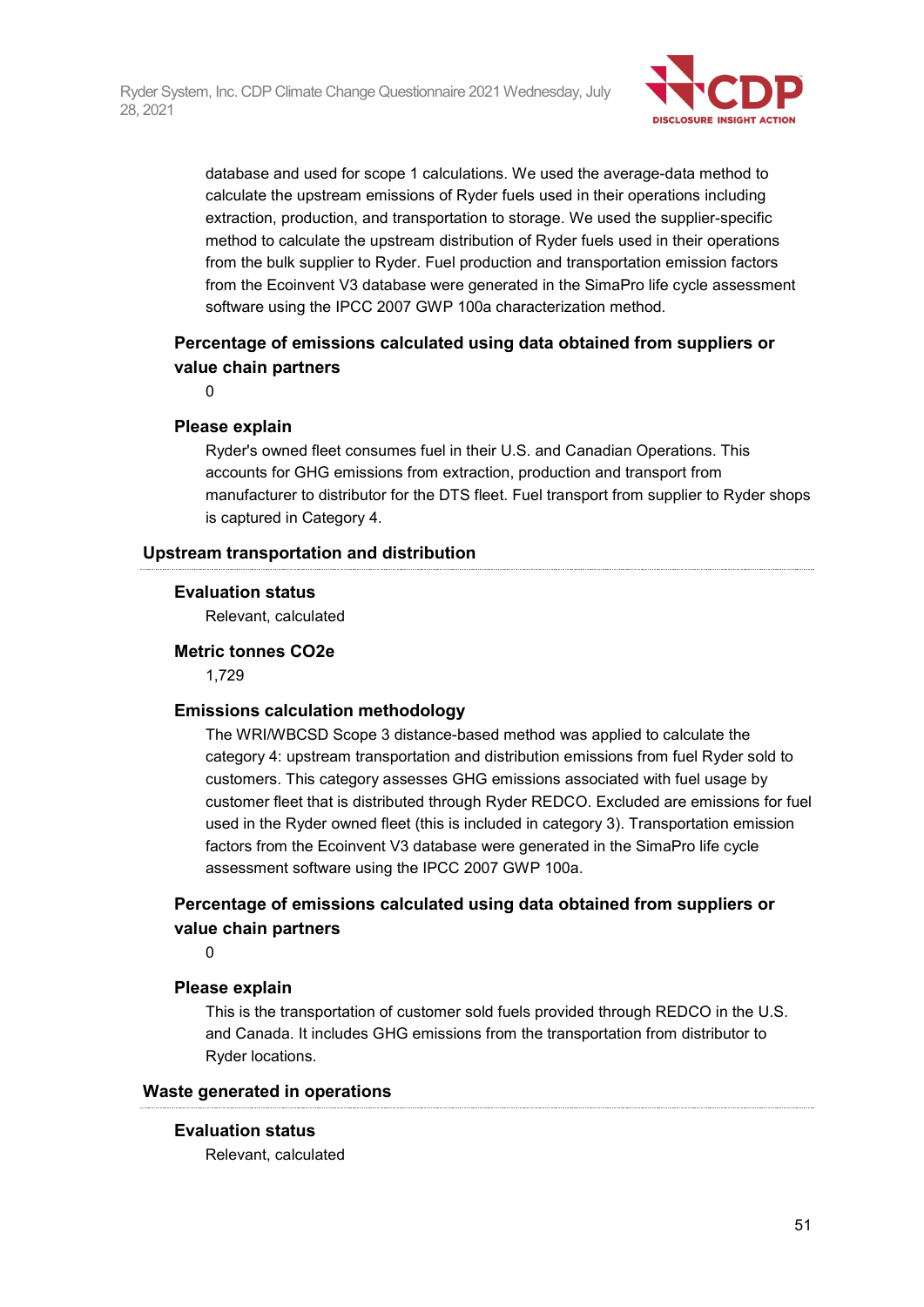

#### **Metric tonnes CO2e**

3,170

#### **Emissions calculation methodology**

The average cost data method was applied to calculate category 5: Ryder waste hauling costs are approximately 0.021% of the waste vendor's total revenue. The vendor's scope 1 and 2 emissions are 15,934,821 MTCO2e and therefore Ryder's scope 3 category is approximately 3,337 MTCO2e.

## **Percentage of emissions calculated using data obtained from suppliers or value chain partners**

80

#### **Please explain**

Ryder generated mixed solid waste is tracked and annual cost is reported. The scope 3 emissions are based on scope 1 and 2 emissions that are reported by the waste hauler. The current cost incurred is approximately 66% of all company-wide MSW disposal and is extrapolated to all operations.

#### **Business travel**

#### **Evaluation status**

Relevant, calculated

#### **Metric tonnes CO2e**

7,593

#### **Emissions calculation methodology**

Ryder's travel vendor provides annual reporting that categorizes air travel as short, medium and long haul flights and computes varying amounts of GHG emitted based on air mileage. The calculation methodologies are based on various widely accepted protocols that can all be traced back or related to the GHG Protocol. They include The Climate Registry General Reporting Protocol and the EPA GHG Calculator. Also included in this category are GHG emissions based on annual mileage and mpg reports from Ryder's preferred rental car partners.

## **Percentage of emissions calculated using data obtained from suppliers or value chain partners**

100

#### **Please explain**

Ryder employs approximately 38,000 full time employees in North America. Ryder has made significant progress reducing air miles travelled each year and reducing GHG emissions associated with employee travel miles. Ryder's travel partner, Ryder travel vendor developed real-time measurements of each traveler based on airline travel. Ryder's preferred rental car companies provided the vehicle rental miles travelled.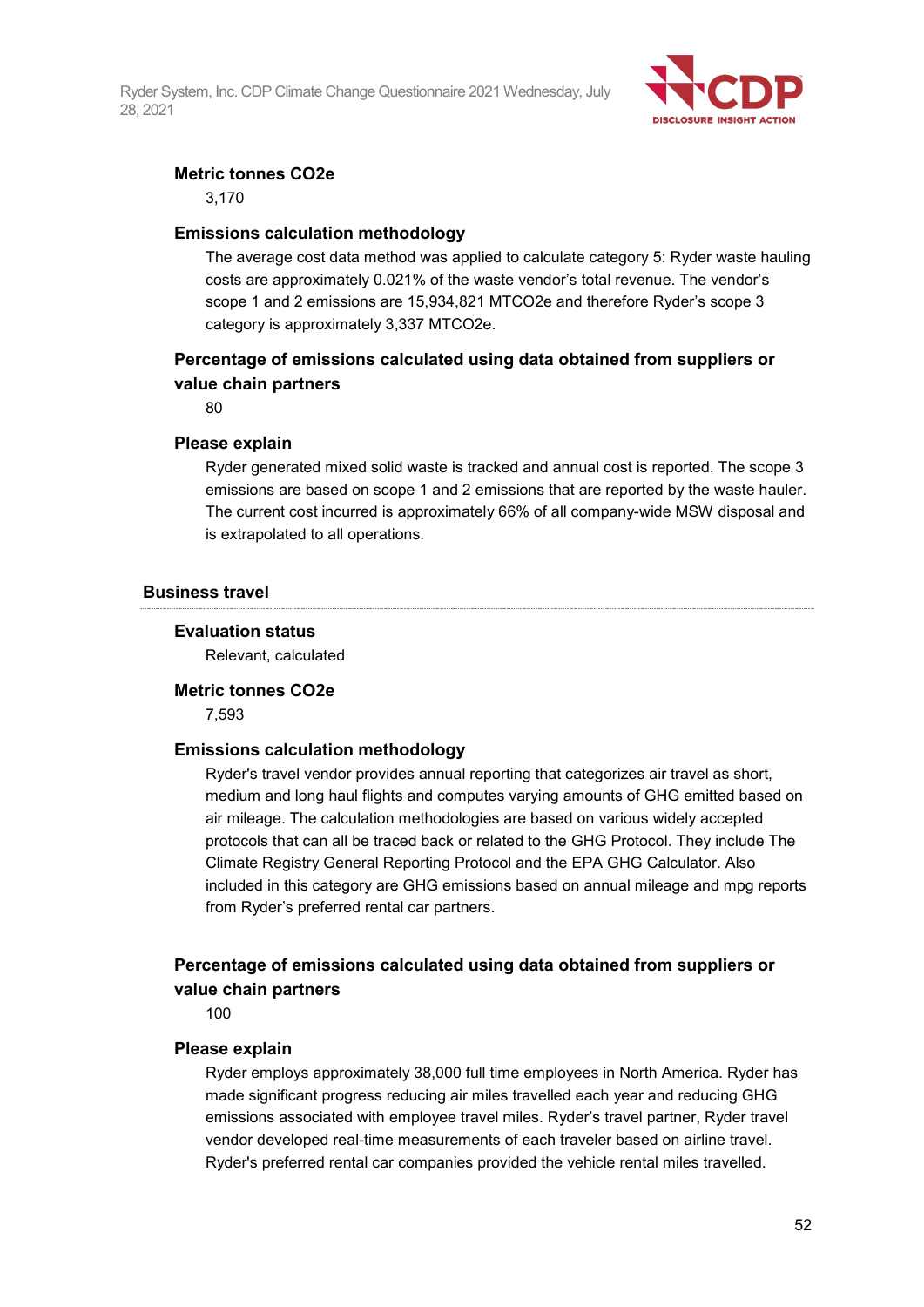

#### **Employee commuting**

**Evaluation status**

Relevant, calculated

#### **Metric tonnes CO2e**

26,352

#### **Emissions calculation methodology**

Employee commuting patterns were surveyed in 2012 (Miami HQ). The responses showed that approximately 98.2% of HQ employees drive to work alone/carpool with an average commuting distance of 42 miles. Assuming an average fuel efficiency and EPA gasoline emission factor of 8.78 kg/gal this translates into 3.65 MTCO2e/year/employee. In 2020, there were 29,400 employees in North America (excluding truck drivers). Taking into account that the pandemic resulting from COVID 19, influenced commuting patterns, it was assumed that commuting only took place the first quarter of the year. This estimate results in 26,352 MTCO2e for commuting activities.

## **Percentage of emissions calculated using data obtained from suppliers or value chain partners**

2

#### **Please explain**

The calculation is only a high level approximation based on a single commuter survey. Actual commuting patterns will vary significantly from state to state.

#### **Upstream leased assets**

#### **Evaluation status**

Not relevant, explanation provided

#### **Please explain**

Ryder does not have significant upstream leased assets.

#### **Downstream transportation and distribution**

#### **Evaluation status**

Not relevant, explanation provided

#### **Please explain**

Ryder does not have significant downstream transportation and distribution. Ryder sold fuel is included as a fuel purchased option with their leased vehicles and is included in category 13 in addition to fuel purchased elsewhere (not from Ryder).

#### **Processing of sold products**

#### **Evaluation status**

Not relevant, explanation provided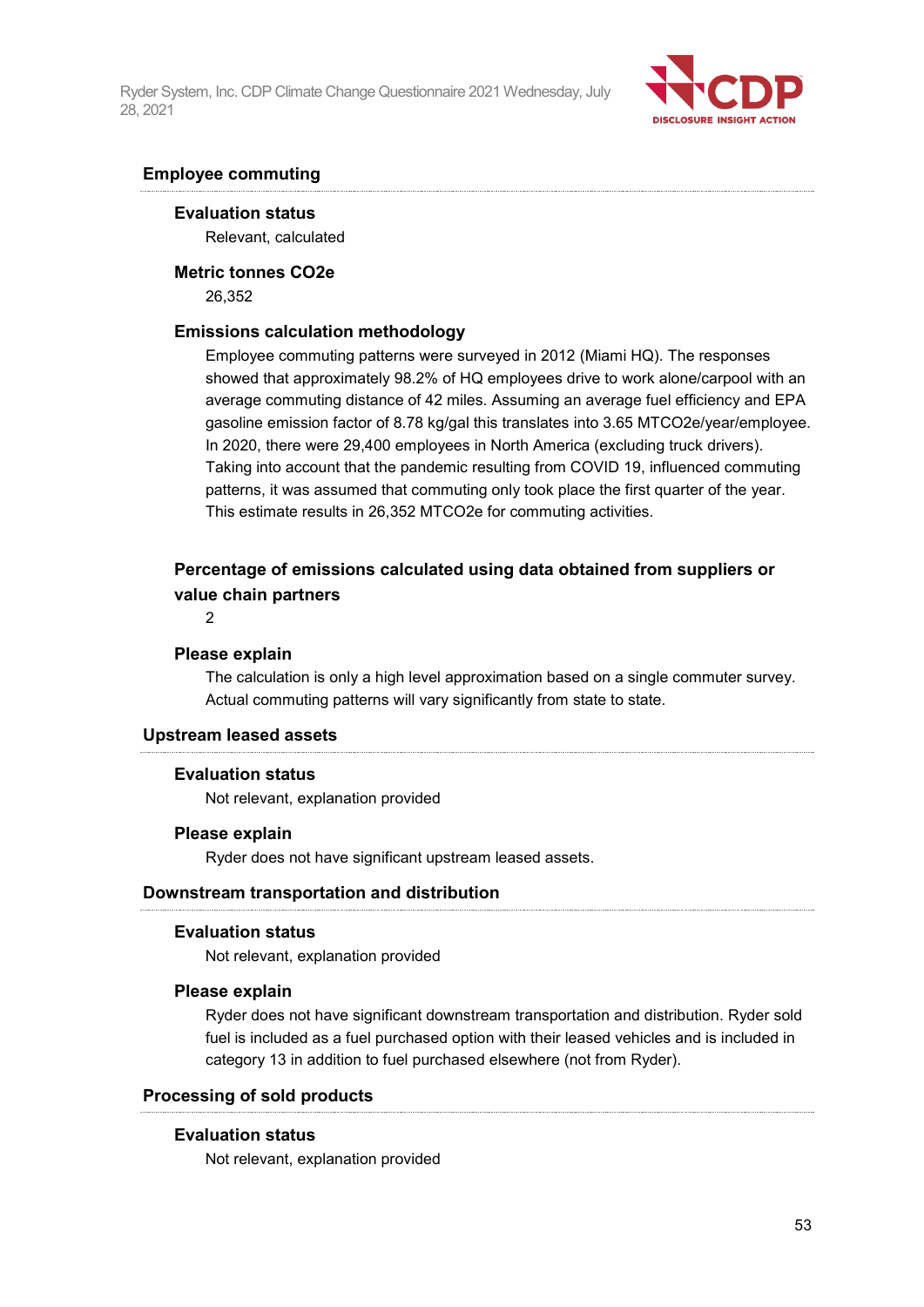

#### **Please explain**

Ryder does not have significant processing of sold products. Ryder sold fuel is included as a fuel purchased option with their leased vehicles and is included in category 13 in addition to fuel purchased elsewhere (not from Ryder).

#### **Use of sold products**

#### **Evaluation status**

Relevant, calculated

#### **Metric tonnes CO2e**

906,017

#### **Emissions calculation methodology**

The category includes the emissions from the use of used trucks sold by Ryder in the reporting year. The trucks consumed energy resulting in direct use-phase emissions. Ryder has established the SmartWay Tool as the technical basis and source for all mobile emission factors. Scope 1 and Scope 3 mobile emissions are based on a factor of 22.2 lbs of CO2 per gallon of diesel fuel, as documented in the US EPA Office of Transportation and Air Quality EPA 420-F-05-001 dated February 2005, and which is the basis for all SmartWay CO2 emission calculations.

## **Percentage of emissions calculated using data obtained from suppliers or value chain partners**

 $\Omega$ 

#### **Please explain**

The sale of used trucks was added to Ryder's scope 3 emissions. In 2020, Ryder held 11,300 trucks for sale. Based on average truck mileages, this equates to 906,017 MT CO2e. Ryder does not have any other significant sold products. Ryder sold fuel is included as a fuel purchased option with their leased vehicles and is included in category 13 in addition to fuel purchased elsewhere (not from Ryder).

#### **End of life treatment of sold products**

#### **Evaluation status**

Not relevant, explanation provided

#### **Please explain**

Ryder does not have significant life treatment of sold products.

#### **Downstream leased assets**

#### **Evaluation status**

Relevant, calculated

#### **Metric tonnes CO2e**

8,924,111

#### **Emissions calculation methodology**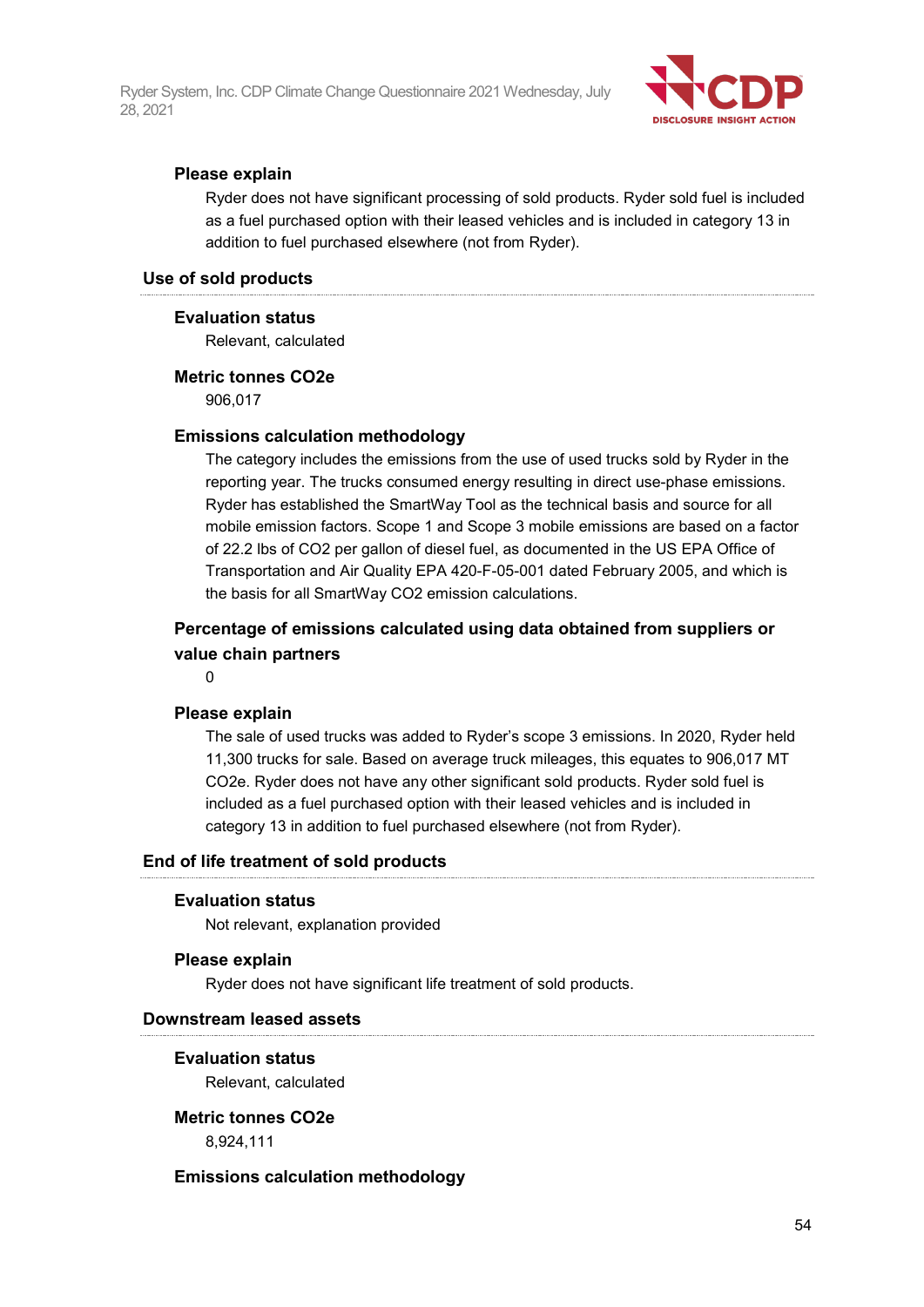

The WRI/WBCSD Scope 3 direct use-phase emissions method was applied to calculate the category 13: downstream leased assets emissions from fuels combusted in Ryder leased vehicles. This category assesses fuel combustion and lifecycle GHG emissions associated with customer trucks fuel usage. The category includes the emissions from the use phase of the leased products (combustion) and life cycle emission factor for diesel production. Ryder has established the SmartWay Tool as the technical basis and source for all mobile emission factors. Scope 1 and Scope 3 mobile emissions are based on a factor of 22.2 lbs of CO2 per gallon of diesel fuel, as documented in the US EPA Office of Transportation and Air Quality EPA 420-F-05-001 dated February 2005, and which is the basis for all SmartWay CO2 emission calculations.

### **Percentage of emissions calculated using data obtained from suppliers or value chain partners**

 $\Omega$ 

#### **Please explain**

This category accounts for GHG emissions resulting from the combustion of fuel used in customer leased vehicles in the U.S., Canada and UK.

#### **Franchises**

#### **Evaluation status**

Not relevant, explanation provided

#### **Please explain**

Ryder does not have any franchise operations.

#### **Investments**

#### **Evaluation status**

Not relevant, explanation provided

#### **Please explain**

Ryder does not own any GHG releasing investments.

#### **Other (upstream)**

#### **Evaluation status**

Not relevant, explanation provided

#### **Please explain**

Ryder does not have any other scope 3 upstream emissions.

#### **Other (downstream)**

#### **Evaluation status**

Not relevant, explanation provided

#### **Please explain**

Ryder does not have any other scope 3 downstream emissions.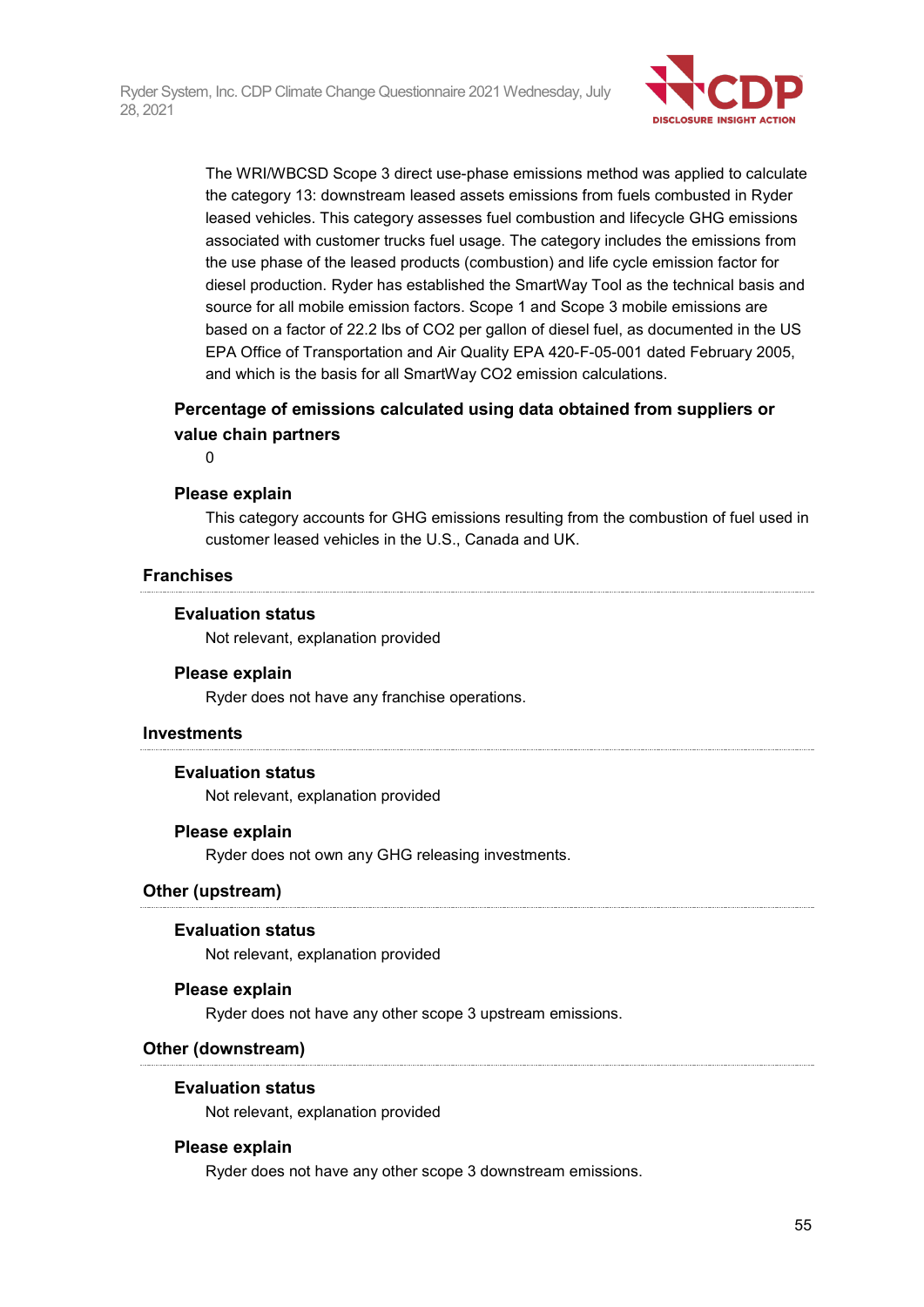

# **C6.7**

## **(C6.7) Are carbon dioxide emissions from biogenic carbon relevant to your organization?**

Yes

## **C6.7a**

**(C6.7a) Provide the emissions from biogenic carbon relevant to your organization in metric tons CO2.**

|       | CO2 emissions from biogenic carbon (metric tons CO2) | <b>Comment</b> |
|-------|------------------------------------------------------|----------------|
| Row 1 | 21.689                                               |                |

## **C6.10**

**(C6.10) Describe your gross global combined Scope 1 and 2 emissions for the reporting year in metric tons CO2e per unit currency total revenue and provide any additional intensity metrics that are appropriate to your business operations.**

**Intensity figure** 19.61 **Metric numerator (Gross global combined Scope 1 and 2 emissions, metric tons CO2e)** 764,743.76 **Metric denominator** full time equivalent (FTE) employee **Metric denominator: Unit total** 39,000 **Scope 2 figure used** Location-based **% change from previous year** 12.29 **Direction of change** Decreased **Reason for change** FTE decreased 2.26% and Scope 1 and 2 emissions decreased 16.6% in 2020, leading to an intensity change of 12.29%. Ryder realized emissions reductions from our 5 major emission reduction activities: HVAC projects (631 MTCO2e/yr), Lighting (7,148 MTCO2e/yr), Customer fleet efficiency via RyderSmart program (12,616 MT CO2e),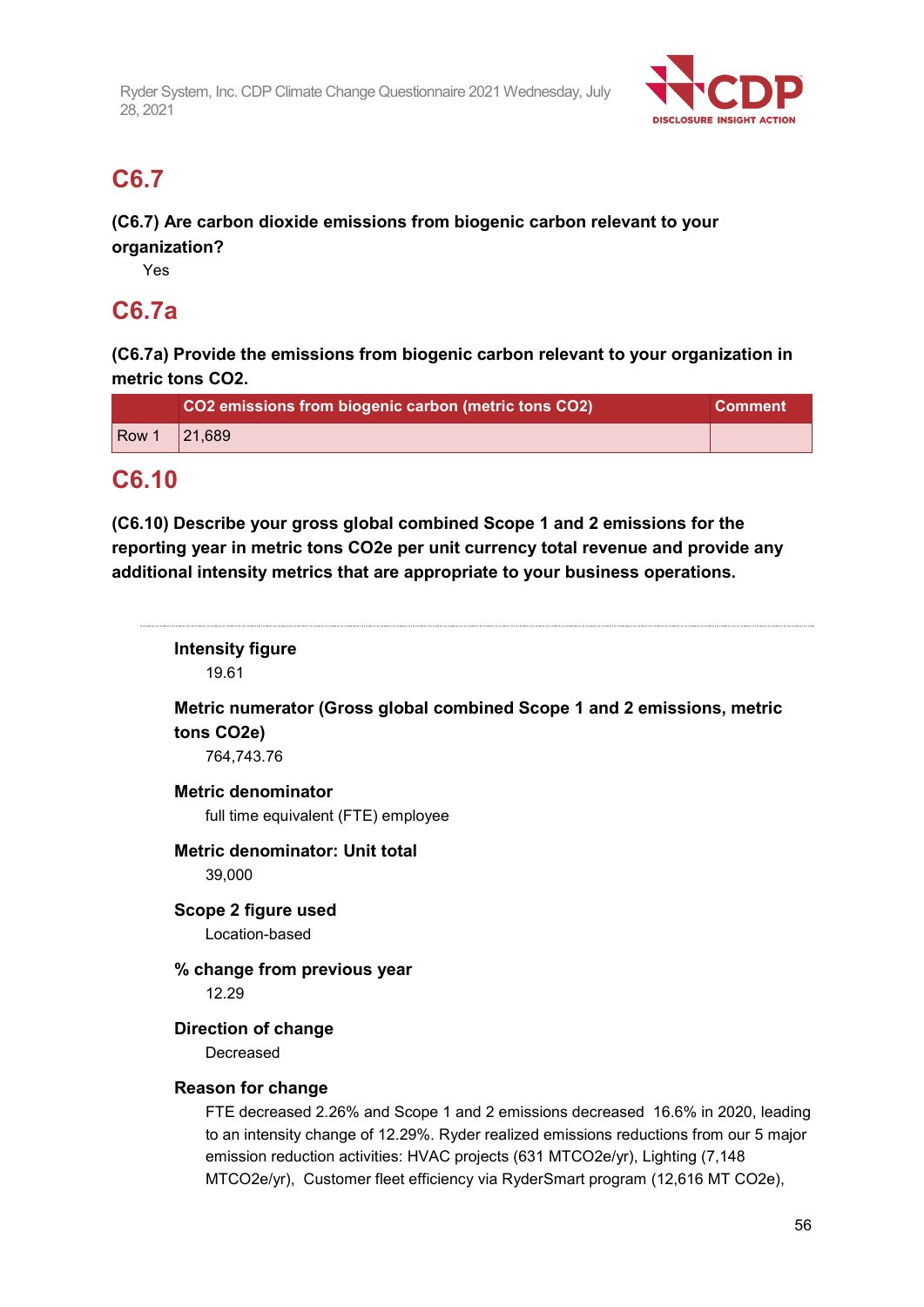

High efficiency oil (8,743 MT CO2e), and Natural Gas Fleet replacing diesel usage (528 MTCO2e).

# **C-TS6.15**

**(C-TS6.15) What are your primary intensity (activity-based) metrics that are appropriate to your emissions from transport activities in Scope 1, 2, and 3?**

**LDV**

|            | Scopes used for calculation of intensities<br>Report just Scope 1                                                                                                                                                                                                                                                                                                                                                                                                                                        |
|------------|----------------------------------------------------------------------------------------------------------------------------------------------------------------------------------------------------------------------------------------------------------------------------------------------------------------------------------------------------------------------------------------------------------------------------------------------------------------------------------------------------------|
|            | <b>Intensity figure</b><br>0.0014                                                                                                                                                                                                                                                                                                                                                                                                                                                                        |
|            | Metric numerator: emissions in metric tons CO2e<br>0                                                                                                                                                                                                                                                                                                                                                                                                                                                     |
|            | <b>Metric denominator: unit</b><br>t.mile                                                                                                                                                                                                                                                                                                                                                                                                                                                                |
|            | Metric denominator: unit total<br>1                                                                                                                                                                                                                                                                                                                                                                                                                                                                      |
|            | % change from previous year<br>-6                                                                                                                                                                                                                                                                                                                                                                                                                                                                        |
|            | Please explain any exclusions in your coverage of transport emissions in<br>selected category, and reasons for change in emissions intensity.<br>In 2020, Ryder's DTS fleet reported a fleet-wide emission intensity of 1,410 grams<br>CO2e per mile (0.001410 metric tons CO2e per mile) which is a 6% decrease compared<br>to 2019. Fleet-wide emission reduction activities, including equipment upgrades and<br>technology initiatives contributed to the improvement in fleet emission intensities. |
| <b>HDV</b> |                                                                                                                                                                                                                                                                                                                                                                                                                                                                                                          |
|            | Scopes used for calculation of intensities<br>Report just Scope 1                                                                                                                                                                                                                                                                                                                                                                                                                                        |
|            | <b>Intensity figure</b><br>0.0014                                                                                                                                                                                                                                                                                                                                                                                                                                                                        |
|            | Metric numerator: emissions in metric tons CO2e                                                                                                                                                                                                                                                                                                                                                                                                                                                          |

0

**Metric denominator: unit**

t.mile

**Metric denominator: unit total**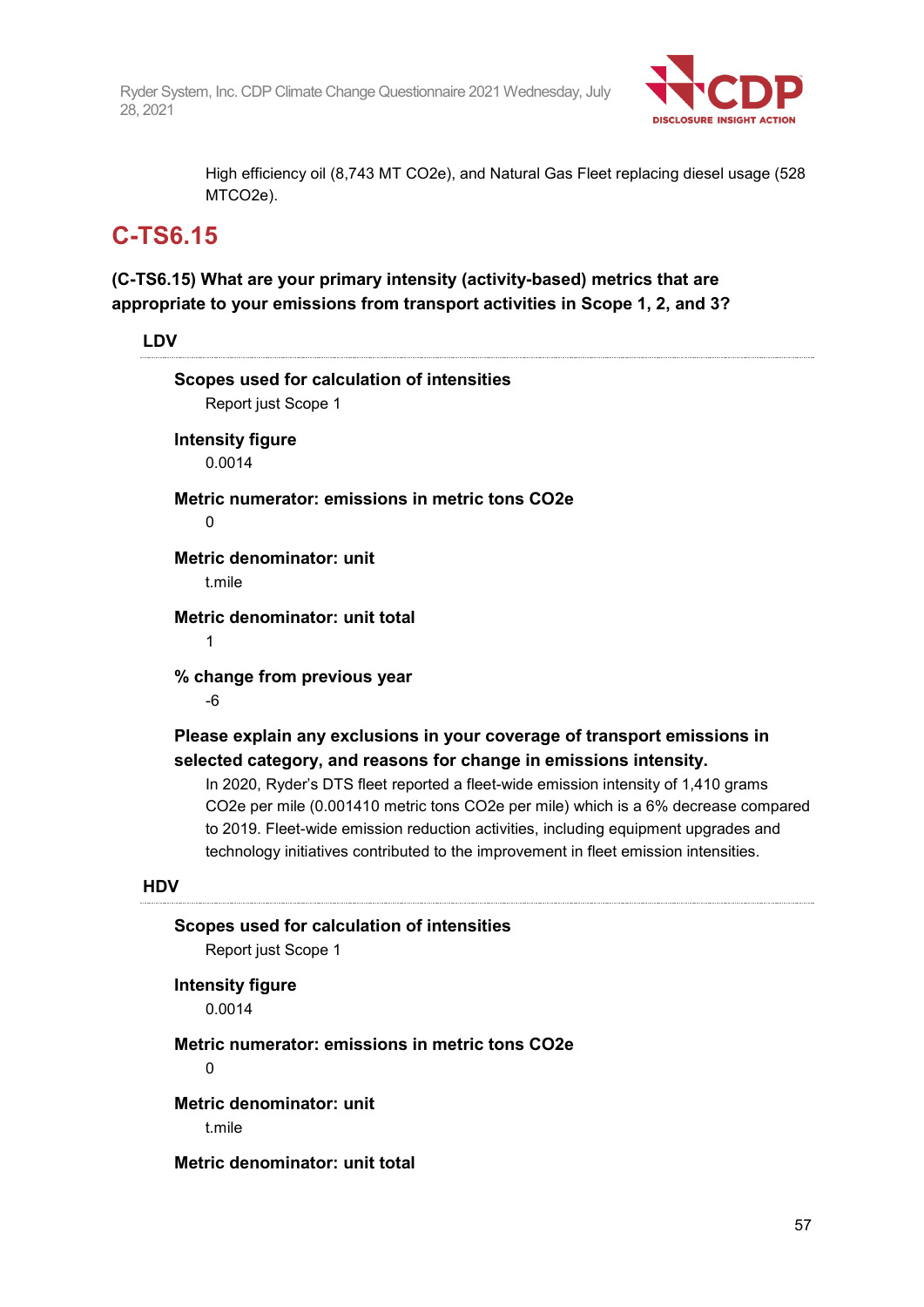

1

## **% change from previous year**

-6

## **Please explain any exclusions in your coverage of transport emissions in selected category, and reasons for change in emissions intensity.**

In 2020, Ryder's DTS fleet reported a fleet-wide emission intensity of 1,410 grams CO2e per mile (0.001410 metric tons CO2e per mile) which is a 6% decrease compared to 2019. Fleet-wide emission reduction activities, including equipment upgrades and technology initiatives contributed to the improvement in fleet emission intensities.

#### **ALL**

**Scopes used for calculation of intensities** Report just Scope 1

**Intensity figure**

**Metric numerator: emissions in metric tons CO2e**

**Metric denominator: unit**

**Metric denominator: unit total**

**% change from previous year**

**Please explain any exclusions in your coverage of transport emissions in selected category, and reasons for change in emissions intensity.**

# **C7. Emissions breakdowns**

# **C7.1**

**(C7.1) Does your organization break down its Scope 1 emissions by greenhouse gas type?**

No

## **C7.2**

**(C7.2) Break down your total gross global Scope 1 emissions by country/region.**

**Country/Region Scope 1 emissions (metric tons CO2e)**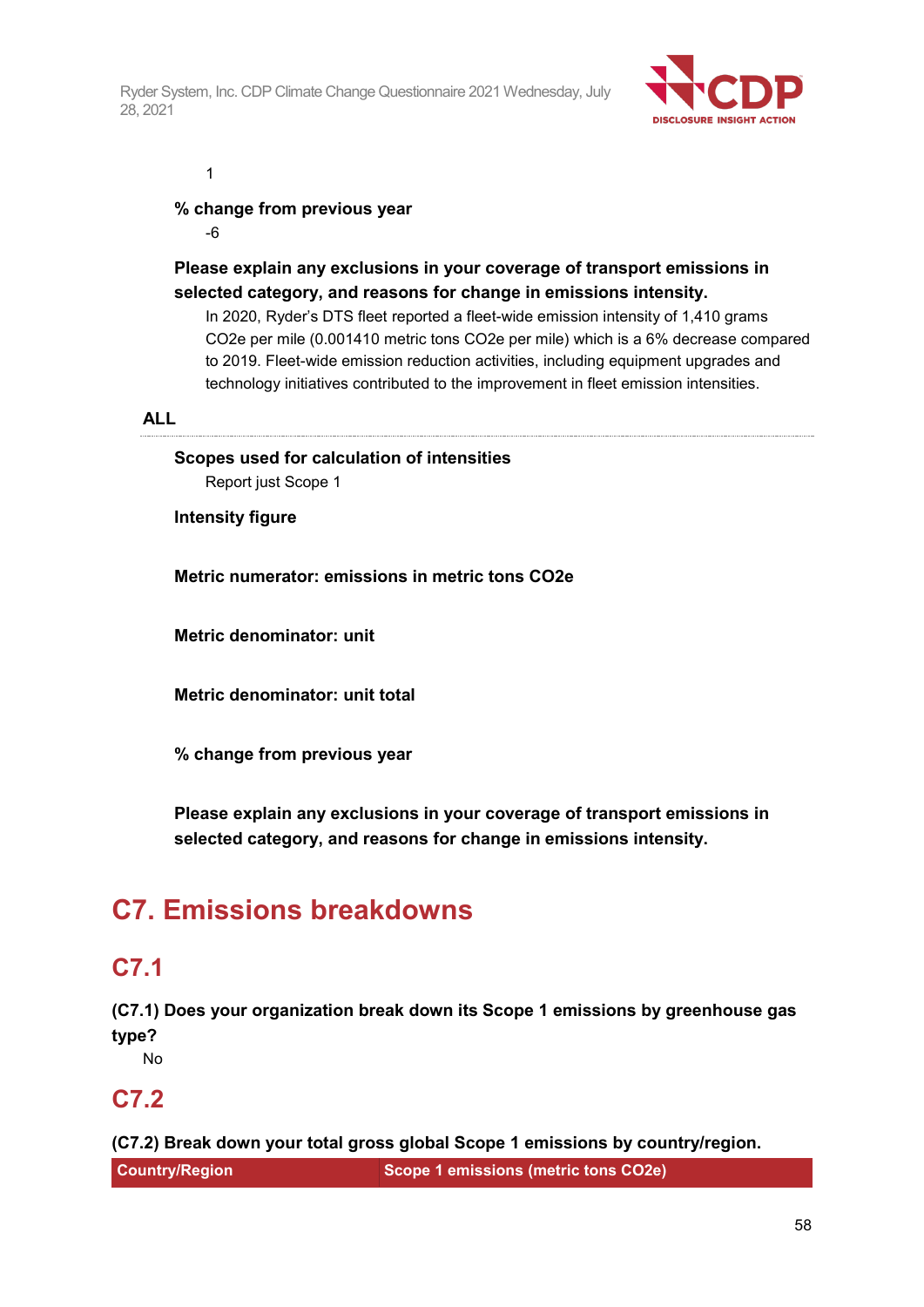

| United States of America | 613,846.94 |
|--------------------------|------------|
| I Canada i               | 57,086.12  |
| Europe                   | 10,907.49  |

# **C7.3**

## **(C7.3) Indicate which gross global Scope 1 emissions breakdowns you are able to provide.**

By business division

By activity

# **C7.3a**

## **(C7.3a) Break down your total gross global Scope 1 emissions by business division.**

| <b>Business division</b>          | Scope 1 emissions (metric ton CO2e) |
|-----------------------------------|-------------------------------------|
| <b>Supply Chain Solutions</b>     | 645,517.43                          |
| <b>Fleet Management Solutions</b> | 25,347.6                            |
| Administration                    | 68.03                               |
| <b>International Operations</b>   | 10,907.49                           |

# **C7.3c**

## **(C7.3c) Break down your total gross global Scope 1 emissions by business activity.**

| <b>Activity</b>                              | Scope 1 emissions (metric tons CO2e) |
|----------------------------------------------|--------------------------------------|
| <b>Transportation Service/Fleet activity</b> | 655,773.49                           |
| Fleet Maintenance activity                   | 25,999.03                            |
| Administrative activity                      | 68.03                                |

# **C-CE7.4/C-CH7.4/C-CO7.4/C-EU7.4/C-MM7.4/C-OG7.4/C-ST7.4/C-TO7.4/C-TS7.4**

**(C-CE7.4/C-CH7.4/C-CO7.4/C-EU7.4/C-MM7.4/C-OG7.4/C-ST7.4/C-TO7.4/C-TS7.4) Break down your organization's total gross global Scope 1 emissions by sector production activity in metric tons CO2e.**

|                               | Gross Scope 1 emissions, metric tons CO2e | <b>Comment</b> |
|-------------------------------|-------------------------------------------|----------------|
| Transport services activities | 655.773.49                                |                |

# **C7.5**

**(C7.5) Break down your total gross global Scope 2 emissions by country/region.**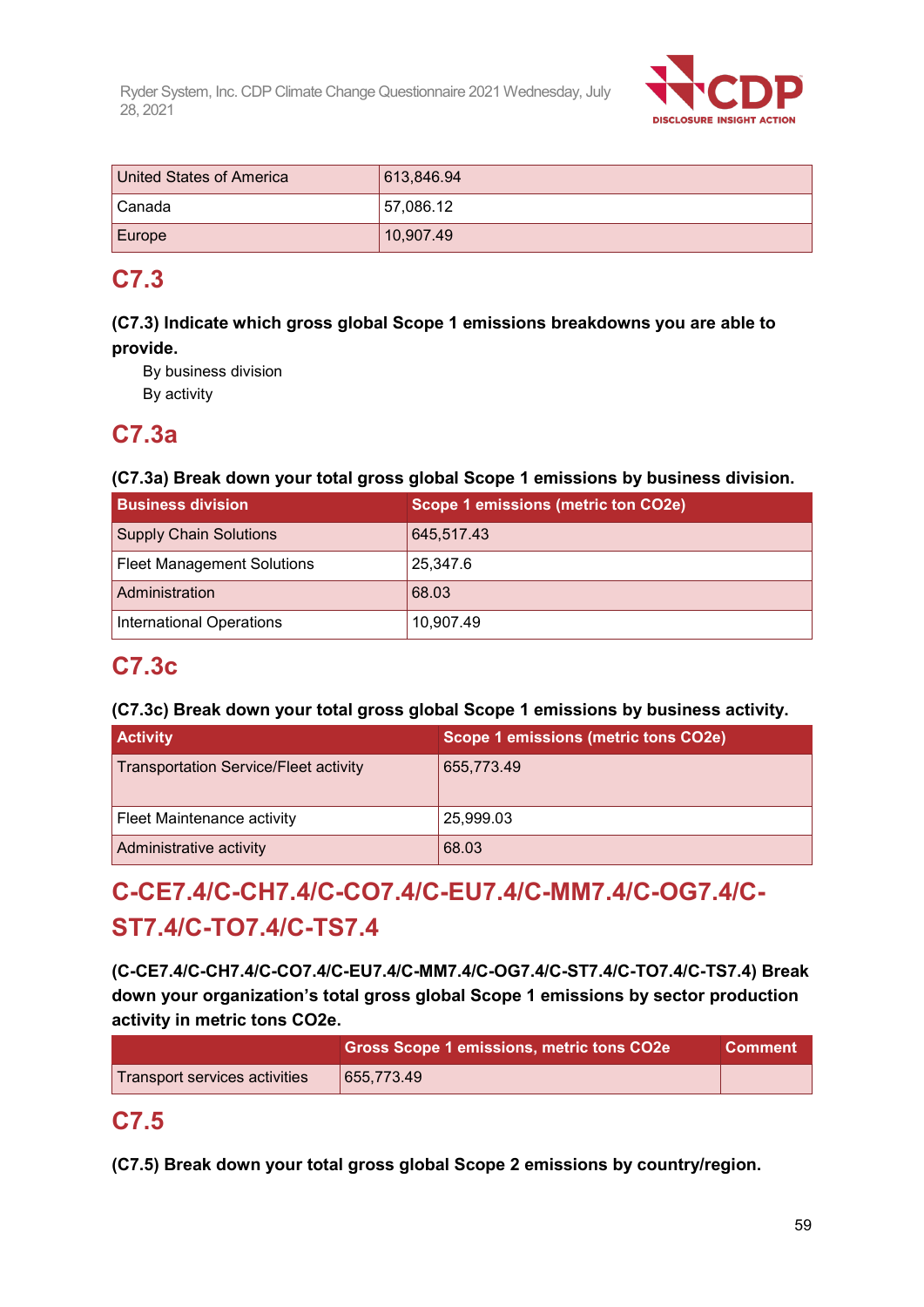

| <b>Country/Region</b>              | Scope 2,<br>location-<br>based (metric<br>tons CO2e) | Scope 2,<br>market-based consumed<br>(metric tons)<br>CO <sub>2e</sub> ) | <b>Purchased and</b><br>electricity, heat,<br>steam or cooling<br>(MWh) | <b>Purchased and consumed</b><br>low-carbon electricity,<br>heat, steam or cooling<br>accounted for in Scope 2<br>market-based approach<br>(MWh) |
|------------------------------------|------------------------------------------------------|--------------------------------------------------------------------------|-------------------------------------------------------------------------|--------------------------------------------------------------------------------------------------------------------------------------------------|
| <b>United States of</b><br>America | 72,715.99                                            | 73,931.11                                                                | 174,625.19                                                              | 174,625.19                                                                                                                                       |
| Canada                             | 1,427.07                                             | 1,427.07                                                                 | 7,669.02                                                                | 7,669.02                                                                                                                                         |
| <b>Mexico</b>                      | 8,168.04                                             | 8,304.45                                                                 | 14,855.21                                                               | 14,855.21                                                                                                                                        |
| Europe                             | 592.1                                                | 615.66                                                                   | 2,439.29                                                                | 2,439.29                                                                                                                                         |

# **C7.6**

**(C7.6) Indicate which gross global Scope 2 emissions breakdowns you are able to provide.**

By business division By activity

# **C7.6a**

## **(C7.6a) Break down your total gross global Scope 2 emissions by business division.**

| <b>Business division</b>             | Scope 2, location-based (metric<br>tons CO <sub>2</sub> e) | Scope 2, market-based (metric<br>tons CO <sub>2</sub> e) |
|--------------------------------------|------------------------------------------------------------|----------------------------------------------------------|
| <b>Supply Chain Solutions</b>        | 35,313.7                                                   | 35,903.81                                                |
| <b>Fleet Management</b><br>Solutions | 34,151.01                                                  | 34,721.69                                                |
| Administration                       | 4,678.35                                                   | 4,756.53                                                 |
| <b>International Operations</b>      | 8,760.14                                                   | 8,760.14                                                 |

# **C7.6c**

## **(C7.6c) Break down your total gross global Scope 2 emissions by business activity.**

| <b>Activity</b>                                   | Scope 2, location-based (metric<br>tons CO <sub>2</sub> e) | Scope 2, market-based (metric<br>tons CO <sub>2</sub> e) |
|---------------------------------------------------|------------------------------------------------------------|----------------------------------------------------------|
| Transportation Service/Fleet 35,313.7<br>activity |                                                            | 35,903.81                                                |
| Fleet Maintenance activity                        | 42,911.15                                                  | 43,481.83                                                |
| Administrative activity                           | 4,678.35                                                   | 4,756.53                                                 |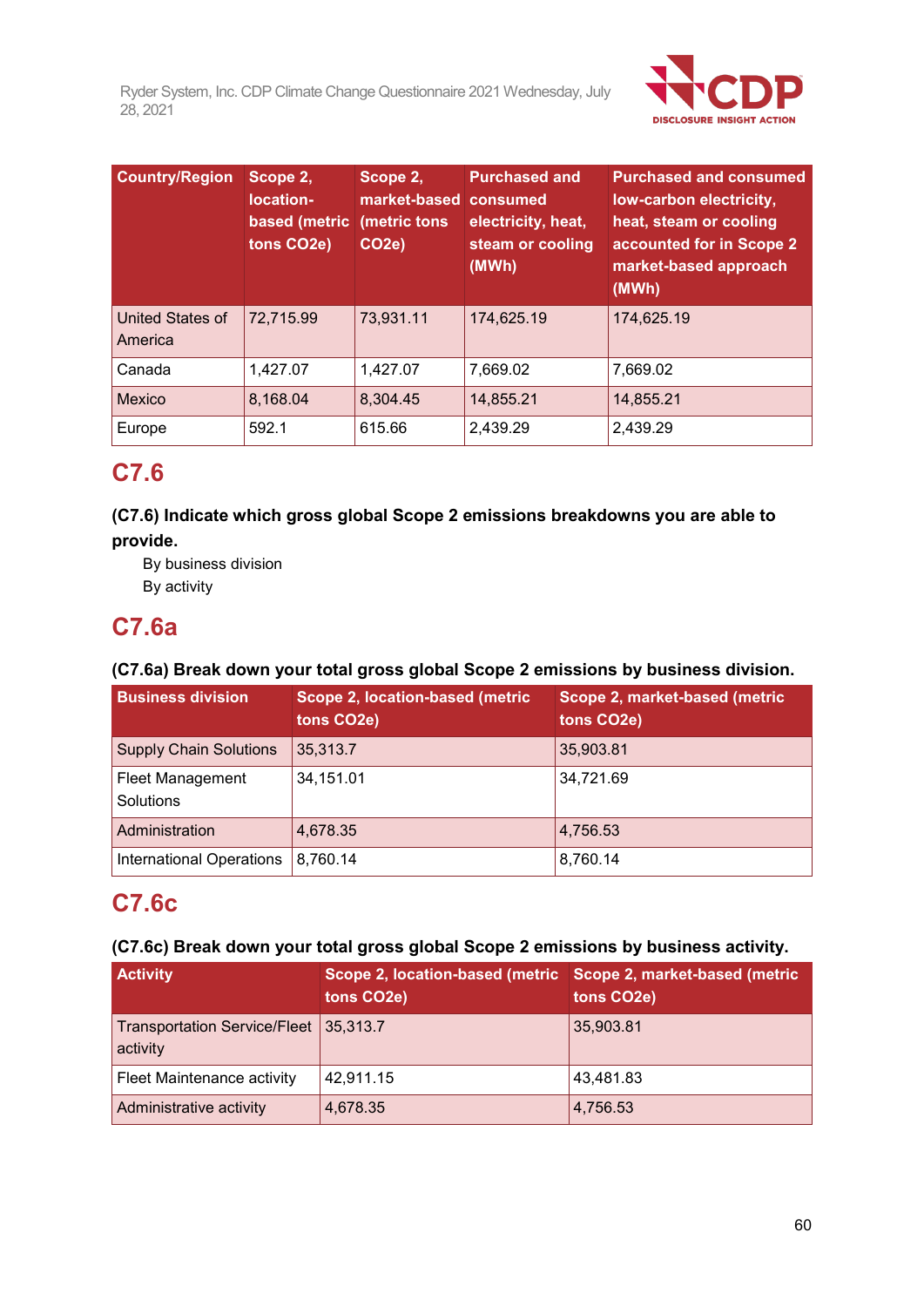

# **C-CE7.7/C-CH7.7/C-CO7.7/C-MM7.7/C-OG7.7/C-ST7.7/C-TO7.7/C-TS7.7**

**(C-CE7.7/C-CH7.7/C-CO7.7/C-MM7.7/C-OG7.7/C-ST7.7/C-TO7.7/C-TS7.7) Break down your organization's total gross global Scope 2 emissions by sector production activity in metric tons CO2e.**

|                                           | Scope 2, location-based,<br>metric tons CO <sub>2</sub> e | Scope 2, market-based (if<br>applicable), metric tons CO2e | <b>Comment</b> |
|-------------------------------------------|-----------------------------------------------------------|------------------------------------------------------------|----------------|
| Transport services 82,903.2<br>activities |                                                           | 84,141.88                                                  |                |

# **C7.9**

**(C7.9) How do your gross global emissions (Scope 1 and 2 combined) for the reporting year compare to those of the previous reporting year?**

Decreased

# **C7.9a**

**(C7.9a) Identify the reasons for any change in your gross global emissions (Scope 1 and 2 combined), and for each of them specify how your emissions compare to the previous year.**

|                                                 | <b>Change in</b><br>emissions<br>(metric tons<br>CO <sub>2</sub> e) | <b>Direction</b><br>of change | <b>Emissions</b><br>value<br>(percentage) | <b>Please explain calculation</b>                                                                                                                                                                                                                                                                                                                                                                   |
|-------------------------------------------------|---------------------------------------------------------------------|-------------------------------|-------------------------------------------|-----------------------------------------------------------------------------------------------------------------------------------------------------------------------------------------------------------------------------------------------------------------------------------------------------------------------------------------------------------------------------------------------------|
| Change in<br>renewable<br>energy<br>consumption | 19,074.95                                                           | Decreased                     | $ 2.14\rangle$                            | Ryder purchased 48% less<br>biodiesel/renewable diesel from 2019 to<br>2020. 19,074.95 MTCO2e in 2020 versus<br>892,057.17 MTCO2e 2019 Emissions =<br>2.14% decrease in biodiesel/renewable<br>diesel consumption.                                                                                                                                                                                  |
| Other<br>emissions<br>reduction<br>activities   | 29,666.36                                                           | Decreased                     | 3.33                                      | Ryder implemented the following<br>emission reduction activities in scope 1<br>and 2: HVAC and LED Lighting upgrade<br>programs (7,779 MTCO2e), RydeSmart<br>(12,616 MTCO2e), High efficiency oil<br>(DTS fleet, 8,743 MTCO2e), Natural Gas<br>Fleet replacing diesel usage (528<br>MTCO2e). Combined emission reduction<br>activities saved 29,666.36 MTCO2e in<br>2020 versus 892,057.17 MTCO2e = |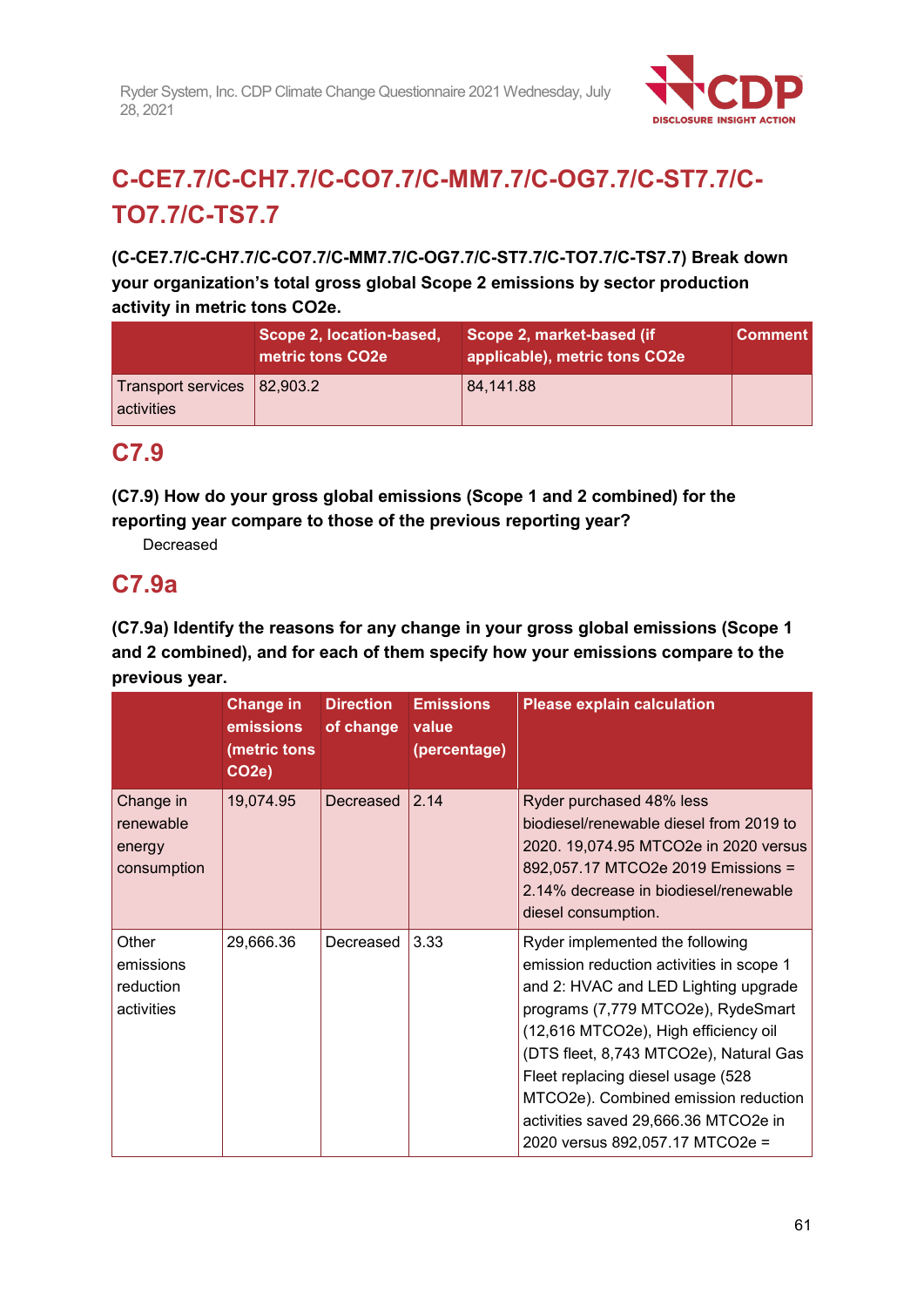

|                                                  |           |           |       | 3.33% decrease in emissions from                                                                                                                                                         |
|--------------------------------------------------|-----------|-----------|-------|------------------------------------------------------------------------------------------------------------------------------------------------------------------------------------------|
|                                                  |           |           |       | emission reduction activities.                                                                                                                                                           |
| <b>Divestment</b>                                |           |           |       |                                                                                                                                                                                          |
| Acquisitions                                     |           |           |       |                                                                                                                                                                                          |
| Mergers                                          |           |           |       |                                                                                                                                                                                          |
| Change in<br>output                              | 104,555.1 | Decreased | 11.72 | Ryder decreased truck mileages in 2020<br>resulting in an 11.72% decrease in<br>emissions = 104,555.10 MTCO2e in<br>2020 versus 892,057.17 MTCO2e in<br>2019.                            |
| Change in<br>methodology                         | 4,145.16  | Increased | 0.46  | Ryder updated all emission factors to<br>current eGrid and other emission factors<br>resulting in a 0.46% increase: 4,145.16<br>MTCO2e in 2020 versus 892,057.17<br>MTCO2e in 2019.      |
| Change in<br>boundary                            |           |           |       |                                                                                                                                                                                          |
| Change in<br>physical<br>operating<br>conditions | 6,009.51  | Decreased | 0.67  | Physical operating conditions and<br>weather related changes resulted in a<br>$0.67\%$ decrease in emissions = $6,009.51$<br>MTCO2e in 2020 versus 892,057.17 MT<br>CO2e 2019 emissions. |
| Unidentified                                     | 23,800.85 | Increased | 2.74  | Unidentified changes resulted in a 2.74%<br>increase in emissions = $23,800.85$<br>MTCO2e in 2020 versus 892,057.17<br>MTCO2e in 2019 emissions.                                         |
| Other                                            |           |           |       |                                                                                                                                                                                          |

# **C7.9b**

**(C7.9b) Are your emissions performance calculations in C7.9 and C7.9a based on a location-based Scope 2 emissions figure or a market-based Scope 2 emissions figure?**

Location-based

# **C8. Energy**

# **C8.1**

**(C8.1) What percentage of your total operational spend in the reporting year was on energy?**

More than 0% but less than or equal to 5%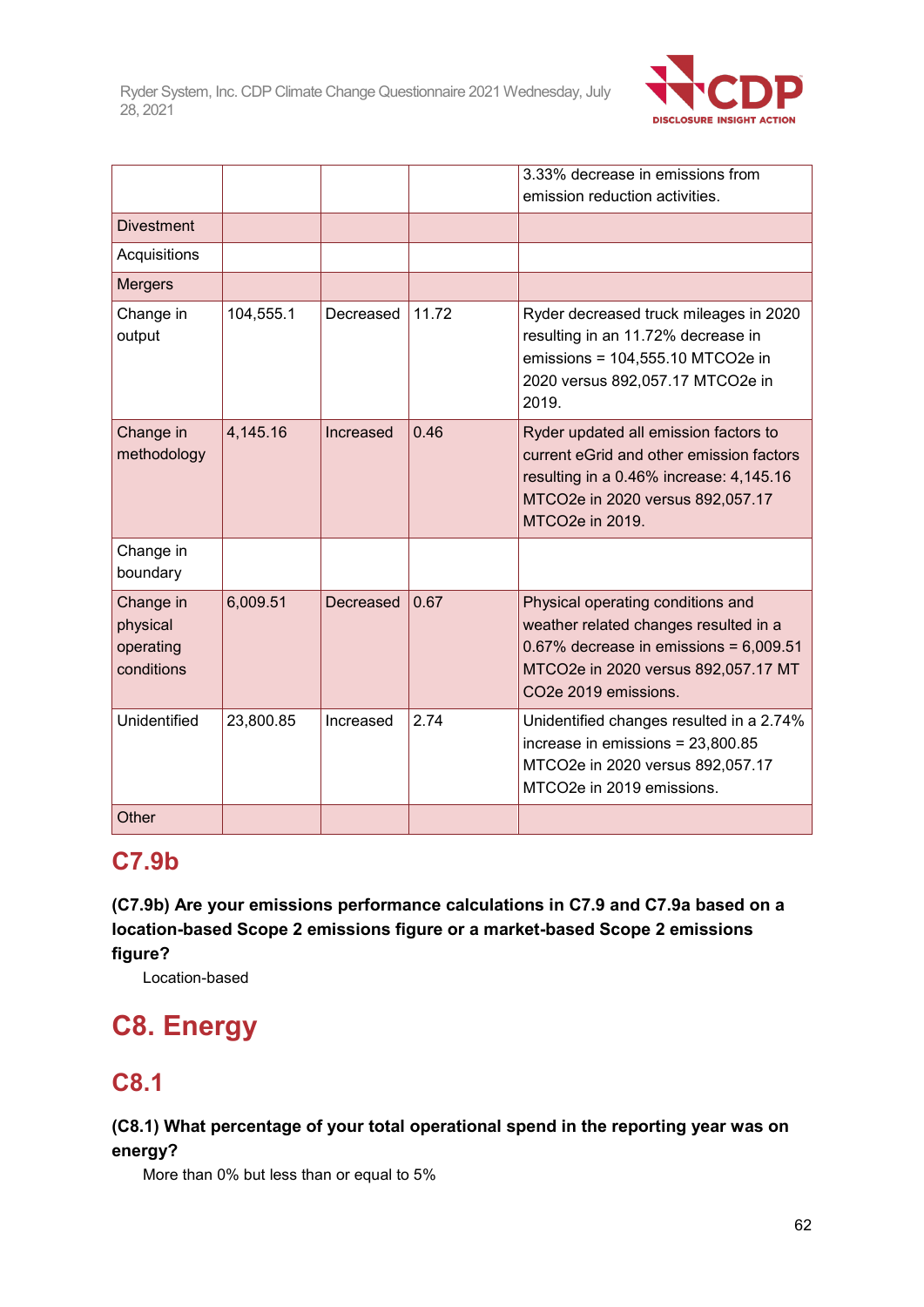

# **C8.2**

## **(C8.2) Select which energy-related activities your organization has undertaken.**

|                                                       | Indicate whether your organization undertook this energy-<br>related activity in the reporting year |
|-------------------------------------------------------|-----------------------------------------------------------------------------------------------------|
| Consumption of fuel (excluding<br>feedstocks)         | Yes                                                                                                 |
| Consumption of purchased or<br>acquired electricity   | Yes                                                                                                 |
| Consumption of purchased or<br>acquired heat          | <b>No</b>                                                                                           |
| Consumption of purchased or<br>acquired steam         | No                                                                                                  |
| Consumption of purchased or<br>acquired cooling       | <b>No</b>                                                                                           |
| Generation of electricity, heat,<br>steam, or cooling | <b>No</b>                                                                                           |

# **C8.2a**

## **(C8.2a) Report your organization's energy consumption totals (excluding feedstocks) in MWh.**

|                                                        | <b>Heating</b><br>value               | <b>MWh from</b><br>renewable<br><b>sources</b> | <b>MWh from non-</b><br>renewable<br><b>sources</b> | <b>Total (renewable</b><br>and non-renewable)<br><b>MWh</b> |
|--------------------------------------------------------|---------------------------------------|------------------------------------------------|-----------------------------------------------------|-------------------------------------------------------------|
| Consumption of fuel<br>(excluding feedstock)           | Unable to<br>confirm<br>heating value | $\mathbf 0$                                    | 2,897,440.07                                        | 2,897,440.07                                                |
| Consumption of<br>purchased or acquired<br>electricity |                                       | 0                                              | 199,588.7                                           | 199,588.7                                                   |
| <b>Total energy</b><br>consumption                     |                                       | $\Omega$                                       | 3,097,028.77                                        | 3,097,028.77                                                |

# **C8.2b**

## **(C8.2b) Select the applications of your organization's consumption of fuel.**

|                                                          | Indicate whether your organization undertakes this<br>fuel application |
|----------------------------------------------------------|------------------------------------------------------------------------|
| Consumption of fuel for the generation of<br>electricity | l No                                                                   |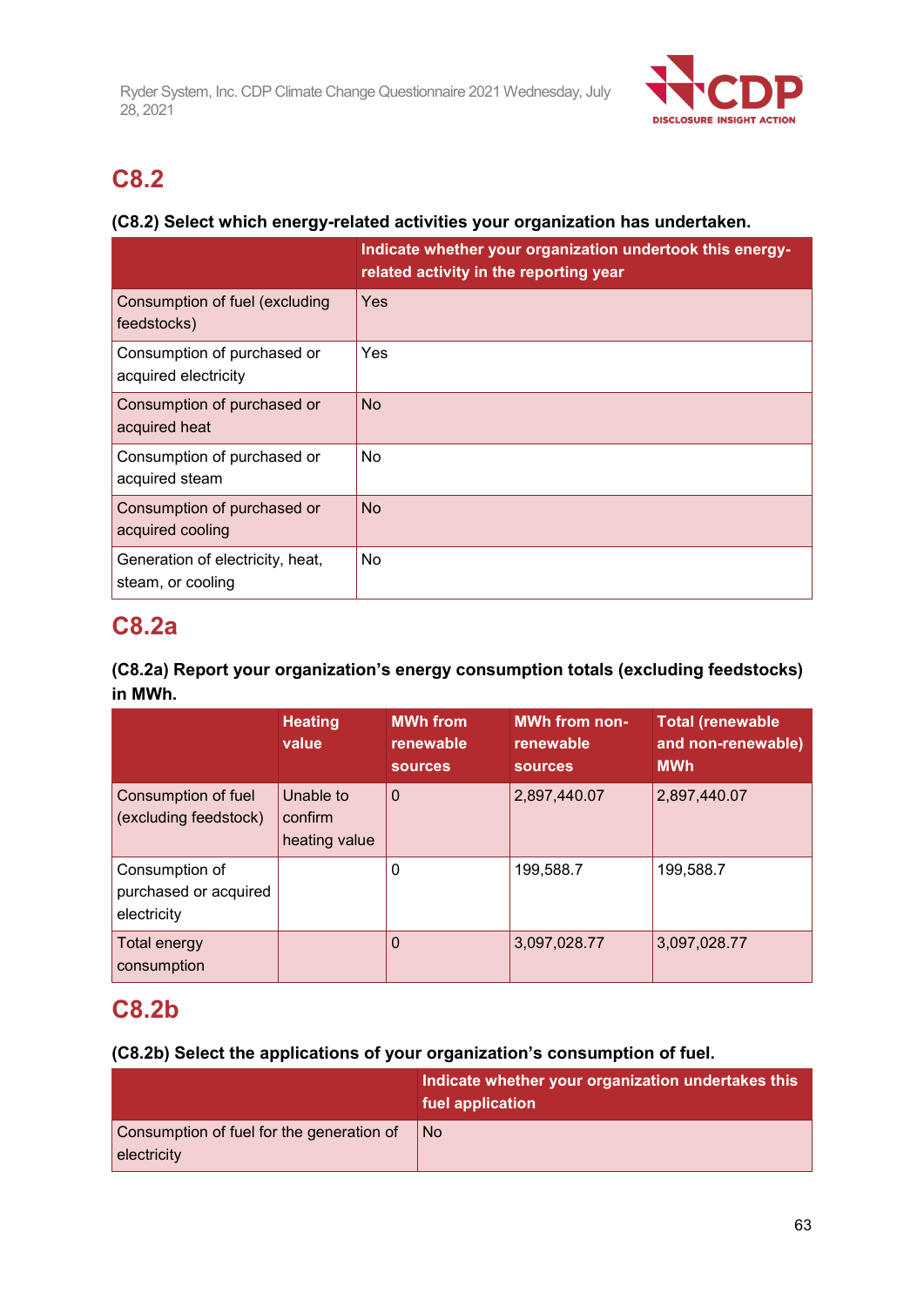

| Consumption of fuel for the generation of<br>heat          | Yes       |
|------------------------------------------------------------|-----------|
| Consumption of fuel for the generation of<br>steam         | <b>No</b> |
| Consumption of fuel for the generation of<br>cooling       | No        |
| Consumption of fuel for co-generation or<br>tri-generation | <b>No</b> |

# **C8.2c**

**(C8.2c) State how much fuel in MWh your organization has consumed (excluding feedstocks) by fuel type.**

### **Fuels (excluding feedstocks)**

Diesel

#### **Heating value**

Unable to confirm heating value

## **Total fuel MWh consumed by the organization**

2,711,055.63

#### **Emission factor**

22.2

#### **Unit**

lb CO2e per gallon

#### **Emissions factor source**

U.S. EPA Office of Transportation and Air Quality Emission Facts document EPA 420-F-05-001 dated February 2005

#### **Comment**

Ryder has established the SmartWay Tool as the technical basis and source for all mobile emission factors. Diesel emissions are based on a factor of 22.2 lbs of CO2 per gallon of diesel fuel, as documented in the US EPA Office of Transportation and Air Quality EPA 420-F-05-001 dated February 2005, and which is the basis for all SmartWay CO2 emission calculations.

**Fuels (excluding feedstocks)** Fuel Oil Number 2

#### **Heating value**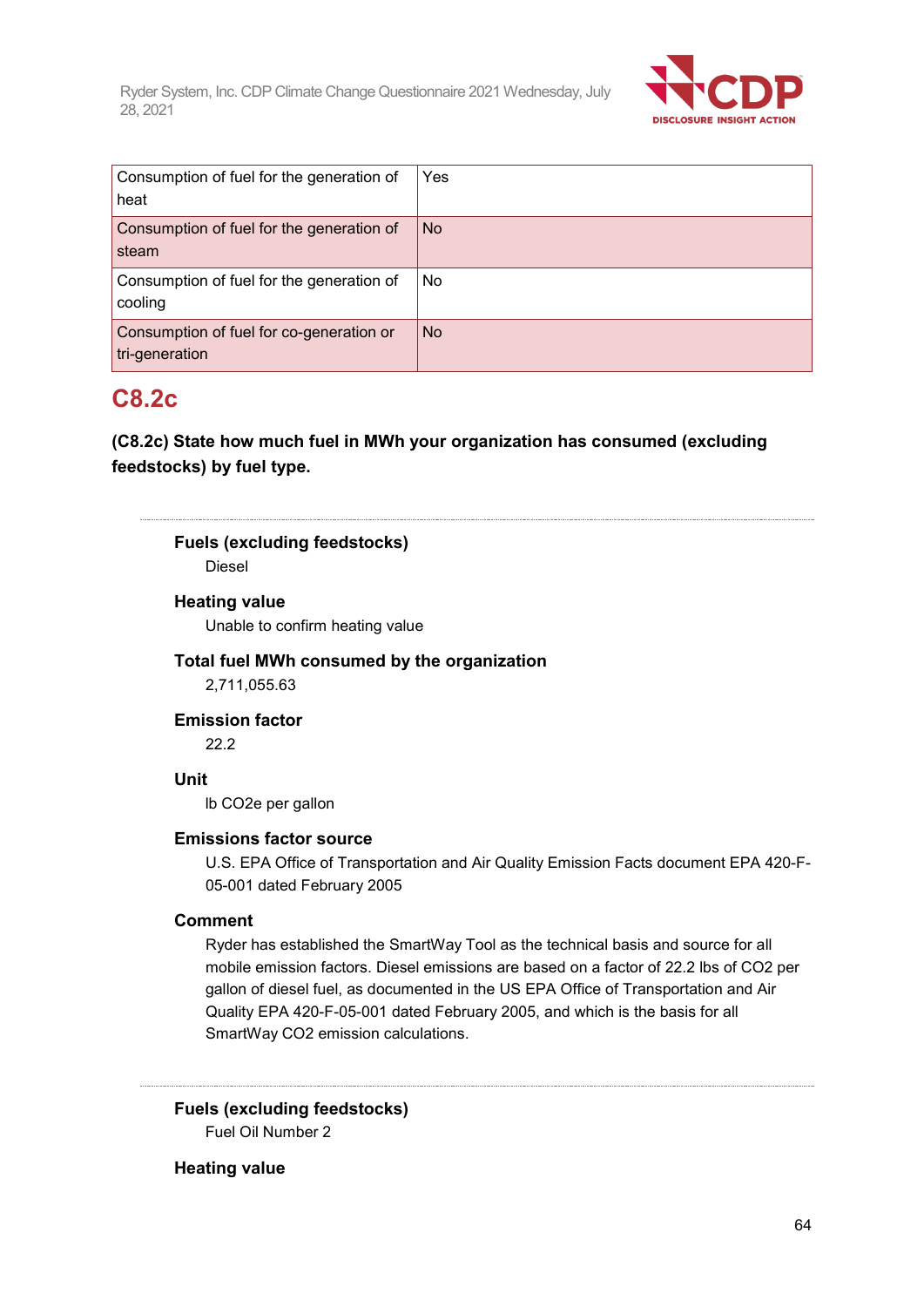

Unable to confirm heating value

**Total fuel MWh consumed by the organization** 3,286.69

#### **Emission factor**

0.074

#### **Unit**

metric tons CO2e per million Btu

#### **Emissions factor source**

US: 0.0740 MTCO2e/MMBTU, 2020 TCR Canada: 199.78 MTCO2e/MMBTU, 2020 TCR Fuel Oil UK: 0.17 MTCO2e/MMBTU, 2020 DEFRA Burning Oil UK: 0.135 MTCO2e/MMBTU, 2020 DEFRA Gas Oil UK: 0.147 MTCO2e/MMBTU, 2020 DEFRA

#### **Comment**

#### **Fuels (excluding feedstocks)** Natural Gas

#### **Heating value**

Unable to confirm heating value

## **Total fuel MWh consumed by the organization**

175,428.13

## **Emission factor**

116.98

#### **Unit**

lb CO2e per million Btu

#### **Emissions factor source**

US: 116.98 lbs/MMBTU, 2020 TCR Canada: 132.96 lbs/MMBTU, 2020 TCR UK: 131.64 lbs/MMBTU, 2020 DEFRA

#### **Comment**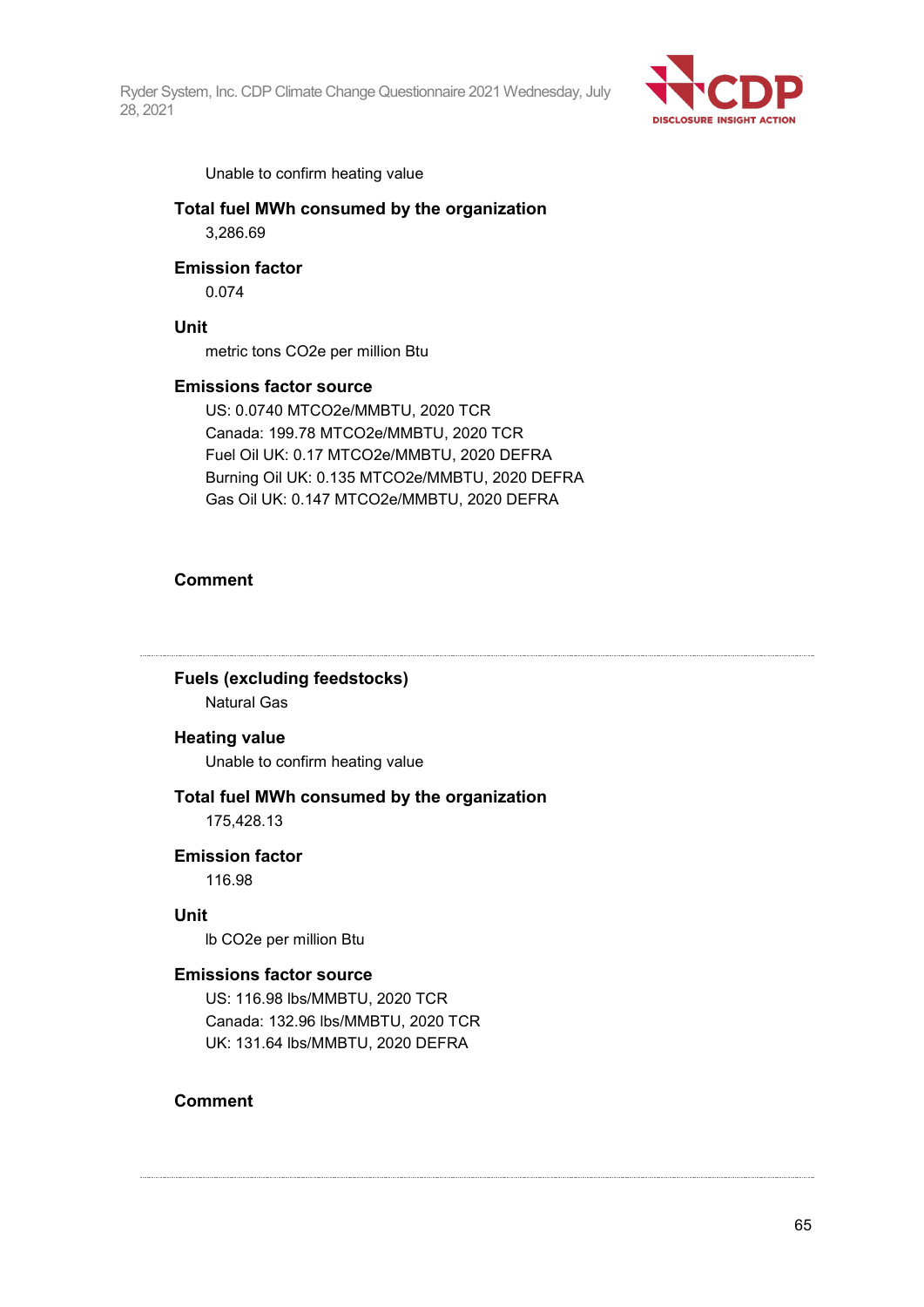

# **Fuels (excluding feedstocks)**

Propane Gas

#### **Heating value**

Unable to confirm heating value

#### **Total fuel MWh consumed by the organization** 7,669.62

**Emission factor**

136.05

#### **Unit**

lb CO2e per million Btu

#### **Emissions factor source**

Propane: US: 136.05 lbs/MMBTU, 2020 TCR Canada: 178.02 lbs/MMBTU, 2020 TCR UK (LPG): 182.82 lbs/MMBTU, 2020 DEFRA

#### **Comment**

# **C8.2e**

**(C8.2e) Provide details on the electricity, heat, steam, and/or cooling amounts that were accounted for at a zero emission factor in the market-based Scope 2 figure reported in C6.3.**

**Sourcing method**

None (no purchases of low-carbon electricity, heat, steam or cooling)

**Low-carbon technology type**

**Country/area of consumption of low-carbon electricity, heat, steam or cooling**

**MWh consumed accounted for at a zero emission factor**

**Comment**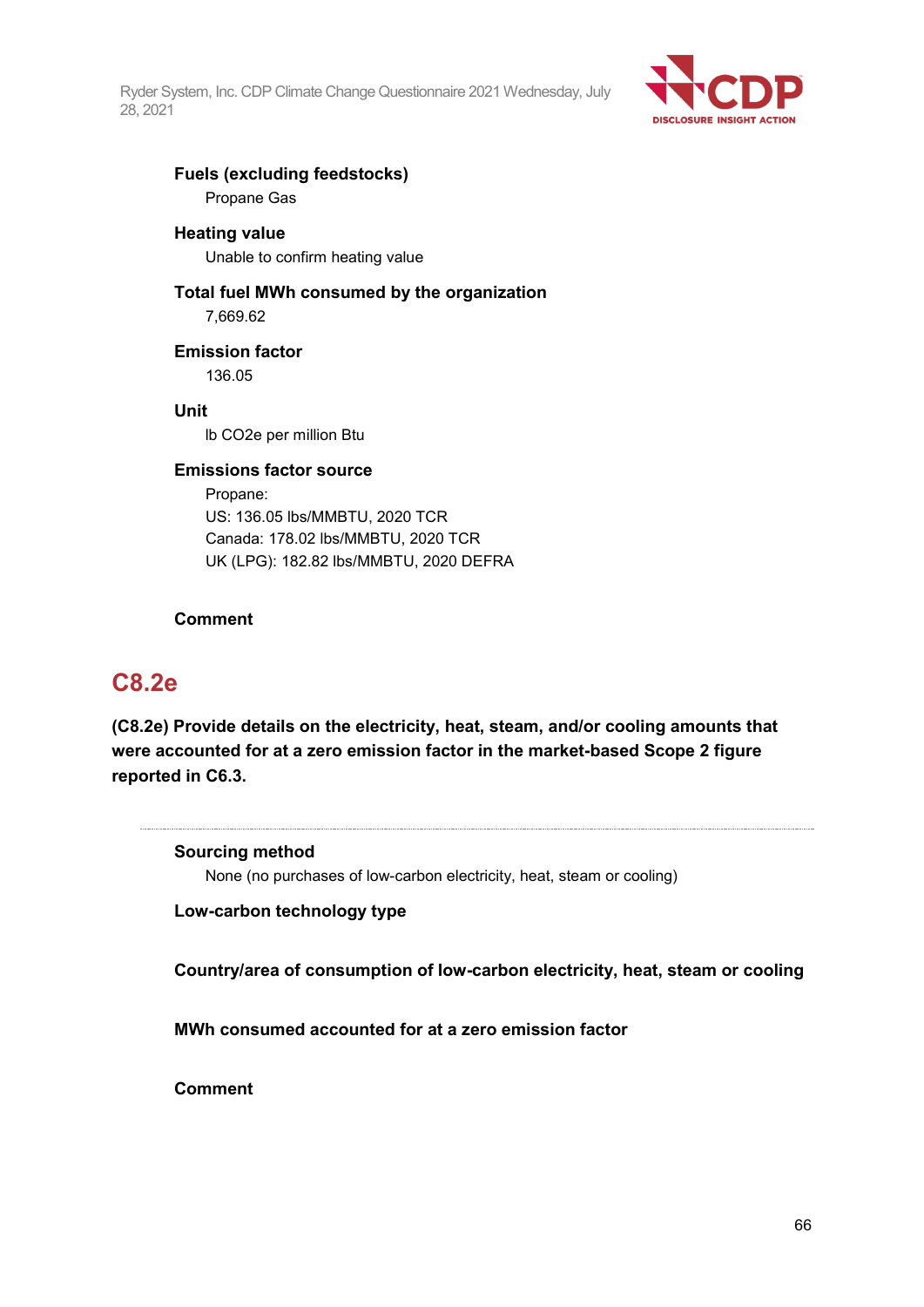

# **C-TS8.2f**

## **(C-TS8.2f) Provide details on the average emission factor used for all transport movements per mode that directly source energy from the grid.**

|            | <b>Category Emission</b><br>factor unit | <b>Average</b><br>emission factor:<br>unit value | <b>Comment</b>                                                                                                                                                        |
|------------|-----------------------------------------|--------------------------------------------------|-----------------------------------------------------------------------------------------------------------------------------------------------------------------------|
| <b>LDV</b> | gCO2/kWh                                | 405                                              | Argonne Lab Model GREET 1, Version 2019,<br>Electricity Generation, Power Plant Emissions: Grams<br>per kWh of Electricity Available at User Sites (wall<br>outlets). |

# **C-TS8.5**

**(C-TS8.5) Provide any efficiency metrics that are appropriate for your organization's transport products and/or services.**

**Activity** Heavy Duty Vehicles (HDV) **Metric figure** 1,410 **Metric numerator** Other, please specify CO2 Grams **Metric denominator** Other, please specify Mile **Metric numerator: Unit total** 1,410 **Metric denominator: Unit total** 1 **% change from last year** -6 **Please explain** Ryder DTS Fleet provides annual updates to the EPA SmartWay Carrier Tool. The tool generates greenhouse gas and other emission data with scientifically-based methods using EPA emission factors, and provides consistent and comparable metrics for freight emissions across all industry sectors. In 2020, Ryder DTS generated approximately 1,410 grams of CO2 per mile based on the 2020 SmartWay Carrier Performance.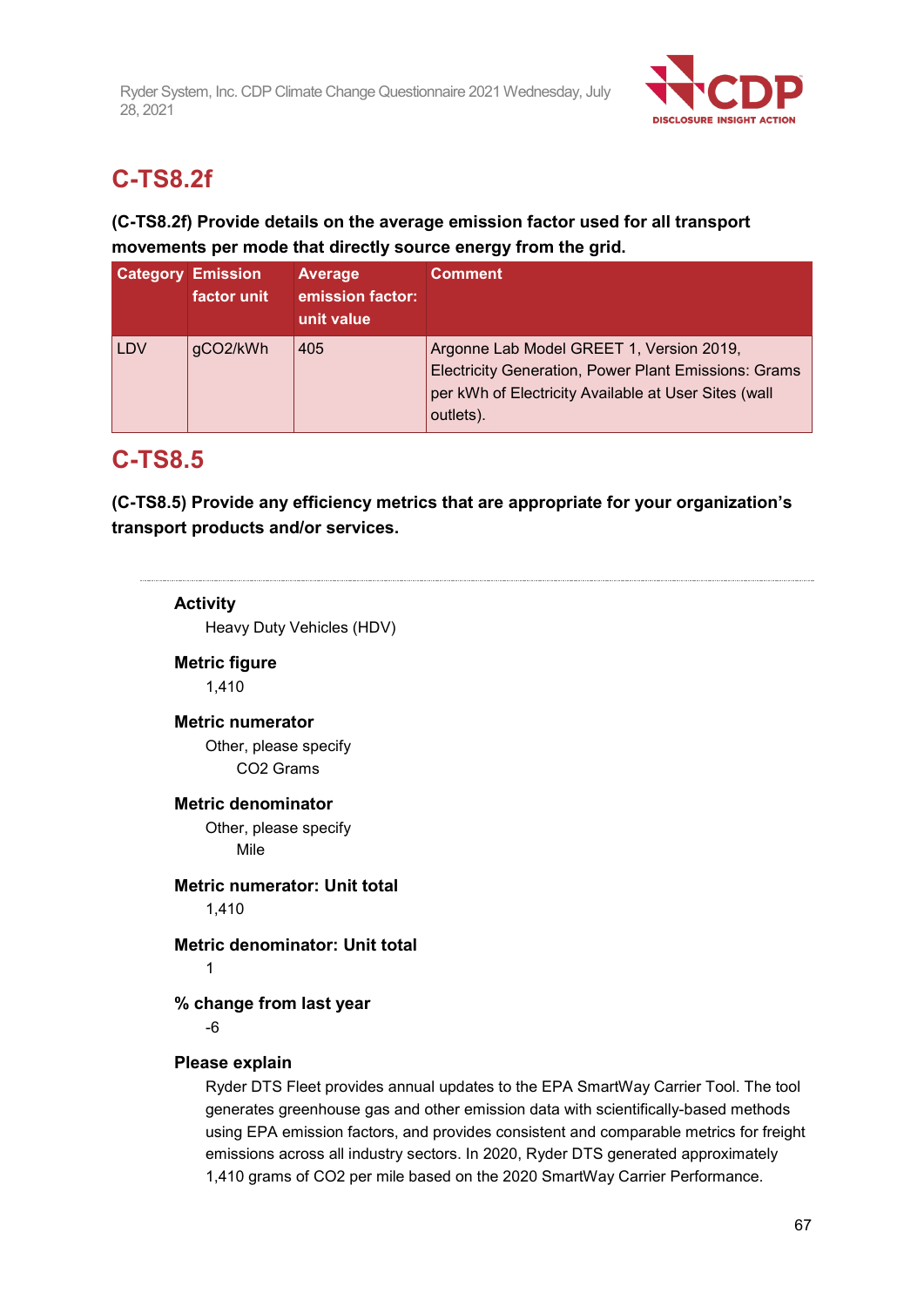

# **C9. Additional metrics**

# **C9.1**

**(C9.1) Provide any additional climate-related metrics relevant to your business.**

# **C-TO9.3/C-TS9.3**

**(C-TO9.3/C-TS9.3) Provide tracking metrics for the implementation of low-carbon transport technology over the reporting year.**

**Activity** Light Duty Vehicles (LDV)

#### **Metric**

Fleet adoption

**Technology**

Battery electric vehicle (BEV)

#### **Metric figure**

 $\overline{2}$ 

#### **Metric unit**

Units

#### **Explanation**

In 2020, Ryder announced that customers will be able to lease or short-term rent the C-Series Workhorse all-electric step van, which is a first step for fleets seeking to electrify their last mile. The C-1000 was first made available in California through Ryder's COOP peer-to-peer commercial vehicle sharing platform. The C-1000 has 1,000 cubic feet of space and weighs 13,000 pounds fully loaded. Workhorse is the only fully permitted, last-mile EV OEM building vehicles for commercial use across the country.

#### **Activity**

Heavy Duty Vehicles (HDV)

#### **Metric**

Fleet adoption

#### **Technology**

Other, please specify Natural Gas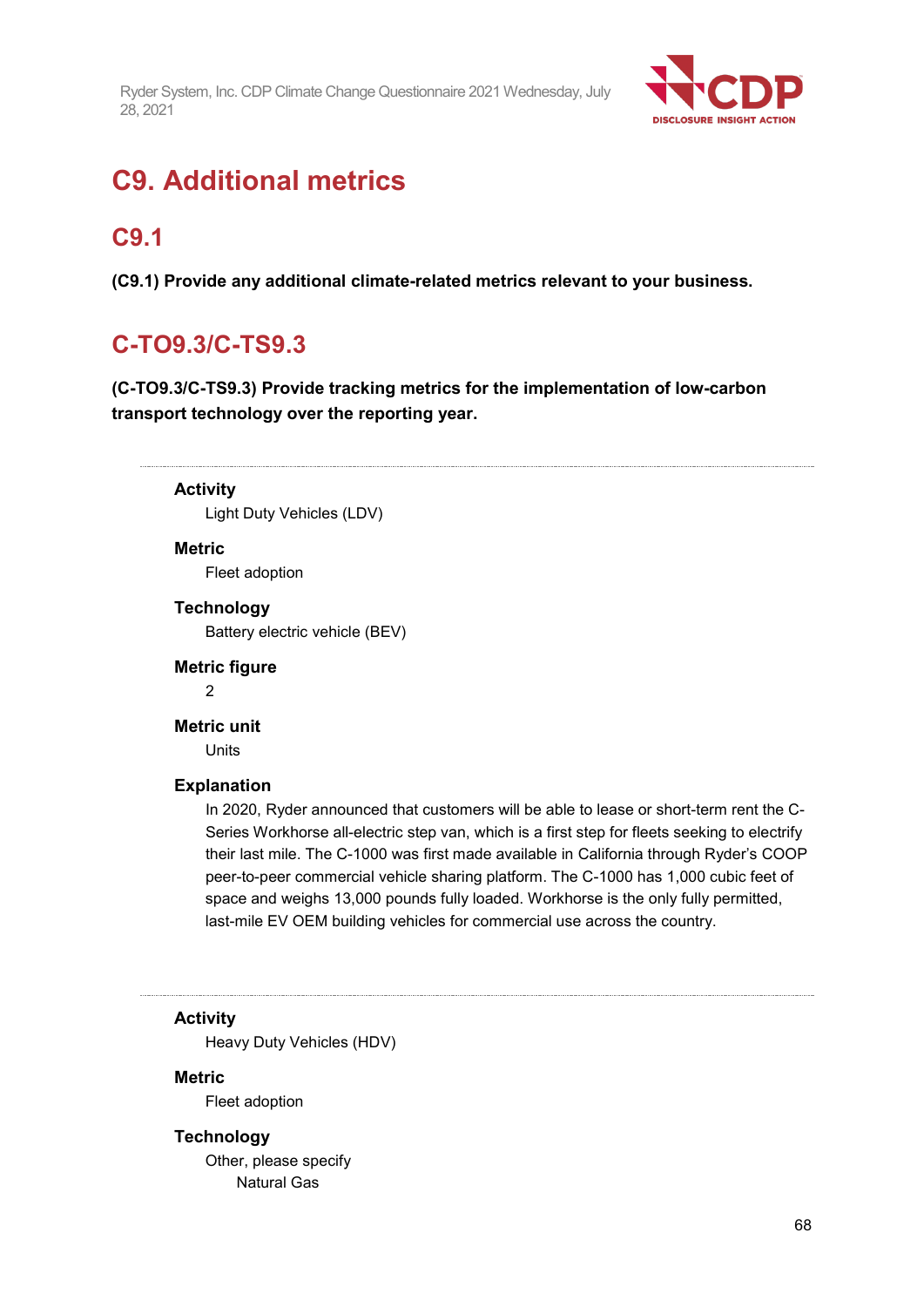

## **Metric figure**

500

## **Metric unit**

Units

## **Explanation**

Ryder customer fleet includes approximately 500 natural gas units that are operated across the United States.

# **C-CE9.6/C-CG9.6/C-CH9.6/C-CN9.6/C-CO9.6/C-EU9.6/C-MM9.6/C-OG9.6/C-RE9.6/C-ST9.6/C-TO9.6/C-TS9.6**

**(C-CE9.6/C-CG9.6/C-CH9.6/C-CN9.6/C-CO9.6/C-EU9.6/C-MM9.6/C-OG9.6/C-RE9.6/C-ST9.6/C-TO9.6/C-TS9.6) Does your organization invest in research and development (R&D) of low-carbon products or services related to your sector activities?**

|            | Investment in low-carbon R&D | <b>Comment</b> |
|------------|------------------------------|----------------|
| <b>Row</b> | Yes                          |                |

# **C-TO9.6a/C-TS9.6a**

**(C-TO9.6a/C-TS9.6a) Provide details of your organization's investments in low-carbon R&D for transport-related activities over the last three years.**

| <b>Activity</b><br>Heavy Duty Vehicles (HDV)                                                                                                                                                                                                                                                                                                       |
|----------------------------------------------------------------------------------------------------------------------------------------------------------------------------------------------------------------------------------------------------------------------------------------------------------------------------------------------------|
| Technology area<br>Electrification                                                                                                                                                                                                                                                                                                                 |
| Stage of development in the reporting year<br>Pilot demonstration                                                                                                                                                                                                                                                                                  |
| Average % of total R&D investment over the last 3 years<br>≤20%                                                                                                                                                                                                                                                                                    |
| R&D investment figure in the reporting year (optional)<br>50,000,000                                                                                                                                                                                                                                                                               |
| <b>Comment</b>                                                                                                                                                                                                                                                                                                                                     |
| RyderVentures, a new corporate venture capital fund, was launched in 2020 to invest in<br>and partner with start-up companies that are developing new technologies and business<br>models that deliver advancements and automation in logistics and transportation.<br>RyderVentures is targeting to invest \$50 million over the next five years. |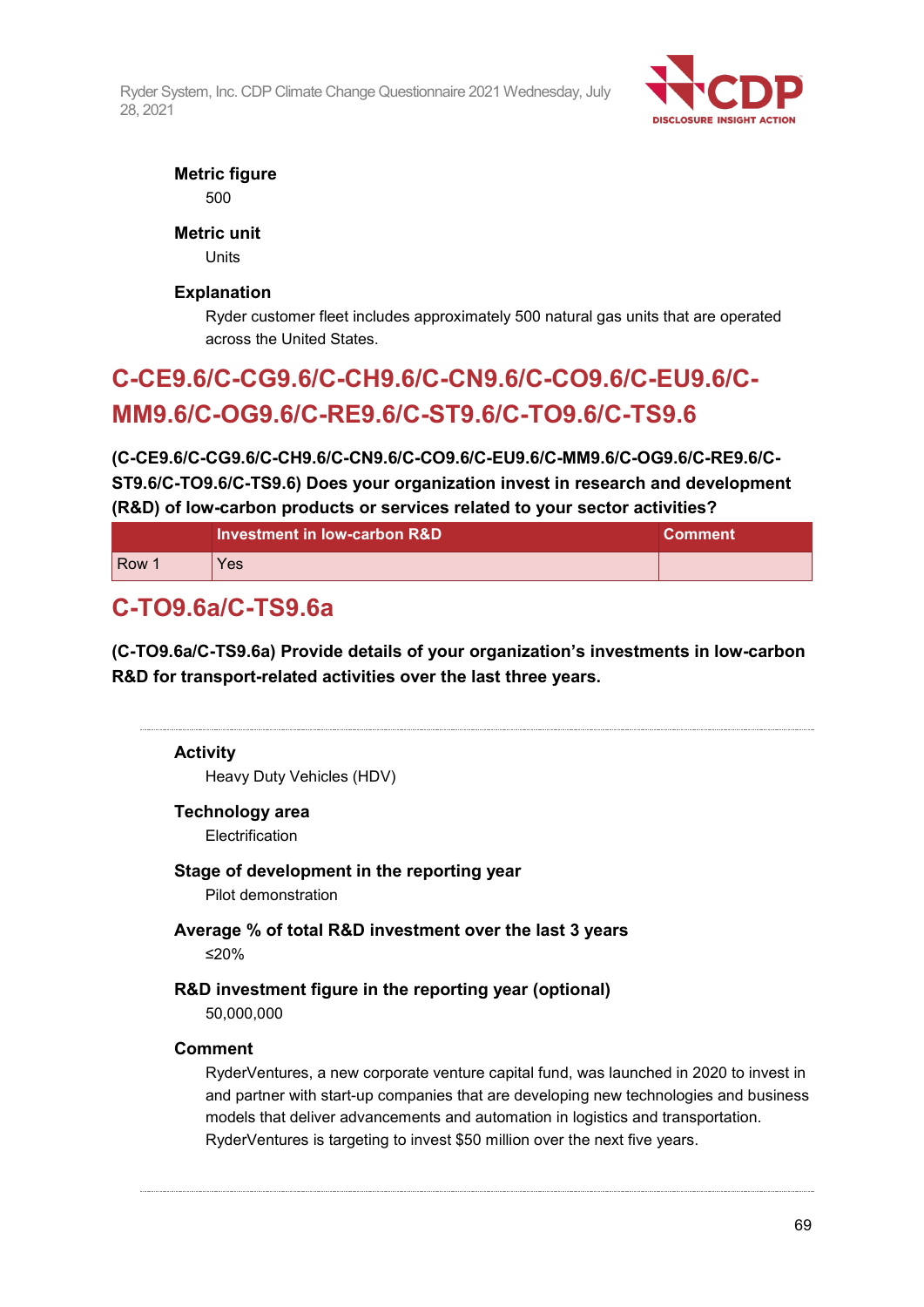

### **Activity**

Light Duty Vehicles (LDV)

## **Technology area**

**Electrification** 

## **Stage of development in the reporting year**

Pilot demonstration

## **Average % of total R&D investment over the last 3 years**

≤20%

### **R&D investment figure in the reporting year (optional)**

180,000

### **Comment**

In 2020, Ryder announced customers will be able to lease or short-term rent the C-Series Workhorse all-electric step van, which is a first step for fleets seeking to electrify their last mile. The C-1000 was first made available in California through Ryder's COOP peer-to-peer commercial vehicle sharing platform. The C-1000 has 1,000 cubic feet of space and weighs 13,000 pounds fully loaded. Workhorse is the only fully permitted, last-mile EV OEM building vehicles for commercial use across the country. In 2017, W.B. Mason announced its plans to lease Workhorse E-GEN electric vehicles through Ryder as the Company is the primary distributor and provider of service and support for Workhorse's light and medium duty range-extended electric vehicle fleet in North America. Ryder collaborated with Workhorse to develop the electric vehicle chassis.

# **C10. Verification**

# **C10.1**

## **(C10.1) Indicate the verification/assurance status that applies to your reported emissions.**

|                                          | <b>Verification/assurance status</b>     |
|------------------------------------------|------------------------------------------|
| Scope 1                                  | No third-party verification or assurance |
| Scope 2 (location-based or market-based) | No third-party verification or assurance |
| Scope 3                                  | No third-party verification or assurance |

# **C10.2**

## **(C10.2) Do you verify any climate-related information reported in your CDP disclosure other than the emissions figures reported in C6.1, C6.3, and C6.5?**

No, but we are actively considering verifying within the next two years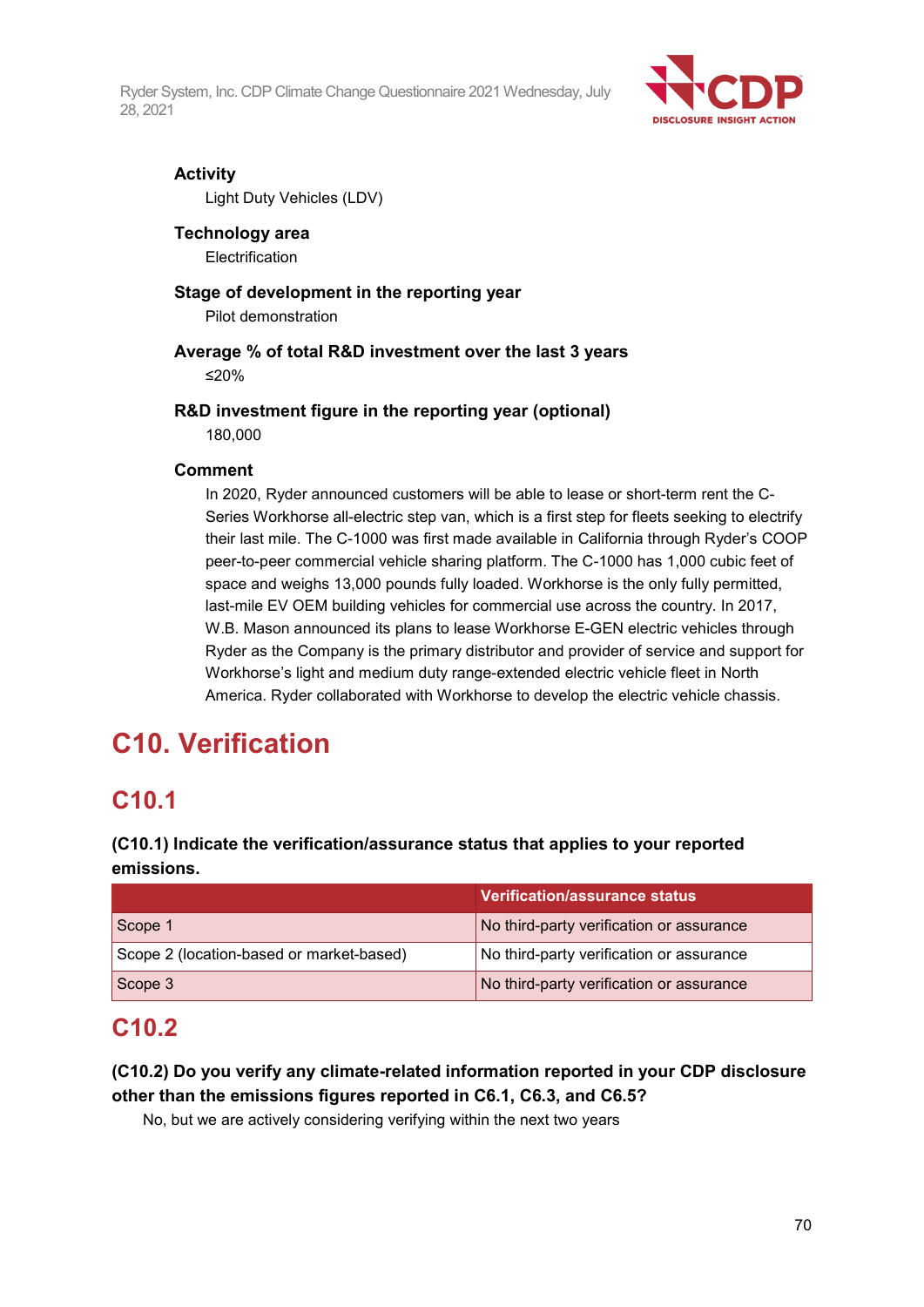

# **C11. Carbon pricing**

# **C11.1**

## **(C11.1) Are any of your operations or activities regulated by a carbon pricing system (i.e. ETS, Cap & Trade or Carbon Tax)?**

No, and we do not anticipate being regulated in the next three years

# **C11.2**

## **(C11.2) Has your organization originated or purchased any project-based carbon credits within the reporting period?**

No

# **C11.3**

### **(C11.3) Does your organization use an internal price on carbon?**

No, and we do not currently anticipate doing so in the next two years

# **C12. Engagement**

# **C12.1**

**(C12.1) Do you engage with your value chain on climate-related issues?**

Yes, our suppliers

Yes, our customers

# **C12.1a**

**(C12.1a) Provide details of your climate-related supplier engagement strategy.**

#### **Type of engagement**

Information collection (understanding supplier behavior)

#### **Details of engagement**

Collect climate change and carbon information at least annually from suppliers

#### **% of suppliers by number**

0.01

# **% total procurement spend (direct and indirect)**

13.83

#### **% of supplier-related Scope 3 emissions as reported in C6.5**

0.1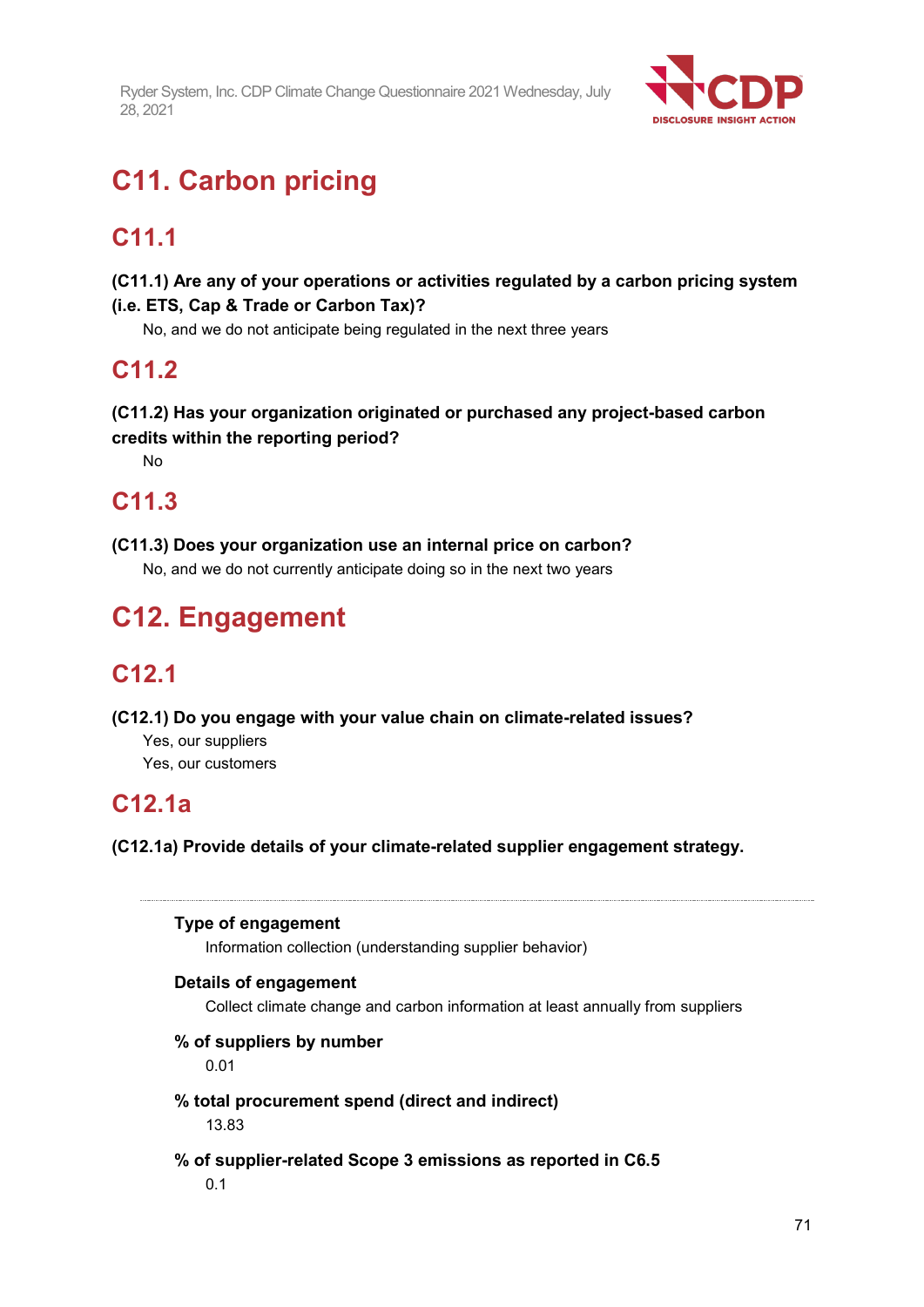

### **Rationale for the coverage of your engagement**

Direct supplier engagement and forming lasting partnerships has mutual benefits. Ryder has recognized the value of establishing strong partnerships with strategic suppliers such as Original Engine Manufacturers (OEMs) as it encourages cost and resource efficiencies. Ryder maintains close relationships with all major suppliers, but particularly with the OEMs who are critical for our business and help support deployment of emerging fuel efficient technologies. Therefore, OEMs are prioritized for engagement through information collection and collaboration on low-carbon product lines. We are meeting with OEMs to align their low carbon product (i.e. EVs) production timelines with our emission reduction targets and overall strategy timelines.

#### **Impact of engagement, including measures of success**

Since 2009, Ryder has included sustainability questions in its RFP and Sourcing information to help in the qualifying and selection process for key suppliers. For environmental service and product providers, responses were weighted and included in the selection criteria. For other suppliers, responses were considered but were not always determinative. In 2019, Ryder started a broad-based company-wide supplier initiative to review current supplier code of conducts, sustainability programs and begin discussion on opportunities to reduce emissions. Ryder Environmental Services and Procurement teams have been working with a number of suppliers in those efforts to advance emission reduction benefits. For example, Ryder will now review select strategic suppliers to drive toward increased reporting and scoping of beneficial emission reduction opportunities. As part of this initiative, Ryder will develop supplier specific greenhouse gas reduction performance targets and standard reporting. Additionally, as customers seek greener and more eco-friendly solutions, Ryder has leaned on our long-time OEM partners and new prospective OEM partners for EV technologies. In early 2021, we have met one-on-one with 25 different traditional and non-traditional OEMs to discuss their EV development plans and projected production schedules. As part of these discussions, we are forging potential new OEM relationships, putting customers' needs before the OEMs to ensure they are front of mind, as well as aligning our emission reduction targets and other business timelines with expected EV delivery dates. This supplier engagement effort has connected Ryder with more than 10 OEMs with whom we have not worked before, thereby expanding our OEM network.

#### **Comment**

# **C12.1b**

**(C12.1b) Give details of your climate-related engagement strategy with your customers.**

> **Type of engagement** Collaboration & innovation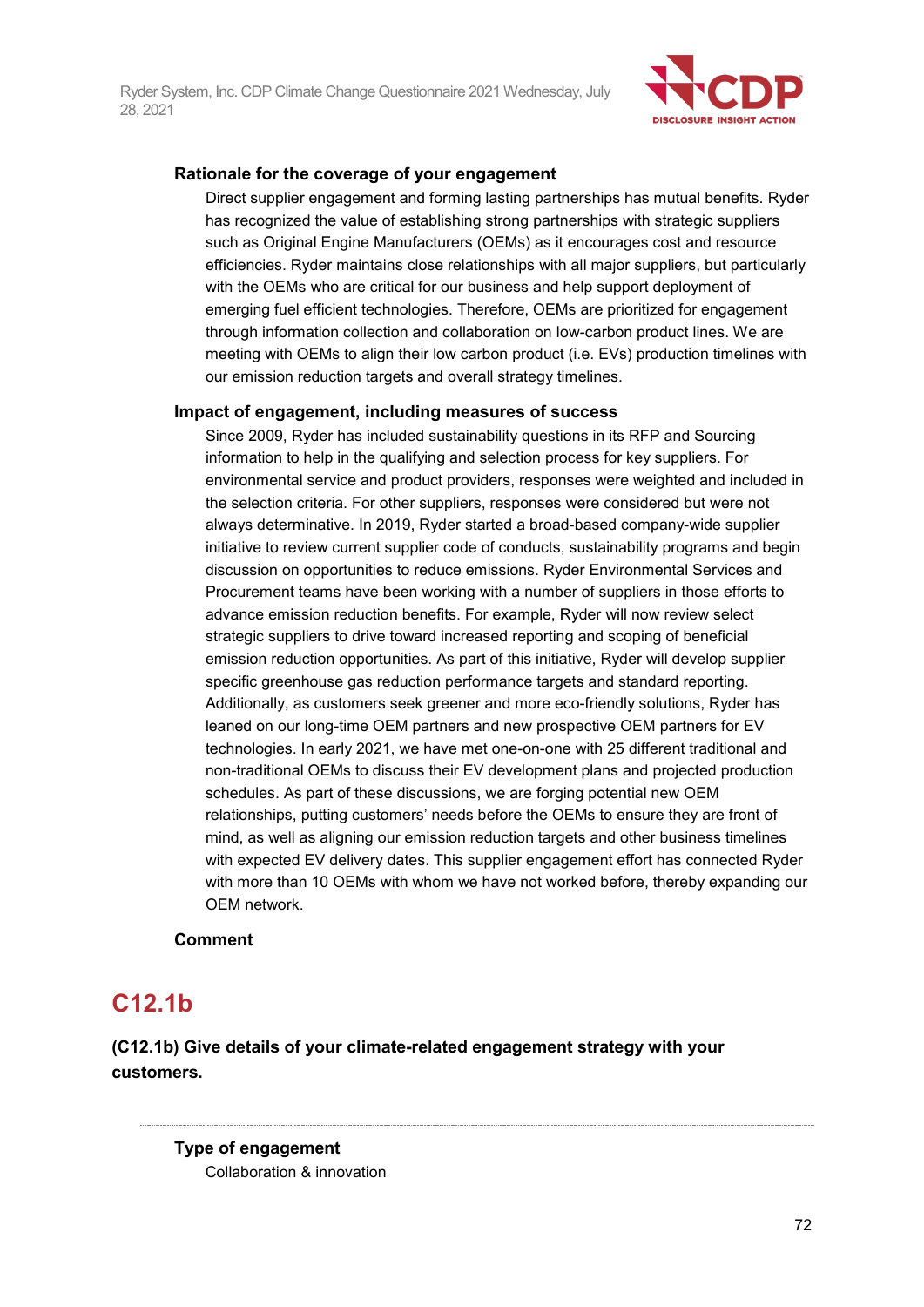

#### **Details of engagement**

Run a campaign to encourage innovation to reduce climate change impacts

#### **% of customers by number**

#### **% of customer - related Scope 3 emissions as reported in C6.5** 86

#### **Please explain the rationale for selecting this group of customers and scope of engagement**

Ryder engages with its customers on GHG emissions and climate change strategies through several initiatives and offerings. As an industry leader, we have a unique opportunity and ability to continually reduce the environmental impacts of our operations and those of the tens of thousands of customers we serve.  Whether it's deploying alternative fuel vehicles, optimizing distribution networks, or operating energy-efficient warehouses, Ryder helps customers reduce emissions and drive long-term value for their businesses. In particular, Ryder is focused on environmental issues related to fuel consumption, vehicle emissions, facility energy use, and automotive waste management. For example, Ryder's innovative ChoiceLease offers our customers the option to convert some or all of their fleet to greener, more fuel-efficient vehicles at any time. Ryder's alternative fuel fleet includes compressed and liquid natural gas vehicles, which are offered in select markets as well as hybrid vehicles, which are available in most U.S. markets. Ryder customers are educated and provided a menu of green-togreener services, with some solutions requiring a higher initial capital investment to produce the maximum amount of emission reductions long-term. Customers can also select optimum network designs for maximum fuel savings and emission reduction, and they can incorporate carbon offsets to neutralize their transportation related emissions. All customers are educated about these programs through Ryder's marketing and social media efforts and through communications on Ryder's webpage. Customers are selected for engagement based on their expressed interest in adopting low carbon products that Ryder offers. As such, Ryder's strategy for prioritizing engagements is to meet customer demand for low carbon solutions. Category 13 (downstream leased emissions) represent 86% of our Scope 3 emissions and are therefore our primary focus for customer engagement efforts. According to our estimation, approximately 86% of Ryder's customers are eligible for low carbon products and are therefore targeted for Ryder's customer engagement efforts.

#### **Impact of engagement, including measures of success**

i. The impact of the engagement has been the successful creation of business opportunities and reduction in emissions. For example, Michigan based beverage container recycling company UBCR, LLC has operated its Ryder NGV fleet for more than 15 million miles from 2011 to 2020. As an early adopter of Ryder's NGV solution, UBCR has reduced its greenhouse gas emissions by approximately 3,0814 MTCO2e and replaced more than one million gallons of diesel fuel with lower-emission, domestically produced natural gas. Sixteen compressed natural gas vehicles, designed with the latest modifications and technological advances, will replace UBCR's entire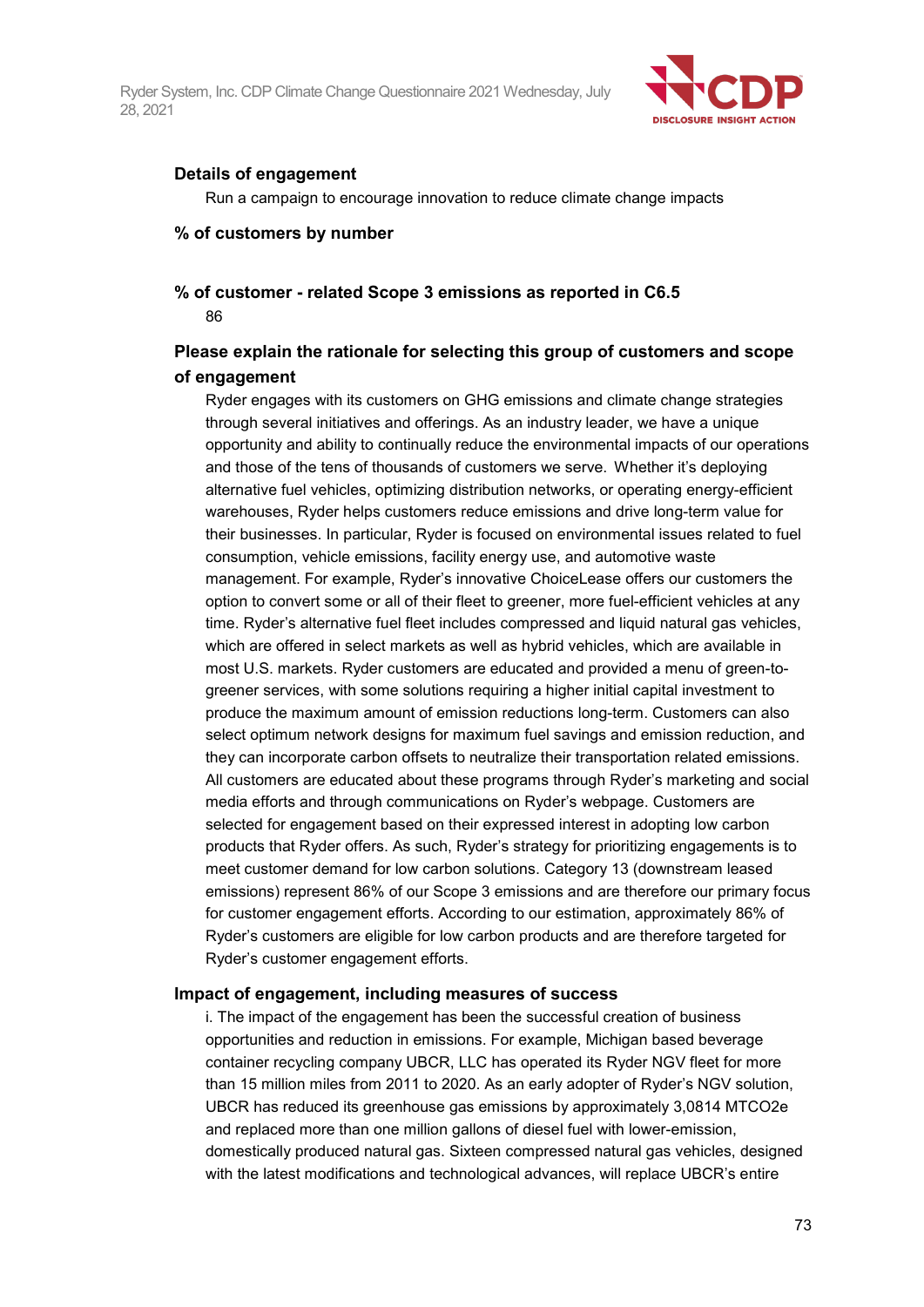

truck fleet.

ii. Ryder measures success as expanding business opportunities.

## **C12.3**

### **(C12.3) Do you engage in activities that could either directly or indirectly influence public policy on climate-related issues through any of the following?**

Direct engagement with policy makers

## **C12.3a**

#### **(C12.3a) On what issues have you been engaging directly with policy makers? Focus of legislation Corporate position Details of engagement Proposed legislative solution Energy** efficiency Support  $\vert$  (a) Ryder directly supported advocacy efforts with policy makers on tax, vehicle GHG emission standards and other incentives to promote the development and adoption of new federal engine emission standards & the use of alternative truck technologies to reduce fuel consumption (b) Ryder has worked with federal and state policy makers throughout the US and Canada to recommend and define alternative fuel legislation. Ryder works closely with government as well as trade associations like NGVA, ATA, TRALA, US Chamber of Commerce, Business Round Table and other organizations to provide policy makers with legislative comments that support the needs of both business and the environment. Ryder supports this legislation without exceptions. Mandatory carbon reporting Support  $\vert$  Ryder advocates directly with U.S policy makers on the NHTSA/EPA GHG standards through its network of professional & trucking trade associations to provide for emissions mitigation through decreased fuel consumption standards Ryder supports federal, universal standard and legislation for carbon reporting versus statespecific standards and requirements.

## **C12.3f**

### **(C12.3f) What processes do you have in place to ensure that all of your direct and indirect activities that influence policy are consistent with your overall climate change strategy?**

The Chief Legal Officer leads the company's legal functions and serves as Corporate Secretary for coordinating all functions relating to the company's board of directors, including acting as liaison of the Board's Corporate Governance Committee. He is also responsible for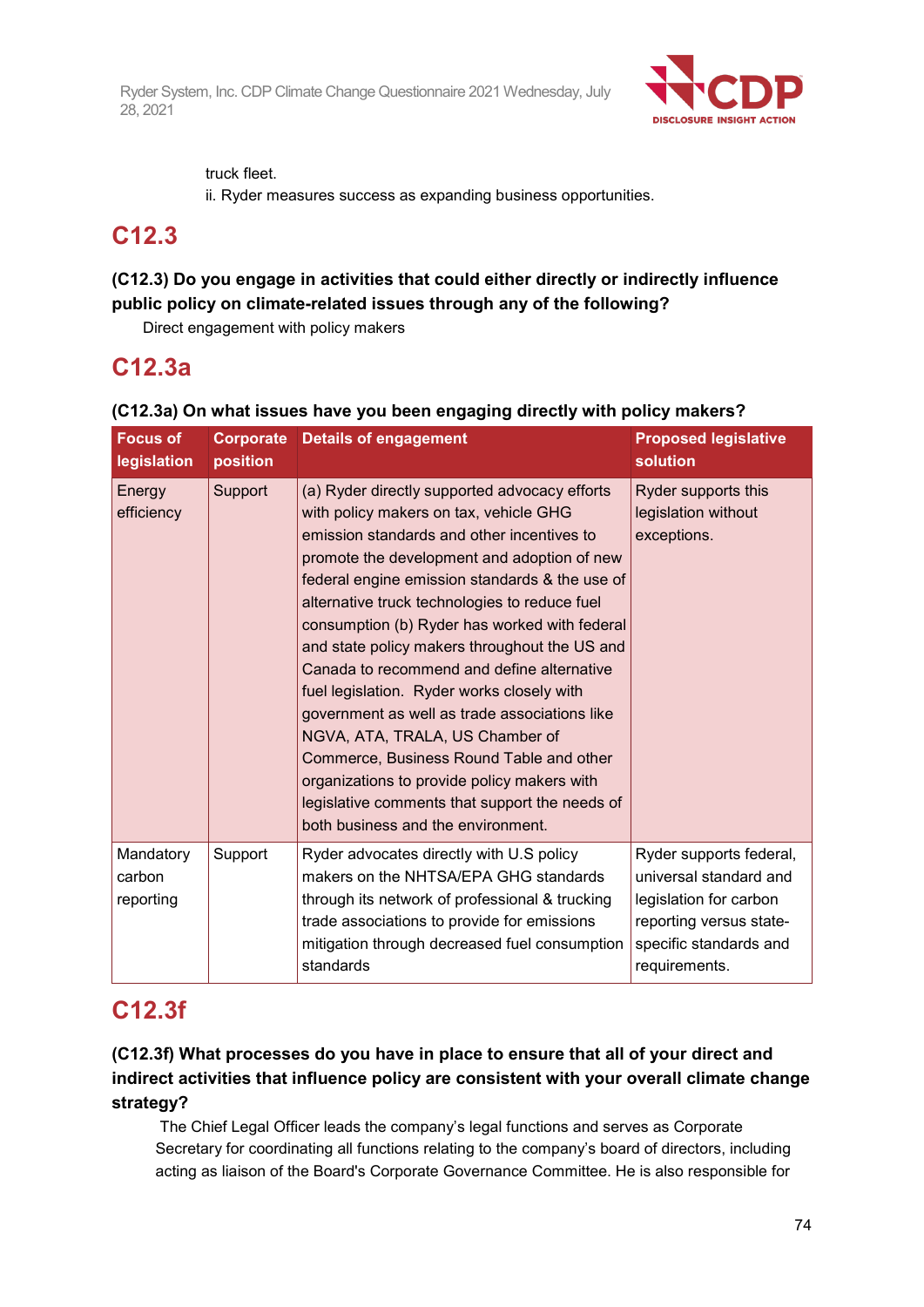

several Ryder departments, including Government Affairs, which oversees the company's direct and indirect activities related to public policy development and government relations for Ryder business across all services and geographies. The VP Environmental, Real Estate and Fuel Services reports to the Chief Legal Officer and maintains day-to-day operational responsibility for Environmental Programs including climate change impacts. The Environmental department monitors climate-related issues, including a regular review of Ryder's Scope 2, 3 and 3 GHG emissions and emission reduction opportunities. The VP provides an annual Environmental Program Report to the Board of Directors Corporate Governance Committee that includes details on Ryder's sustainability performance and ensures alignment of all direct and indirect activities that influence policy that influences and is influenced by our climate change strategy.

## **C12.4**

**(C12.4) Have you published information about your organization's response to climate change and GHG emissions performance for this reporting year in places other than in your CDP response? If so, please attach the publication(s).**

#### **Publication**

In voluntary sustainability report

#### **Status**

**Complete** 

#### **Attach the document**

Ryder CSR Report 2019-2020.pdf

#### **Page/Section reference**

Additional details available here: https://rydercsr.com/

#### **Content elements**

Governance **Strategy** Risks & opportunities Emissions figures Emission targets Other metrics

#### **Comment**

Additional details available here: https://rydercsr.com/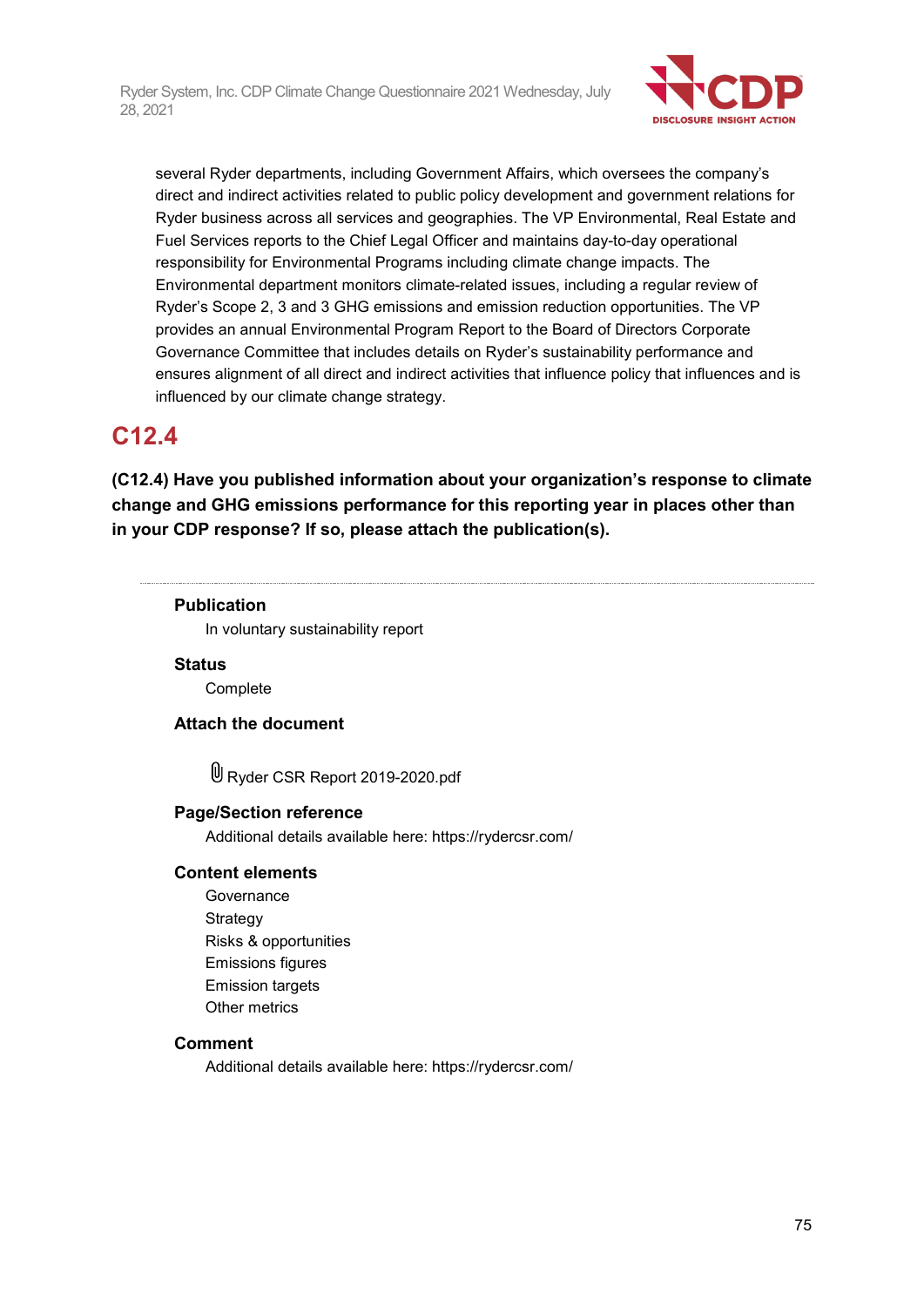

# **C15. Signoff**

## **C-FI**

**(C-FI) Use this field to provide any additional information or context that you feel is relevant to your organization's response. Please note that this field is optional and is not scored.**

## **C15.1**

**(C15.1) Provide details for the person that has signed off (approved) your CDP climate change response.**

|       | <b>Job title</b>                                                   | <b>Corresponding job category</b>                                   |
|-------|--------------------------------------------------------------------|---------------------------------------------------------------------|
| Row / | Vice President, Environmental, Real Estate   Other, please specify |                                                                     |
|       | and Fuel Services                                                  | Other, please specify (Vice President at<br>Corporate Headquarters) |

## **SC. Supply chain module**

## **SC0.0**

### **(SC0.0) If you would like to do so, please provide a separate introduction to this module.**

Ryder provides customized Ryder Dedicated Transportation Solutions (DTS) and Supply Chain Solutions (SCS). These customized solutions determine which party controls the source of the emissions, which party has access to the source data on which to compute the emissions, if the emissions are Scope 1, 2, or 3, and therefore how they should be allocated and reported. In the Ryder Dedicated Transportation Solutions, our customers direct their product movement but Ryder owns and controls the equipment, fuel, and administrative services (including driver hiring, training, routing, scheduling, and fleet sizing). As Ryder provides the fuel, hires the driver, and controls the vehicle, the emissions originating from the vehicle fuel consumption are allocated to, and reported by, Ryder as Scope 1. These same emissions would be reported as Scope 3 by our customers.

Ryder also provides Supply Chain Solutions (SCS). SCS product offerings include three categories: 1) Professional Services to identify efficiencies and opportunities for supply chain integration; 2) Distribution Management to manage warehouse operations, product distribution networks, and 3) Transportation Solutions which provide 3rd party freight and carrier management services.

Within Distribution Management, Ryder's client often owns or leases the physical brick and mortar distribution center. In these customer controlled facilities, all utilities will be in the name of, and paid by, the client. In these cases, Ryder would not report Scope 1 and 2 utility-related emissions and actually does not even have access to the source data on which to compute it.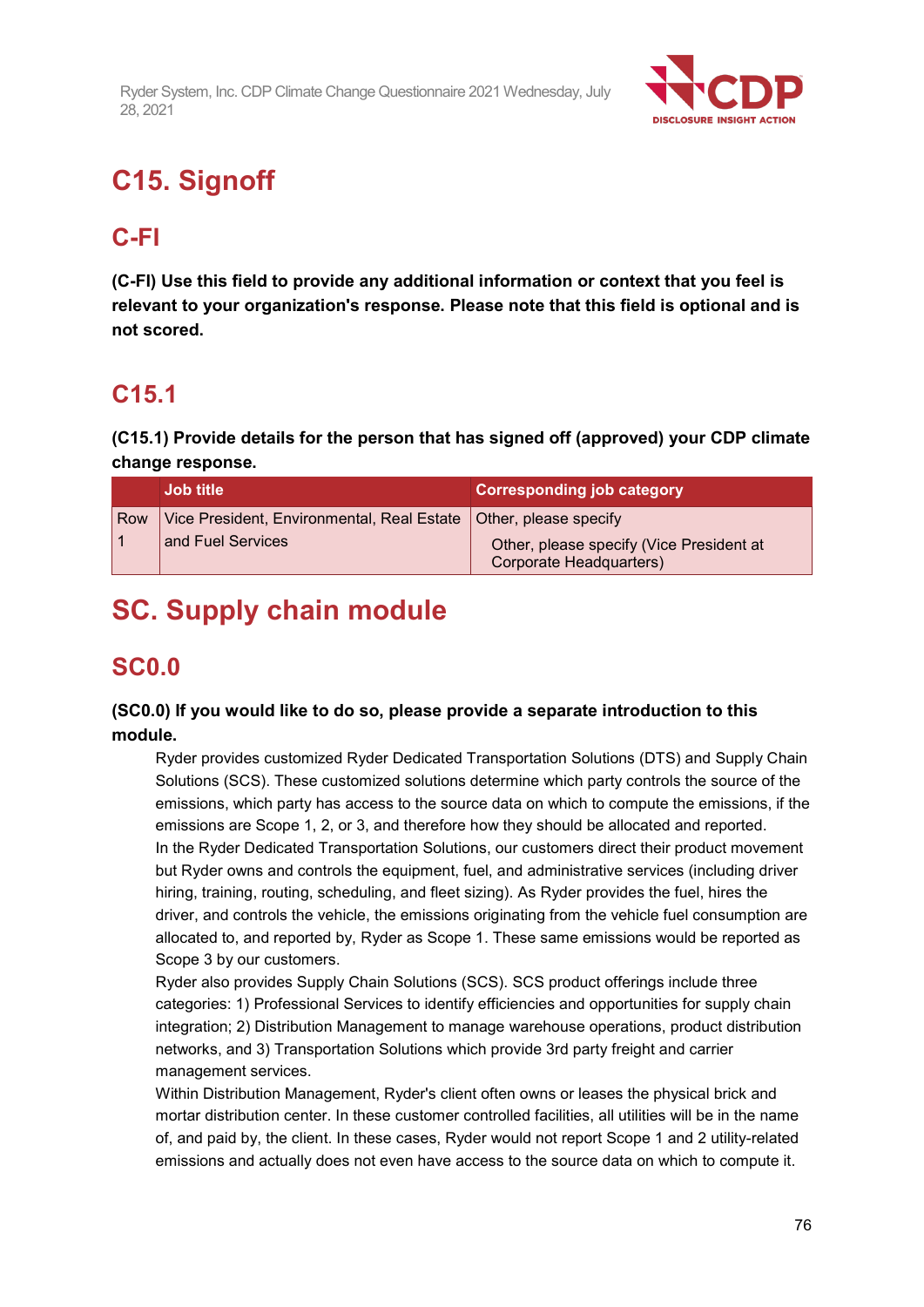

Ultimately, the customized solutions determine which party controls, computes, and reports the respective emissions. Ryder will therefore report all client emissions based on the specifics of these customized solutions.

## **SC0.1**

#### **(SC0.1) What is your company's annual revenue for the stated reporting period?**

|                  | <b>Annual Revenue</b> |  |
|------------------|-----------------------|--|
| Row <sup>1</sup> | 8,420,091,000         |  |

## **SC0.2**

**(SC0.2) Do you have an ISIN for your company that you would be willing to share with CDP?**

Yes

### **SC0.2a**

**(SC0.2a) Please use the table below to share your ISIN.**

|     | <b>ISIN country code (2)</b><br>letters) | ISIN numeric identifier and single check digit (10 numbers<br>overall) |
|-----|------------------------------------------|------------------------------------------------------------------------|
| Row | <b>US</b>                                | 7835491082                                                             |

## **SC1.1**

**(SC1.1) Allocate your emissions to your customers listed below according to the goods or services you have sold them in this reporting period.**

**Requesting member** Advance Auto Parts Inc **Scope of emissions** Scope 3 **Allocation level** Company wide **Allocation level detail Emissions in metric tonnes of CO2e** 5,232 **Uncertainty (±%)**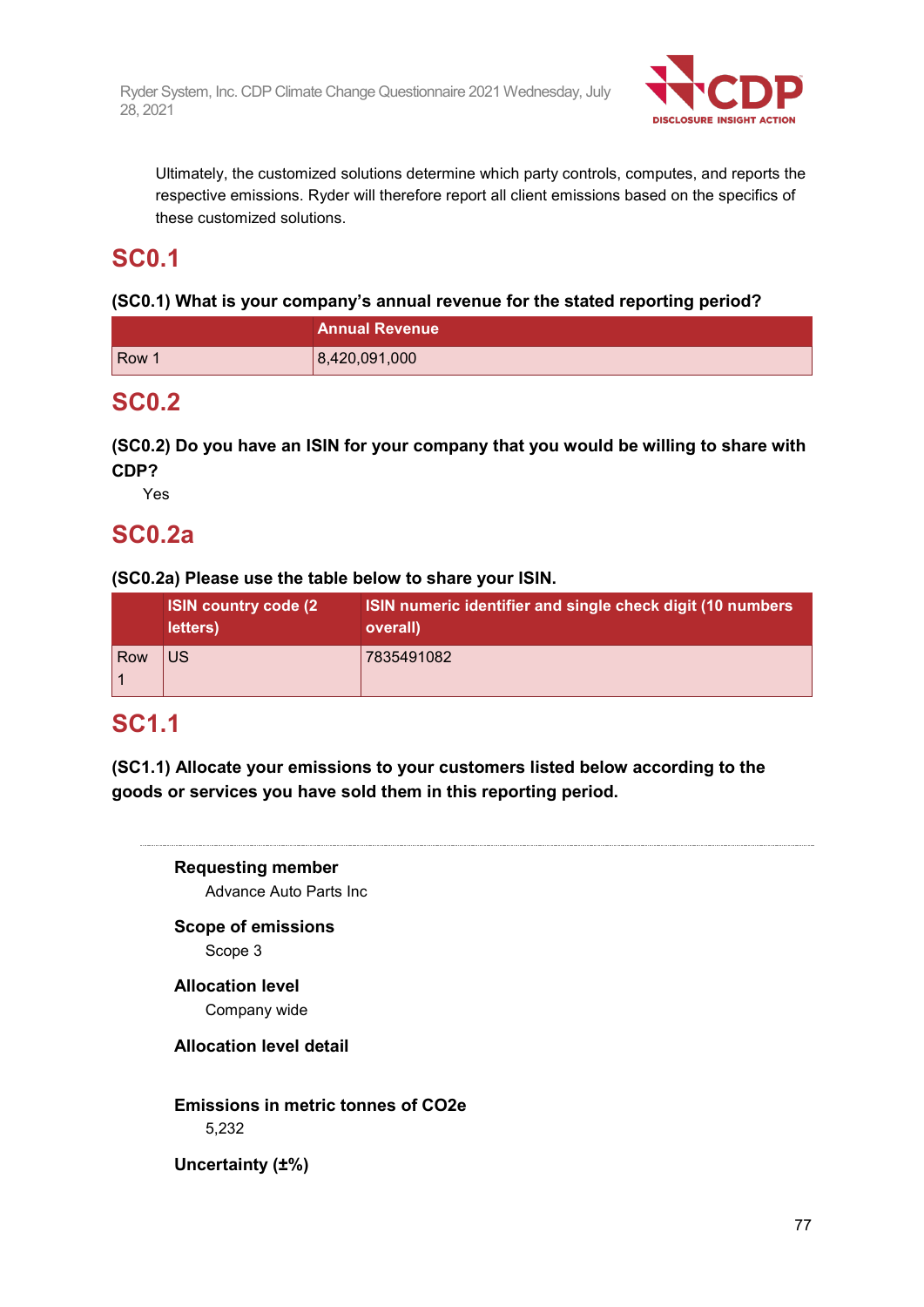

#### 2

#### **Major sources of emissions**

Ryder Dedicated Transportation Solutions - Fleet Operations

#### **Verified**

No

#### **Allocation method**

Allocation not necessary due to type of primary data available

## **Please explain how you have identified the GHG source, including major limitations to this process and**

#### **assumptions made**

Ryder has established the SmartWay Tool as the technical basis and main source for mobile emission factors. The Advanced Auto Parts Scope 3 emissions are based on a factor of 22.2 lbs of CO2 per gallon of diesel fuel, as documented in the US EPA Office of Transportation and Air Quality EPA 420-F-05-001 dated February 2005, and which is the basis for SmartWay CO2 emission calculations.

#### **Requesting member**

AT&T Inc.

**Scope of emissions** Scope 3

**Allocation level** Company wide

#### **Allocation level detail**

## **Emissions in metric tonnes of CO2e**

12,502

#### **Uncertainty (±%)**

2

#### **Major sources of emissions**

Ryder Dedicated Transportation Solutions - Fleet Operations

#### **Verified**

No

#### **Allocation method**

Allocation not necessary due to type of primary data available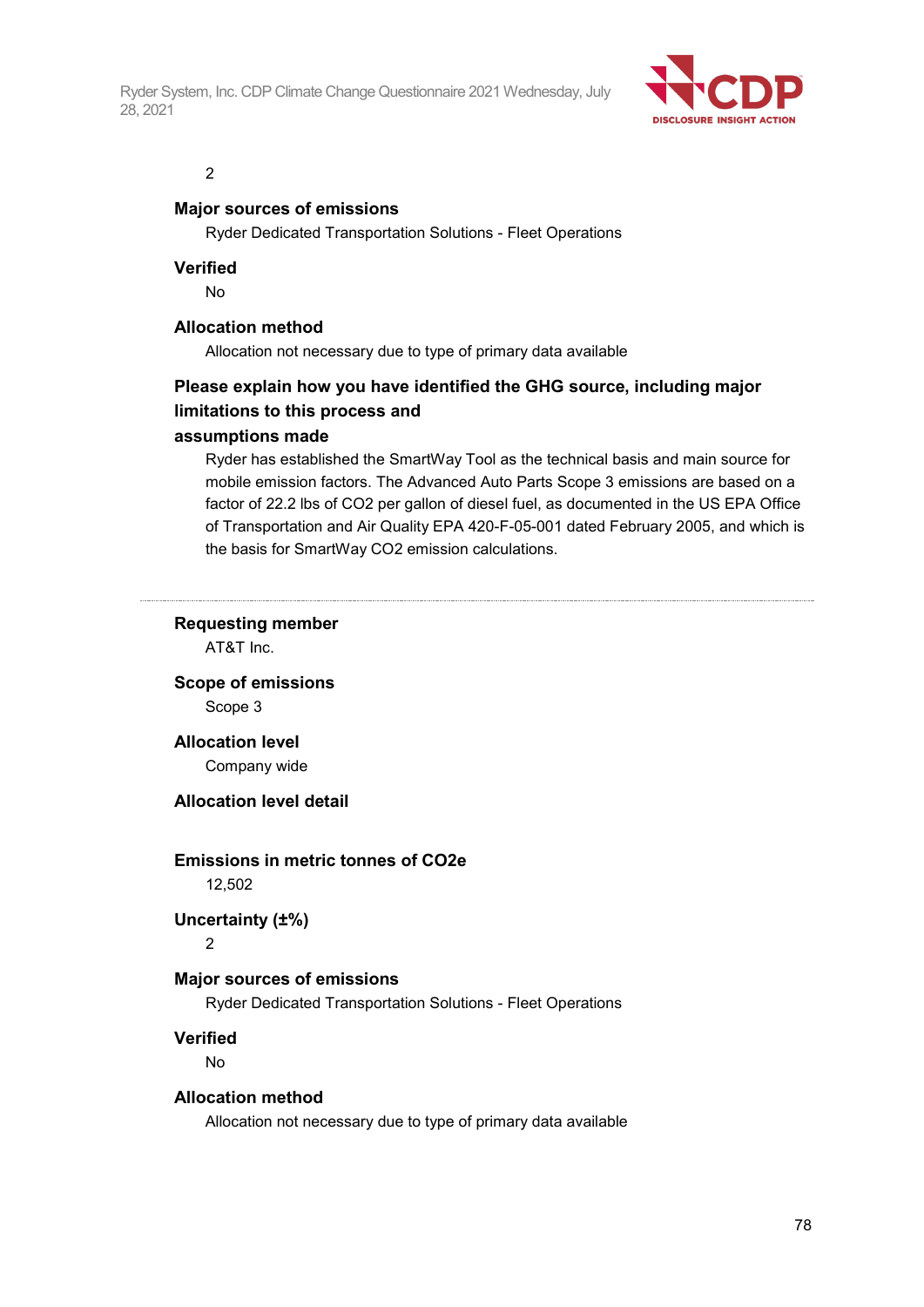

## **Please explain how you have identified the GHG source, including major limitations to this process and**

#### **assumptions made**

Ryder has established the SmartWay Tool as the technical basis and main source for mobile emission factors. The AT&T Scope 3 emissions are based on a factor of 22.2 lbs of CO2 per gallon of diesel fuel, as documented in the US EPA Office of Transportation and Air Quality EPA 420-F-05-001 dated February 2005, and which is the basis for SmartWay CO2 emission calculations.

#### **Requesting member**

Cisco Systems, Inc.

#### **Scope of emissions** Scope 3

**Allocation level** Company wide

**Allocation level detail**

**Emissions in metric tonnes of CO2e**

427

#### **Uncertainty (±%)**

2

#### **Major sources of emissions**

Ryder Supply Chain - Stationary Scope 1 and 2 - Warehouse operations

#### **Verified**

No

#### **Allocation method**

Allocation not necessary due to type of primary data available

### **Please explain how you have identified the GHG source, including major limitations to this process and**

#### **assumptions made**

Ryder operates two warehouses for Cisco. We receive electric utilities for these warehouses. Emissions were calculated using the EPA E-Grid emission factors for electricity and TCR emission factors for natural gas.

#### **Requesting member**

Diageo Plc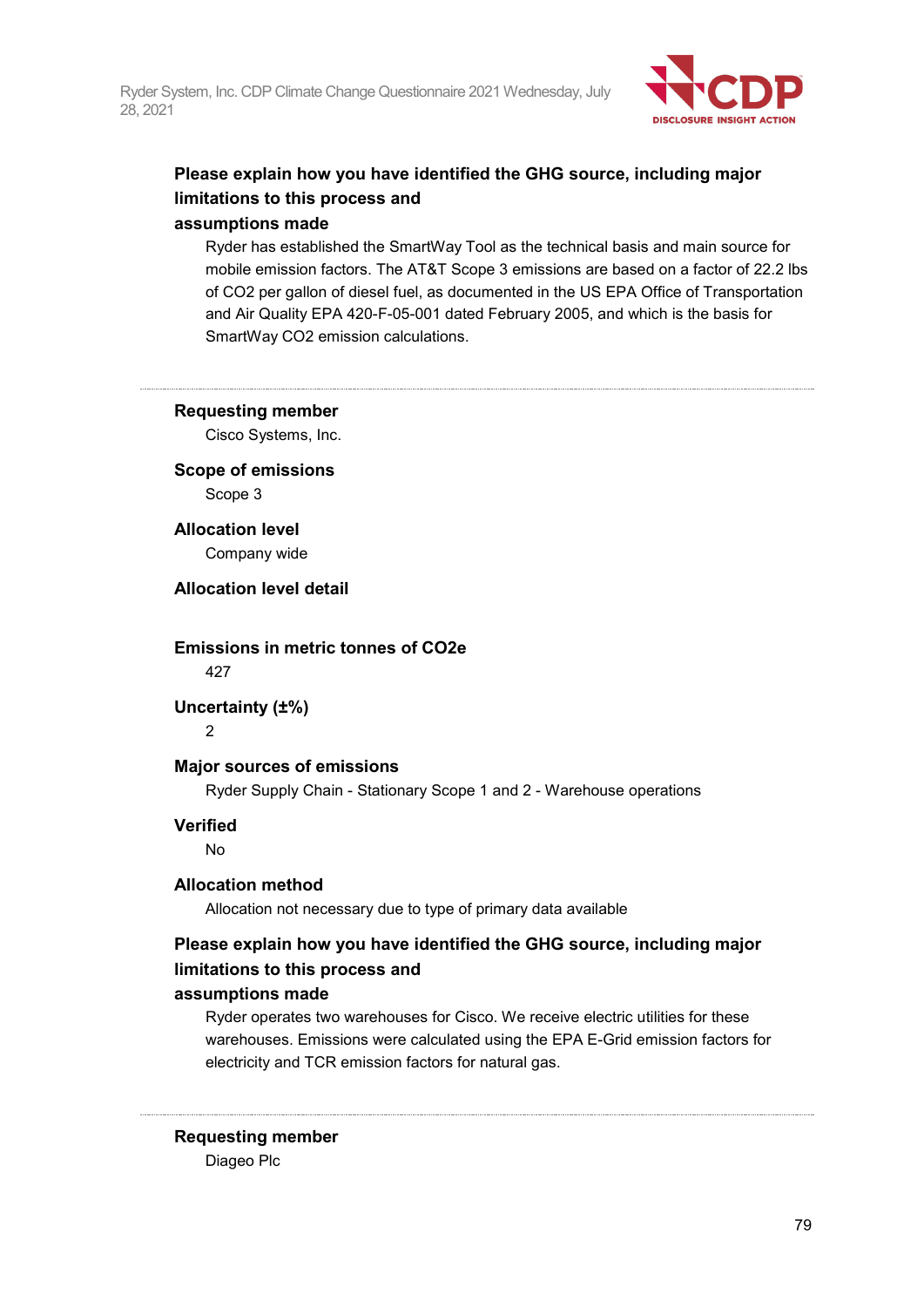

#### **Scope of emissions** Scope 3

## **Allocation level**

Company wide

#### **Allocation level detail**

#### **Emissions in metric tonnes of CO2e**

3,761

#### **Uncertainty (±%)**

2

#### **Major sources of emissions**

Stationary Scope 2 - Warehouse operations

#### **Verified**

No

#### **Allocation method**

Allocation not necessary due to type of primary data available

#### **Please explain how you have identified the GHG source, including major limitations to this process and**

#### **assumptions made**

Ryder operates several warehouses for Diageo which are considered under Ryder's operational control. Emissions were calculated using the TCR 2020 Mexico emission factor for electricity.

#### **Requesting member**

Grupo Bimbo, S.A.B. de C.V.

## **Scope of emissions**

Scope 3

#### **Allocation level**

Company wide

#### **Allocation level detail**

### **Emissions in metric tonnes of CO2e** 9,725

**Uncertainty (±%)**

 $\Omega$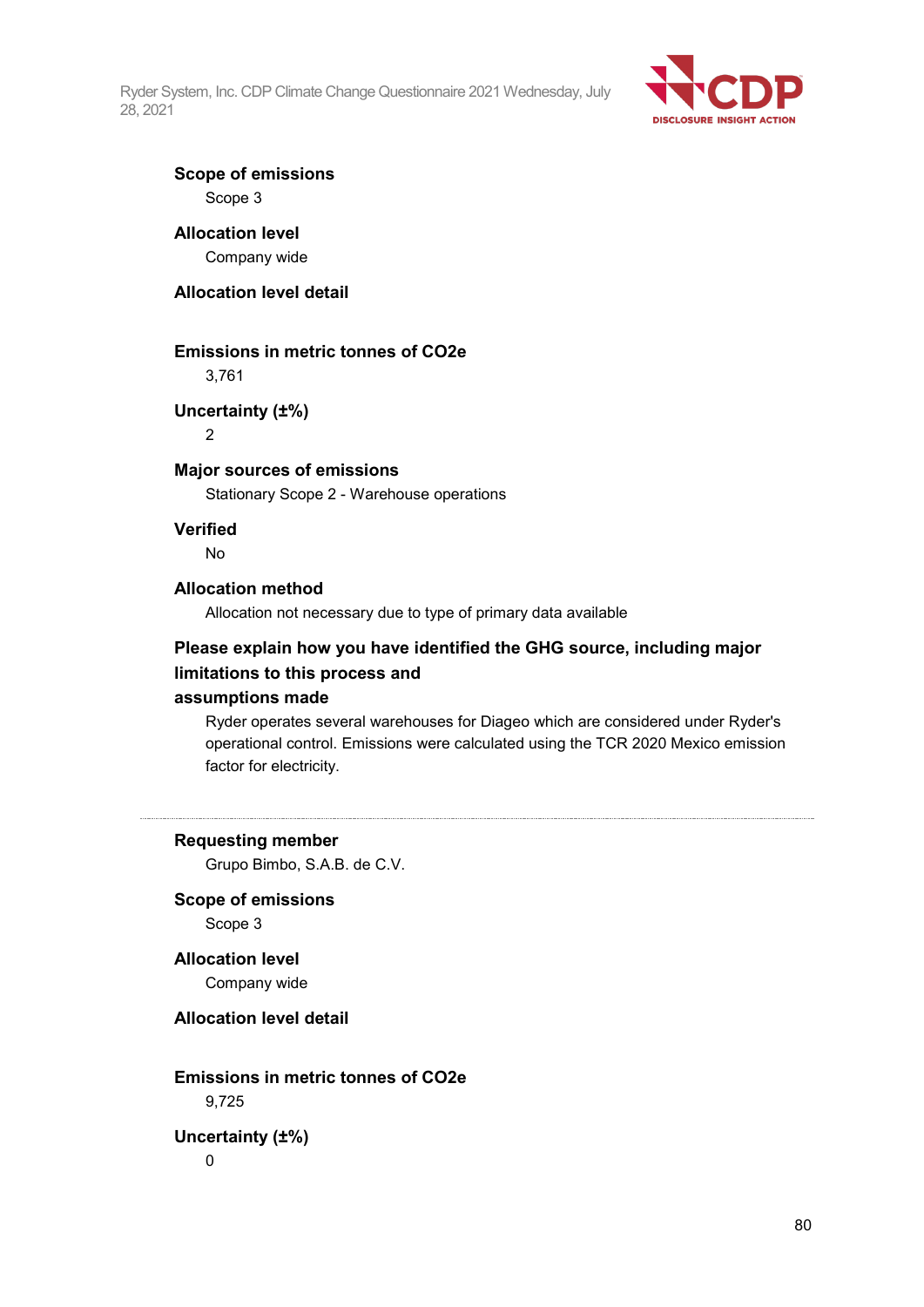

#### **Major sources of emissions**

Ryder Dedicated Transportation Solutions - Fleet Operations

#### **Verified**

No

#### **Allocation method**

Allocation not necessary due to type of primary data available

### **Please explain how you have identified the GHG source, including major limitations to this process and**

#### **assumptions made**

Ryder has established the SmartWay Tool as the technical basis and main source for mobile emission factors. The Grupo Bimbo Scope 3 emissions are based on a factor of 22.2 lbs of CO2 per gallon of diesel fuel, as documented in the US EPA Office of Transportation and Air Quality EPA 420- F-05-001 dated February 2005, and which is the basis for SmartWay CO2 emission calculations.

#### **Requesting member**

General Motors Company

**Scope of emissions** Scope 3

**Allocation level** Company wide

#### **Allocation level detail**

#### **Emissions in metric tonnes of CO2e**

774,147

#### **Uncertainty (±%)**

2

#### **Major sources of emissions**

3rd Party Carrier Managed Transportation for Powertrain Stamping and Assembly, and Ryder Operated Equipment assigned to the Material Optimization Centers.

#### **Verified**

No

#### **Allocation method**

Allocation not necessary due to type of primary data available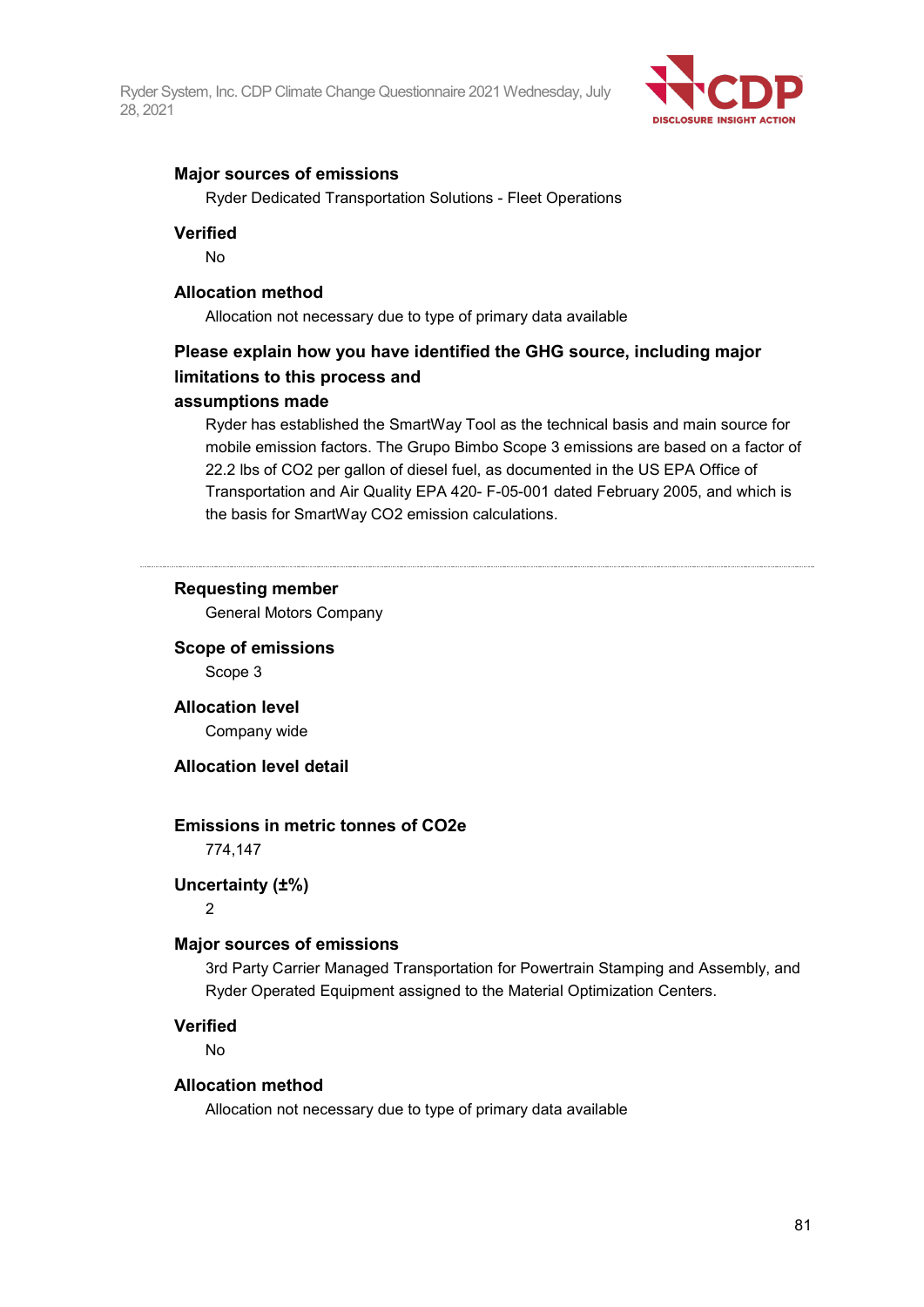

## **Please explain how you have identified the GHG source, including major limitations to this process and**

#### **assumptions made**

Ryder has established the SmartWay Tool as the technical basis and source for mobile emission factors. GM Scope 3 emissions for Ryder operated equipment are based on a factor of 22.2 lbs of CO2 per gallon of diesel fuel, as documented in the US EPA Office of Transportation and Air Quality EPA 420-F-05-001 dated February 2005, and which is the basis for SmartWay CO2 emission calculations. 3rd Party Carrier Managed Transportation emissions are based on CO2 grams/mile as documented in the US EPA SmartWay Carrier Performance data.

#### **Requesting member**

Hewlett Packard Enterprise Company

**Scope of emissions** Scope 3

**Allocation level**

Company wide

#### **Allocation level detail**

#### **Emissions in metric tonnes of CO2e** 156,429

**Uncertainty (±%)**

 $\overline{2}$ 

#### **Major sources of emissions**

Ryder Dedicated Transportation Solutions - Fleet Operations.

#### **Verified**

No

#### **Allocation method**

### **Please explain how you have identified the GHG source, including major limitations to this process and**

#### **assumptions made**

Ryder has established the SmartWay Tool as the technical basis and main source for mobile emission factors. The HP Scope 3 emissions are based on a factor of 22.2 lbs of CO2 per gallon of diesel fuel, as documented in the US EPA Office of Transportation and Air Quality EPA 420-F-05-001 dated February 2005, and which is the basis for SmartWay CO2 emission calculations.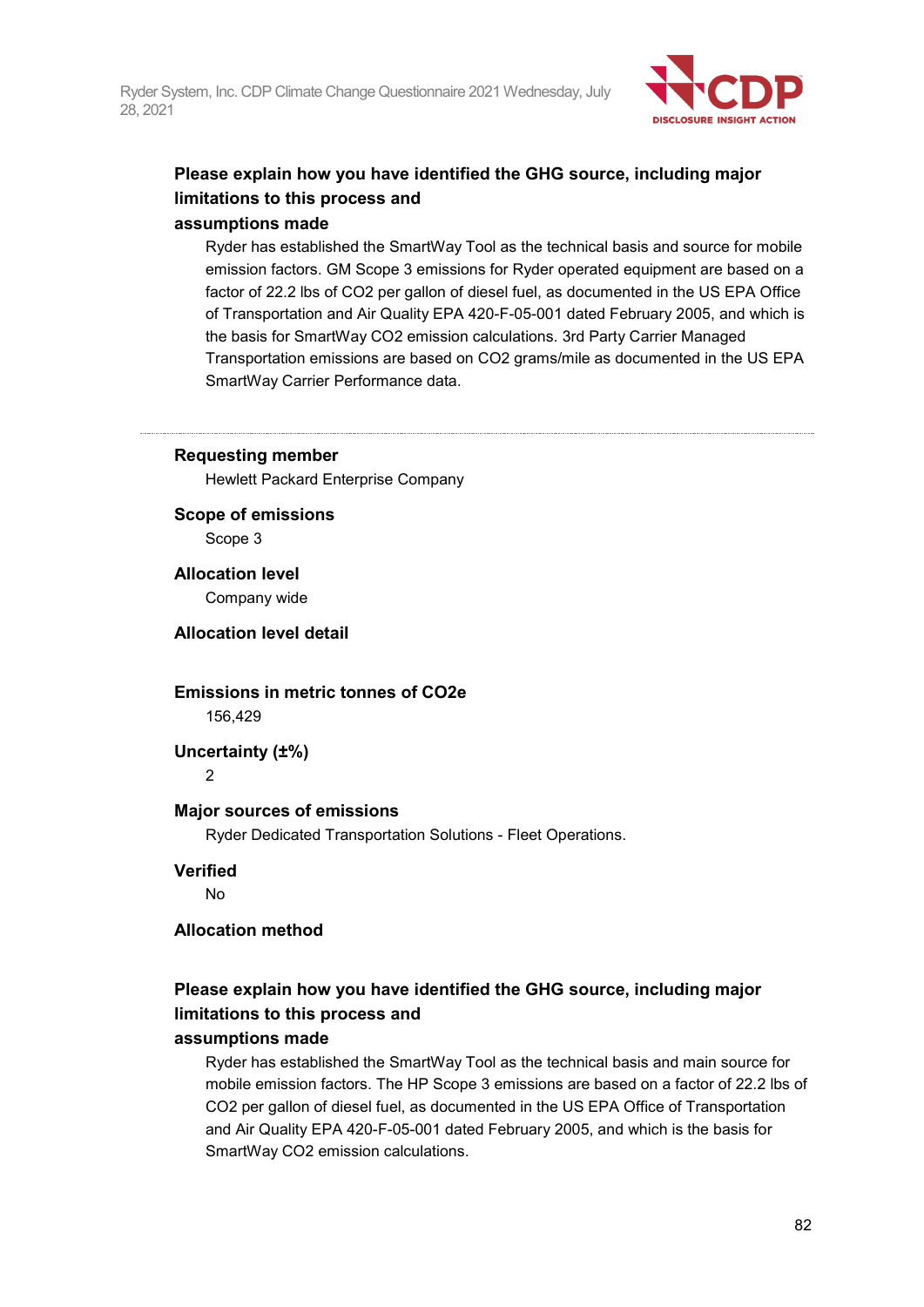

**Requesting member** Kellogg Company

### **Scope of emissions**

Scope 3

#### **Allocation level**

Company wide

#### **Allocation level detail**

#### **Emissions in metric tonnes of CO2e**

1,512

**Uncertainty (±%)**

2

#### **Major sources of emissions**

Ryder Dedicated Transportation Solutions - Fleet Operations.

#### **Verified**

No

#### **Allocation method**

Allocation not necessary due to type of primary data available

### **Please explain how you have identified the GHG source, including major limitations to this process and**

#### **assumptions made**

Ryder has established the SmartWay Tool as the technical basis and main source for mobile emission factors. The Kellogg's Scope 3 emissions are based on a factor of 22.2 lbs of CO2 per gallon of diesel fuel, as documented in the US EPA Office of Transportation and Air Quality EPA 420-F-05-001 dated February 2005, and which is the basis for SmartWay CO2 emission calculations.

#### **Requesting member**

Syncreon

#### **Scope of emissions** Scope 3

**Allocation level** Company wide

#### **Allocation level detail**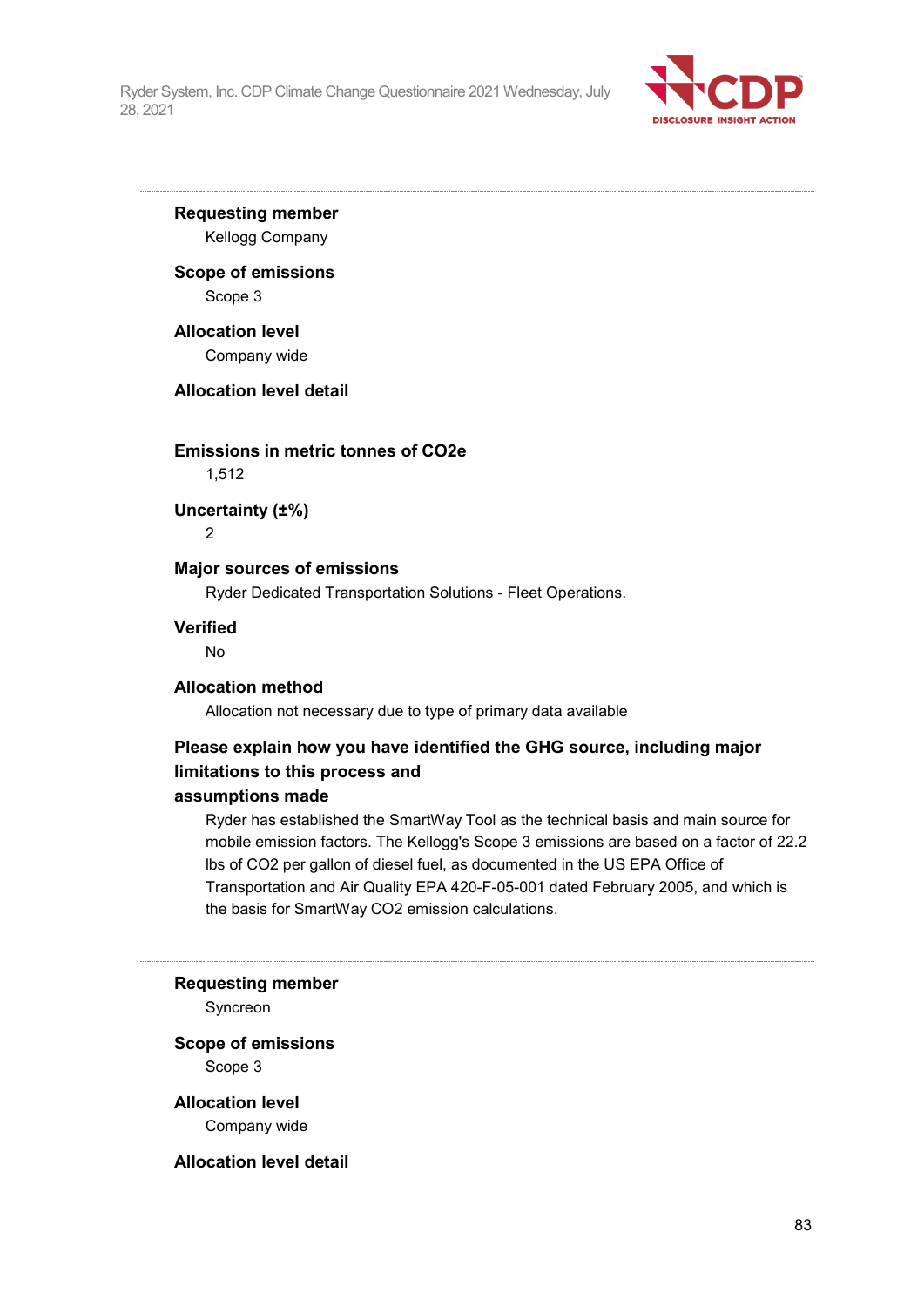

**Emissions in metric tonnes of CO2e**

 $\Omega$ 

### **Uncertainty (±%)**

0

### **Major sources of emissions**

Syncreon is not a current Ryder customer.

#### **Verified**

No

#### **Allocation method**

Other, please specify Syncreon is not a current Ryder customer.

### **Please explain how you have identified the GHG source, including major limitations to this process and**

#### **assumptions made**

Syncreon is not a current Ryder customer.

## **SC1.2**

### **(SC1.2) Where published information has been used in completing SC1.1, please provide a reference(s).**

 US EPA Office of Transportation and Air Quality EPA 420-F-05-001 dated February 2005 GHG Protocol Table 14 Carbon Emissions Factors by Weight Distance

## **SC1.3**

### **(SC1.3) What are the challenges in allocating emissions to different customers, and what would help you to overcome these challenges?**

| <b>Allocation</b><br>challenges                                     | Please explain what would help you overcome these challenges                                                                                                                                                                                                                                                                                                                                                                                                                                                                                                                                                                                                                                           |
|---------------------------------------------------------------------|--------------------------------------------------------------------------------------------------------------------------------------------------------------------------------------------------------------------------------------------------------------------------------------------------------------------------------------------------------------------------------------------------------------------------------------------------------------------------------------------------------------------------------------------------------------------------------------------------------------------------------------------------------------------------------------------------------|
| Other, please<br>$ $ specify<br>Determining<br>emission<br>factors. | The challenge is not in allocating emissions to different customers. The challenge<br>is in determining the appropriate emission factors for ocean, air, and package<br>transportation. Our primary 3rd party carriers are Less-Than-Truckload,<br>Truckload, InterModal, and Rail. Our data points are # of freight bills, weight, and<br>miles. These are not the appropriate data points for air, ocean, and package.<br>Separating downstream transportation activity by transportation mode, and<br>establishing standardized emission factors by mode, would bring consistency to<br>the methodology and allow for evaluating transportation emissions across<br>modes, industries, and sectors. |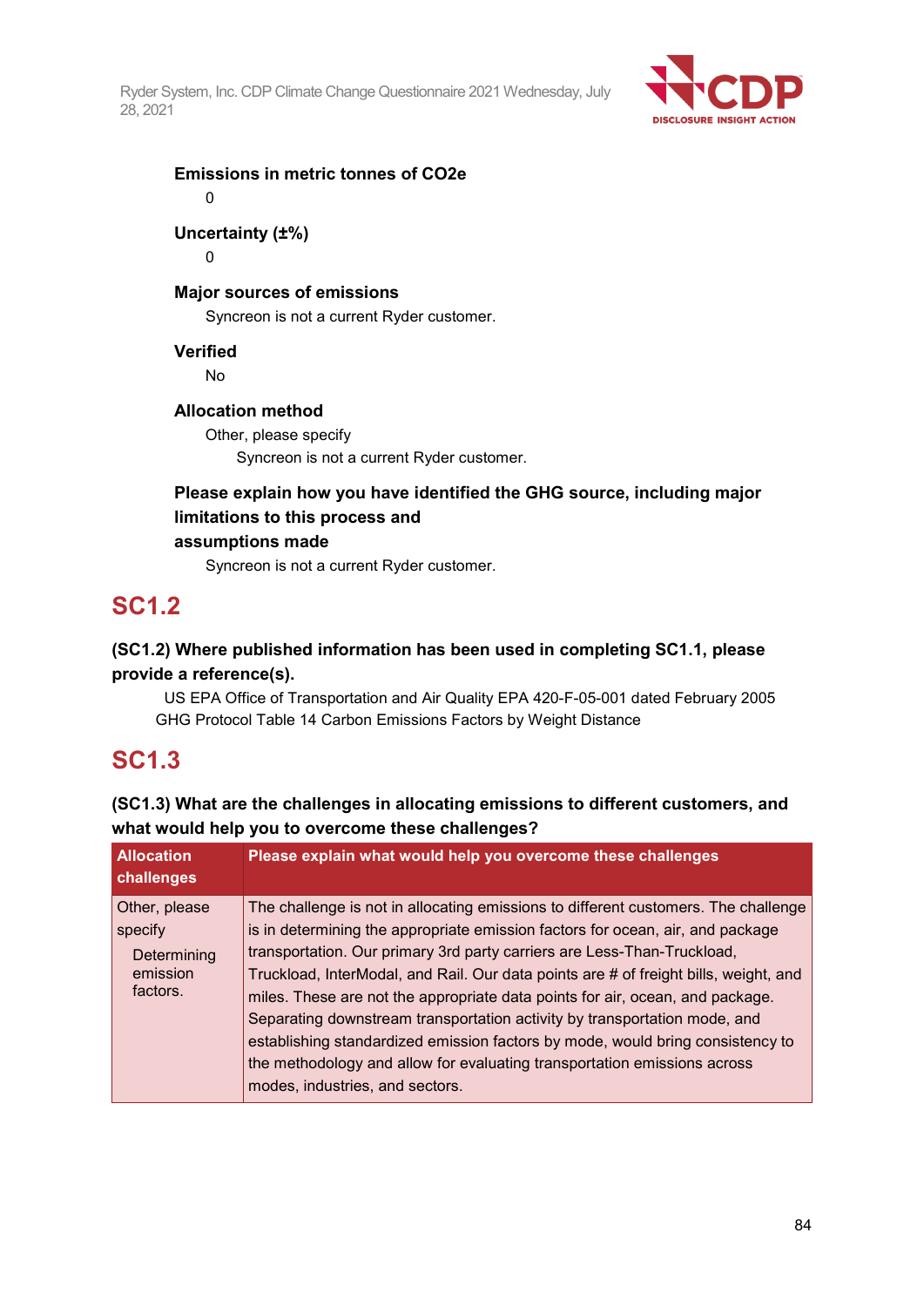

## **SC1.4**

### **(SC1.4) Do you plan to develop your capabilities to allocate emissions to your customers in the future?**

Yes

## **SC1.4a**

#### **(SC1.4a) Describe how you plan to develop your capabilities.**

Ryder System has the capability to capture, measure, track, and analyze 3rd party carrier transportation management data for all of our clients and, as such, is able to report Scope 3 downstream transportation emissions.

## **SC2.1**

### **(SC2.1) Please propose any mutually beneficial climate-related projects you could collaborate on with specific CDP Supply Chain members.**

#### **Requesting member**

General Motors Company

#### **Group type of project**

Relationship sustainability assessment

#### **Type of project**

Assessing products or services life cycle footprint to identify efficiencies

#### **Emissions targeted**

Actions that would reduce both our own and our customers' emissions

#### **Estimated timeframe for carbon reductions to be realized**

1-3 years

**Estimated lifetime CO2e savings**

#### **Estimated payback**

#### **Details of proposal**

Ryder services come with more than 85 years of expertise and access to efficiencies, including a culture of continuous improvement and focus on responsible resource management that are inherent to sustainability. Since 2020, we have been sharing that expertise with GM's Sustainability Sub-Council, where we lend our perspective and best practices as a leader in transportation and logistics. For example, we have collaborated with GM and the other Sub-Council members on supplier engagement tools (e.g.,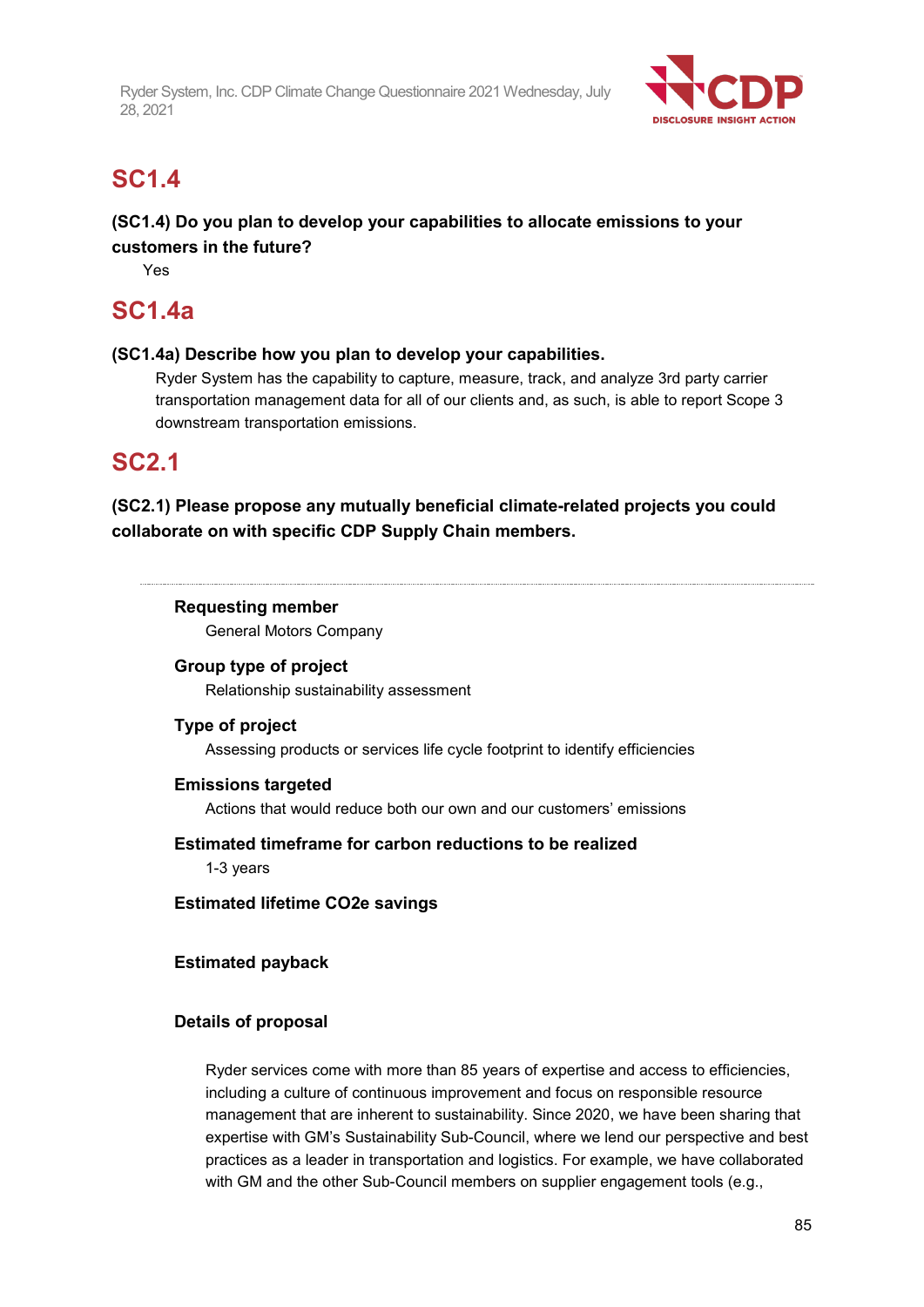

supplier handbook, supplier sustainability workshop) that increase integration of sustainability into sourcing decision and help other GM vendors meet those sustainable sourcing requirements. Our participation in the Sustainability Sub-Council also allows us to understand GM's supplier expectations and needs more intimately so we can tailor our best-in-class products and services accordingly. We look forward to continuing our participation in the Sustainability Sub-Council. Additionally, we have the capability to refine how we measure, track and monitor emissions for GM by carrier and by mode so we can collaboratively assess the levers that drive emissions across the value chain and identify the resources available (and needed) to meet GM's emissions reduction goals strategically.

#### **Requesting member**

Hewlett Packard Enterprise Company

#### **Group type of project**

Reduce Logistics Emissions

#### **Type of project**

Other, please specify Carrier survey

#### **Emissions targeted**

Actions to reduce customers' operational emissions (customer scope 1 & 2)

#### **Estimated timeframe for carbon reductions to be realized**

1-3 years

#### **Estimated lifetime CO2e savings**

#### **Estimated payback**

#### **Details of proposal**

Ryder recommends conducting a survey with sub-contracted carriers, managed by Ryder, to get feedback on what emission reduction initiatives the carriers already have in the works and what incentives would encourage them to take on additional initiatives with direct emission reduction impact on HP freight management.

#### **Requesting member**

Diageo Plc

#### **Group type of project**

Relationship sustainability assessment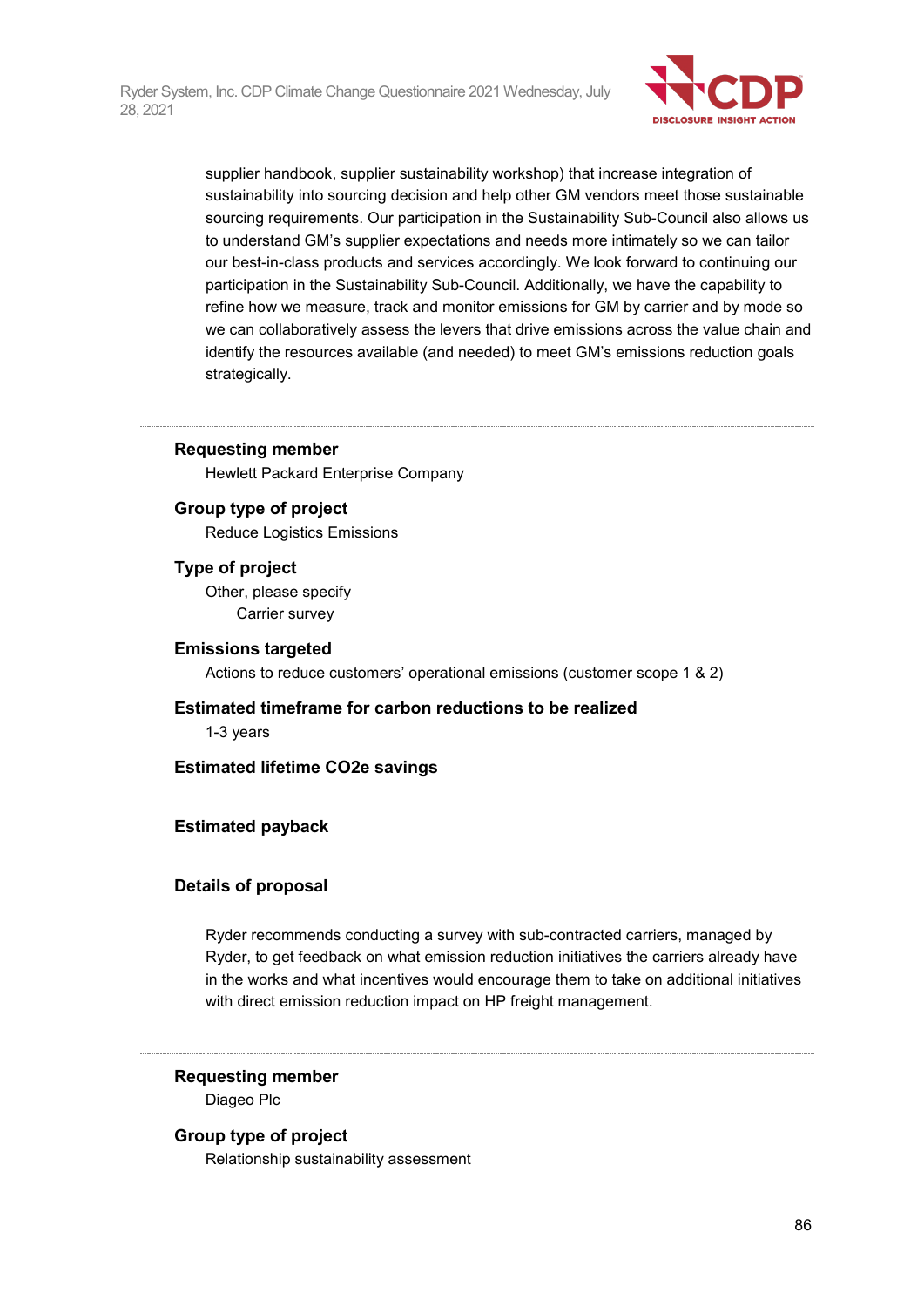

#### **Type of project**

Assessing products or services life cycle footprint to identify efficiencies

#### **Emissions targeted**

Actions to reduce customers' operational emissions (customer scope 1 & 2)

**Estimated timeframe for carbon reductions to be realized** 1-3 years

#### **Estimated lifetime CO2e savings**

#### **Estimated payback**

#### **Details of proposal**

As a leader in transportation and logistics, Ryder is well positioned to lead Diageo in energy efficiency and renewable energy projects in inbound and outbound facilities, including: LED lighting upgrades, solar powered electricity, replacing MHE batteries with fast charge batteries and overall transition of yard and facility equipment with electric alternatives, motion sensors for lights and faucets, low-flow fixtures, among other innovations in sustainability. Additionally, we would like to discuss opportunities to reduce transportation emissions, including optimized routing and loads (LTL to FTL) and strategically relocating crossdocks to more central locations, among other strategies. Not only can these facility and transportation enhancements reduce operational emissions, but they can also reduce operational costs.

#### **Requesting member**

Cisco Systems, Inc.

#### **Group type of project**

Change to supplier operations

#### **Type of project**

Implementation of energy reduction projects

#### **Emissions targeted**

Actions to reduce customers' operational emissions (customer scope 1 & 2)

#### **Estimated timeframe for carbon reductions to be realized**

1-3 years

#### **Estimated lifetime CO2e savings**

#### **Estimated payback**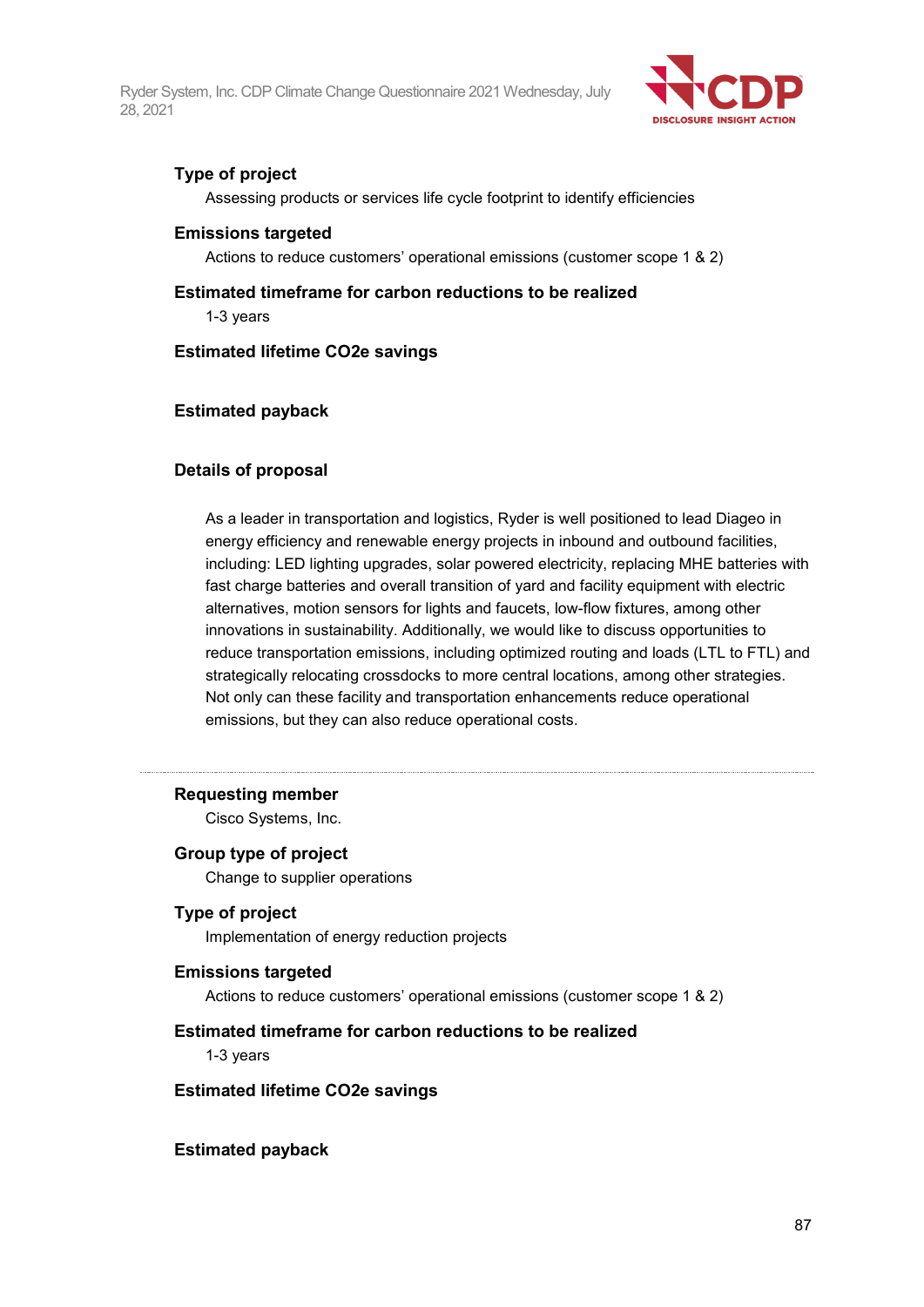

#### **Details of proposal**

As a leader in transportation and logistics, Ryder is well positioned to lead Cisco in energy efficiency and renewable energy projects in Cisco's inbound and outbound facilities, including: LED lighting upgrades, solar powered electricity, motion sensors for lights and facets, among other innovations in sustainability. Not only can these facility enhancements reduce operational emissions, but they can also reduce operational costs.

### **Requesting member**

Grupo Bimbo, S.A.B. de C.V.

#### **Group type of project**

New product or service

#### **Type of project**

New product or service that reduces customers operational emissions

#### **Emissions targeted**

Actions to reduce customers' operational emissions (customer scope 1 & 2)

#### **Estimated timeframe for carbon reductions to be realized**

3-5 years

**Estimated lifetime CO2e savings**

#### **Estimated payback**

#### **Details of proposal**

Ryder would welcome a discussion on how we can incorporate electric vehicles into the Bimbo fleet. As customers seek more sustainable transportation solutions, Ryder is working with traditional and non-traditional OEM partners to secure access to EVs for our customers. We have amassed in-house resources, an industry-leading team of cross-functional experts, and an expanding EV charging network to support the deployment of EV technology as soon as it becomes available at scale.

## **SC2.2**

**(SC2.2) Have requests or initiatives by CDP Supply Chain members prompted your organization to take organizational-level emissions reduction initiatives?**

No